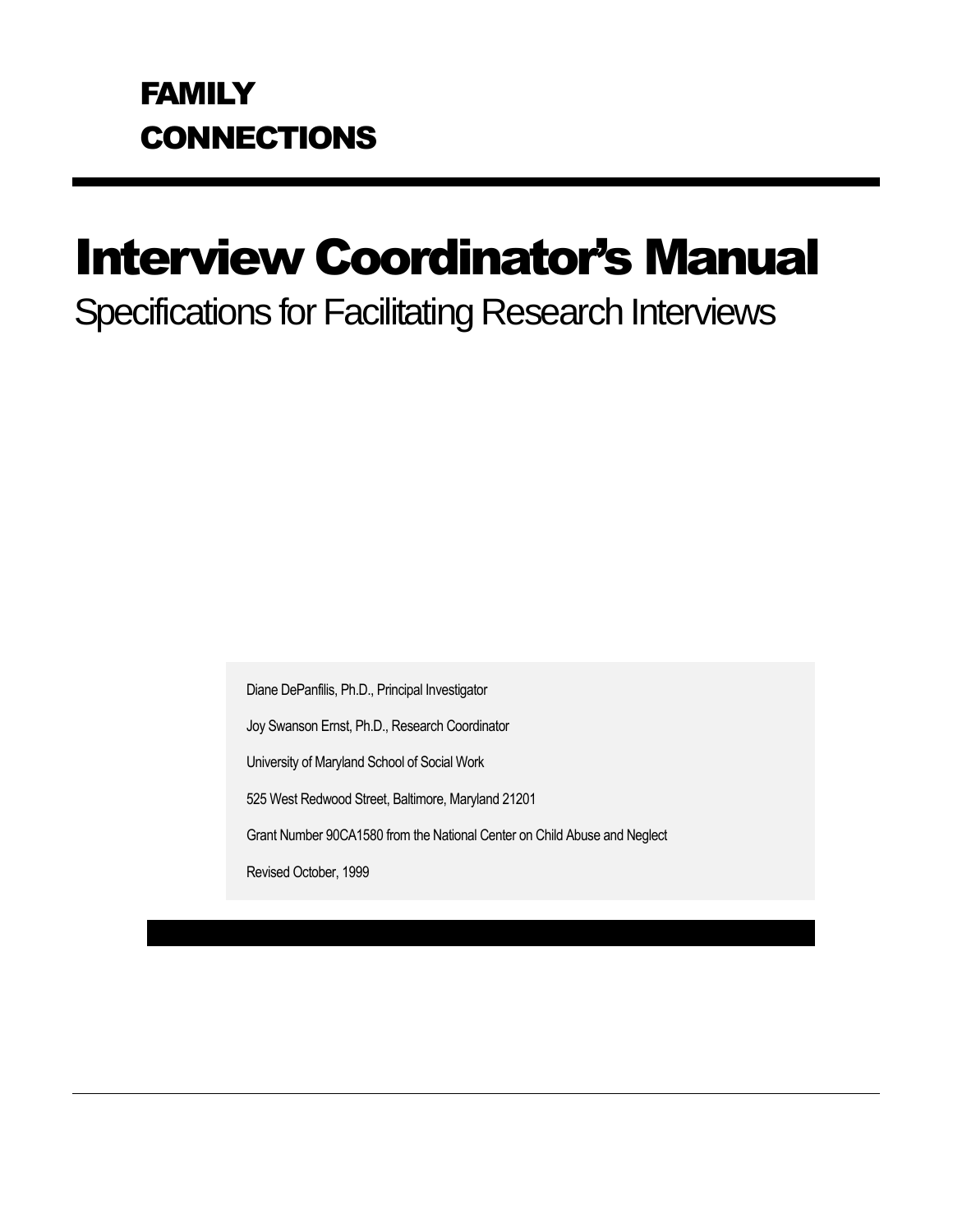| <b>CHAPTER 1: ROLE OF THE INTERVIEW COORDINATOR AND ETHICS FOR INTERVIEWING 3</b>                                     |  |
|-----------------------------------------------------------------------------------------------------------------------|--|
|                                                                                                                       |  |
|                                                                                                                       |  |
| Ethical Principle: The social worker's primary goal is to help people in need and to address social problems 4        |  |
|                                                                                                                       |  |
|                                                                                                                       |  |
|                                                                                                                       |  |
|                                                                                                                       |  |
|                                                                                                                       |  |
|                                                                                                                       |  |
|                                                                                                                       |  |
|                                                                                                                       |  |
|                                                                                                                       |  |
|                                                                                                                       |  |
|                                                                                                                       |  |
| Ethical Principal: Social workers practice within their area of competence and develop and enhance their professional |  |
|                                                                                                                       |  |
|                                                                                                                       |  |
|                                                                                                                       |  |
|                                                                                                                       |  |
|                                                                                                                       |  |
|                                                                                                                       |  |
|                                                                                                                       |  |
|                                                                                                                       |  |
|                                                                                                                       |  |
|                                                                                                                       |  |
|                                                                                                                       |  |
|                                                                                                                       |  |
|                                                                                                                       |  |
|                                                                                                                       |  |
|                                                                                                                       |  |
|                                                                                                                       |  |
|                                                                                                                       |  |
|                                                                                                                       |  |
|                                                                                                                       |  |
|                                                                                                                       |  |
|                                                                                                                       |  |
|                                                                                                                       |  |
|                                                                                                                       |  |
|                                                                                                                       |  |
|                                                                                                                       |  |
|                                                                                                                       |  |
|                                                                                                                       |  |
|                                                                                                                       |  |
|                                                                                                                       |  |
|                                                                                                                       |  |
|                                                                                                                       |  |
|                                                                                                                       |  |
|                                                                                                                       |  |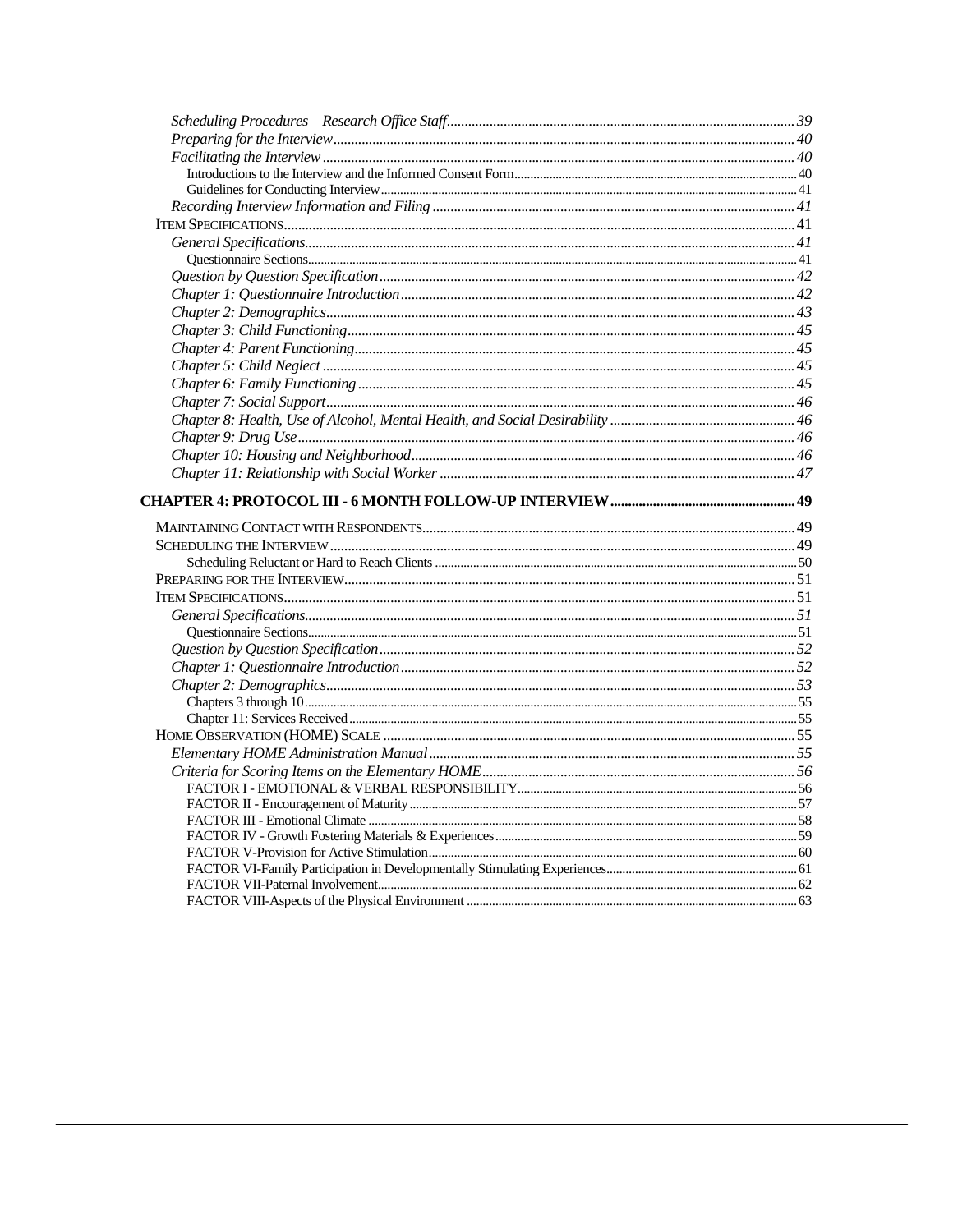#### Acknowledgements

The following individuals contributed to the development, testing, and/or programming of the interview protocols.

- Diane DePanfilis, Ph.D.
- **Howard Dubowitz, M.D.**
- Wayne Holden, Ph.D.
- Esta Glazer-Semmel, LCSW-C
- Evangeline Danseco, M.S.
- Donna Safley
- Annette Saunders
- **Joy Swanson Ernst, Ph.D.**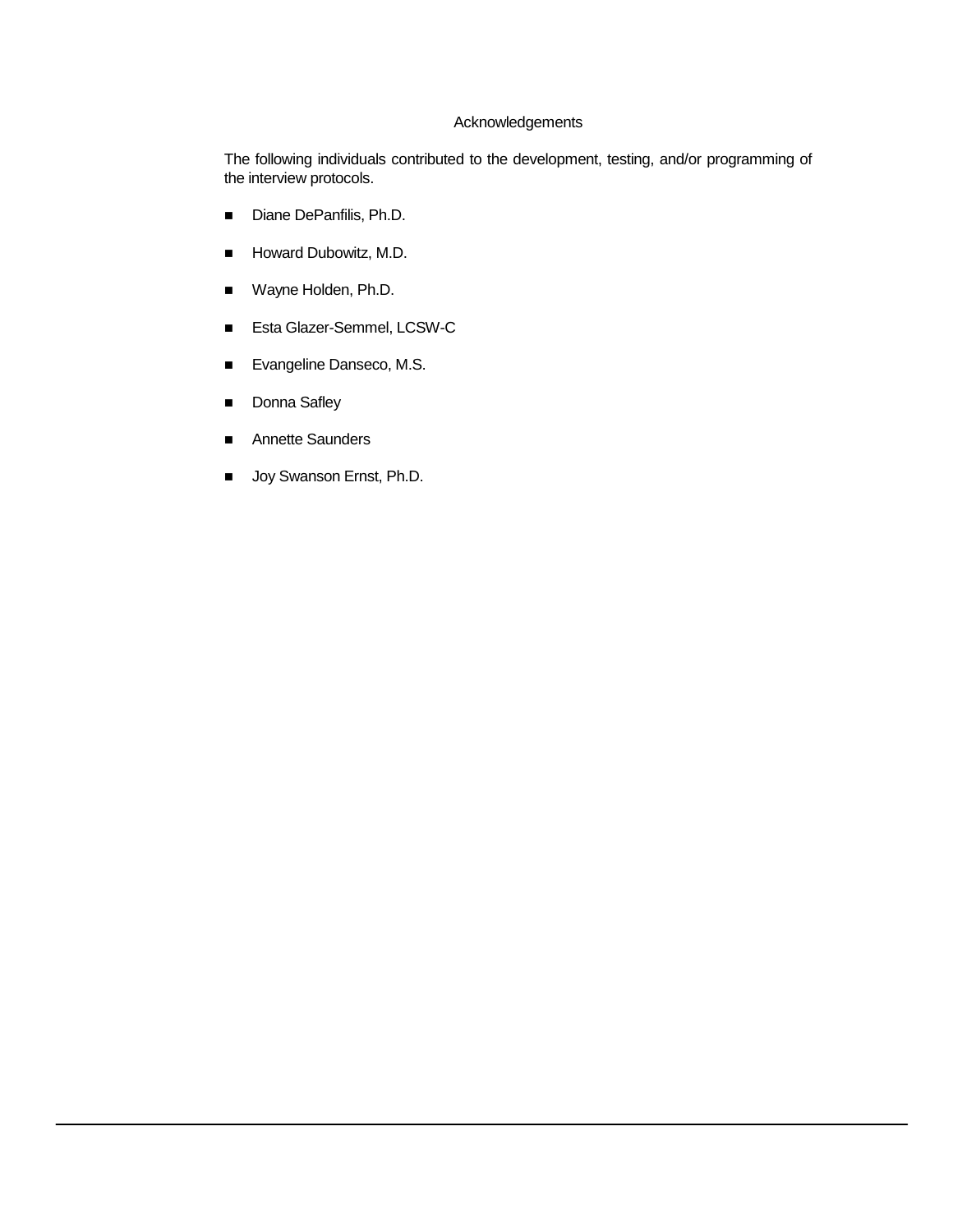## **List of Appendices**

- A. Assurance of Confidentiality
- B. Referral Guide
- C. Referral Information/Attempts to Contact Form
- D. Map of Empowerment Zone
- E. Operational Definitions of Neglect
- F. Sample Thank You Letters to Referral Sources
- G. Sample Appointment Reminder Letters for Client
- H. Informed Consent Form
- I. Research Tracking Form
- J. Instructions for Research Tracking Database
- K. Client Information/Attempts to Contact for Closing Interview
- L. TANF (Temporary Assistance to Needy Families) Chart of Amounts Paid by Family Size
- M. List of Drugs
- N. Follow-Up Information/Attempts to Contact form for Final Interview
- O. Sample Reminder Letter
- P. Elementary HOME and HOME General Instructions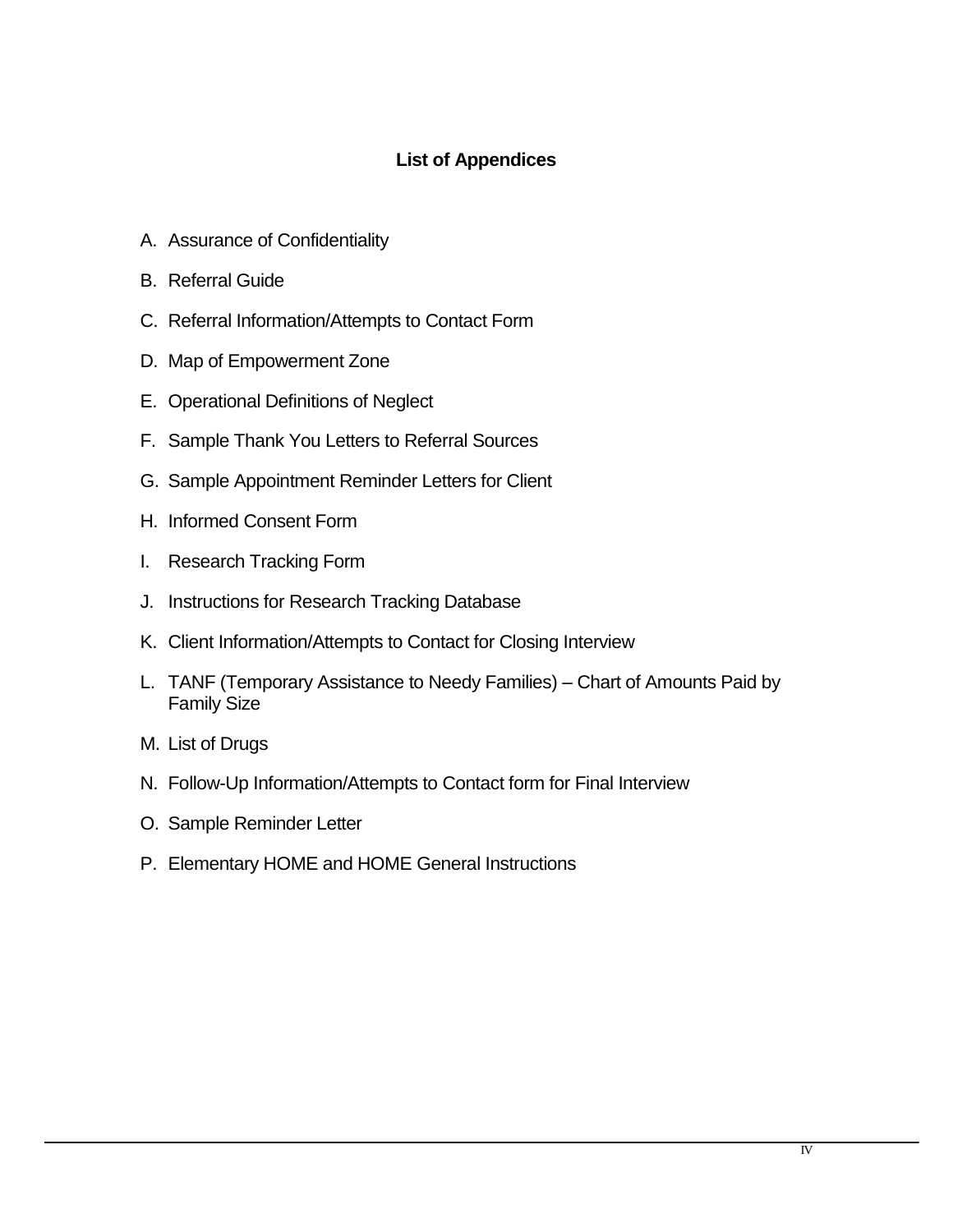## Family Connections

Interview Coordinator's Manual

#### Purpose of Manual

This manual provides documentation for Family Connection's research protocols. Family Connections will provide services for a period of three years. Because the program involves clients for periods of six or 12 months years, interview coordinators must be prepared to do three different interviews:

- Protocol I: Before intervention, we ask primary caregivers whose families meet Family Connections' eligibility criteria to tell us about themselves. This is the "baseline" interview.
- Protocol II: At the close of intervention (i.e., at the end of 6 or 12 months, depending upon the random assignment), we again ask the primary caregivers to give us information about themselves and their children.
- **Protocol III: Six months after the date of case closure, we visit the client's home** and conduct a third research interview. This interview includes a home observation component that will require additional training.

#### The Manual's Organization

The manual consists of four chapters. The first chapter provides introductory information and the next three chapters are devoted to each research protocol. Where the information needed overlaps, the manual refers to earlier sections.

Chapter I gives information on the role of the interview coordinator that applies to all research protocols. This section also provides information on the ethics of interviewing for research purposes.

Chapter 2 describes procedures and documentation for facilitating the Protocol I, the baseline interview protocol. Its purposes are:

- To review criteria for accepting referrals;
- To provide information about scheduling, preparing for, and facilitating computer assisted baseline interviews;
- To summarize basic research interviewing techniques; and
- $\blacksquare$  To operationally define selected questions from each interview.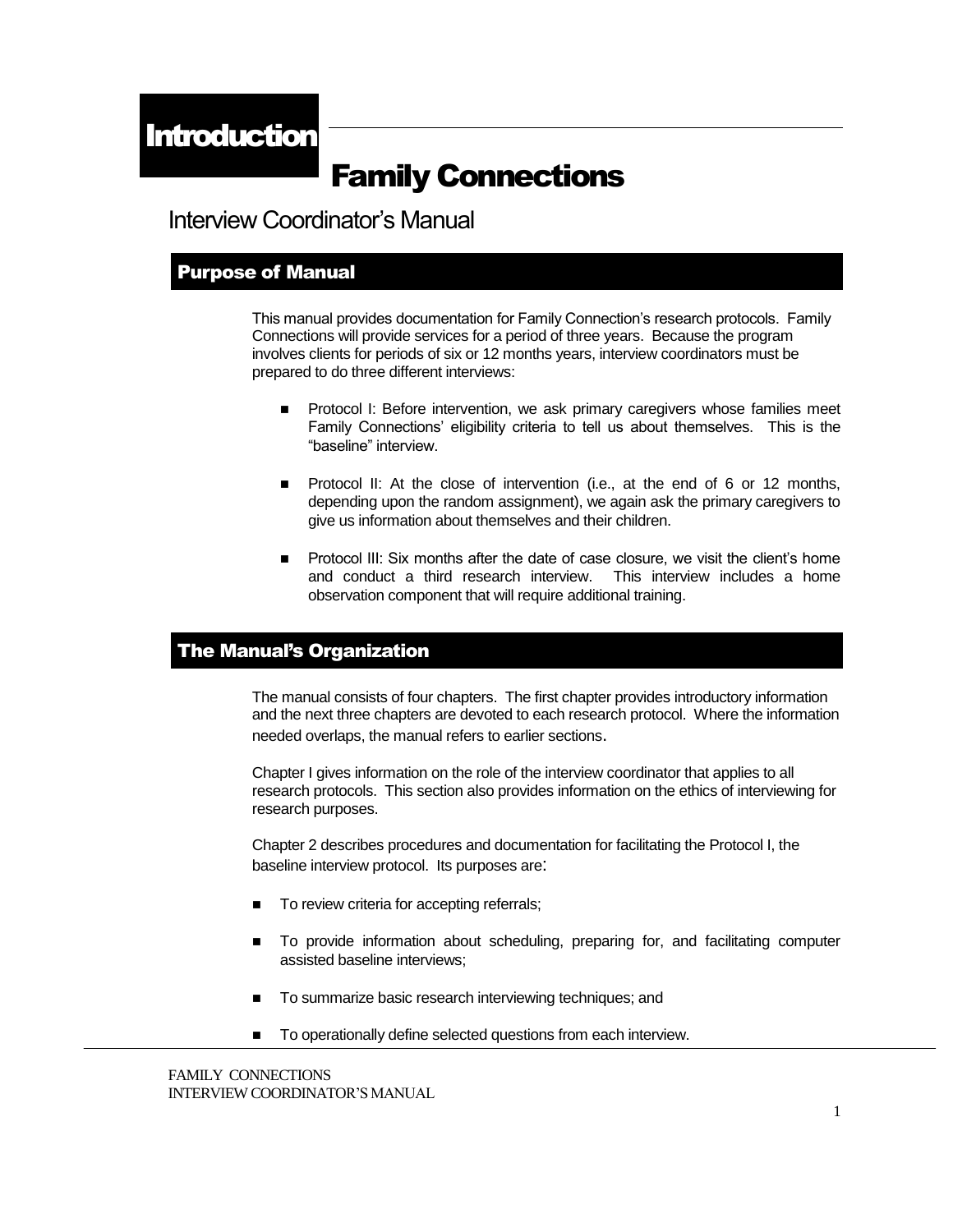Chapter 3 describes procedures and documentation for facilitating the Protocol II, the closing protocol. Its purposes are:

- To provide logistical information on scheduling, preparing for, and documenting the computer-assisted closing interview;
- To operationally define selected questions for the interview;

Chapter 4 describes procedures and documentation for facilitating Protocol III, the 6 month follow-up interview. Its purpose is:

- To provide instruction on maintaining contact with families to facilitate their participation in the third and final research interview, the 6-month follow-up.
- To provide logistical information on scheduling, preparing for, and documenting the home-based 6-month follow-up interview.
- To provide instruction on conducting the home-based observation.

All interview coordinators must be totally familiar with the specifications within this manual and the automated interview. They must also take part in training which includes: (1) participating in training that includes time for practice; (2) practicing in dyads through role play sessions; (3) successfully accomplishing a role play as an interview coordinator with a staff member in the role of client; and (4) successfully completing an interview with a client, with a staff member available for consultation.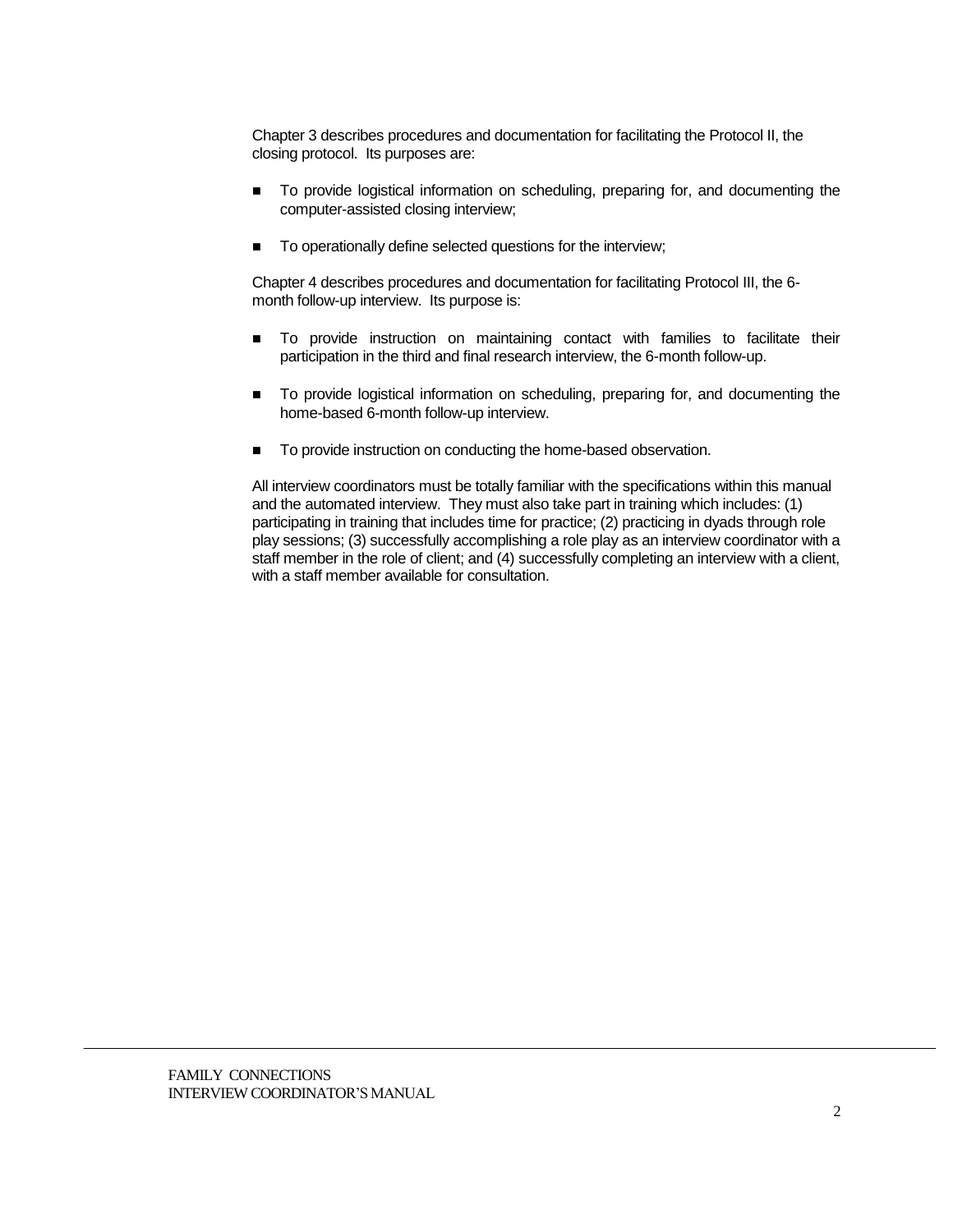## ROLE OF THE INTERVIEW COORDINATOR AND ETHICS FOR INTERVIEWING

## ROLE OF THE INTERVIEW COORDINATOR

As an interview coordinator, you play an essential role in the evaluation of Family Connections. You are the vehicle to enable clients to tell us about themselves before intervention and at the close of intervention. The interviews can be combined to give a true picture of the thoughts, actions, and feelings of all clients who participate with us in Family Connections only if all interview coordinators working on the study have learned to follow the same procedures.

Completing the interview can feel like an overwhelming task for clients **UNLESS** you help them understand the importance of this information and make it a fun process. At Interview I, you are often the first person from Family Connections that clients meet. You are key to helping clients feel comfortable with the services we can provide. At the closing interview, you are essential to making the client feel like their participation is valuable and in encouraging them to cooperate with scheduling and completing the third (and final) interview.

You have an important role in helping clients understand how to read and/or listen to each question and how to answer each question accurately. The information gathered during the interview must be accurate and complete. Interview data will form the basis of published reports and documentation about the family's conditions before intervention, at the close of intervention, and six months after closure. Any problems with that data may seriously affect the validity of the study. The interview coordinator is a valuable and necessary person on the research team because self-report data is the principal source of data at baseline and a significant part of the data at closure and follow-up.

You will assist clients by teaching them how to complete the interview. Explain that the interview includes a variety of question formats and you will help them learn how to use the computer to answer each type of question. Start by reading each screen aloud and help the caregiver respond to the questions in the first two chapters of the interview. To save time, you should suggest that you type the information that you already have, such as the names and addresses of contact persons. After the introduction to the interview, she can decide whether to have you sit and read to her or to complete the interview herself.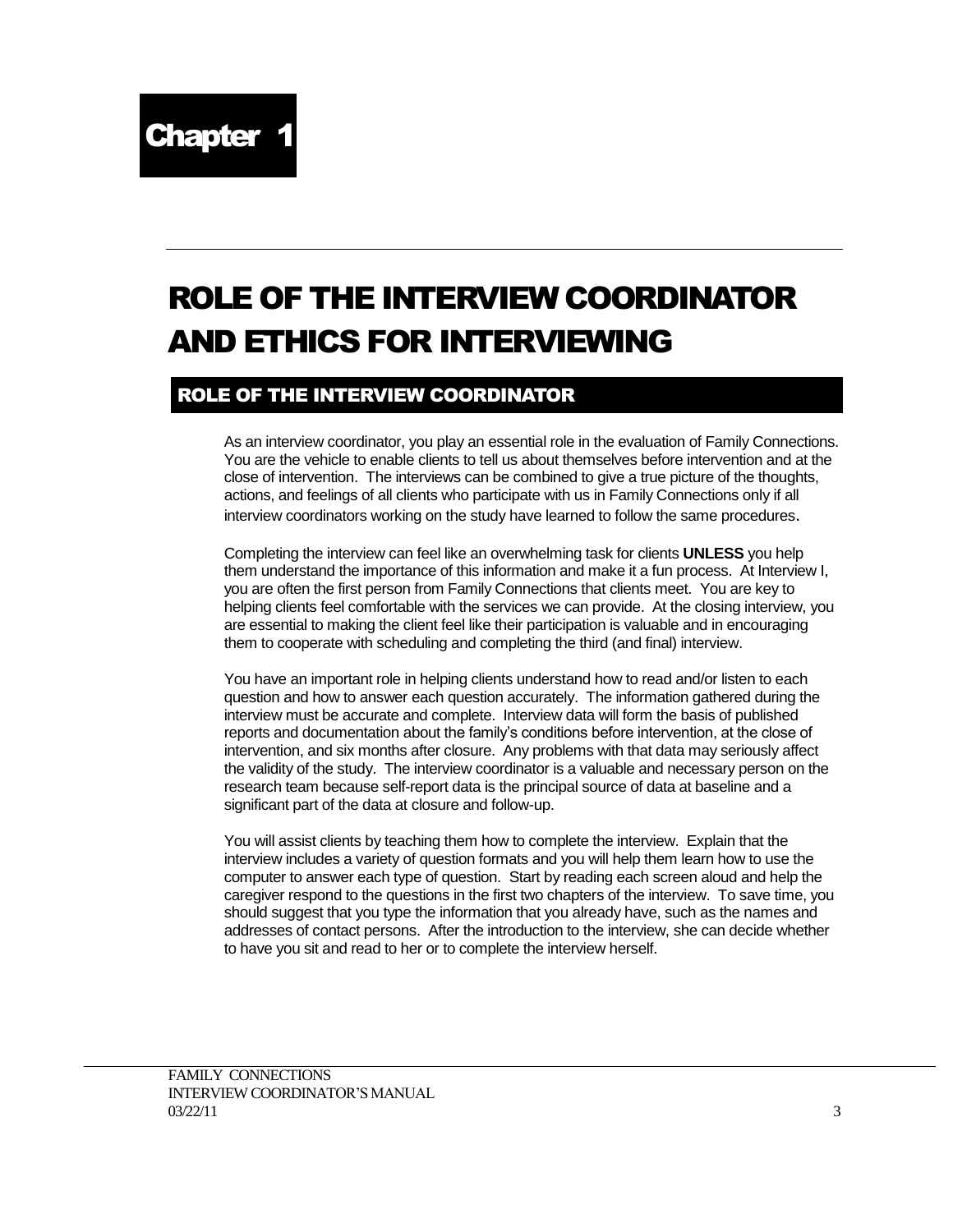## ETHICS OF INTERVIEWING FOR RESEARCH PURPOSES

As social workers, we are bound to specific values, ethics, and obligations of our profession. We must therefore follow specific ethical principles whether we are in the role of helper or researcher. The mission of social work is rooted in a set of core values. These core values, embraced by social workers throughout the profession's history, are the foundation of social workers' unique purpose and perspective. How are these core values related to our professional roles as researchers?

#### **VALUE I: SERVICE**

#### Ethical Principle: The social worker's primary goal is to help people in need and to address social problems.

When we undertake research to understand how we can intervene most effectively, we are able to fulfill this primary principle more effectively as well. By learning more about the stresses and strains in the lives of families before we work with them, we should be able to be more effective in evaluating the degree to which we are able to help families address the social problems which may lead to problems in the well being of their children.

#### VALUE II: SOCIAL JUSTICE

#### Ethical Principle: Social workers challenge social injustice.

Social workers pursue social change, particularly with and on behalf of vulnerable and oppressed individuals and groups of people. Social workers' social change efforts focus primarily on issues of poverty, discrimination, and other forms of social injustice. We can be more effective pursuing social justice on behalf of our clients when we base this advocacy on accurate portrayals of their life circumstances. Enabling clients to confidentially provide information about their life circumstances will help us be more effective advocating on behalf of other families who have similar characteristics and experiences.

#### VALUE III: DIGNITY AND WORTH OF THE PERSON

#### Ethical Principle: Social workers respect the inherent dignity and worth of the person.

Social workers treat each person in a caring and respectful fashion, mindful of individual differences and cultural and ethnic diversity. One way that we do this is to promote selfdetermination and to provide clients all the information they need to make an informed decision about participating with us in Family Connections. We must therefore be able to describe what services we can provide and help them understand how they can help other families by participating in the research associated with this project.

The decision about whether to participate however is totally up to the client. It is essential that you inform clients that they can withdraw from the research and services available through Family Connections at any time. We must give them the information they need to make an informed decision and must not use any degree of coercion or influence in the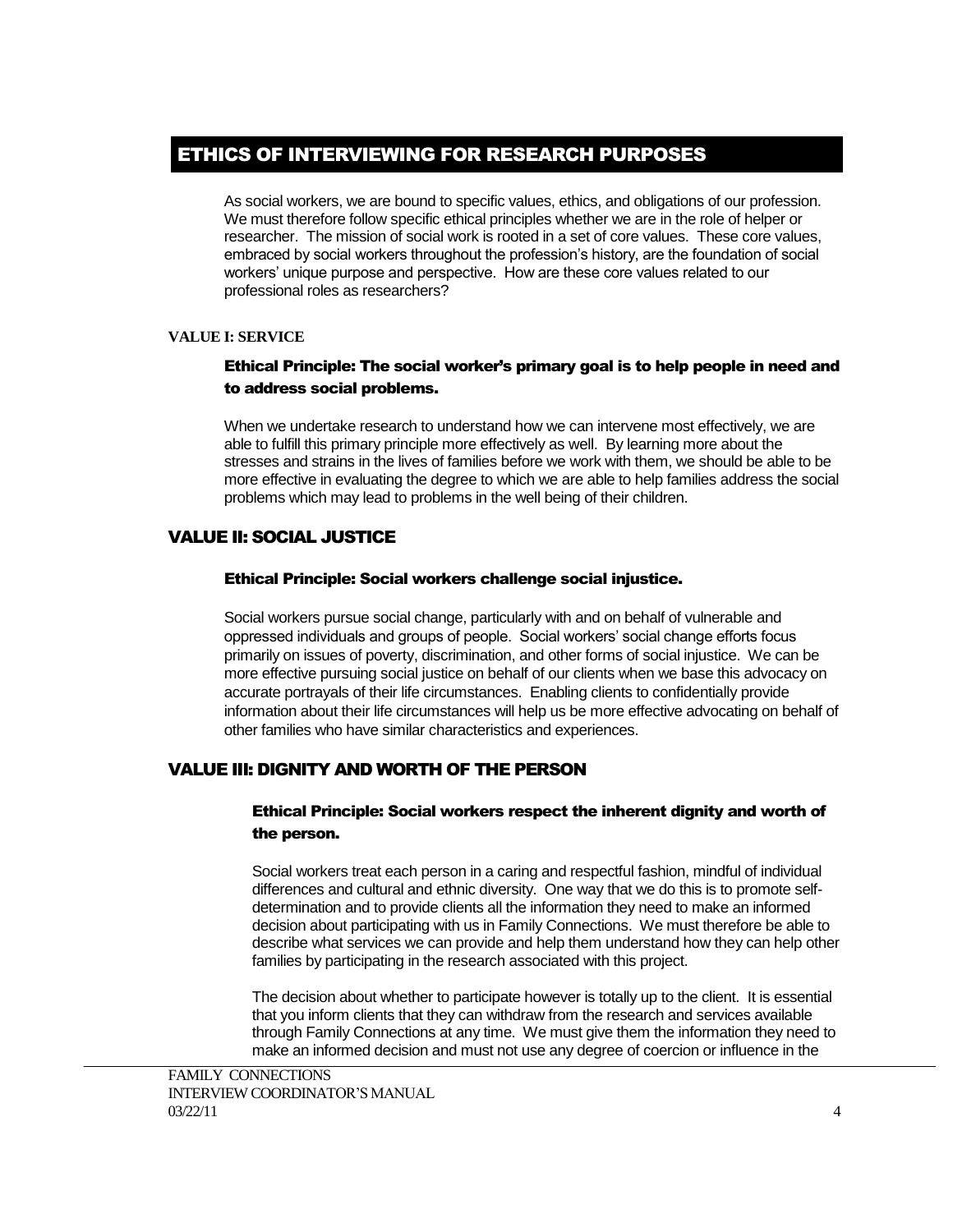process. On the other hand, it is absolutely appropriate for them to hear about the potential benefits of working with us so they can make an informed decision for their family.

#### **Confidentiality**

Collection of valid information on any topic requires establishing and constantly maintaining confidentiality. To establish rapport, you must ensure that clients have a clear understanding of how the information will be used and, more importantly, that it will not be misused. In most instances, clients will not question the legitimacy of your mission. When they do, you may need to make considerable effort to establish that we will use the information only as a part of a scientific and statistical picture, and not in any way that would be harmful to anyone. You can reinforce this concept by describing the care that we take with all completed questionnaires. No unauthorized person is ever permitted to see the interview. We maintain strict security at all points of handling. We will not use names and addresses except for the necessary purpose of making sure that the recorded information is for the person to whom it refers. The responses obtained are summarized and shown only in the form of statistical summaries, so that published details cannot be traced back to families or to individuals.

Interview coordinators who work with the University of Maryland are expected to maintain professional standards, collecting data with scientific objectivity, and treating with utmost confidence all information offered or observed during an interview. Successful and meaningful evaluation research is dependent on the establishment of trust between the interview coordinator and the client and continuance of this sense of responsibility to the public throughout all evaluation activities.

The questionnaire pursues questions that one would not think of asking a close friend; questions that might be thought of as "too personal". You will find that the average person is willing to answer these questions, sometimes offering information that would not be given to a close friend or relative. Your protection of all information about clients gained during the interview is therefore essential. This includes information that concerns the interview itself or extraneous observations of the caregiver's home, family, and activities.

The main reason research organizations can point to many successes in collecting information is **CONFIDENTIALITY**. Our interview coordinators can, and do, promise people who are interviewed that their answers to the questions will be kept **COMPLETELY CONFIDENTIAL**. However, if the interview coordinator uncovers evidence of recent child maltreatment, we are obligated, by law to report the alleged maltreatment to child protective services. We make clients aware of this in the Consent Form. If you have any concern about whether information that you obtain suggests that a child may have been abused or neglected, you should see a field instructor or investigator immediately after the interview.

We promise our clients that we will never reveal what they have told us. We combine his or her answers with everyone else's in the survey. The results are in percentages and totals in such a way that no individual person's answers can be identified. Information collected or seen during an interview can be shared only with the research team whose members are under the same ethical and moral obligations as the interviewer.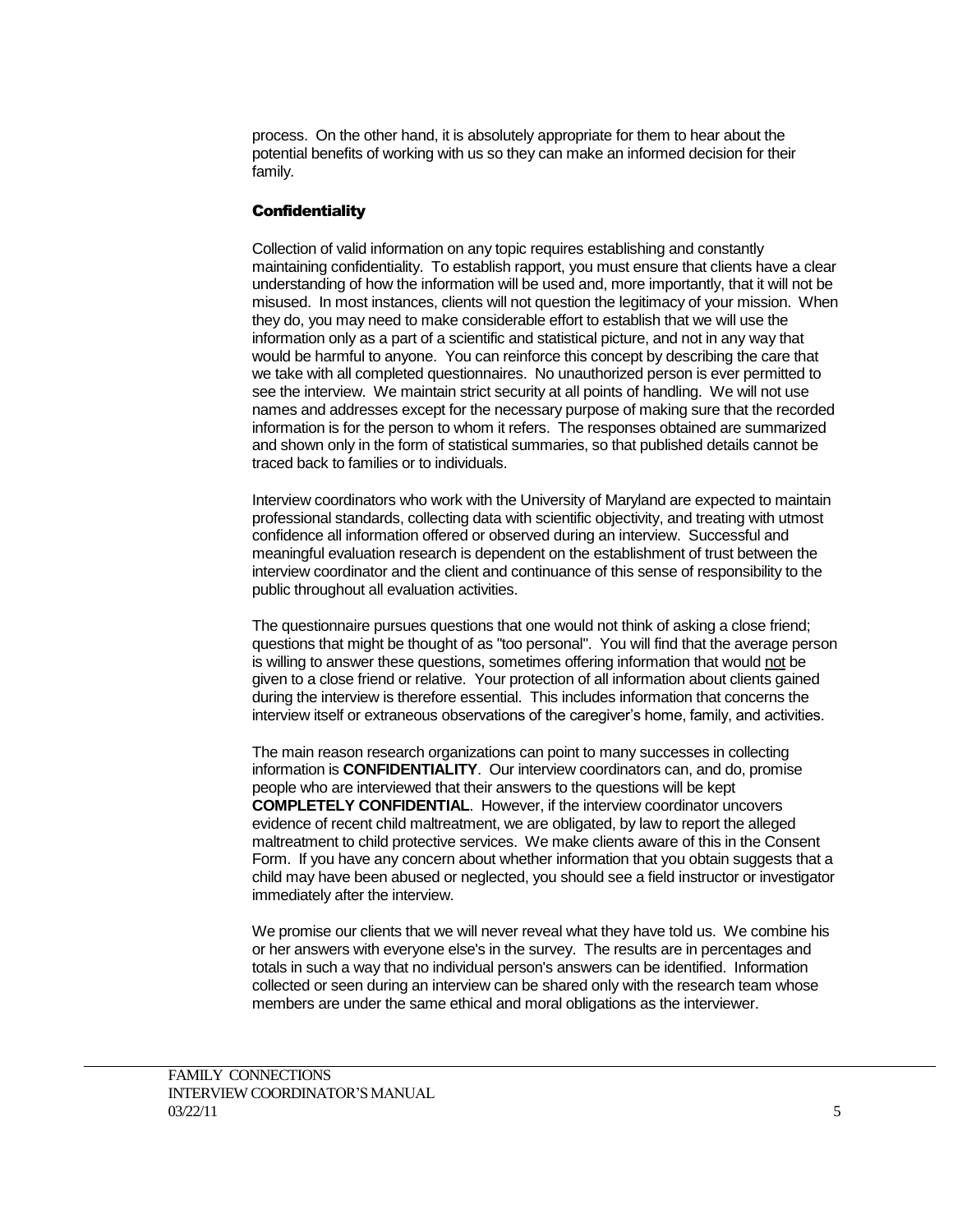#### **IT IS YOUR DUTY TO KEEP THE PROMISE OF CONFIDENTIALITY. NEVER DIVULGE NAMES OR TELL FACTS ABOUT OR REVEAL THE OPINIONS OF ANYONE TO ANY OTHER PERSON WHO DOES NOT HAVE A PROFESSIONAL ROLE ON THIS PROJECT.**

All clients must sign an Informed Consent Form before conducting the **each** interview. This manual provides procedures for completing the Informed Consent Forms.

#### Laws pertaining to the privacy of individuals.

As you may know, there have been recent Federal Laws, i.e., Privacy Act of 1974, dealing with the rights to privacy of sampled persons. By adhering to these procedures, the interview coordinator will help ensure that the data is collected in compliance with the law.

#### Assurance of confidentiality pledge.

All staff members and social work students working on this study must sign an Assurance of Confidentiality Pledge (Appendix A). This pledge states that the person understands that they are prohibited by law from disclosing any information that has been obtained while working on the project and pledges to abide by their assurance of confidentiality.

#### VALUE IV: IMPORTANCE OF HUMAN RELATIONSHIPS

#### Ethical Principle: Social workers recognize the central importance of human relationships.

As social workers, we understand that relationships between and among people are an important vehicle for change. Family Connections engages clients as our partners in the helping process. Because you are the first person the client meets, it is important that you begin to build this partnership. Before concluding the first contact, we attempt to transition this partnership to the family and the student intern who will be facilitating the helping process. We provide the client with the student intern's name and telephone number and, if possible, actually introduce the client to the intern. The next chapter describes these procedures.

#### VALUE V: INTEGRITY

#### Ethical Principal: Social workers behave in a trustworthy manner.

Social workers are continually aware of the profession's mission, values, ethical principles, and ethical standards, and practice in a manner consistent with them. Whether in a role of researcher, helper, advocate, or other social work role, we must always act honestly and responsibly and promote ethical practices on behalf of the University of Maryland. In order to carry out this principal, you must feel totally comfortable with your role in meeting with the client for the first time and helping them understand the research process.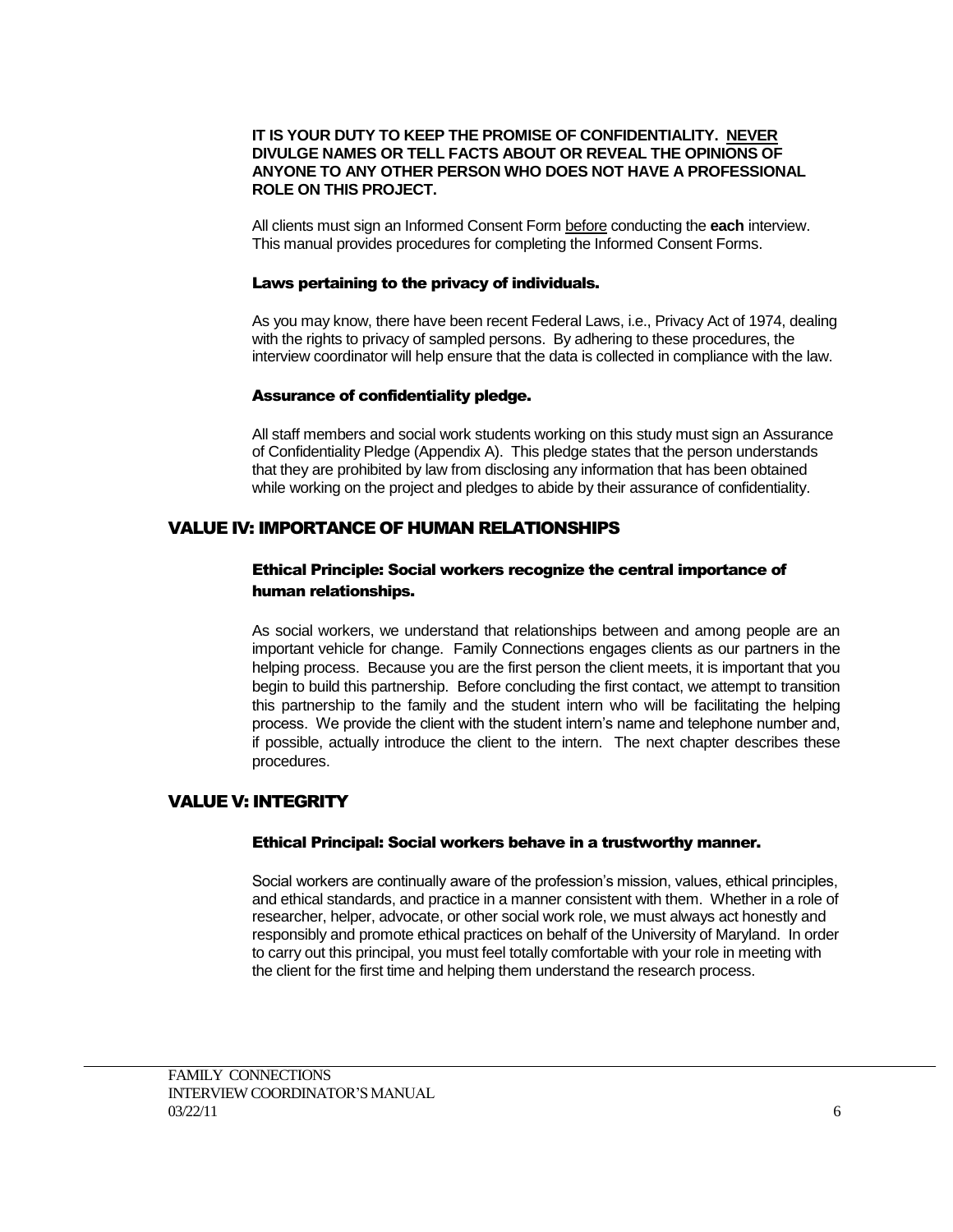### VALUE VI: COMPETENCE

#### Ethical Principal: Social workers practice within their area of competence and develop and enhance their professional expertise.

As social workers, we are continually striving to increase our professional knowledge and skills and to apply them in practice. Part of this process involves making sure we are comfortable to fulfill new roles, such as that of interview coordinator in an evaluation study. Another part of that is that we aspire to contribute to the knowledge base of the profession. Serving as a member of the research team will promote the development of knowledge about which interventions are most effective in helping families achieve positive outcomes for their members.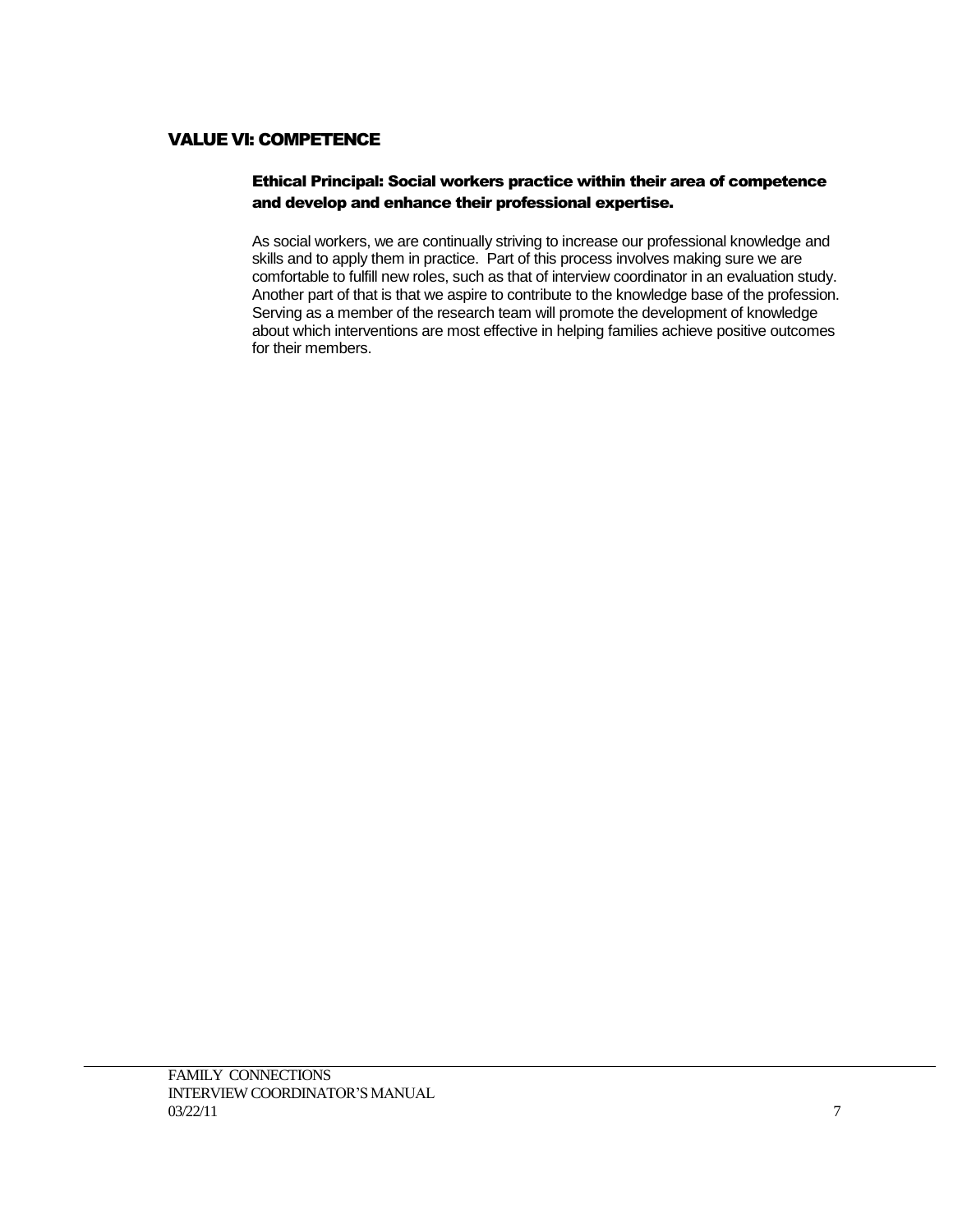## PROTOCOL I: BASELINE PROTOCOL

This chapter describes procedures and documentation for facilitating Protocol I, the baseline interview protocol. Its purposes are:

- To review criteria for accepting referrals;
- To provide information about scheduling, preparing for, and facilitating computer assisted baseline interviews;
- To summarize basic research interviewing techniques; and
- To operationally define selected questions from each interview.

In addition, the automated questionnaire contains interview instructions and definitions.

## SCREENING AND ACCEPTING REFERRALS

Part of your role may include talking with referring parties (including clients who refer themselves) about whether our services are appropriate for particular families. The research team worked for almost a year to develop criteria that would identify families at risk for neglect. We want to reach families who are experiencing significant risks in their lives but who have NOT yet been reported to child protective services (CPS). In order to evaluate which combinations of interventions may be most effective at preventing neglect, it is important that we serve families where risk is present. Interviewing a referring party about their concern for a family is our way of trying to identify families who are truly at risk and in need of intervention. There are three levels of referral criteria. (Refer to Referral Criteria in Appendix B and the Referral Information/Attempts to Contact form in Appendix C).

#### Basic Criteria

 $\Box$  The family lives in the West Side Empowerment Zone.

Families who live and/or whose children go to school in the defined West Baltimore Empowerment Zone are eligible to participate. Because we are unable to serve the whole city, we have defined our boundaries to be consistent with the West Side Empowerment Zone. We will also serve families with zip codes included within the zone (21201, 21216, 21217, 21223, and 21230). This will permit our service providers who are located in West Baltimore to get to know neighborhoods and communities and to empower families to access existing services close to home. (Appendix D is a map showing the boundaries of the Empowerment Zone).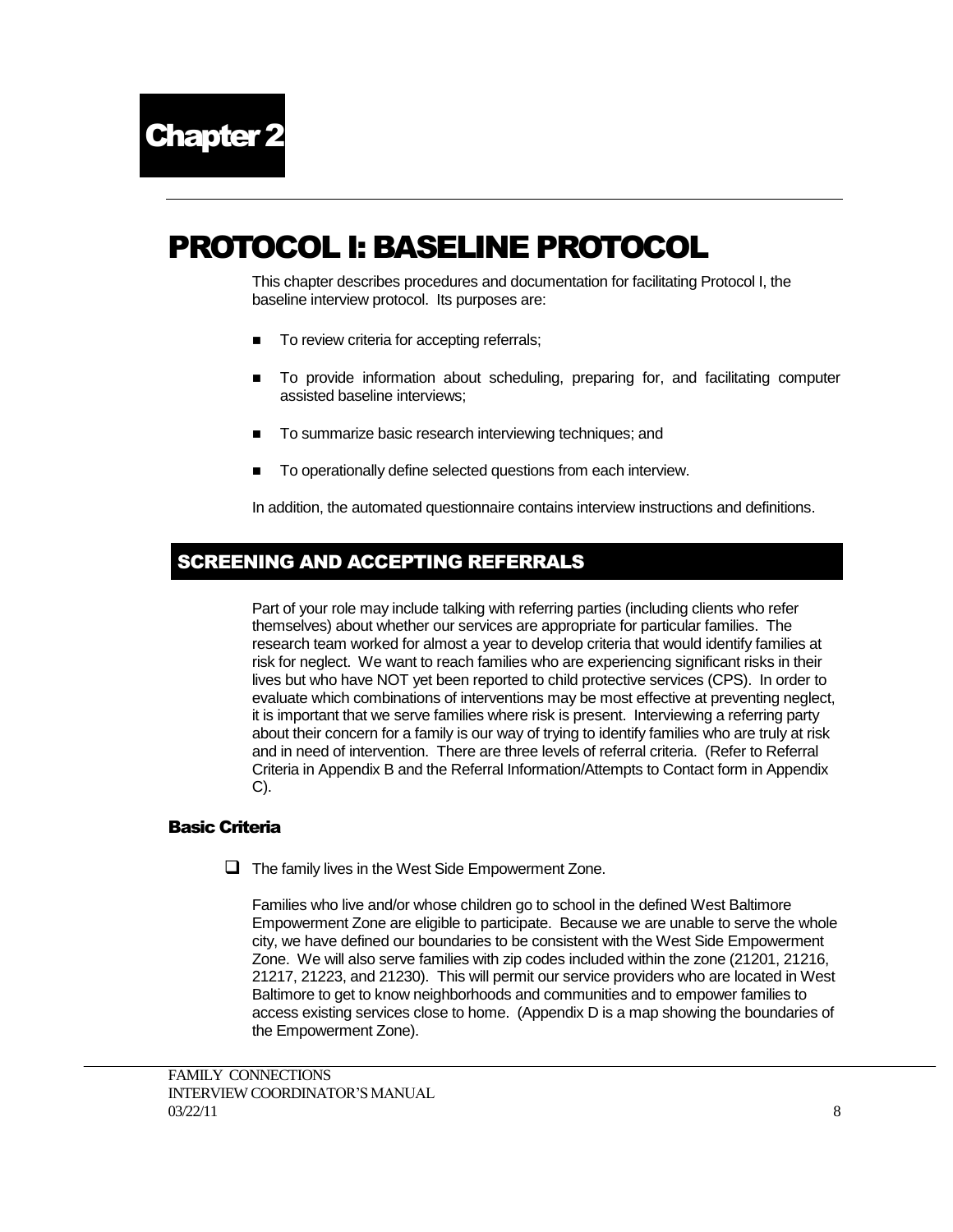$\Box$  There is a child between five and 11 years living in the household.

In order that we will be able to compare child outcomes between families, it was important that we establish some common element between them. While we serve families with children of all ages, at least one child in the family must be between the ages of 5 and 11 as of the date that we receive the referral.

 $\Box$  The child has lived with the primary caregiver for at least 6 months and is expected to remain with the primary caregiver.

We will serve any family consisting of a primary caregiver (biological mother or father, other relative or guardian in a primary caregiving role) and one or more children. However, in order to be able to evaluate whether our intervention will be effective, we need families who are available to work with us for up to nine months. If a caregiver were only likely to have temporary care of a child, other services in the community would better serve the family.

 $\Box$  The family has no CURRENT involvement with Child Protective Services.

In order to evaluate how effective we are in helping families manage stress and improve child and family well being, we must try to reach families early, before problems have evolved to the point of involvement with Child Protective Services. However, we are willing to serve families who have been involved in CPS in the past, but who are not currently involved.

 $\Box$  The family is willing to participate.

Services are voluntary, so before making a referral, referring parties should talk with the family about the services available through Family Connections so that they know that the family is interested in receiving services. If the family expresses an interest in the program, the referring party should inform the primary caregiver that we will ask her/him to come into our office to complete the intake protocol. Following this initial appointment, services will be provided within the home or wherever is most convenient for the family.

#### Neglect Concern

A child in the household is at RISK of harm because his/her basic needs have not been met.

Examples:  $(\sqrt{all}$  that apply) (Refer to operational definitions in Appendix E).

- $\Box$  inadequate/delayed health care
- $\Box$  inadequate nutrition
- $\Box$  poor personal hygiene
- $\Box$  inadequate clothing
- $\Box$  unsafe household conditions

FAMILY CONNECTIONS INTERVIEW COORDINATOR'S MANUAL  $03/22/11$  9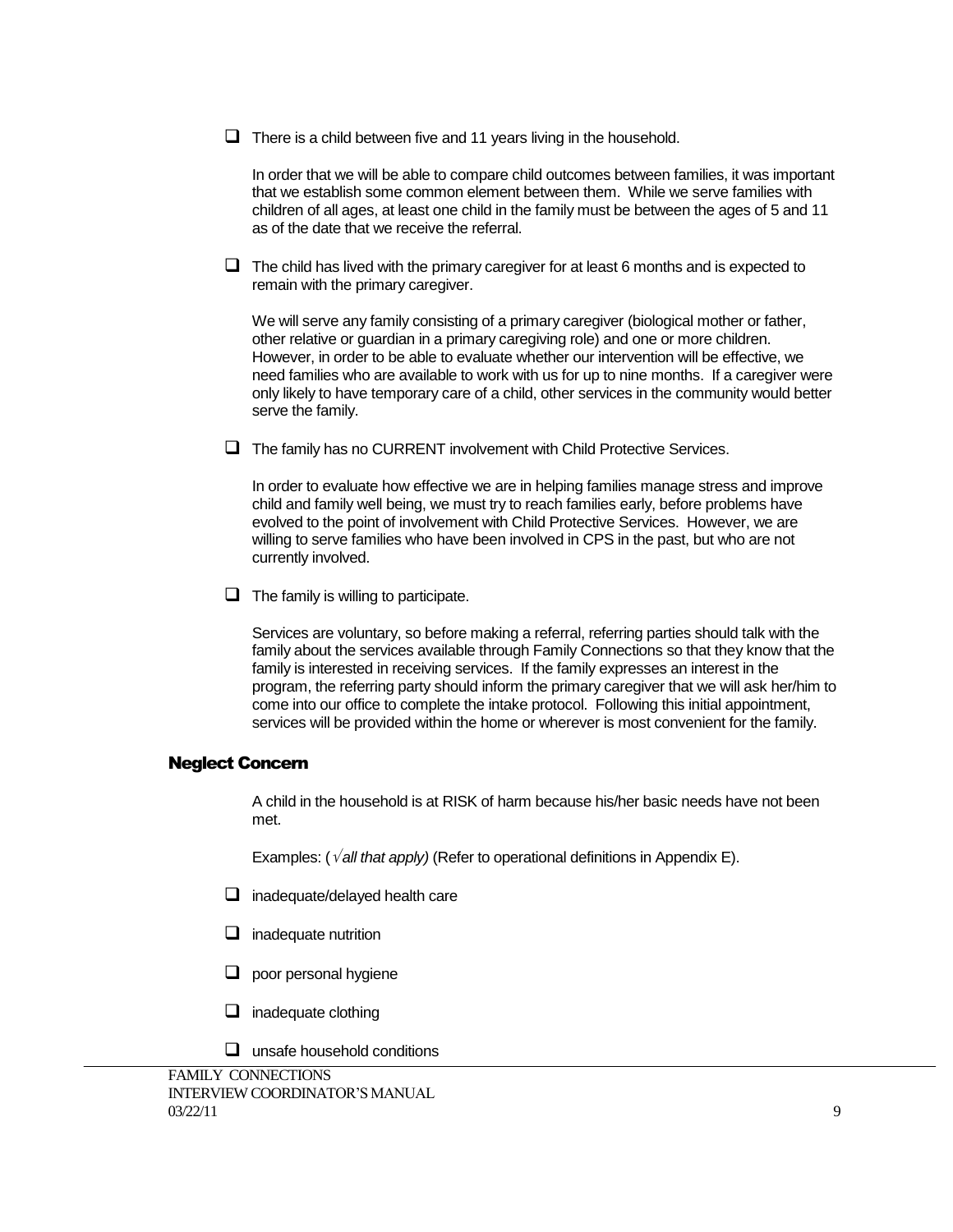- $\Box$  unsanitary household conditions
- $\Box$  unstable living conditions
- $\Box$  shuttling
- $\Box$  inadequate supervision
- $\Box$  inappropriate substitute caregiver
- $\Box$  drug-exposed newborn
- $\Box$  inadequate nurturance
- $\Box$  isolating
- $\Box$  witnessing violence
- $\Box$  permitting alcohol/drug use
- $\Box$  permitting other maladaptive behavior
- $\Box$  delay in obtaining needed mental health care
- $\Box$  chronic truancy
- **Q** unmet special education needs

#### Additional Criteria

*Check all that apply. At least two of these must be met* (*from either caregiver or child)*

#### Primary Caregiver

- **Unemployed/Over-employed**
- $\Box$  Mental health problem (e.g., depression)
- Alcohol or drug problem
- $\Box$  Homelessness
- $\Box$  Domestic violence

#### Child

 $\Box$  Behavior or mental health problem (e.g., ADHD, truancy, vandalism, depression)

```
FAMILY CONNECTIONS 
INTERVIEW COORDINATOR'S MANUAL
03/22/11 10
```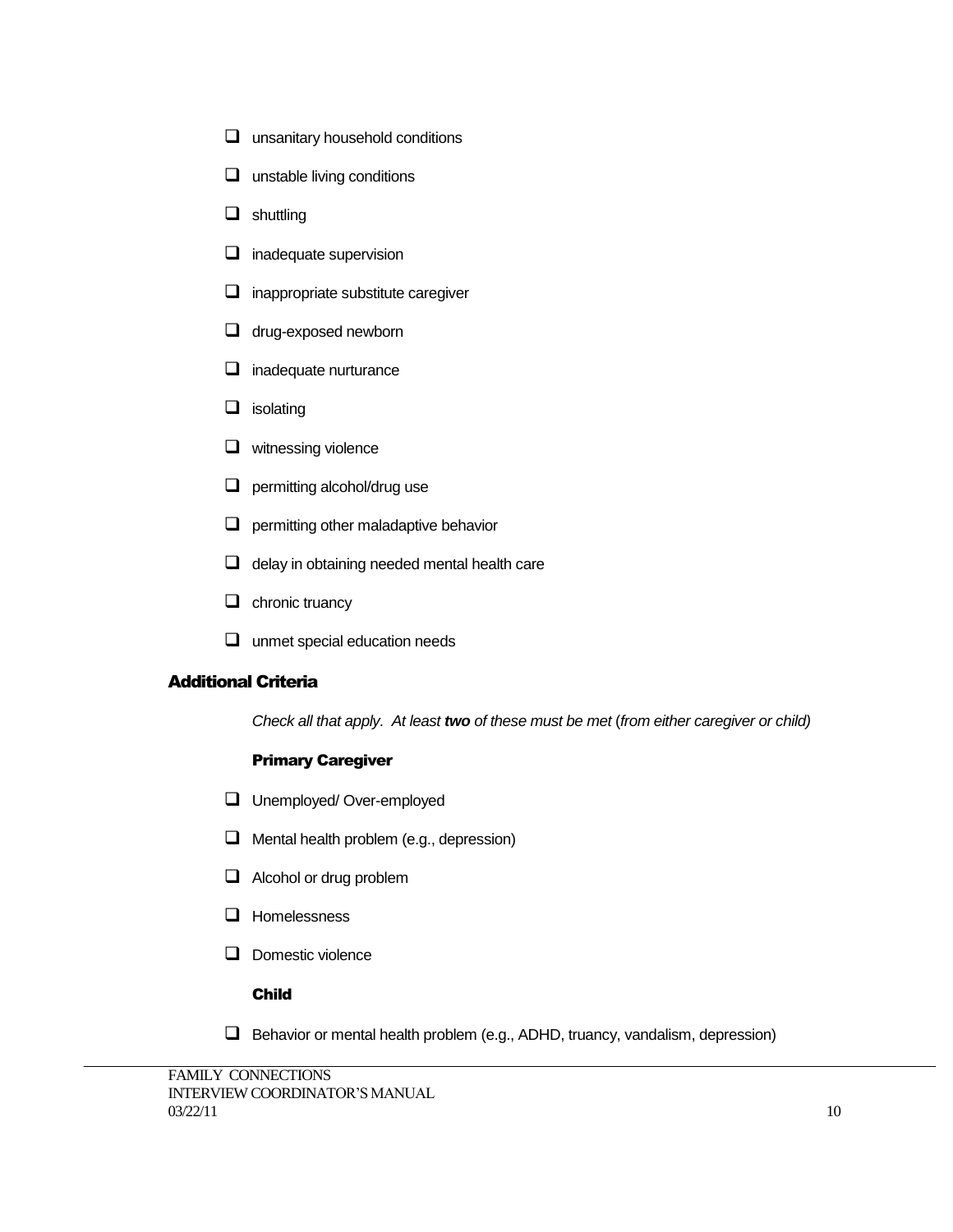- $\Box$  Physical disability
- $\Box$  Developmental disability (e.g., speech and language disorder, mental retardation)
- $\Box$  More than 3 children in the household
- $\Box$  Learning disability

If you are serving in an intake role, you should interview the referral source to make sure that: (1) all basic criteria have been met; (2) at least 1 of the neglect criteria is a concern; and (3) at least 2 of the additional criteria are identified. Record the information on the referral information/attempts to contact form as you talk with the referring party, including adding any additional information about the family on the back of the form. **If you have any question about whether you should accept a referral, consult with a field instructor or investigator.**

Consult the Case Management System User Manual (the "MIS Manual") for information on how to enter referral information in the MIS. The MIS assigns a "Study ID" to all accepted referrals. Record the Referral ID (the system-generated number) and the Study ID on the Referral Information/Attempts to Contact form.

If it is clear that a referral is NOT appropriate, help the referring party locate another appropriate community resource. We have a variety of directories available to you to help locate another resource that is more appropriate. Also, feel free to call on other Family Connections personnel to help you with providing referral information.You should followup your information and referral with a letter to the referring party and record information in the MIS. (See sample thank you letters in Appendix F).

If you accept the referral, proceed with scheduling the primary caregiver for an interview. You may use any information the referral source can give you about how to locate the family. If you receive extensive information on the family's presenting problems, type up a short paragraph that summarizes the family's situation. Attach this to the Referral Information/Attempts to Contact form.

## SCHEDULING THE INTERVIEW

**As soon as possible** after the referral is accepted, you should attempt to contact the primary caregiver by telephone. If the family does not have a telephone, you should have obtained information from the referral source about how to contact the primary caregiver. Record all attempts to contact the potential client on the Referral Information/Attempt to Contact form (see Appendix C) and enter the information in the "new contact attempt" section of the MIS (see MIS manual for instructions).

If you are unable to reach the primary caregiver after several attempts, the Research Director will ask the field instructors to ask either an intern or the Outreach Worker to visit the prospective client and explain the program. The Outreach worker will attempt to schedule the interview and then contact the research staff.

When you reach the primary caregiver, have a conversation that includes the following: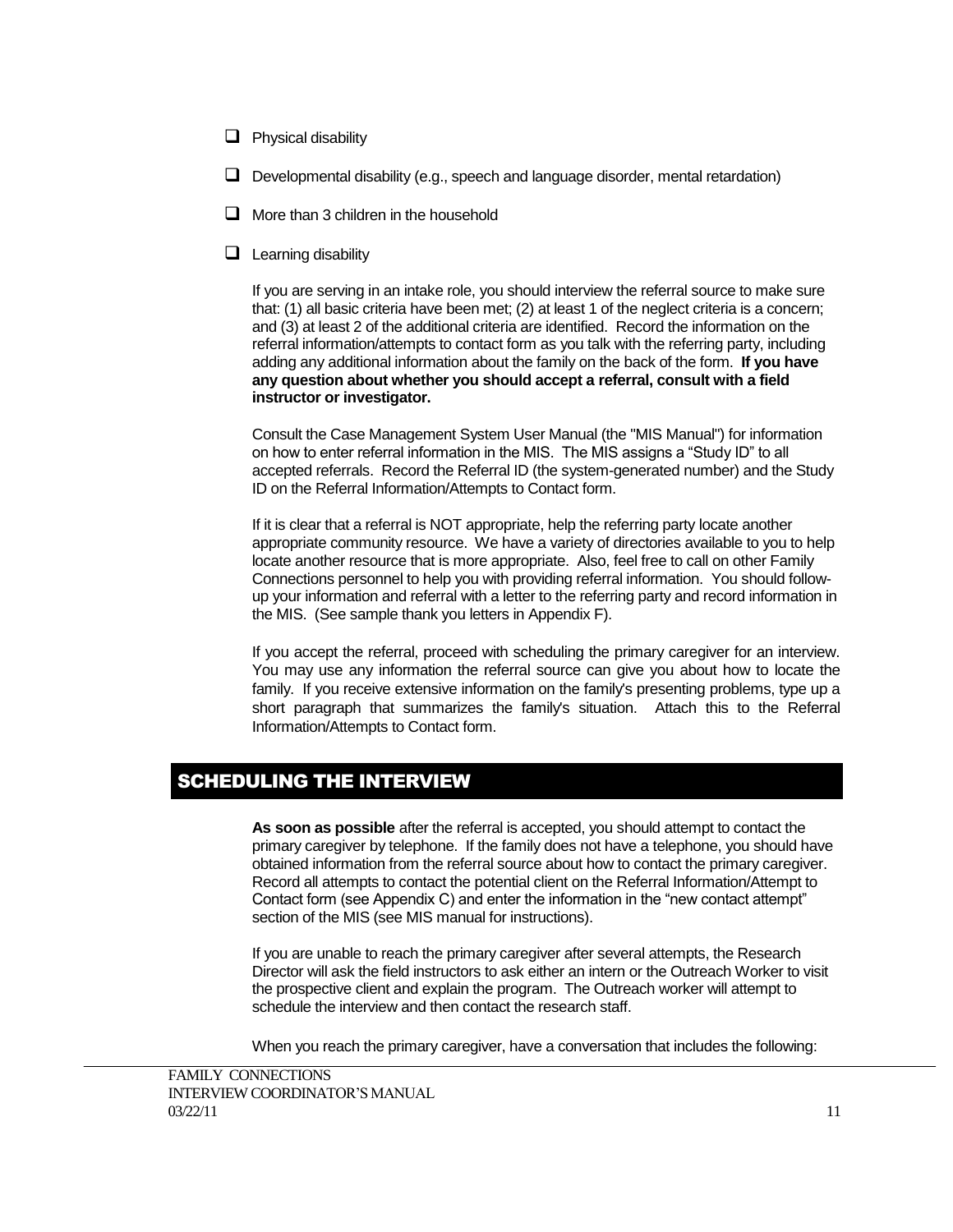Provide the primary caregiver with information about the services that Family Connections provides. Ask if the person has a brochure. Answer any questions that she<sup>1</sup> may have about the research procedures or about the kind of services we provide.

Ask the caregiver to talk with you generally about the family's needs and about why she believes that she needs services. If the caregiver identifies any other conditions that the referral source did NOT previously identify, make note of them on the Referral Guide/Attempts to Contact form.

If the caregiver is still interested in services, explain that you need to ask a few more questions to verify that we will be able to serve the family. Ask about the basic criteria. Have the caregiver confirm that (1) the family lives in or the children go to school in the West Empowerment Zone; (2) there is a child who lives in the home between the ages of 5 and 11; (3) the family has been together for the past six months and is likely to remain together; and (4) the caregiver reports that the family is not currently involved in Child Protective Services. If she meets these criteria, proceed to scheduling an appointment for the computer-assisted interview.

Ask what time of day is best for the caregiver to come into the office at the School of Social Work for an interview that could take up to 2 hours. Explain that later services will be available in her home or other locations that she prefers but it is necessary to come in to the office for the first appointment. Although we are willing to conduct the baseline interview in the client's home, offer this as a possibility only after you have explored all ways in which the respondent can come to the office. Offer the client the option of coming to the School of Social Work or to the Family Connections office at 827 Barre Street.

Further, explain that this project is conducting an evaluation so that we can learn about which services are most helpful for families. All families begin services by confidentially answering questions about themselves. At the close of services, we will have some additional questions. In addition, we will want to talk with her again six months after we terminate services.

Once you know the preferred time of day, look at the scheduling book to find the earliest day that an interview coordinator will be available to complete the interview. Make sure that you carefully look at the Interview Schedules in the Scheduling Book when scheduling appointments. We must have an interviewer and computer available for the interview. There are up to 3 separate interview schedules per day; one schedule for each of the 2 available laptop computers and a third backup computer in the research office. If you only see one scheduling page for a day in the scheduling book, then there are no other interview coordinators scheduled for that day. You are scheduling with an interview coordinator who is available for a minimum of 3 hours starting at the beginning of the interview. We allow this overlap of time to adjust for caregivers that may arrive late and for caregivers that need to take a break during the interview. Thus, to schedule for each date, you record the following:

l

 $^1$  The primary caregiver may be male or female. However, because the majority of our caregivers are female, this manual uses the pronoun "she" to refer to them.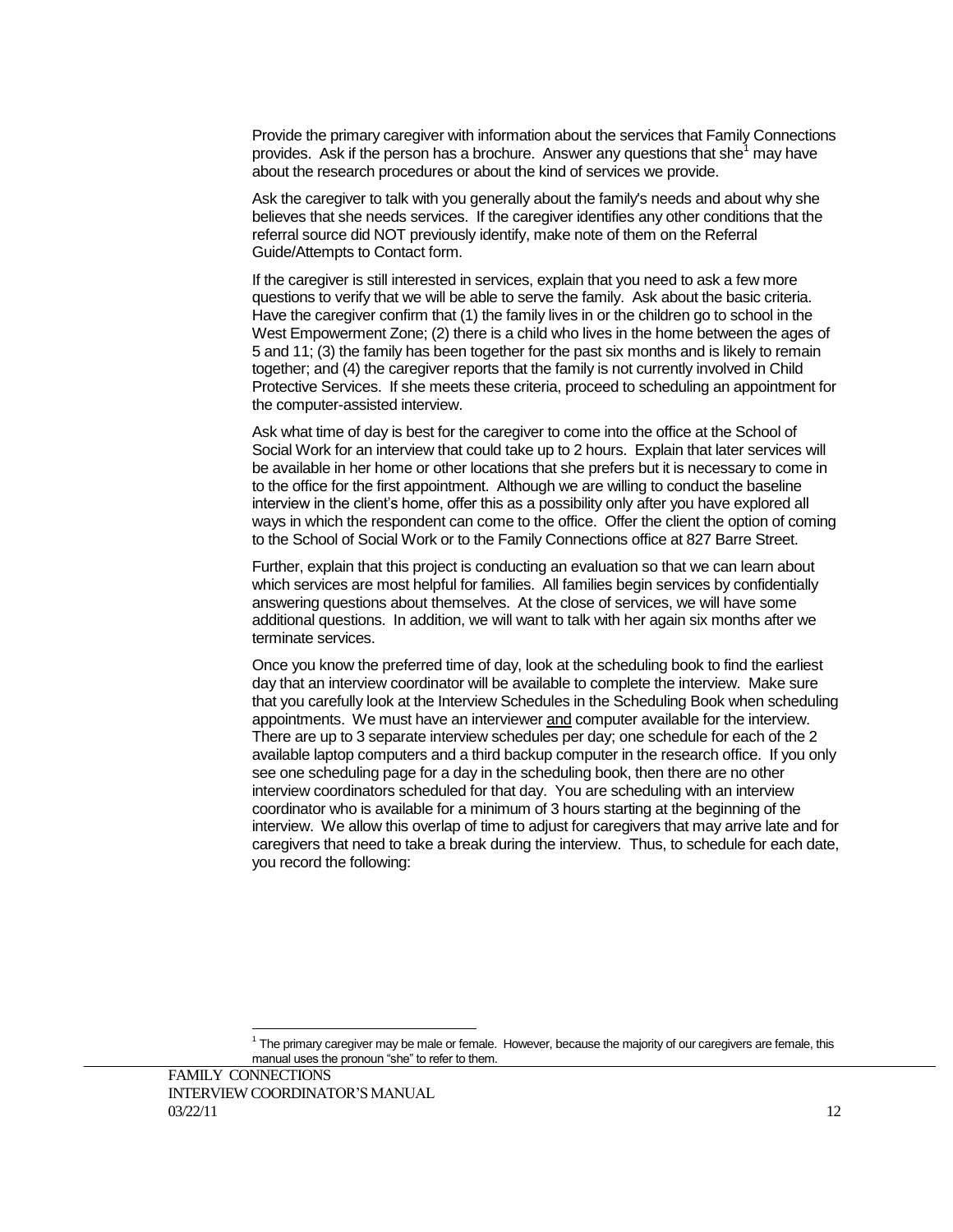| EXAMPLE:  |             |              |                    | Laptop 3   |            |  |
|-----------|-------------|--------------|--------------------|------------|------------|--|
| TIME      | Respondent  | PHONE#       | <b>INTERVIEWER</b> | Intern     | Location   |  |
|           |             |              |                    |            |            |  |
| $9:00$ AM | Alice Smith | 410-888-8888 | Joy Ernst          | Amy Miller | <b>SSW</b> |  |

Because we use the same schedule book to schedule the Closing and 6-Month Follow-Up Interviews also, write "baseline" under the client's name in the schedule book so that any research staff person who looks at the schedule book will know what type of interview it is.

While the caregiver is on the telephone, ask for a telephone number where we can reach her in case of the need to contact her. Also, give her the telephone number of the research office so she may call if she will be unable to make the appointment. Explain that it is not a problem to reschedule but we prefer to receive a telephone call in advance so that we can use the original appointment time for someone else if needed. If you schedule the appointment time farther away than the next day, tell her that someone will call her the day before the appointment as a reminder.

Provide directions to the School of Social Work and explain that she should check in with the Security Guard when she comes in the front door. Ask her to bring her social security number and birth dates of the children when she comes for the appointment. Ask if she will have childcare or will need to bring the children with her. If she says she will bring children with her, make note of this in the margin of the scheduling book so that the interview coordinator will be prepared with activities to keep the children occupied during their stay. We will NOT provide childcare. If the caregiver brings her children with her, they will be with her during the interview.

If you schedule the interview for the Barre Street office, provide directions to the office. Call the office (6-8716) and ask that the interview room be reserved for that date and time.

Ask the caregiver if she has any questions regarding the interview. Answer any questions she has before the scheduled appointment.

Record information about the interview date and time in the scheduling book, on the Referral Information/Attempt to Contact Form, and in the MIS. Enter the schedule information on the wall calendar in the research office, using the client's first name only. If the appointment is one week away or more, send a reminder letter to the client using the reminder letter form (Appendix G – Sample Appointment Reminder Letters). Write "we look forward to seeing you" on the letter. If appropriate, enclose instructions on how to reach the School of Social Work or the Barre Street office by public transportation.

Call the faculty field instructor to inform her that you have scheduled an interview with a new client. If possible, she will arrange for the student intern to be available at the end of the interview to meet with the caregiver. If available, note the name of the student intern on the Referral Information/Attempt to Contact form and in the schedule book. If necessary, call the interviewer to let her know that she has an interview scheduled.

At times, caregivers will initially express interest in the program but eventually decline services without having completed the Protocol I. If the caregiver tells you that she is not interested in participating in Family Connections, tell her that she can call us if she changes her mind. Write a letter that thanks the referral source for the referral and explains that the client has declined services. (See sample letter in Appendix F.)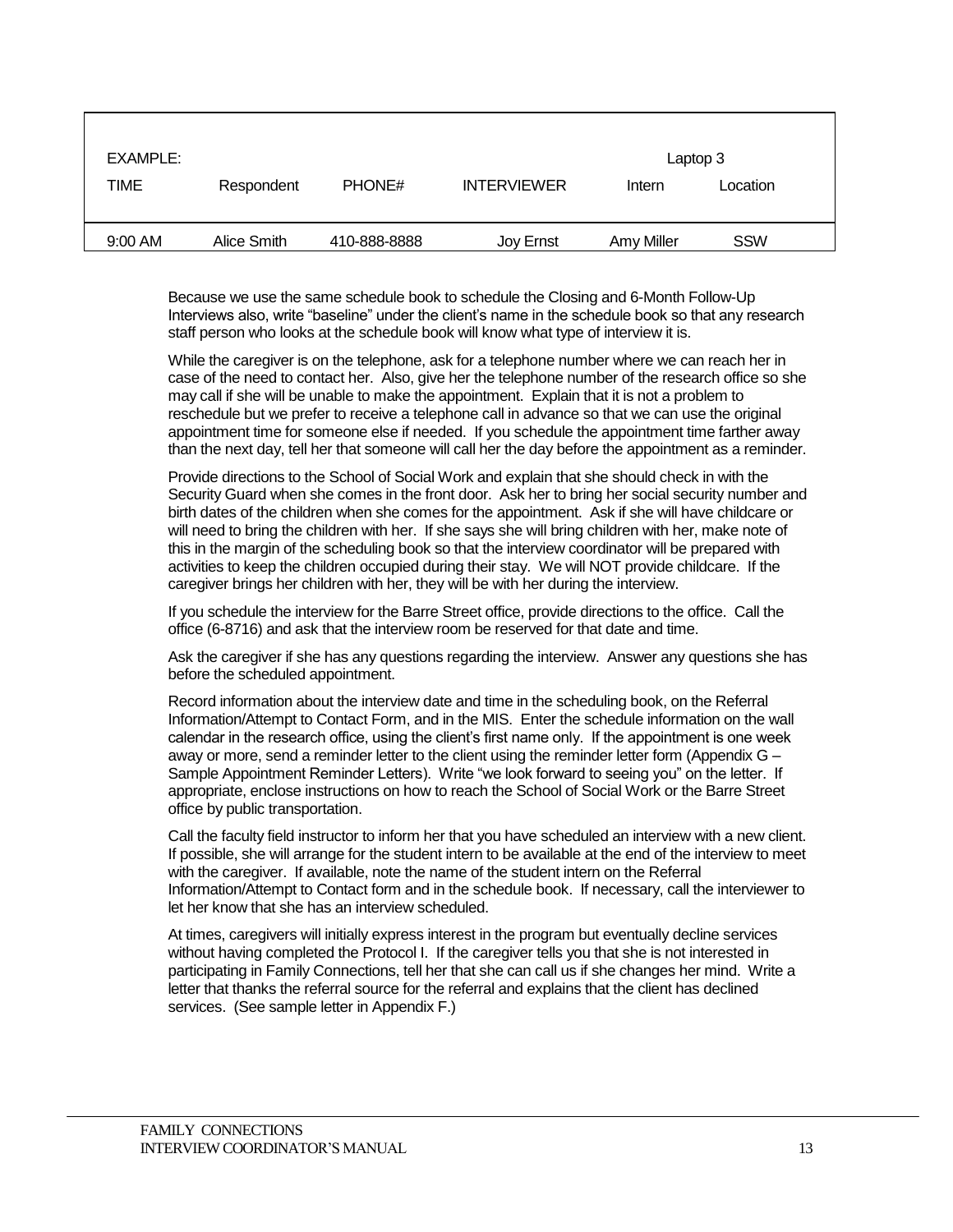## INTERVIEW PREPARATION

Unlike some other studies, the person facilitating the actual interview is not solely responsible for screening and scheduling potential clients. Although you may be involved in the screening process (see above), that process occurs separately from the interview. When we receive referrals, we contact the clients. If they agree to participate with Family Connections services and research, we schedule an interview. In most cases, we conduct the interview at the University of Maryland at Baltimore School of Social Work. We make exceptions to this policy only when health or other extreme circumstances prohibit a caregiver from coming in to the office. If an interview is required in another location, e.g., home, we will, if necessary, schedule two interview coordinators for the interview.

Part of your responsibilities each day you work is to look at the scheduling book for the next day and make telephone calls to remind potential clients of their appointments the next day. When you are able to confirm an appointment, put your initials next to the appointment time to let others know that you were able to confirm it. (This also applies to the closing and 6-month follow-up interviews that you schedule.)

At the conclusion of the day, type a schedule<sup>2</sup> for the next day that includes: the interviewees' names, appointment times, person interviewing, and phone number where the interview coordinator can be located at the time of the scheduled interview. Pull together the materials needed for the interview – two copies of the consent form, the referral information, and the Research Tracking form (see Appendix H and I). Write the study ID (in pencil) on the consent forms. (Do not assign a case number at this point). Put these in the "To Interview" tray along with the interview schedule.

If there are interviews scheduled at the SSW, the first person working in the morning should provide the typed interview schedule to the Security Guard.

When you have an interview scheduled, you should plan to be on site at least fifteen minutes beforehand. Locate the logbook and obtain the appropriate computer and the interview materials.

Locate the interview room that you will use for the potential client. If you know that she will bring children, you should find toys or other activities to keep them occupied during the interview.

A few minutes before your appointment time walk to the Security Guard's desk and confirm that he/she knows that you have someone coming in to meet with you. Also, confirm that he knows the telephone number to reach you when the caregiver arrives.

## INTERVIEWING PROCEDURES

If the caregiver does NOT show up for the interview on the date and time scheduled, immediately attempt to contact her to reschedule the interview TODAY if time permits or ASAP. Try to find out why she did not show and help her problem solve whatever interfered with her attendance today. If you are unable to reschedule her, put the "Referral Information/Attempt to Contact" form into the Interview Schedule Book and make a note, with a post-it, that she should be contacted ASAP.

l

 $^2$  This schedule will also include any closing and 6-month follow-up interviews scheduled. It may also include Phase I (BCDSS reunification project) interviews.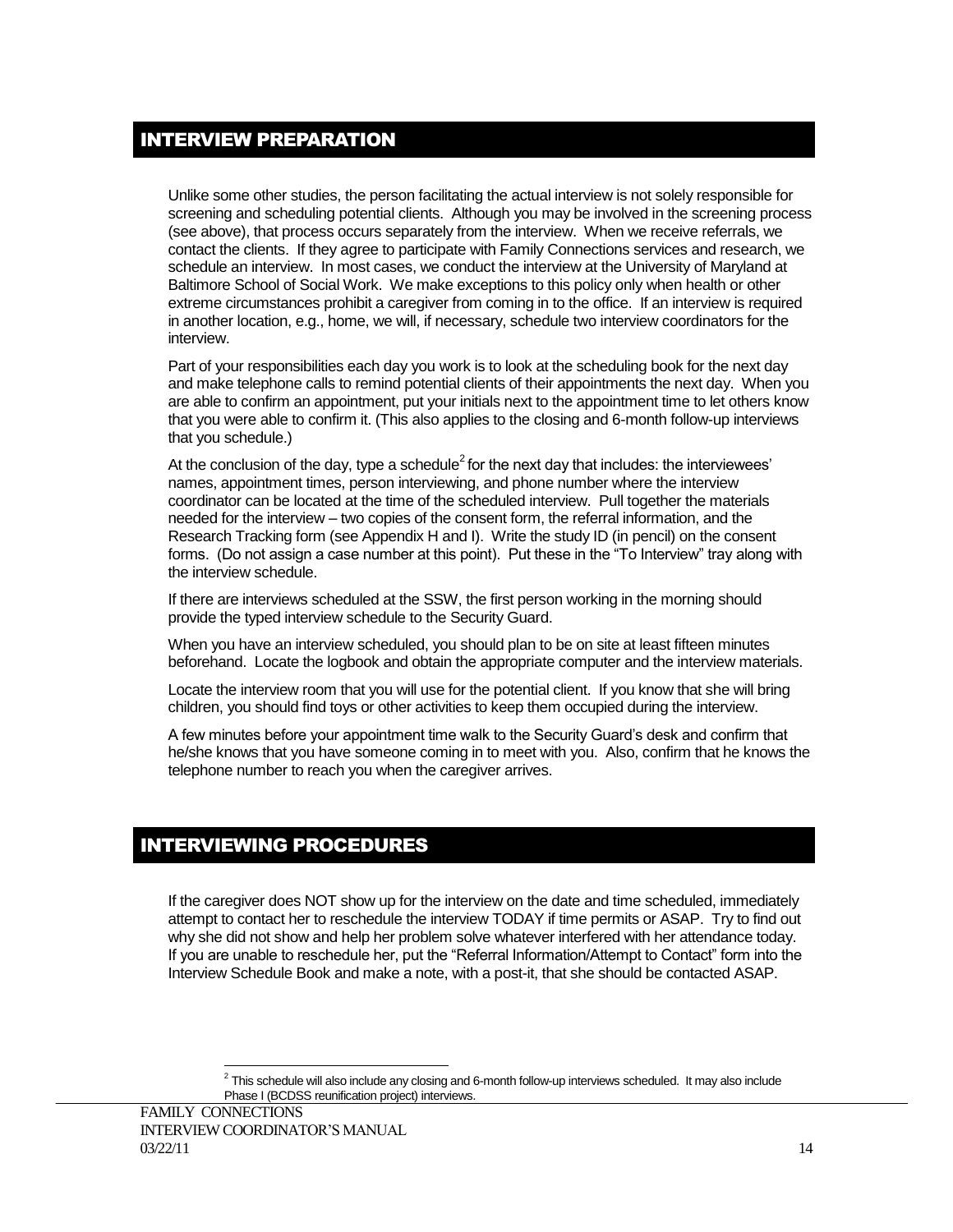#### Introductions to Interview and Initial Informed Consent Form

When a caregiver has arrived for a scheduled interview, the research office will receive a call from the security guard. Meet her in the lobby and escort her with all needed interview materials to the room assigned for the interview. The caregiver must sign the initial Informed Consent Form BEFORE you conduct the interview. Follow the following introductory procedures:

Exchange names and verify that the person you are meeting is actually the person you are scheduled to interview. Occasionally caregivers come in at the wrong time or, possibly, we will schedule more than one person at the same time for a different person to interview. We need to make sure that we accurately record information so that we do not "mix-up" interview responses between caregivers.

After introductions, explain that you want to review a few things that were probably also discussed with her on the telephone. Explain that after today, Family Connections will provide services in her home or wherever she is most comfortable. However, because this project is conducting an evaluation to find out which services are most helpful to families, we need to ask her a few questions first. Confirm that she meets the basic criteria that (1) the family lives or the children go to school in the West Empowerment Zone; (2) there is a child who lives in the home between the ages of 5 and 11; (3) the family has been together for the past six months and is likely to remain together; and (4) the caregiver reports that the family is not currently involved with the CPS system as the result of a report of neglect or abuse.

Explain that we conduct interview on a computer. It takes up to 2 hours. You will sit with her for the introductory information and after that, she can ask that you stay with her during the interview OR she can complete the questionnaire by herself. There are two versions of the interview - one that includes listening to the interviewer read questions AND following along on the screen and one that just involves reading the questions from the screen. Find out which interview she prefers.

Present the initial Informed Consent Form (See Appendix H). Ask the caregiver if she wants to read it herself or have you read it to her. If she wants to read it herself, emphasize that everything that she tells you is confidential. Answer any questions that she has about the form or the interview process. Once she signs and dates both forms, you should sign and date both forms and give her one copy. IT IS VERY IMPORTANT THAT SHE HAS CORRECTLY RECORDED HER ADDRESS INCLUDING ZIP CODE as well as any telephone number on the consent form. This includes providing information about persons who will be able to reach her should she move. Since we will need to contact her even after we no longer provide services, these contact persons should be people who will likely always know where she resides. Try very hard to get **two** contact names from the caregiver.

#### Guidelines for Conducting Interview<sup>3</sup>

Your introduction to the caregiver is the first opportunity for you to demonstrate friendly intentions and describe the questionnaire in such a way that she will want to cooperate with you. Explain that there are 11 chapters all together in this interview. However, each person is only asked questions that pertain to her and her family, thus she will skip some questions if they do not apply. Explain that even so, most interviews take about one and 1/2 to 2 hours. Thus, she should feel free to tell you if she needs a break. Offer to get her a cup of coffee or a soft drink and help her get comfortable with her surroundings.

Explain again that instead of the typical pencil-and-paper survey, we conduct this interview on the computer. Ask her whether she has ever used a computer and show her how the mouse works and point out important keys on the keyboard - ENTER, backspace, space bar, arrow keys.

l

 $3$  Material in this section also applies to the interview procedures to be followed for Protocols II and III.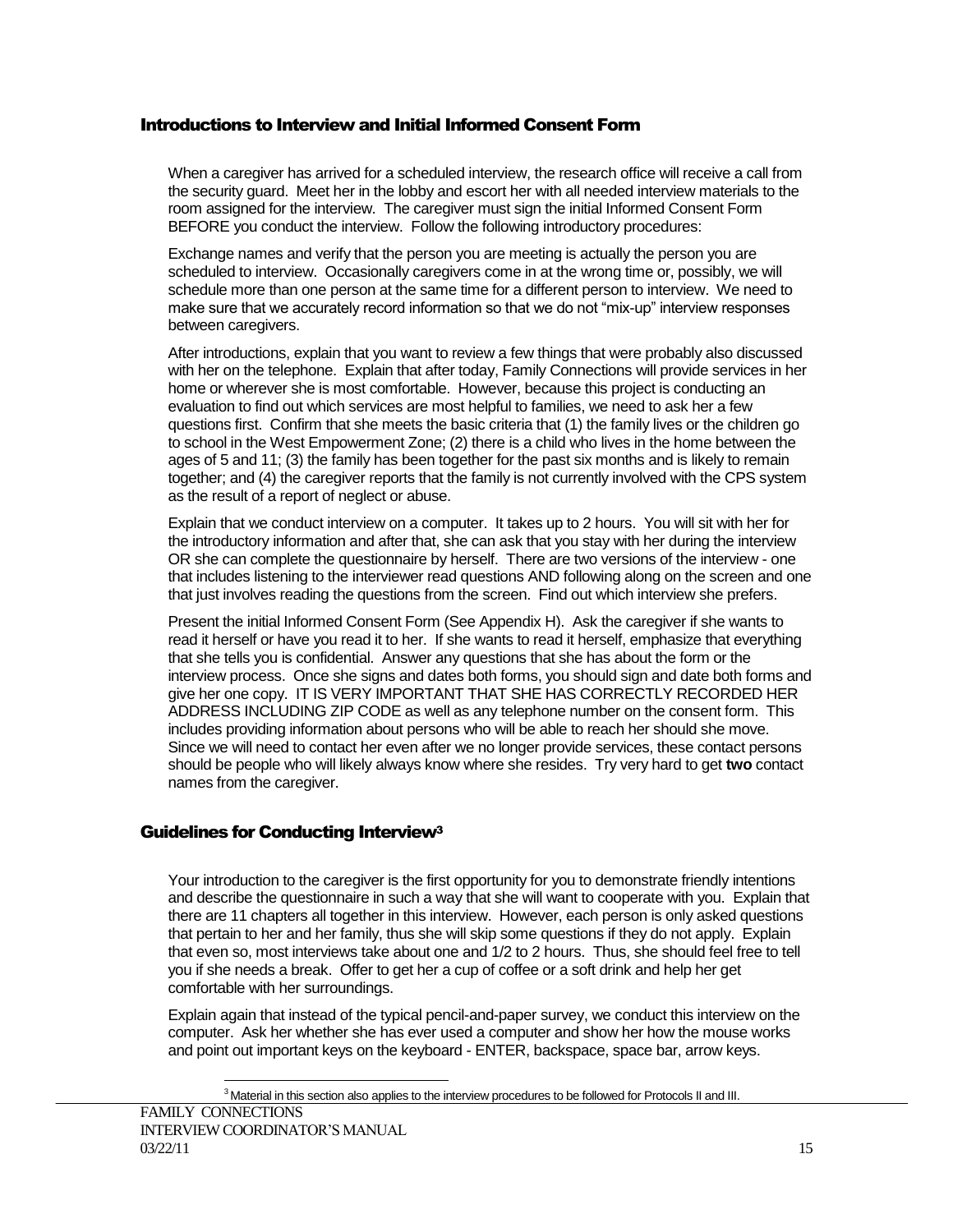If the respondent chooses to operate the computer herself, explain to her that you will enter the information in the first section of the interview. In this section, we get information on all of the children in the household. It is preferable for the research coordinator to enter this information to ensure accuracy. When you reach the second chapter of the interview (the Child Behavior Checklist), she may begin to operate the computer herself. Periodically check and make sure that she understands the questions.

If the caregiver prefers that you sit with her during the interview and read the questions, or if she interrupts the process by coming to you with a question, please follow these procedures:

**ASK ALL QUESTIONS EXACTLY AS WORDED**. Do not change even one little word that is printed in the question. Many times, the smallest change can affect the whole meaning of the question. Although you may feel that the question could be worded much more simply, **do not** improvise on the method of asking the question. Emphasize only those words that are in capital letters and pause only at commas or after each answer category when they are included in the question itself. Read everything in a natural, even tone.

Sometimes caregivers will ask you to define words in a question or explain some part of the question. Unless a definition or explanation is provided in your question-by-question specifications (or on the screen), do not provide one. Simply let the respondent know that she should answer using her own definition. Say, "Whatever it means to you--just answer that way."

**ALWAYS REMAIN NEUTRAL.** You must maintain a neutral attitude with the caregiver. The interview coordinator must be careful that nothing in words or manner implies criticism, surprise, approval or disapproval of either the questions asked or the respondent's answers.

It is important that you feel at ease with the questions. If you do not feel comfortable, you may transmit this feeling to the respondent. Practice asking all questions in a "matter of fact" way. When you ask questions in this way, both you and the caregiver will most likely not feel sensitive about any questions asked. It is important to remember that the questions in this interview are there for a specific reason. If you feel strongly about any topic in this study to the point that you are unable to hide your feelings in front of the caregiver, you should not be serving as an interview coordinator for this study.

**MAINTAIN THE FLOW OF THE INTERVIEW.** Through your manner and behavior, you can create a friendly but professional atmosphere in which the caregiver feels she can express herself.

Occasionally a caregiver may find a particular question "too personal" or may not want to answer a question for some other reason. If this happens, take time to reassure the caregiver that she may speak freely without embarrassment or loss of privacy. Restating the confidential nature of the questionnaire may be all that is needed. Assure the caregiver that many people hesitate at first because it is not common to discuss these matters, but that the information is badly needed and her help is important.

If a caregiver refuses to answer a question after you have reassured her of confidentiality, do not coerce her, go on to the next question. You do not want to irritate the caregiver and provoke a refusal to complete the interview. If a respondent refuses to answer a question, simply enter the appropriate REFUSED response for the particular question.

Occasionally a particular question may cause the caregiver to reminisce or relate a lengthy story illustrating the point just made. You will do both yourself and her a favor if you keep the interview in a business like tone. If you have a rambling interviewee or one who launches into irrelevant conversation, do not hesitate to interrupt and bring her back to the point of the question. You can maintain the flow of the interview by repeating the question or suggesting that you would be happy to continue talking after the interview is complete. You, of course, want to be careful not to antagonize her.

Because of the sensitive nature of some of the interview items, some caregivers may get upset when discussing those items. While you need to maintain the flow of the interview, you do not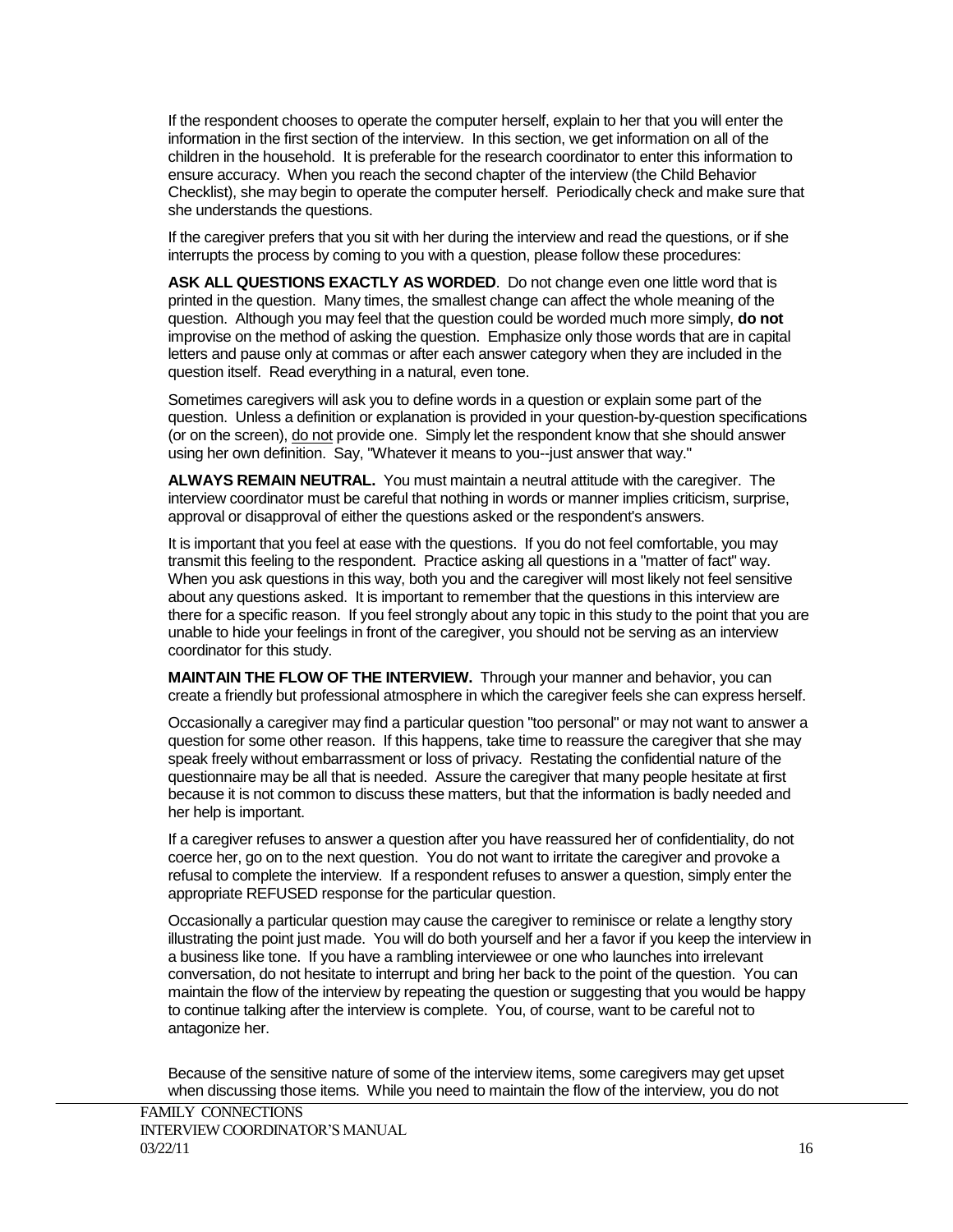want to ignore her feelings. Offer to let her take a break and explain that we can attempt to contact the intern or supervisor to talk with her at the conclusion of the interview if she wishes.

**DO NOT READ INSTRUCTIONS TO THE RESPONDENT.** The first part of the interview contains many instructions for the interviewer. These instructions guide you while facilitating the interview. On the computer, these instructions are prefaced with "INTERVIEWER:" or "NOTE:" and usually appear in capitalized inverse text. Even when they do not appear in inverse text, the interviewer can easily distinguish instructions from text that s/he should read to the respondent. Be sure you are comfortable with reading these instructions to yourself before you start interviewing.

**INTRODUCING CHAPTERS OR TOPICS**. Each major section of the questionnaire begins with a brief opening statement or preamble. These preambles are printed just like questions and you should always read them aloud. By letting the caregiver know something about the next few questions, these preambles make the questionnaire more conversational. They will run more smoothly and naturally if you practice them a few times before you begin interviewing.

**PROBING**. You will sometimes need to probe the caregiver in order to get a meaningful answer. Probing is the technique used by the interviewer to stimulate discussion and obtain more information. We probe when a caregiver's answer is not meaningful or is incomplete, i.e. when it does not adequately answer the questions. Probing, therefore, has two major functions. First, probing motivates caregivers to enlarge, clarify, or explain the reasons for their answers. Second, probing focuses the caregiver's answer so that irrelevant and unnecessary information can be eliminated. However, you must probe without introducing bias or antagonizing the respondent.

Sometimes the best probe for a pre-coded question is repeating the original question. You could also use the non-directive probe, "Well, which answer comes closest?" and repeat all of the answer categories. For example:

Interviewer: "About how often do you attend religious services? Would you say never, once a year or less, several times a year, once a month, 2 or 3 times a month, once a week, or more than once a week?"

Interviewee: "Every once in a while."

Interviewer: "Well, would you say you attend religious services never, once a year or less, several times a year, once a month, 2 or 3 times a month, once a week, or more than once a week?"

Interviewee: "Several times a year."

Sometimes an interviewee will feel that none of the pre-coded responses fit; or that under certain conditions she would choose one answer and under other conditions she would choose another. In this situation, you should try to get the caregiver to generalize by repeating the question and saying, "Just generally speaking, is it this or that?" or "Most of the time, " or "In most cases," etc.

There are also some questions where the instructions for answering a question that is "not applicable" are printed on the screen. The caregiver may not notice these notes so you will need to point them out to her.

Question SFI4: The grownups in this household understand and agree on household decisions.

- Responses: 1 Fits our household very well
	- 3 Fits our household some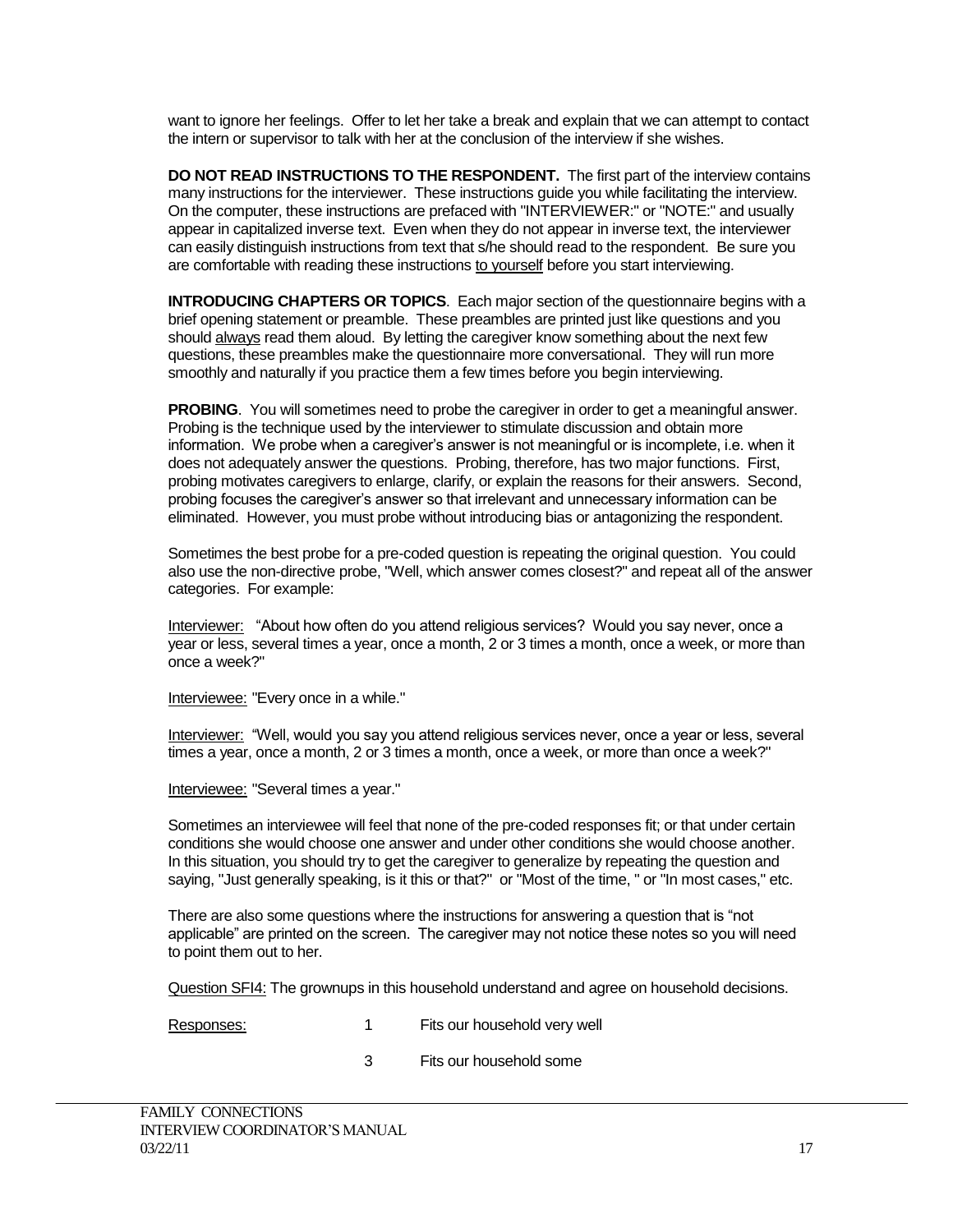- 5 Doesn't fit our household at all.
- NOTE: Select 5 if this statement doesn't apply to you.

**Probing methods should be neutral**: It is very important to use neutral probes. You should not imply to the caregiver that you expect a specific answer or that you are dissatisfied with an answer. Remember that the intent of probing is to motivate the interviewee to respond more fully or to focus the answer, without introducing bias. The potential for bias is great in the use of probes. Under the pressure of interviewing, the interviewer may unintentionally imply that some answers are more acceptable than others or may hint that a caregiver might want to consider this or include that in giving responses. You must be careful not to do this.

**Kinds of Probes**: The following are neutral probes that may stimulate a fuller, clearer response:

**AN EXPRESSION OF INTEREST AND UNDERSTANDING**: By saying such things as "uh-huh" or "I see", the interviewer indicates that she is listening and is expecting more.

**AN EXPECTANT PAUSE**: The simplest way to convey to a caregiver that you know she has begun to answer the question, but has more to say, is to be silent. The pause--often accompanied by an expectant look or nod--allows the respondent time to gather her thoughts.

**REPEAT THE QUESTION**: When the caregiver does not seem to understand the question, misinterprets the question, seems unable to decide, or strays from the subject, it is often useful to repeat the question. After hearing the question a second time, many interviewees will realize what kind of answer is needed.

**REPEATING THE RESPONDENT'S REPLY**: Simply repeating the respondent is often an excellent probe. Hearing the response she just gave may stimulate a respondent to further thought.

**A NEUTRAL QUESTION OR COMMENT**: Interviewers often use neutral questions or comments to obtain fuller and clearer responses.

**RECORDING ANSWERS**. Because the interview is computerized, you do not need to worry about the caregiver incorrectly circling the responses or writing answers illegibly. However, you still need to help the caregiver understand the importance of recording answers accurately. Accurate answers are not only essential to the final product, but also to determining the course of the entire interview. Because the answers to many questions determine the other questions asked, it is essential to record all answers accurately. If you or a caregiver makes mistakes in recording her answers, the interview program may omit relevant questions or ask the caregiver irrelevant questions. Therefore, caregivers must be taught how to record answers or choose response categories correctly.

Here are some general instructions for caregivers about answering questions:

- A. To go back and change the answer to a previous question, the caregiver can click the mouse on the word previous and go back question by question until she finds the question she is looking for. She can then enter the correct response and proceed.
- B. Most questions permit proceeding to the next question by pressing the ENTER button or clicking on Next.
- C. If a caregiver enters the incorrect response in a field that involves entering a number or text, she can change her answer by using the backspace key and retyping the correct response.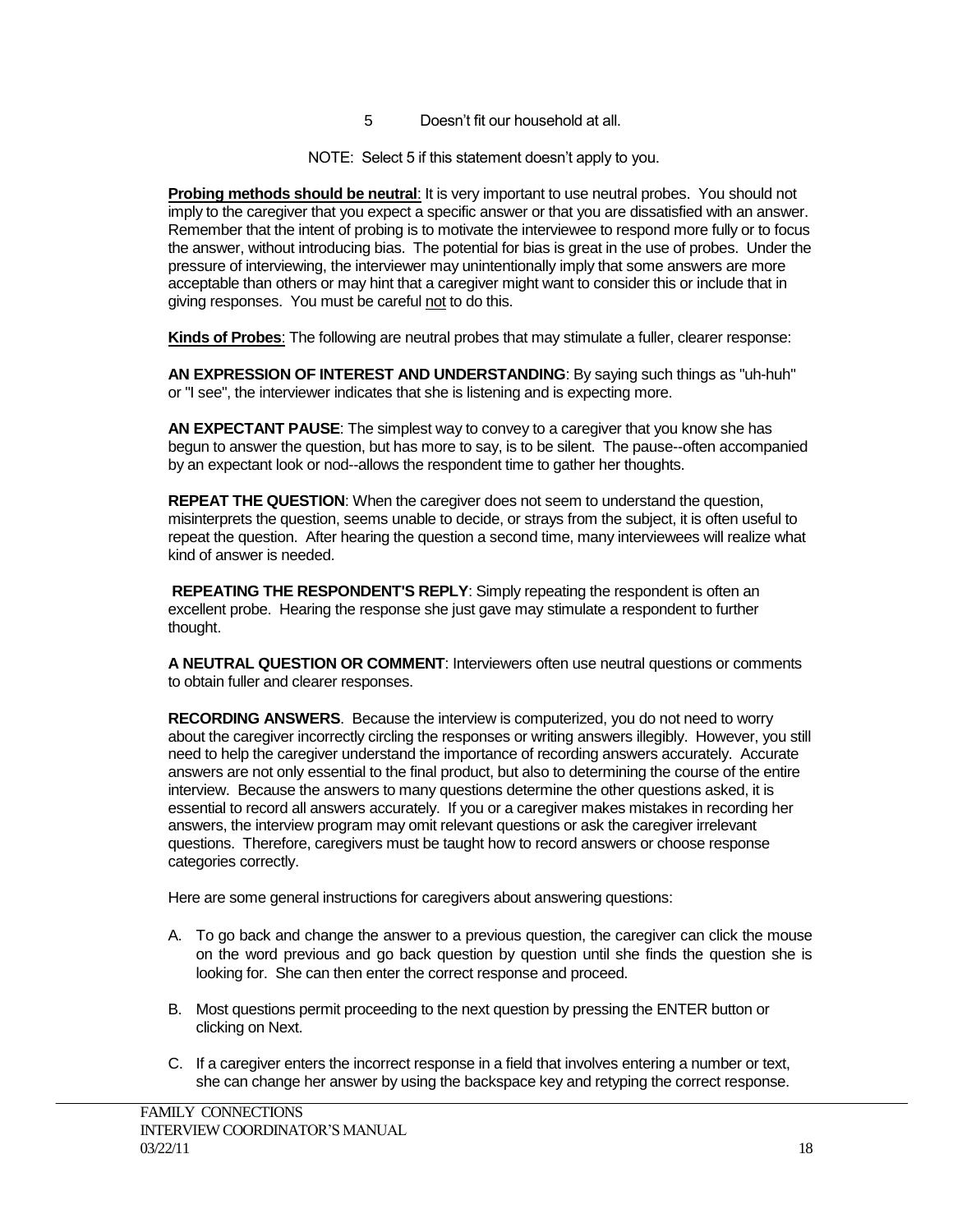- D. For questions that involve lists, e.g., variable RINC (Respondent's Income) the arrow keys can be used to go down the list using the space bar to enter a check mark in the box before all correct items. If she incorrectly presses the space bar, she can press the space bar to erase the check. Alternatively, if she is more comfortable with a mouse, she can click on all appropriate boxes to enter the check marks. She can click a second time to erase the check.
- E. For questions that involve scales (usually at the bottom of the page), she can use the arrow key to advance right or left to the correct response, then press ENTER. Alternatively, she can move the mouse to the correct answer and click.

**EDITING ANSWERS**. If during the interview, the caregiver needs to go back and change answers of questions much earlier in the questionnaire – instruct the caregiver to ask you for assistance. ONLY YOU should use the following tips. DO NOT provide them to the caregiver.

- A. To view a list of variables, press F8. Once you locate the variable that needs editing, highlight it and click or press ENTER. After you modify the value, you should proceed through each question – one by one, if the corrected value has altered the path of the interview. If you are not certain whether the path has been altered, then you should help the caregiver go through each question checking previously entered answers in the lower right hand corner of the screen. If you are certain however that the corrected value has NOT altered the path of the interview, you may press F9 to fast forward section by section to the last question completed by the caregiver. Once the interview is back to "normal", you can choose to allow the caregiver to proceed as before (with or without your assistance).
- B. At times, a caregiver may become ill or suddenly decide that she does NOT have time to complete the interview after it has begun. You can help her click the X at the top of the interview or press CONTROL END. This will permit her to come back in later and proceed with the interview where she left off. In order to edit an interview however, you MUST KNOW THE COMPUTER NUMBER assigned to this interview. This is the number you should have recorded at the beginning of the interview at variable R1. When the caregiver comes in to complete the interview, the interview coordinator should enter YES to edit a previously started interview and enter the number recorded on the consent form.

#### Ending the Interview

The interview is automatically set to pause and then save when the caregiver reaches the last screen of the interview.

When possible, the field instructor will have arranged for you to introduce the caregiver to the intern who will work with her. If not, give the caregiver the name and telephone number of the intern who will work with her along with the field instructor's name and telephone number. Explain that the intern will contact her as soon as possible to schedule a time to meet. If the caregiver does NOT have a telephone, obtain information about all ways that the intern can contact her AND suggest that the caregiver also try to call the intern the next day. It is also possible that the field instructor will give you some times to offer the client for an initial meeting with the intern.

Give the caregiver a welcome gift and escort her to the front door, thanking her again for her participation.

#### RECORDING INTERVIEW INFORMATION AND FILING

Immediately following the interview, assign the family to the its treatment group using the Randomization Plan in the Interview Schedule Book. You must enter the caregiver's name in the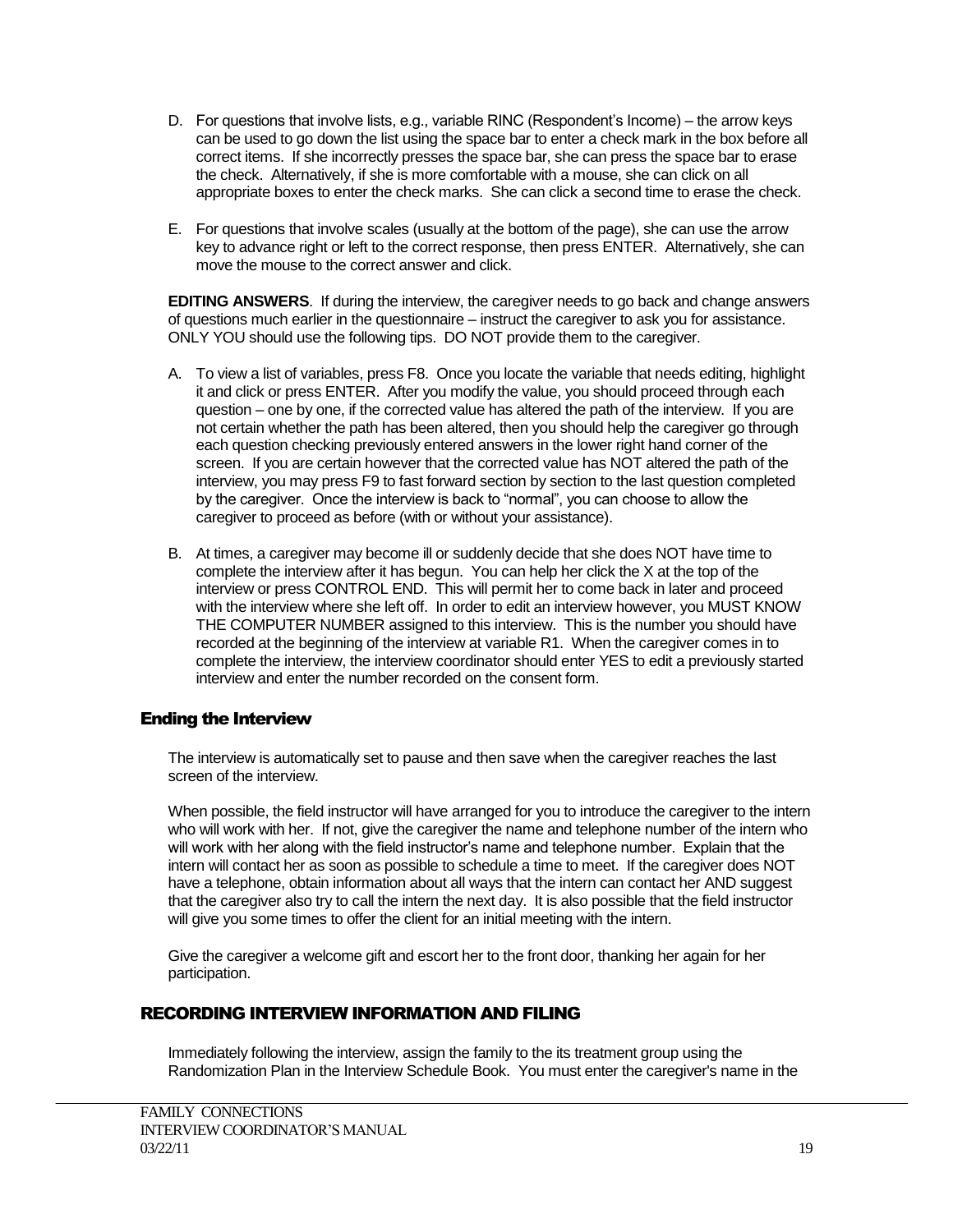next available slot (NO EXCEPTIONS). This list will also provide the next available case number (FAM#).

Back up the information following the back-up procedures. If you are unsure of how to back up, **WAIT** until you have received instruction. Record information on the date of interview, computer used, Protocol ID, and Case Number in the Client Log located in the Interview Scheduling book. Also, record information about date of interview, protocol ID, case number, study ID, and index child in the Research Tracking Database. A separate set of instructions (Appendix J) explains how to use this database.

Record the gift information in the gift tracking form in the Interview Schedule book.

Enter the contact information in the MIS, selecting the appropriate group assignment (obtained from the randomization table) and the case number. Enter the demographic information collected during the interview into Household Composition Information section of the MIS. See the data entry procedures and MIS Manual for additional instructions.

Begin a new file for the new client using the STUDY ID and the Family Connections Case Number on the label. Include the completed Referral Guide/ Attempts to Contact form, the Signed consent form, and the Research Tracking form. Staple the Research Tracking form to the right side of the file. File in the appropriate file drawer.

Fill out the "Client Information/Attempts to Contact for Closing Interview" form (Appendix K). Depending upon the client's treatment group assignment, place this form in the section for the appropriate month in the "tickler" notebook. For example, if you do the interview in March and the client is a 3-month client, you would place the form in the "June" section of the tickler notebook.

**FOLLOW-UP to REFERRAL SOURCE: Write** the thank you letter to the referral source, providing the name and telephone number of the intern who will work with the family. (See Appendix F). Addresses for referral agencies are available in the MIS.

## ITEM SPECIFICATIONS

## GENERAL SPECIFICATIONS

#### Questionnaire Sections

There are 11 sections or chapters in this questionnaire. Most chapters begin with a statement that briefly introduces the subject of the chapter. You should be totally familiar with how the questionnaire flows and how to enter and edit responses in each section.

- 1) Introduction
- 2) Demographic Information
- 3) Child Functioning
- 4) Caregiver Childhood History
- 5) Parent(Caregiver) Functioning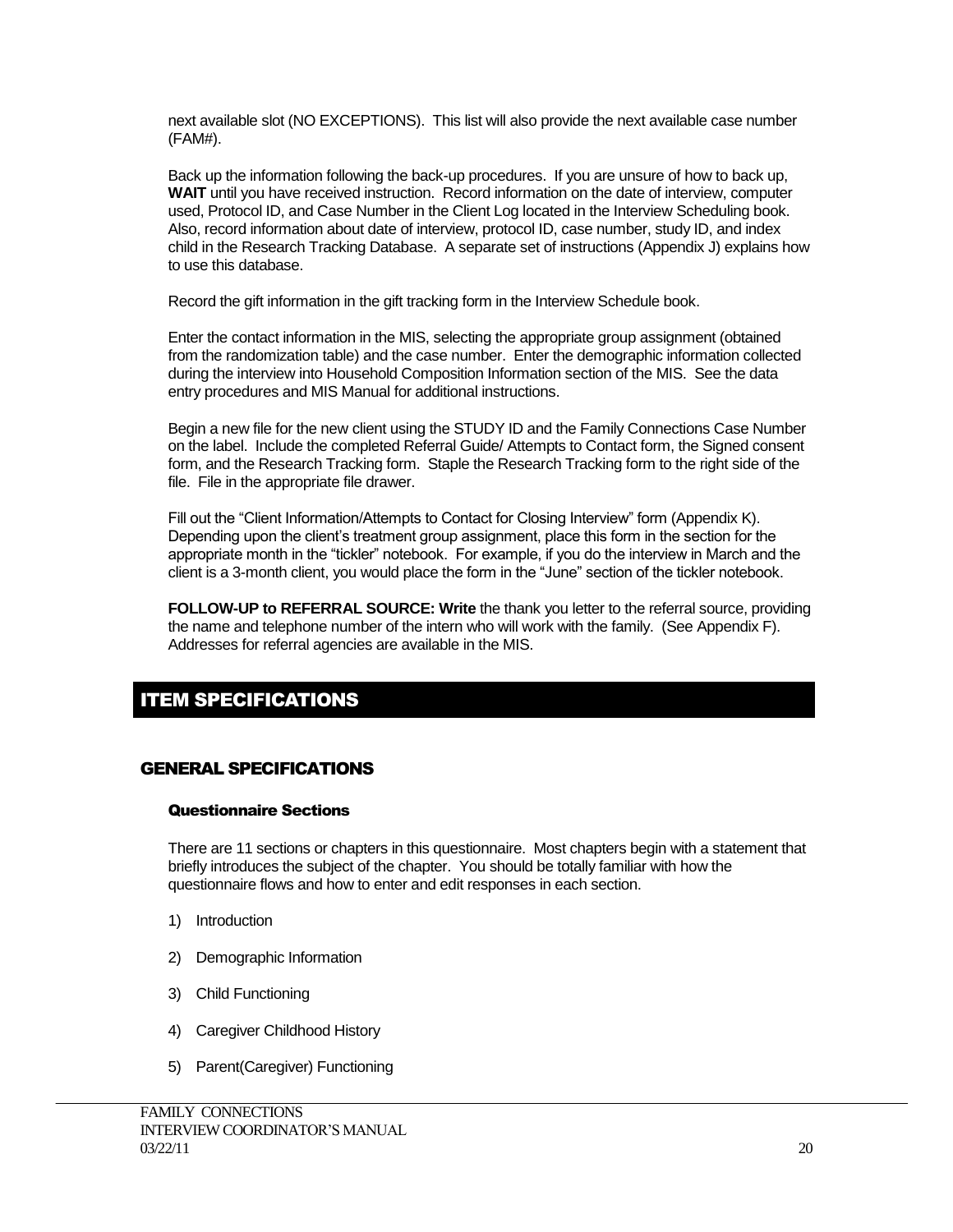- 6) Neglectful Behaviors or Conditions
- 7) Family Functioning
- 8) Social Support
- 9) Health, Alcohol Abuse, Mental Health, Social Desirability
- 10) Drug Abuse
- 11) Housing and Neighborhood

## Types of Questions

1) Lead-in phrases: A series of repetitive questions appears in a format with a lead phrase followed by a list of completion phrases. In some cases, the interview is set to repeat the lead phrases periodically to be sure that the interviewee understands the question. If the caregiver forgets the lead-in phrase and is confused about how to answer, help her go back to the beginning of the section so she will understand more completely how to answer questions in this section.

Example: During the LAST YEAR, about how often did (CHILD'S) father...

- a. Talk with (CHILD) over the phone 0 1 2 3
- b. Visit (CHILD) in your home 0 1 2 3
- 2) Questions with help lists. A few questions have built-in HELP lists. For example, the variable RHOUSE7 asks the caregiver how long she has lived at the current residence and asks her to record the response in months. A caregiver that has lived at a location for multiple years may need help in calculating the number of months. For this question, she can click on the HELP button at the bottom of the screen for that question and a MONTH chart is included to help with selecting the correct number of months.

#### Recording Answers

- 1) "Don't Know" and "Refused": the question by question specifications that follow, provide information for how to record refused, don't know, or not applicable responses.
- 2) Coding age: The computer is automatically set to permit values for birth dates that "make sense". For our purposes, we have assumed that a primary caregiver will be at least 11 years of age and that she will not be younger than age 11 at the time her first child is born. If you inadvertently enter the WRONG year for the mother's date of birth or for one of her children, the computer will NOT advance. If at any time if the computer will not advance, it probably means you entered something incorrectly. If you examine the question carefully, you should be able to solve the problem.

Due to the eligibility criteria for this project, at least one child MUST be between the ages of 5 and 11 as of the date of the interview. The computer will pick the youngest child in this range as the index child. If you did not enter a child with a birth date that places her/him in this age range, when you get to variable INDCHILD, the computer will say, "NOONE" has been selected. If this happens, you must go back to each child's DOB question by question so that you can correct the child that the computer should have identified as the index child.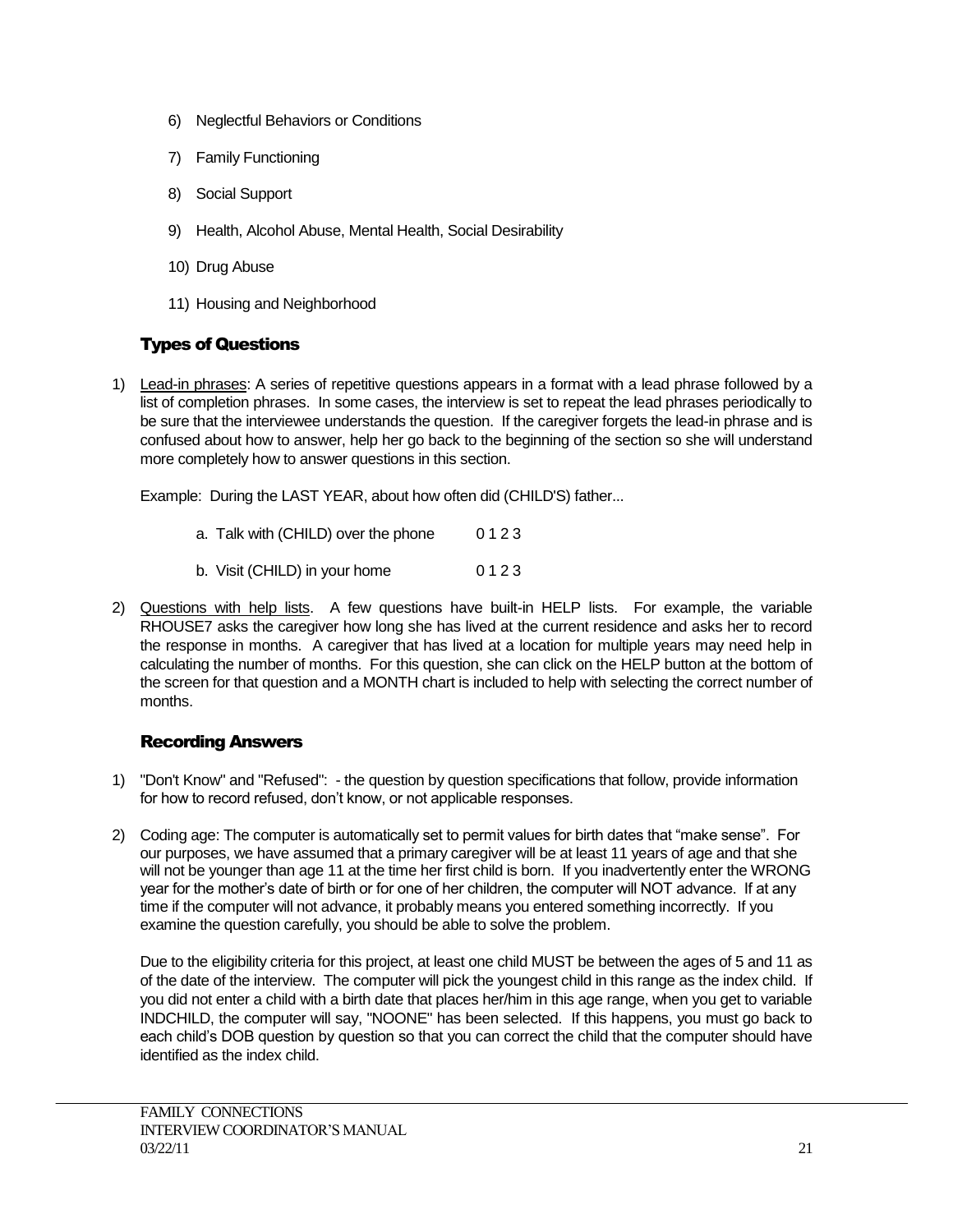- 3) Coding age when respondent gives two ages: When asking for age of respondent the very first time something happened, code the younger of the two ages. For example, "I was 13 or 14", code 13. When asking for age of respondent the very last time something happened, code the older of the two ages. For example, "I was 18 or 19", code 19.
- 4) When a respondent says she does not know how old she was when a particular event happened, encourage her to recall the age with a probe such as, "Could you give me your best guess?" If she cannot give an exact age, but says for example she was in her 20's, code the first digit as "2" and the second digit as "5"; the midpoint of the 20's.

#### Question by Question Specification

Throughout the automated questionnaire, we have provided clarifications and definitions as appropriate. We provide explanations that are too lengthy to describe totally on the screen here. We organize these specifications by chapter.

#### CHAPTER 1: QUESTIONNAIRE INTRODUCTION

This chapter introduces the questionnaire and assigns a computer number to this caregiver's data.

| <b>VARIABLE(S)</b> | <b>COMMENTS</b>                                                                                                                                                                                                                                                                                                        |
|--------------------|------------------------------------------------------------------------------------------------------------------------------------------------------------------------------------------------------------------------------------------------------------------------------------------------------------------------|
| Resume1            | This question asks if you want to resume an interview that<br>was interrupted before it was finished. Most of the time, you<br>answer NO if it is the first time a caregiver has started a<br>baseline interview.                                                                                                      |
|                    | If the caregiver has come in to finish a previously started<br>interview, you must use the same computer AND know<br>the number the computer assigned to her set of<br>answers. In this case, enter yes and type the number and<br>press ENTER. You should enter the interview with the last<br>question she answered. |
| <b>INTRO1</b>      | Read this screen aloud. Ask the caregiver if she has any<br>questions before you begin.                                                                                                                                                                                                                                |
| R <sub>1</sub>     | This screen emphasizes the CONFIDENTIAL nature of the<br>questionnaire. IN ADDITION, - YOU MUST RECORD THE<br>NUMBER THAT APPEARS AT THE UPPER RIGHT HAND<br><b>CORNER OF THE SCREEN ON THE UPPER RIGHT</b><br><b>HAND CORNER OF THE CONSENT FORM.</b>                                                                 |

#### CHAPTER 2: DEMOGRAPHICS

This chapter collects demographic information about the caregiver, contact persons who will know how to reach her, household composition, income contribution, children in the home, and selects an index child between the ages of 5 and 11. Selected questions follow with comments as necessary.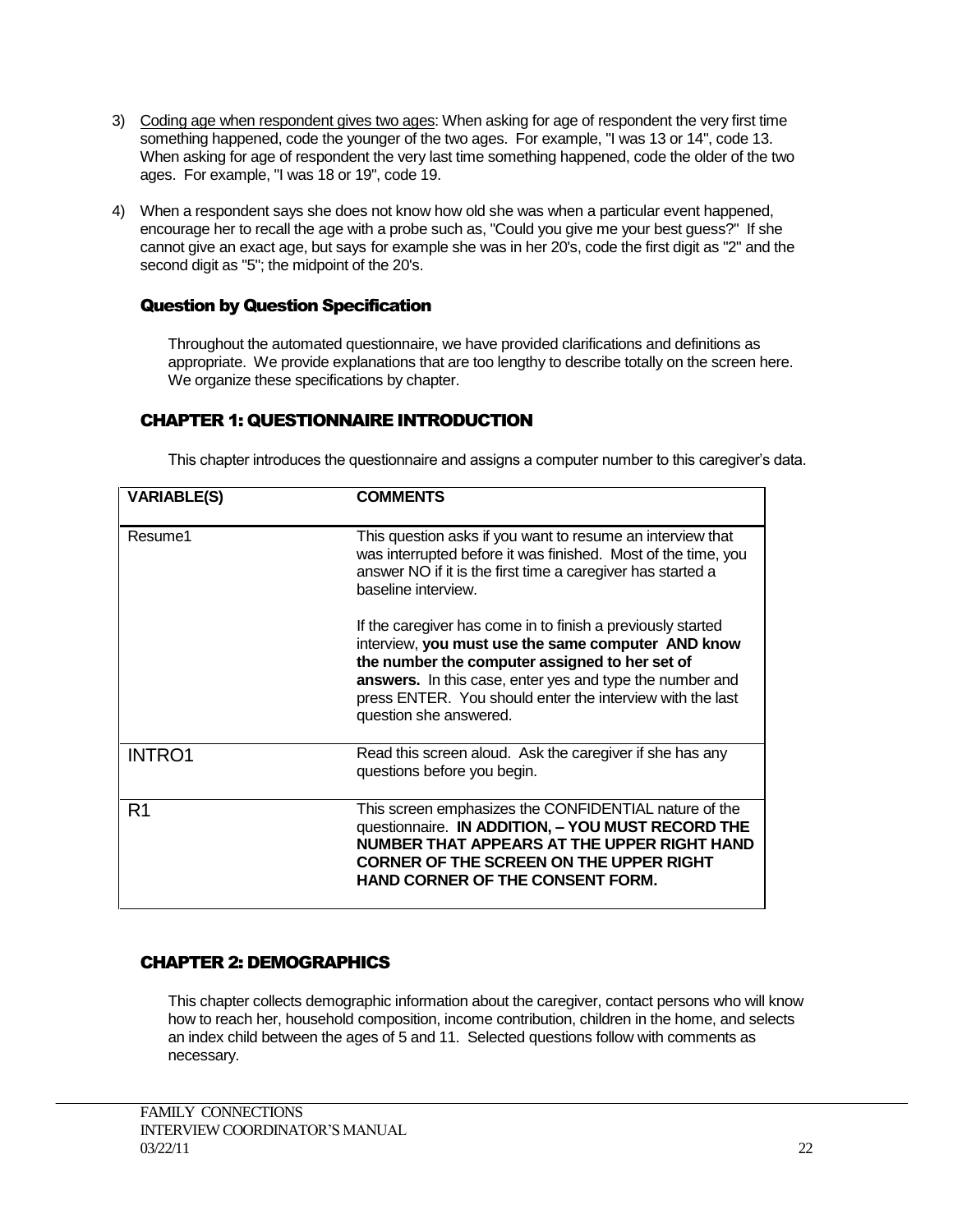| <b>VARIABLE(S)</b>                                                                          | <b>COMMENTS</b>                                                                                                                                                                                                                                                                     |
|---------------------------------------------------------------------------------------------|-------------------------------------------------------------------------------------------------------------------------------------------------------------------------------------------------------------------------------------------------------------------------------------|
| <b>RSSN</b>                                                                                 | Enter the caregiver's social security number here. If you<br>make a mistake, use the BACKSPACE key to enter the<br>number correctly.                                                                                                                                                |
|                                                                                             | If the caregiver asks why we want the social security<br>number, explain that we would like to use it as a "BACKUP"<br>number. It will enable us to link information from this<br>interview to the second interview that we will ask her to<br>complete at the closure of services. |
|                                                                                             | If the caregiver does not know her number, enter 88 888<br>88888.                                                                                                                                                                                                                   |
|                                                                                             | If she REFUSES to give us her number, enter 77 777 7777.                                                                                                                                                                                                                            |
| Rdob                                                                                        | Enter the caregiver's date of birth. If she does not know her<br>date of birth or refuses to provide it ENTER 01-01-20.                                                                                                                                                             |
| <b>Rzip</b>                                                                                 | The eligible ZIP CODES for the West Empowerment Zone<br>are listed at the bottom of the screen. As you enter this<br>information, verify again that the family resides in the<br>Empowerment Zone.                                                                                  |
| Rhouse2a,<br>Rhouse2b, Rzip,<br>RhomNum,<br>Rcon1a, Rcon1b,<br>Rcon1c, Rcon1d,              | These variables record the caregiver's address, telephone<br>number & the names, addresses, and telephone numbers<br>for two contact persons. To save time, explain that you will<br>enter these from the Consent Form and type them quickly so<br>you can move along.              |
| Rcon1e, Rcon1f,<br>Rcon1g, Rcon1h,<br>Rcon2a, Rcon2b,<br>Rcon2c, Rcon2d,<br>Rcon2e, Rcon2f, | If the respondent refuses or has no contact person or<br>persons, enter NO for variables Rcon1a and Rcon2a (first<br>names) and CONTACT for Rcon1b and Rcon2b (last<br>names).                                                                                                      |
| Rcon2g, Rcon2h                                                                              | Enter (888) 888-8888 for variables Rcon1c and Rcon2c if the<br>caregiver does not know the telephone number or (999)<br>999-9999 (not applicable) if either there is no contact person<br>OR the contact person does NOT have a telephone.                                          |
|                                                                                             | Click on NEXT with blanks for Rcon1d - Rcon1g and<br>Rcon2d - Rcon2g for the address screens if either there is<br>no contact person or the caregiver does NOT know the<br>address.                                                                                                 |
|                                                                                             | Enter 88888 (don't' know) for Rcon1h and Rcon2h (zip code)<br>if the caregiver does NOT know the zip code of the contact<br>persons' addresses and 999999 (not applicable) for these<br>variables if there is no contact persons.                                                   |
| Rhouse1                                                                                     | This is the first branching variable. This means that the<br>questions that follow depend on how the caregiver answers<br>this question. You might explain this to the caregiver in order                                                                                           |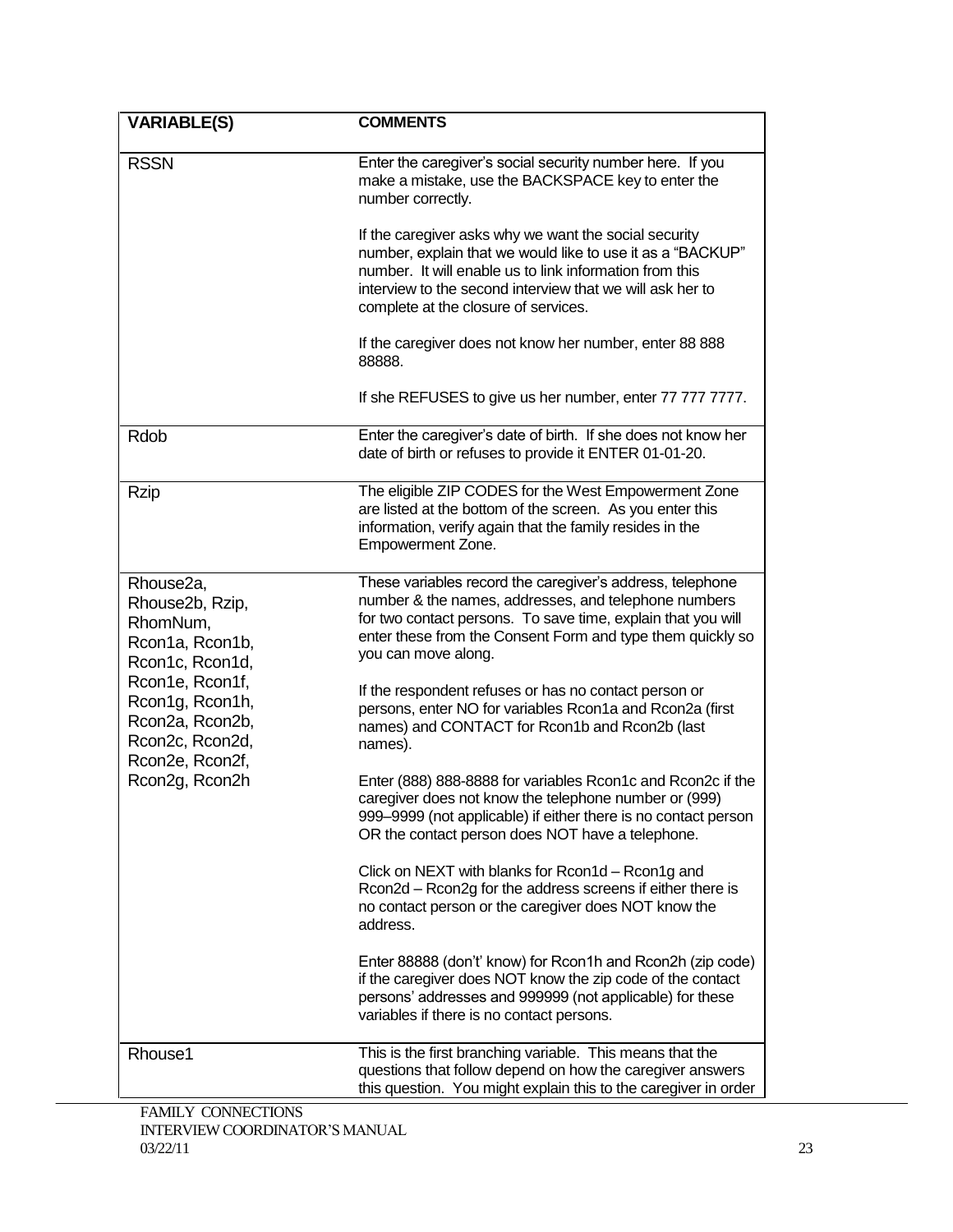| <b>VARIABLE(S)</b> | <b>COMMENTS</b>                                                                                                                                                                                                                                                                                                                                                                                                |
|--------------------|----------------------------------------------------------------------------------------------------------------------------------------------------------------------------------------------------------------------------------------------------------------------------------------------------------------------------------------------------------------------------------------------------------------|
|                    | to emphasize the importance of answering each question<br>correctly. You might also tell her that if a series of questions<br>does not make sense, she might have answered a<br>branching variable incorrectly. If this occurs, she should see<br>you so you can help her get "back on track".                                                                                                                 |
| Rhouse7            | You can help the caregiver calculate months by clicking on<br>the HELP button at the bottom of the screen.                                                                                                                                                                                                                                                                                                     |
| Reduc              | You should enter the highest grade of REGULAR school that<br>the caregiver completed. For example, if she dropped out of<br>school in 10 <sup>th</sup> grade, you would enter 9 for 9 <sup>th</sup> grade. When<br>you enter anything below 12, a question will follow that will<br>ask whether the caregiver later received her GED.                                                                          |
| <b>Rwork</b>       | These responses are ranked by whether the caregiver is<br>working. If she works part time AND is in training, enter<br>works part time because it comes first in the list.                                                                                                                                                                                                                                     |
| Rinc               | This list identifies ALL sources of income the caregiver may<br>have received over the last 12 MONTHS. So, if she received<br>AFDC or TANF early in the year and now works part time,<br>check both items. This would NOT mean that she was<br>collecting income assistance inappropriately.                                                                                                                   |
| Rinc1              | You may need to help the caregiver calculate this amount.<br>We are trying to estimate how much "take home" money, the<br>caregiver received in the last year. If the caregiver was on<br>TANF (Temporary Assistance to Needy Families, formerly<br>AFDC), use the chart in Appendix L to help calculate the<br>amount. Food Stamps are counted as income, as is energy<br>assistance, scholarship money, etc. |
|                    | If the caregiver Refuses to provide this income information,<br>enter 77777. If she does not know (and you cannot help her<br>estimate), enter 88888.                                                                                                                                                                                                                                                          |
| Rinc <sub>2</sub>  | If the caregiver's income was consistent on a weekly basis or<br>monthly basis over the past year AND it is easier NOT to<br>calculate the annual amount - select weekly or monthly for<br>this variable. We can later recalculate the previous variable.<br>HOWEVER, if you have time, we prefer that you take the<br>time to calculate an annual amount.                                                     |
| Clive              | Check for each child up to the total number of children that<br>currently live under the primary care of the caregiver. This<br>question is slightly awkward but permits the interview to<br>follow-up with questions for each child in the family.                                                                                                                                                            |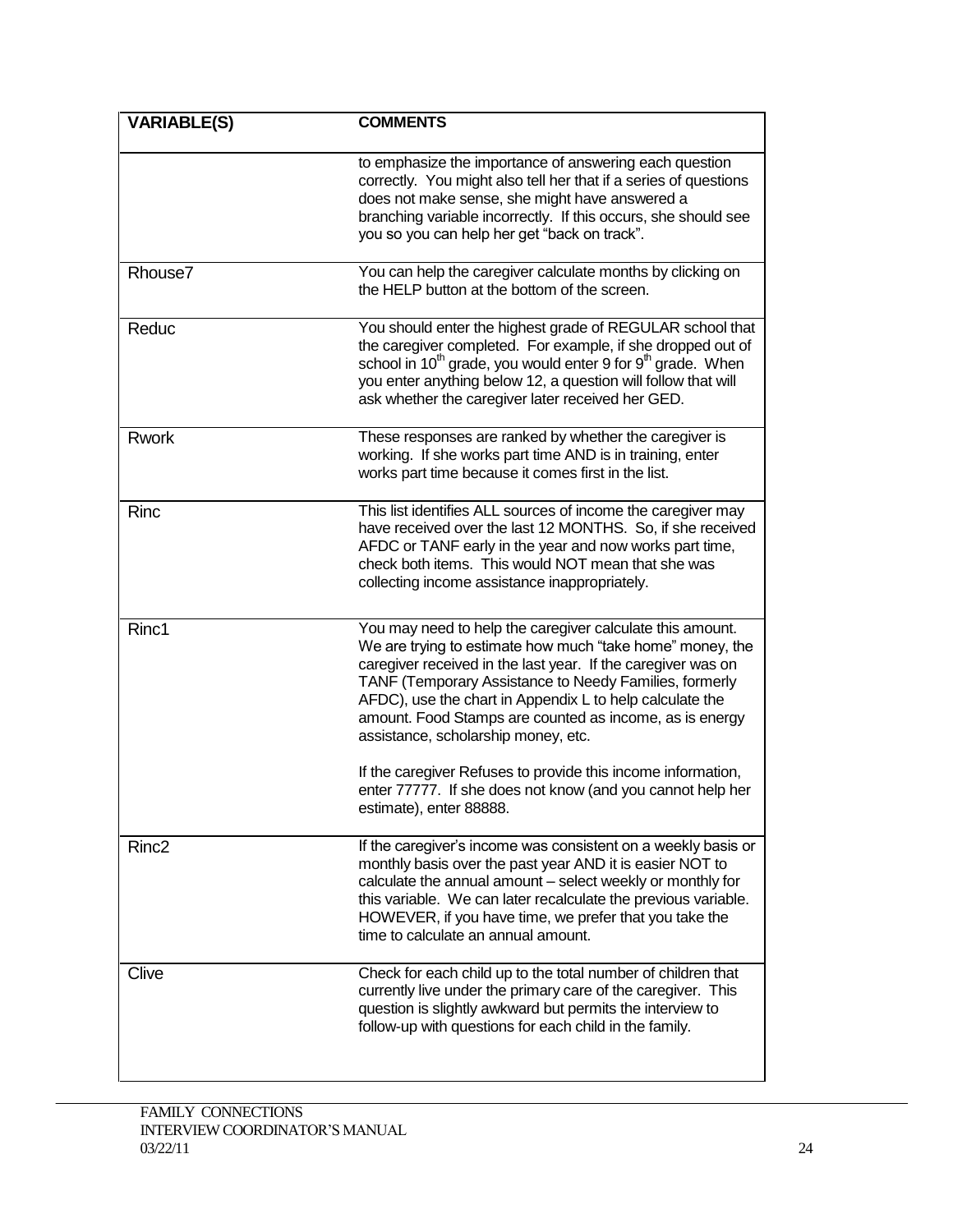| <b>VARIABLE(S)</b>                 | <b>COMMENTS</b>                                                                                                                                                                                                                                                                                                                                                                                                                                                                                                                                                                                                                                                                                                                                                                                                                                                                                                                                                                                                      |
|------------------------------------|----------------------------------------------------------------------------------------------------------------------------------------------------------------------------------------------------------------------------------------------------------------------------------------------------------------------------------------------------------------------------------------------------------------------------------------------------------------------------------------------------------------------------------------------------------------------------------------------------------------------------------------------------------------------------------------------------------------------------------------------------------------------------------------------------------------------------------------------------------------------------------------------------------------------------------------------------------------------------------------------------------------------|
| Cdob                               | We ask the date of birth for each child in the family. It is very<br>important that at least one of the children is between the<br>ages of 5 and 11 as of the date of the intake interview. If<br>NOT, the computer will NOT advance. As you are asking<br>the caregiver for dates of birth, keep in mind that if it is 1998<br>- acceptable years of birth would be 1987 through 1993.<br>Calculation is to the day however so a child who is 4 and $\frac{1}{2}$<br>will NOT meet the eligibility criteria. If the caregiver does<br>NOT remember the dates of birth for all of her children,<br>ENTER today's DATE but make a note of this error. (We will<br>go back and edit these variables when she can locate this<br>information). The caregiver MUST know the date of birth of<br>the child who is between the ages of 5 and 11 or the<br>computer cannot proceed. In addition, the computer will<br>NOT accept a child date of birth that is less than 11 years<br>older than the mother's date of birth. |
| Crel                               | If the caregiver is male, it is very important that you select $4 =$<br>father or $5 =$ stepfather or other father figure since these<br>selections change the nature of questions later in the<br>interview. Since we expect that the majority of primary<br>caregivers will be female, we have written many sections of<br>the interview with this in mind.                                                                                                                                                                                                                                                                                                                                                                                                                                                                                                                                                                                                                                                        |
| Educ                               | We did not program range specifications into this variable<br>due to its complexities. Make sure that the grade level is<br>consistent with the age of the child. For example, if a 10-<br>year-old child is only in $1st$ grade the e caregiver must answer<br>YES to variable Cfail - has the [Child] ever repeated any<br>grades?<br>If it is summer, you should select the grade level for the<br>grade the child just completed.                                                                                                                                                                                                                                                                                                                                                                                                                                                                                                                                                                                |
| <b>INDCHILD</b>                    | When you get to this screen, the computer should have<br>selected the youngest child in the family between the ages of<br>5 and 11. Confirm that the calculation occurred correctly. If<br>it did not, that means you entered the wrong year or years for<br>one or more children. Either use the F8 key to select and<br>correct the appropriate variables, or click on previous until<br>you get to the variable that was entered incorrectly.                                                                                                                                                                                                                                                                                                                                                                                                                                                                                                                                                                     |
| <b>Hothers</b>                     | This is another branching variable $-$ it is important that you<br>select yes if anyone other than the caregiver and her children<br>have lived in the household for the past two weeks.                                                                                                                                                                                                                                                                                                                                                                                                                                                                                                                                                                                                                                                                                                                                                                                                                             |
| Hadult1 and<br>Hadult <sub>2</sub> | Hadult1 is to identify other caregivers in the household and<br>Hadult2 is to identify other adults in the household who are<br>not usually in a caregiving role. These are also branching                                                                                                                                                                                                                                                                                                                                                                                                                                                                                                                                                                                                                                                                                                                                                                                                                           |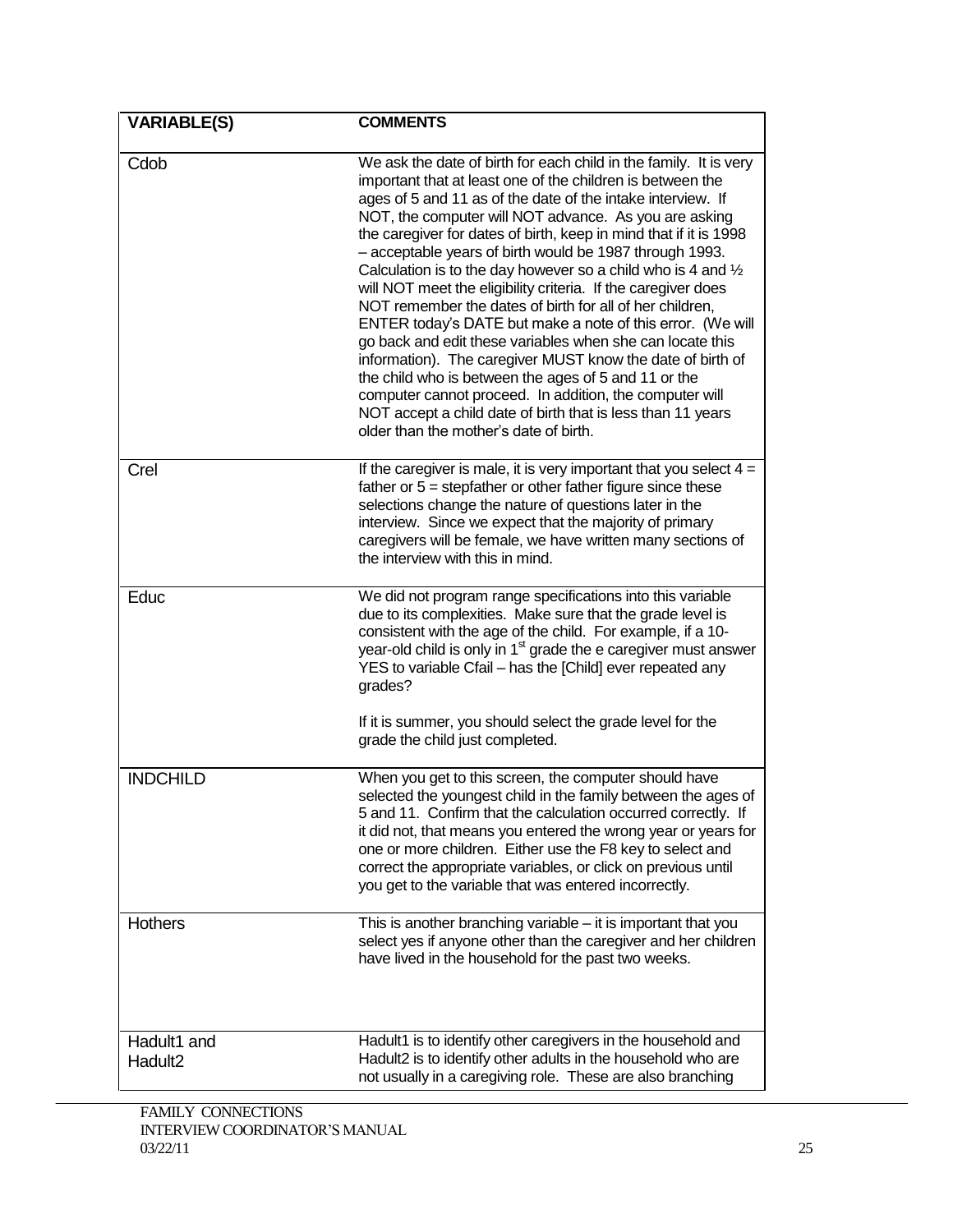| <b>VARIABLE(S)</b>               | <b>COMMENTS</b>                                                                                                                                                                                                                                                                                                                                                                              |
|----------------------------------|----------------------------------------------------------------------------------------------------------------------------------------------------------------------------------------------------------------------------------------------------------------------------------------------------------------------------------------------------------------------------------------------|
|                                  | variables so it is important that you explain them clearly to<br>the respondent.                                                                                                                                                                                                                                                                                                             |
| Hinc <sub>2</sub>                | This variable attempts to capture additional income available<br>for household expenses in the past year. If the caregiver<br>refuses to provide this information, enter 77777. If she does<br>not know (and you cannot help her estimate), enter 88888.                                                                                                                                     |
| Hdrug, Hdrink,<br>Hmhlth, Habuse | These variables refer to OTHER adults in the household,<br>NOT to the primary caregiver. If the caregiver has previously<br>responded that no other persons reside in the household<br>besides herself and the children, you will skip out of these<br>variables.                                                                                                                            |
|                                  | When asking the respondent if anyone she lived with used<br>drugs, got drunk, had mental problems, or physically abused<br>others if the respondent asks what you mean by any of<br>these, tell her whatever it means to her. For instance, if the<br>caregiver says "My husband has mental problems when he<br>drinks, does that count?" Ask her, "Do you think he has<br>mental problems?" |

## **CHAPTER 3 Child Functioning**

This chapter consists entirely of the Child Behavior Checklist (CBCL). All questions pertain to the INDEX Child.

| <b>VARIABLE(S)</b>       | <b>COMMENTS</b>                                                                                                                                                                                                                                                                                                                                                                                                                                                                                                                                                                                                                                                                                                                                    |
|--------------------------|----------------------------------------------------------------------------------------------------------------------------------------------------------------------------------------------------------------------------------------------------------------------------------------------------------------------------------------------------------------------------------------------------------------------------------------------------------------------------------------------------------------------------------------------------------------------------------------------------------------------------------------------------------------------------------------------------------------------------------------------------|
| CBC Dir                  | This is a "busy" screen make sure the caregiver knows<br>how this section of questions works by reviewing this screen<br>and moving on to the first couple of questions as examples.<br>If she is comfortable proceeding on her own, this is the point<br>in the interview where your presence may NOT be<br>necessary. If she goes on her own, she may want to ask for<br>your help every time she gets to a new type of question<br>format. However, if she is uncomfortable with proceeding<br>without you, stay with her until she is comfortable. You may<br>need to remind her that her answers are totally confidential<br>and although you are sitting with her, we will never match her<br>name with her answers in any research reports. |
| CBC_1 through<br>CBC 112 | For all questions in this series, caregiver should select:                                                                                                                                                                                                                                                                                                                                                                                                                                                                                                                                                                                                                                                                                         |
|                          | 0 if the description is Not true of the [child]                                                                                                                                                                                                                                                                                                                                                                                                                                                                                                                                                                                                                                                                                                    |
|                          | 1 if the description is Sometimes or Somewhat true of the<br>[child]                                                                                                                                                                                                                                                                                                                                                                                                                                                                                                                                                                                                                                                                               |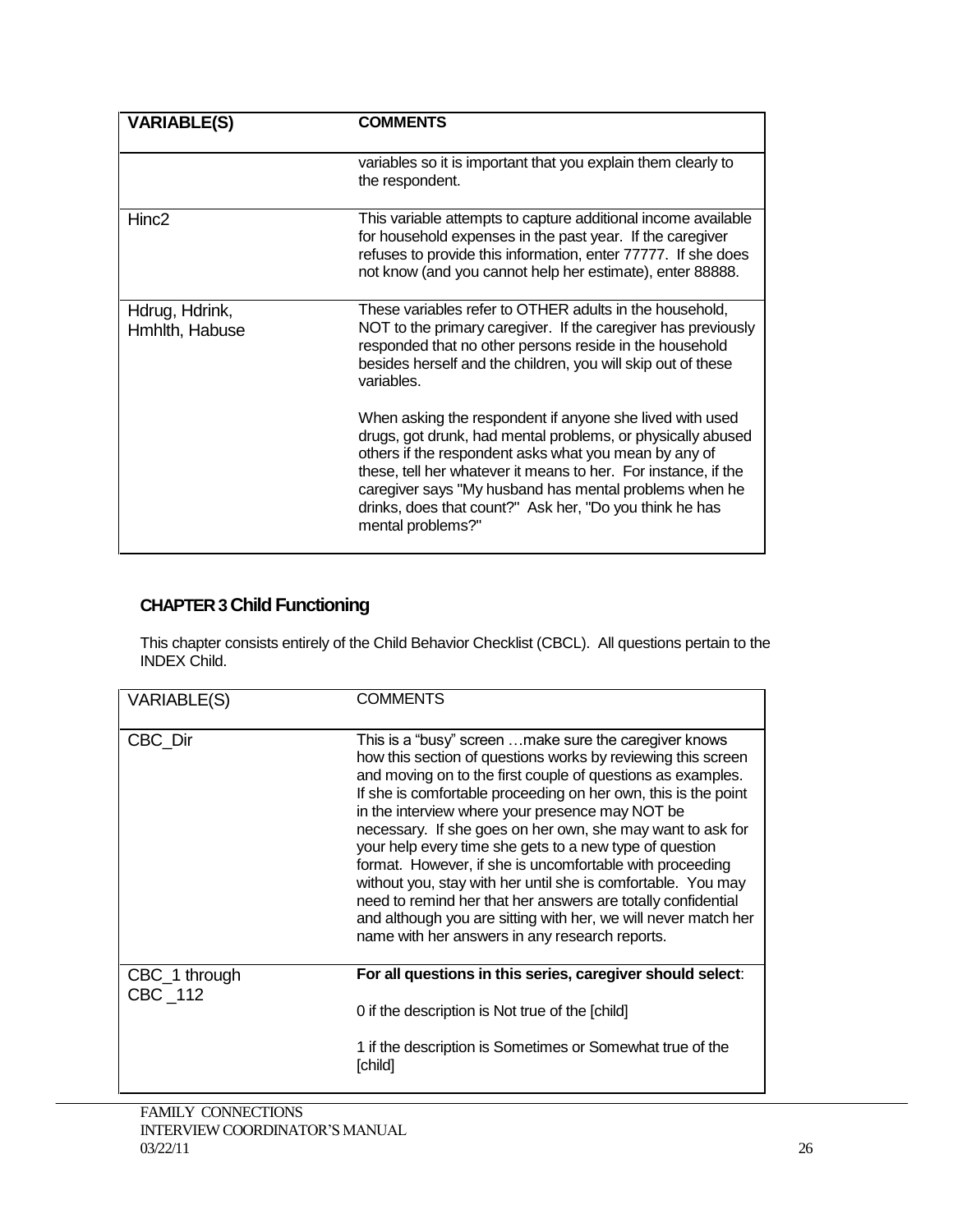| VARIABLE(S) | COMMENTS                                                                                                                                                                   |
|-------------|----------------------------------------------------------------------------------------------------------------------------------------------------------------------------|
|             | 2 if the description is Very or Often true of the INDEX [child]                                                                                                            |
|             | Sometimes a caregiver may feel that none of the responses<br>"seem right" for her child. Ask her to select the response that<br>is "most like" her 5 to 11 year old child. |
|             | It will help, if the caregiver says her child's name at the<br>beginning of each question. For example, Sally "whines"<br>not true, sometimes true, very true.             |

### CHAPTER 4 Caregiver's Childhood History

This chapter consists entirely of a new Child Neglect Index that asks adults about the care they received as children.

| <b>VARIABLE(S)</b>                    | <b>COMMENTS</b>                                                                                                                                                                                                                               |
|---------------------------------------|-----------------------------------------------------------------------------------------------------------------------------------------------------------------------------------------------------------------------------------------------|
| AboutDir                              | This screen suggests that respondents think about the<br>person or persons who raised them when they were children.<br>If they lived in more than one household, they should think<br>about the "parents" who had the most influence on them. |
| Abouta and<br>Aboutb                  | Respondents should select a father figure and a mother<br>figure for whom they will be answering questions.                                                                                                                                   |
| About1 through<br>About <sub>40</sub> | For all questions in this series, respondents should<br>select:                                                                                                                                                                               |
|                                       | "1" Strongly Agree if the statement was a good description<br>for either or both of their parent figures                                                                                                                                      |
|                                       | "4" Strongly Disagree if the statement was NOT like either of<br>their parent figures                                                                                                                                                         |
|                                       | Agree or Disagree if the statement falls somewhere in<br>between.                                                                                                                                                                             |
|                                       | Once comfortable with the question format, caregivers should<br>be able to complete this section on their own. If they prefer,<br>you may stay with them to help them respond.                                                                |

## CHAPTER 5: Parent Functioning

This chapter includes four scales: (1) The Adult-Adolescent Parenting Inventory (AAPI) to assess parenting knowledge, attitudes, and skills; (2) the Parental Stress Index (PSI) and the Life Stress Index (LSI) to assess parenting stress and life stress; (3) Parenting Satisfaction Scale (PSS) to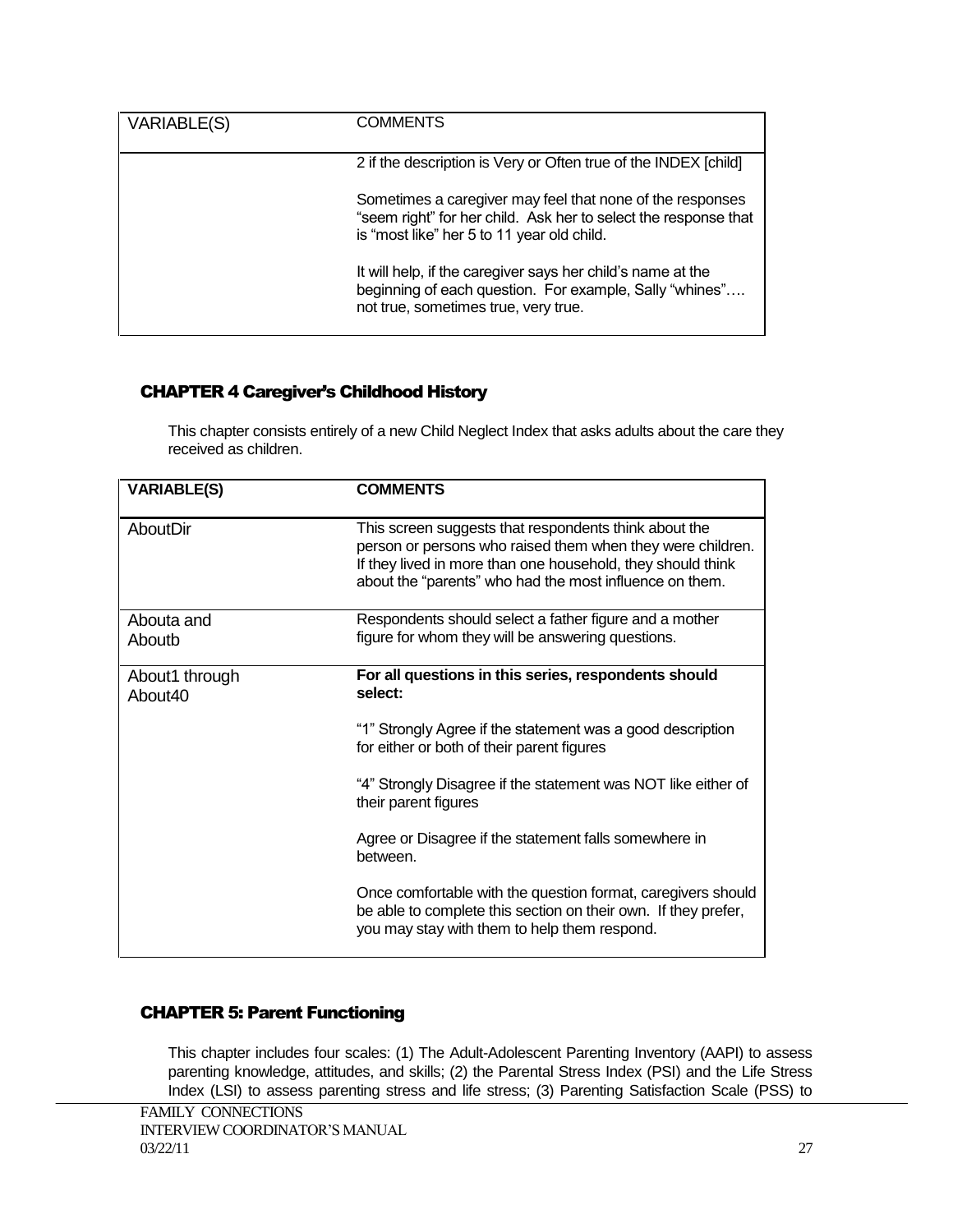assess parenting attitudes and (4) Daily Hassles to identify events that cause stress on a daily basis.

| <b>AAPI</b><br><b>VARIABLE(S)</b> | <b>COMMENTS</b>                                                                                                                                                                                                                                                |
|-----------------------------------|----------------------------------------------------------------------------------------------------------------------------------------------------------------------------------------------------------------------------------------------------------------|
| <b>AAPI Dir</b>                   | This screen introduces the AAPI. In each of the questions<br>that follow, caregivers are asked to say how much they agree<br>or disagree with each statement.                                                                                                  |
| AAPI DI2<br>through<br>AAPI DI6   | These screens are to help respondents "practice" with this<br>questionnaire format. They should use the arrow key to<br>move the pointer to Strongly Agree and press ENTER.<br>ALTERNATIVELY, they may click the mouse on Strongly<br>Agree and click on NEXT. |
|                                   | They then follow these procedures on the next 4 screens to<br>practice moving the pointer to Agree, Strongly Disagree,<br>Disagree, and Uncertain.                                                                                                             |
| AAPI_1 through<br>AAPI 32         | For each question, the caregiver should follow the<br>procedures above, move the pointer, and enter the response<br>that she believes is right for her.                                                                                                        |

| <b>PSI VARIABLE(S)</b>         | <b>COMMENTS</b>                                                                                                                                                       |
|--------------------------------|-----------------------------------------------------------------------------------------------------------------------------------------------------------------------|
| PSI DIR                        | This screen introduces the PSI and asks caregivers to think<br>about the INDEX child. There are 36 questions in this<br>section.                                      |
| PSI DIR2                       | This screen gives instructions for pointing to Strongly Agree,<br>Agree, Not Sure, Disagree, or Strongly Disagree for this set<br>of questions.                       |
| PSI DIR3                       | This question provides an opportunity to practice. The<br>caregiver can move the pointer to Agree and press ENTER.                                                    |
| PSI_1 through<br><b>PSI 21</b> | These questions all have the same format. The respondent<br>moves the pointer and presses ENTER or clicks on the<br>correct response and presses NEXT.                |
| <b>PSI 22</b>                  | This question has a different format. The respondent enters<br>a number 1 through 5 for the statement that most closely<br>matches her feelings about being a parent. |
| PSI_23 through                 | These questions all have the same format. The respondent                                                                                                              |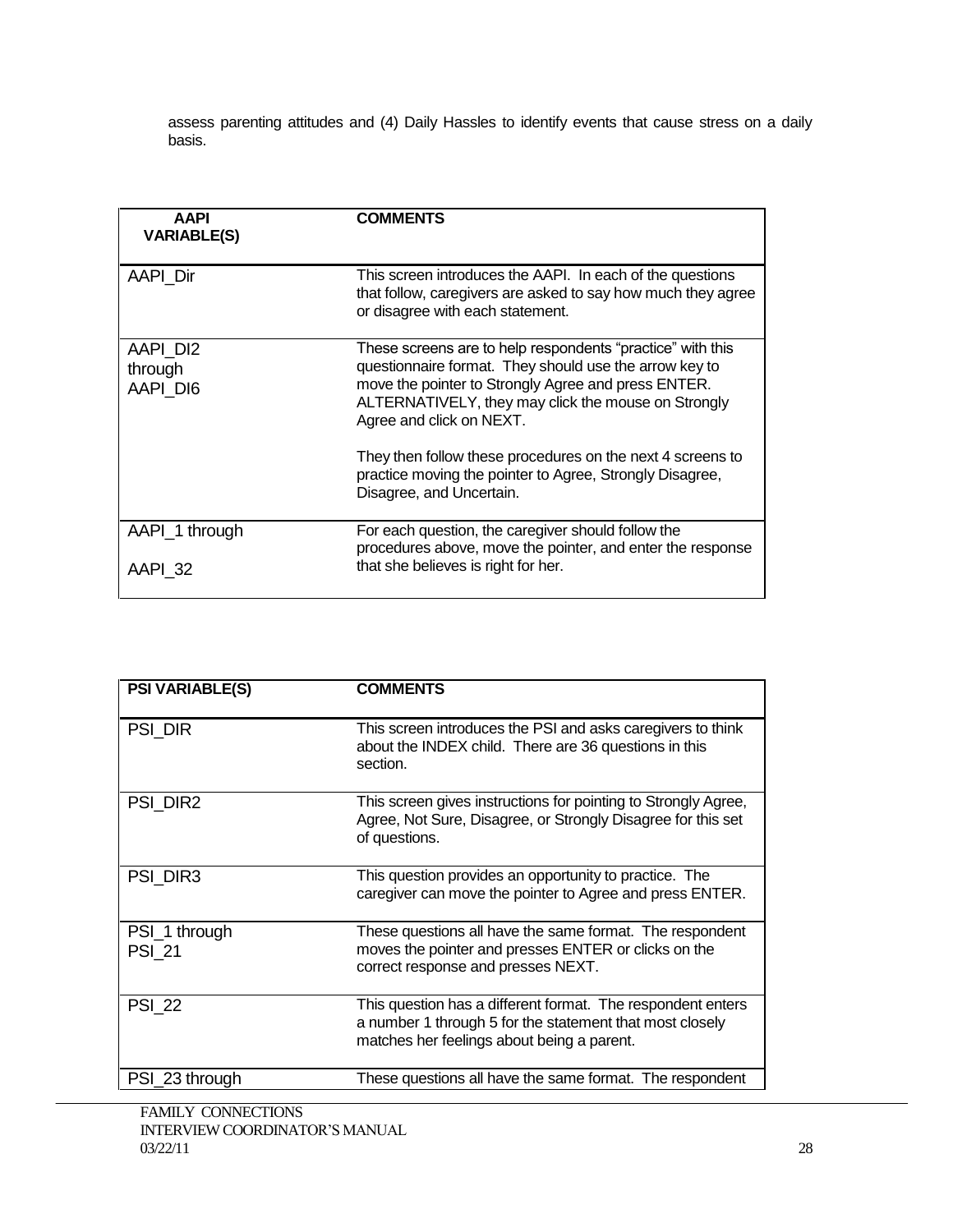| <b>PSI VARIABLE(S)</b>           | <b>COMMENTS</b>                                                                                                                                                                                                                |
|----------------------------------|--------------------------------------------------------------------------------------------------------------------------------------------------------------------------------------------------------------------------------|
| <b>PSI 31</b>                    | moves the pointer and presses ENTER or clicks on the<br>correct response and presses NEXT.                                                                                                                                     |
| <b>PSI 32</b>                    | This question has a different format. The respondent enters<br>a number 1 through 5 for the statement that most closely<br>matches her feelings about caring for the INDEX child.                                              |
| PSI_33 through<br><b>PSI 36</b>  | These questions all have the same format. The respondent<br>moves the pointer and presses ENTER or clicks on the<br>correct response and presses NEXT.                                                                         |
| PSI_L1 through<br><b>PSI_L19</b> | These questions have a NEW format. The respondent<br>presses a Y for yes or a N for no to identify whether any<br>event has occurred in her IMMEDIATE family. "Immediate"<br>is defined as someone who lives in her household. |

| <b>HASSLES</b><br><b>VARIABLE(S)</b> | <b>COMMENTS</b>                                                                                                                                                                                                                                                       |
|--------------------------------------|-----------------------------------------------------------------------------------------------------------------------------------------------------------------------------------------------------------------------------------------------------------------------|
| HasDir                               | This screen introduces the Daily Hassles Scale and asks<br>respondents to indicate how much various problems "worry"<br>them every day. There are 20 questions in this section.                                                                                       |
| HAS 1 through<br><b>HAS 20</b>       | These questions use the pointer similar to the AAPI, PSI, and<br>PSS. The screen asks respondents to select among the<br>following choices: Not at all Bothered, A Little Bothered,<br>Somewhat Bothered, Bothered a Great Deal, or Do Not<br>Know for each question. |

## CHAPTER 6: Child Neglect

This chapter asks about various childcare conditions that could indicate that a child's basic needs may have been unmet. Many of the questions are written to parallel questions from the Child Well Being Scales. In addition, five questions inquire about the caregiver's motivation to change.

| <b>VARIABLE(S)</b>    | <b>COMMENTS</b>                                                                                                                                                                                                                                                                                                                                                        |
|-----------------------|------------------------------------------------------------------------------------------------------------------------------------------------------------------------------------------------------------------------------------------------------------------------------------------------------------------------------------------------------------------------|
| Neg1 through<br>Neg27 | The questionnaire format changes with this question. The<br>screen asks respondents to select a number to match the<br>question. The values range from 0 to 3 or 1 to 4. Some<br>questions relate to the INDEX child and other questions<br>pertain to any or all of the children. There are 22 questions in<br>this series. The series skips some numbers and we have |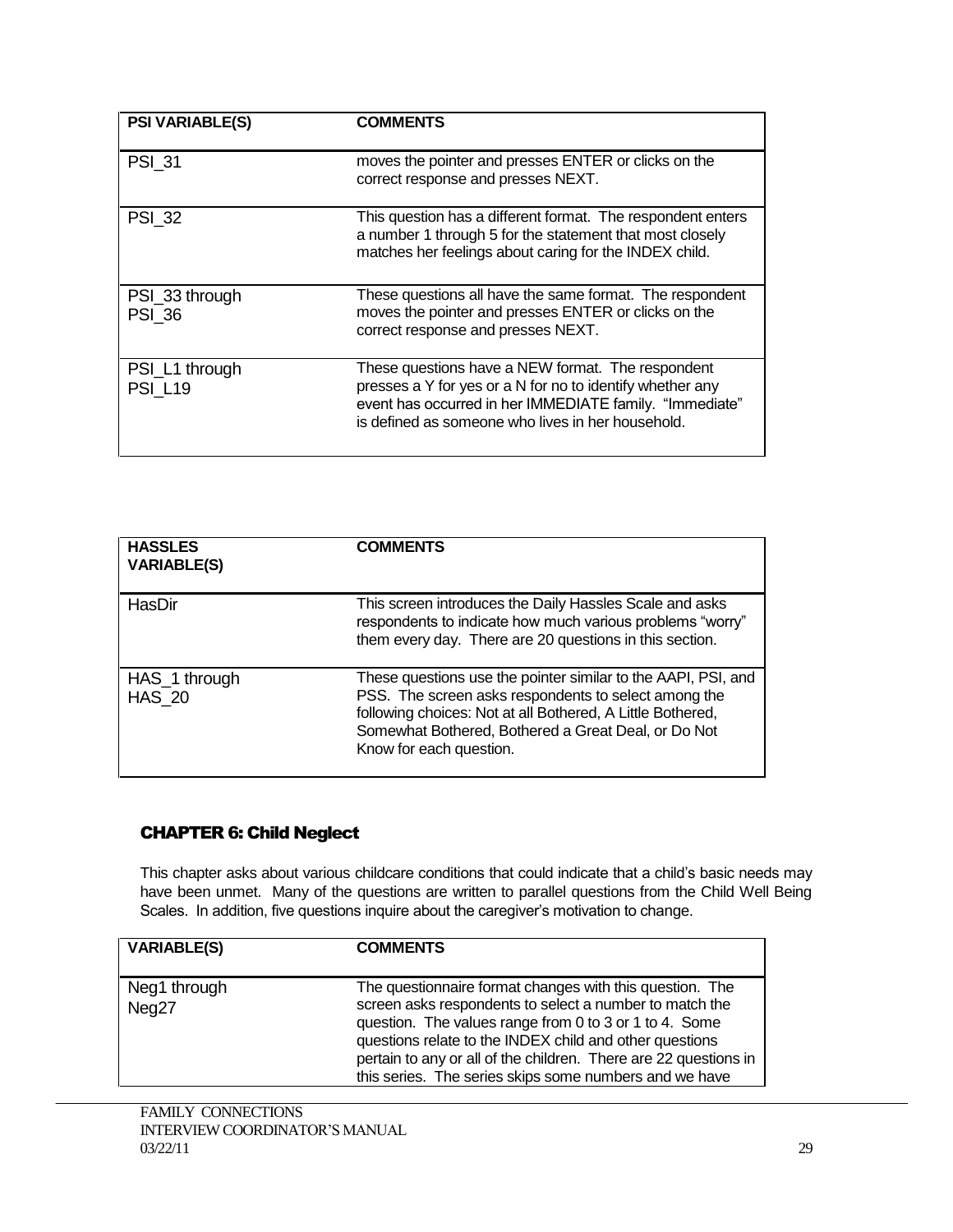| <b>VARIABLE(S)</b>                     | <b>COMMENTS</b>                                                                                                                                                                                                                                                                   |
|----------------------------------------|-----------------------------------------------------------------------------------------------------------------------------------------------------------------------------------------------------------------------------------------------------------------------------------|
|                                        | inserted other questions about change in the middle of the<br>series.                                                                                                                                                                                                             |
|                                        | NOTE: Some questions ask about the last week, others<br>about the last year, some about last winter. If you are<br>facilitating the interview, point out the different time frames to<br>the respondent.                                                                          |
| Neg 14                                 | This question asks about last winter. If it is winter now, the<br>respondent should answer about the current time.                                                                                                                                                                |
| Change1 through<br>Change <sub>5</sub> | Each of these questions is on a 5-point scale. Respondents<br>answer Very Sure, Somewhat Sure, Not Sure, Somewhat<br>Unsure, or Very Unsure OR Strongly Agree, Agree, Not<br>Sure, Disagree, or Strongly Disagree. The question format is<br>the same as with the Neglect Series. |

### CHAPTER 7: Family Functioning

This chapter inquires about three areas of family functioning: (1) The Self Report Family Inventory (SFI) to measure family competence; (2) the CTS-2 assesses violence among the caregiver and a partner (not asked if the caregiver is not currently in a romantic relationship); and (3) questions about fathers of children and their level of support and involvement with their children (not asked if the respondent is a father figure).

| <b>VARIABLE(S)</b>                | <b>COMMENTS</b>                                                                                                                                                                                                                                                                                                                               |
|-----------------------------------|-----------------------------------------------------------------------------------------------------------------------------------------------------------------------------------------------------------------------------------------------------------------------------------------------------------------------------------------------|
| <b>SFIDIR</b>                     | This screen introduces the Self-Report Family Inventory and<br>asks caregivers to pick the best "fit" for their household right<br>now.                                                                                                                                                                                                       |
| SFI1 through<br>SFI34             | These screens use the pointer as in previous questions, e.g.,<br>parent functioning chapter. The screen asks caregivers to<br>select points on a 5-point scale that best match their<br>household. The scale ranges from $1 =$ Fits our household<br>very well to $3 =$ Fits our Household Some to $5 =$ Doesn't Fit<br>our Household at All. |
| SFI 4, SFI5,<br>SFI <sub>16</sub> | These questions relate to how grownups related to one<br>another in the household. If the caregiver is the only<br>grownup in the household, she should select 5 - Doesn't Fit<br>our Household at All.                                                                                                                                       |
| <b>SFI35</b>                      | This question uses a pointer but the points on the scale are<br>different. Caregivers are to select the point on the 5-point<br>scale that best fits their household. The scale ranges from 1<br>$=$ my household functions very well together to $5 =$ my family                                                                             |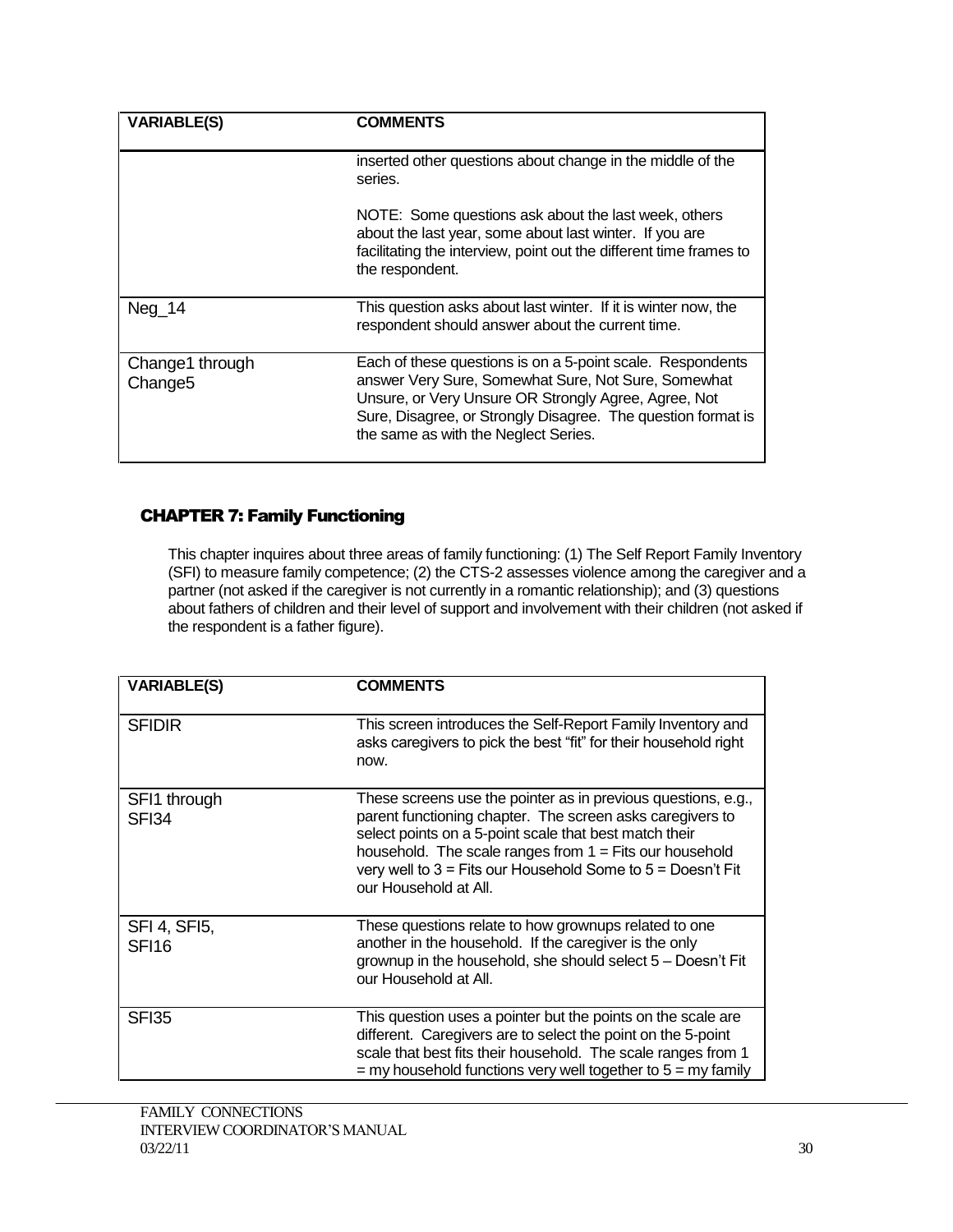|       | does not function very well at all, we really need help.                                                                                                                                                                                            |
|-------|-----------------------------------------------------------------------------------------------------------------------------------------------------------------------------------------------------------------------------------------------------|
| SFI36 | This question also uses a different 5-point scale and asks<br>caregivers to rate the independence in her household. The<br>scale ranges from a $1 =$ description of no independence to 5<br>= members go their own way and are totally independent. |

| CTS                       | <b>COMMENTS</b>                                                                                                                                                                                                                                                                                                                                                                                                                          |
|---------------------------|------------------------------------------------------------------------------------------------------------------------------------------------------------------------------------------------------------------------------------------------------------------------------------------------------------------------------------------------------------------------------------------------------------------------------------------|
| <b>VARIABLE(S)</b>        |                                                                                                                                                                                                                                                                                                                                                                                                                                          |
| <b>RPART</b>              | This screen is a branching screen. Caregivers are to select<br>Yes if they have been in a marital or dating relationship for<br>the past 3 months and No if they have NOT been in a martial<br>or dating relationship for the past 3 months. If they select<br>NO, they skip out of this section.                                                                                                                                        |
| CTS2DIR                   | This screen introduces the revised conflict tactics scale                                                                                                                                                                                                                                                                                                                                                                                |
| CTS2DIR2                  | This is a second introductory screen that advises<br>respondents to select how many times they did things in the<br>last year and then asks how many times their partner did<br>things in the last year.                                                                                                                                                                                                                                 |
| CTS2_1 through<br>CTS2 78 | Questions alternate back and forth to first ask the respondent<br>how many times she did things and then asks how many<br>times the partner did things. If the event did NOT occur in<br>the last year but had occurred previously, the respondent is<br>supposed to select 7. If the event NEVER occurred, she is to<br>select 0. The screens change colors to indicate whether<br>the question is about the respondent or her partner. |

| DAD<br><b>VARIABLE(S)</b> | <b>COMMENTS</b>                                                                                                                                                                                                                                                                                                                   |
|---------------------------|-----------------------------------------------------------------------------------------------------------------------------------------------------------------------------------------------------------------------------------------------------------------------------------------------------------------------------------|
| DAD1                      | This is a branching variable for a set of questions about the<br>role of the INDEX [child]'s father or father figure. If a father or<br>father figure is the primary caregiver and our respondent, they<br>will have skipped out of this section based on their responses<br>in Chapter 2.                                        |
|                           | This question asks whether the INDEX child has contact with<br>her/his biological father. If yes, the interview asks a series of<br>questions about her/his relationship with him. If no, the next<br>questions are to find out if the INDEX child has contact with<br>another person who serves as a father figure to the child. |
| DAD <sub>2</sub>          | This question is asked if the answer to DAD1 was no. It asks<br>whether the INDEX child has contact with another father<br>figure. If no, the respondent skips out of this section. If yes,<br>the series of questions that follow are about the role of the                                                                      |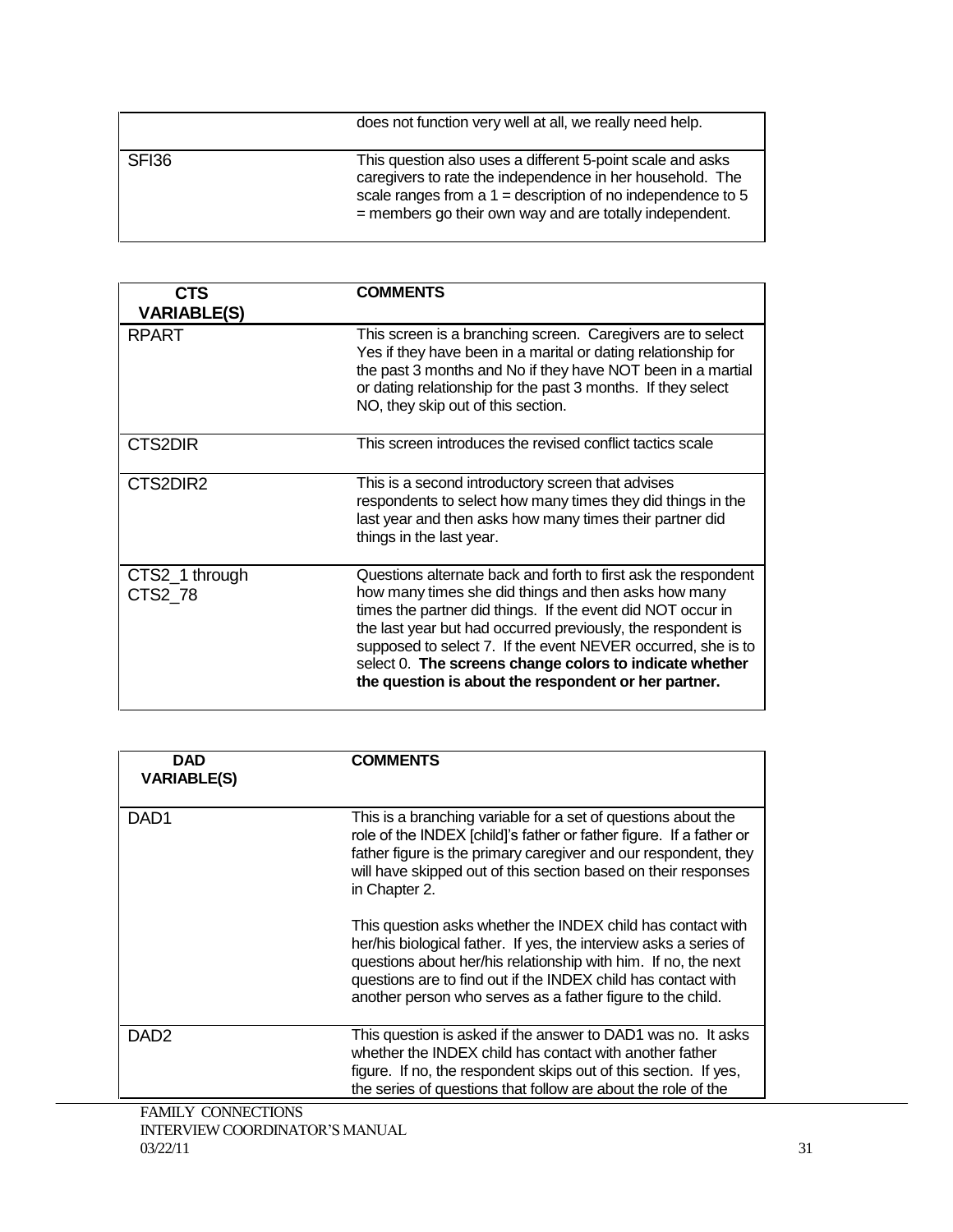| <b>DAD</b><br><b>VARIABLE(S)</b>           | <b>COMMENTS</b>                                                                                                                                                                                                                                                                                                                                                   |
|--------------------------------------------|-------------------------------------------------------------------------------------------------------------------------------------------------------------------------------------------------------------------------------------------------------------------------------------------------------------------------------------------------------------------|
|                                            | father figure.                                                                                                                                                                                                                                                                                                                                                    |
| DAD1C, DAD3<br>through DAD23               | These questions have multiple question formats, where the<br>respondent picks out the number on scales that range from<br>1-4, 1-5, and 1-6; as well as yes or no response questions.<br>All of the questions inquire about how the father figure is<br>personally involved with the [child].                                                                     |
|                                            | Instructions regarding DAD12 tell the respondent to think of<br>the last month of the school year if it is summer on the<br>interview date.                                                                                                                                                                                                                       |
| <b>DADDIR</b>                              | This directory informs the caregiver that the next questions<br>inquire about the level of financial support provided by the<br>father figure.                                                                                                                                                                                                                    |
| DAD <sub>24</sub> and<br>DAD <sub>25</sub> | DAD24 inquires whether there is a regular arrangement for<br>financial support. Whether the respondent answers yes or no<br>to DAD24, she then goes to DAD25, which inquires about<br>how often the father figure provides financial support. If the<br>answer is $4 = NOT AT ALL$ , then the respondent skips out of<br>the remaining questions in this section. |
| DAD <sub>26</sub>                          | The screen asks the caregiver to ENTER the number of<br>months the father figure has been contributing. To help<br>calculate months (especially for fathers who have been<br>contributing for multiple years), the caregiver can click on<br>HELP at the bottom of the screen and a month chart helps<br>with the calculation.                                    |
| DAD <sub>27</sub>                          | The interview also asks the caregiver whether the father figure<br>also helped with providing cash to cover a range of household<br>expenses. If she says no, she is finished with this section. If<br>she says yes, she goes to DAD27A and B.                                                                                                                    |
| DAD27A and<br>DAD27B                       | The interview asks the caregiver to estimate how much cash<br>the father figure contributed last month in two different areas.                                                                                                                                                                                                                                    |
|                                            | If she refuses to provide this information, enter 77777.                                                                                                                                                                                                                                                                                                          |
|                                            | If she does not know and you cannot help here estimate this<br>amount, enter 88888.                                                                                                                                                                                                                                                                               |
| DAD <sub>28</sub>                          | The caregiver selects among 3 responses to estimate how<br>typical the father's contribution was during the past month.                                                                                                                                                                                                                                           |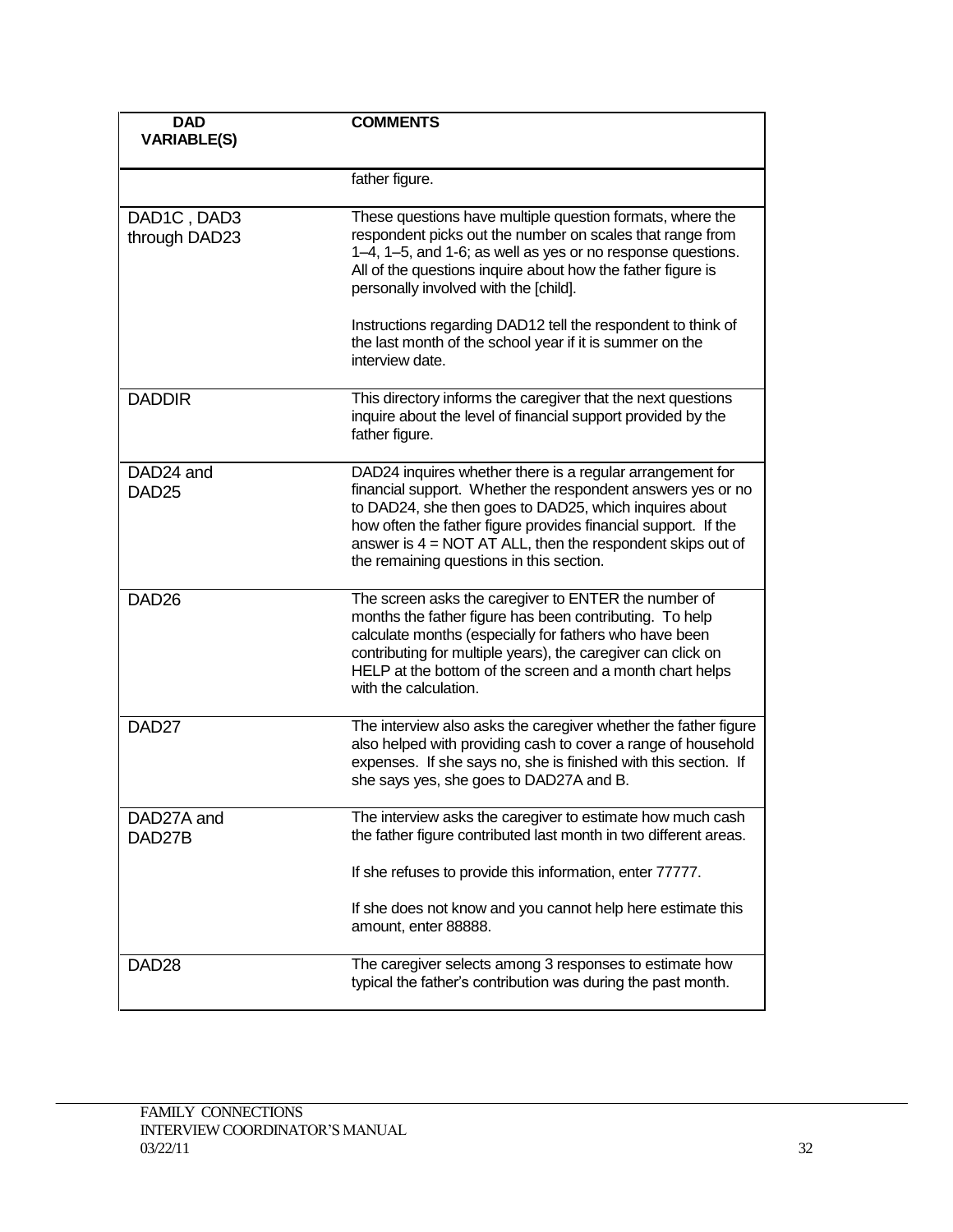## CHAPTER 8: Social Support

This chapter inquires about three dimensions of social support: (1) the availability of friends and family to meet various social support functions (Social Provisions Scale); (2) household sharing of responsibility (Who does What) (skipped if no other adults in household); and (3) the caregiver's religion and degree to which this aspect of her life may provide support;

| <b>SPS</b><br><b>VARIABLE(S)</b>        | <b>COMMENTS</b>                                                                                                                                                                                |
|-----------------------------------------|------------------------------------------------------------------------------------------------------------------------------------------------------------------------------------------------|
| SocDir                                  | This screen introduces the next set of questions and asks<br>respondents to think about family and friends right now<br>and select whether they agree or disagree with a set of<br>statements. |
| Social1 through<br>Social <sub>24</sub> | Asks respondents to use the pointer to answer the degree to<br>which they have various types of social support on a 4 point<br>scale ranging from Strongly Disagree to Strongly Agree.         |

| <b>Who Does What</b><br><b>VARIABLE(S)</b> | <b>COMMENTS</b>                                                                                                                                                                                                                                                                                                                              |
|--------------------------------------------|----------------------------------------------------------------------------------------------------------------------------------------------------------------------------------------------------------------------------------------------------------------------------------------------------------------------------------------------|
| WhoDir                                     | This screen introduces this set of questions about how adults<br>in the household share responsibilities. If the respondent<br>previously answered that no other adults lived in the<br>household, she will skip out of this section.                                                                                                        |
|                                            | MOST questions relate to tasks related to the care of the<br>INDEX child. When the word "child" is used, the<br>question is referring to INDEX child.                                                                                                                                                                                        |
| <b>WhoDir2</b>                             | This practice screen is for a pointer scale that asks how she<br>shares household responsibilities. At first glance, it might not<br>be apparent that this screen is for practice only so you may<br>need to point this out to the respondent.                                                                                               |
| Who1 through<br>Who <sub>24</sub>          | All of these screens look the same with a 9-point scale at the<br>bottom. The respondent points to the response that closely<br>matches WHO DOES this task. Response ranges include<br>$1 = 1$ do it all; $3 = 1$ mostly do it; $5 =$ we both do this equally; $7 = 1$<br>other person does this mostly; and 9= other person does it<br>all. |
|                                            | If neither person does the task, the respondent should select<br>0.                                                                                                                                                                                                                                                                          |
| Who <sub>25</sub>                          | This is a 5-point scale that asks how satisfied the caregiver is<br>with the division of responsibilities in the household.                                                                                                                                                                                                                  |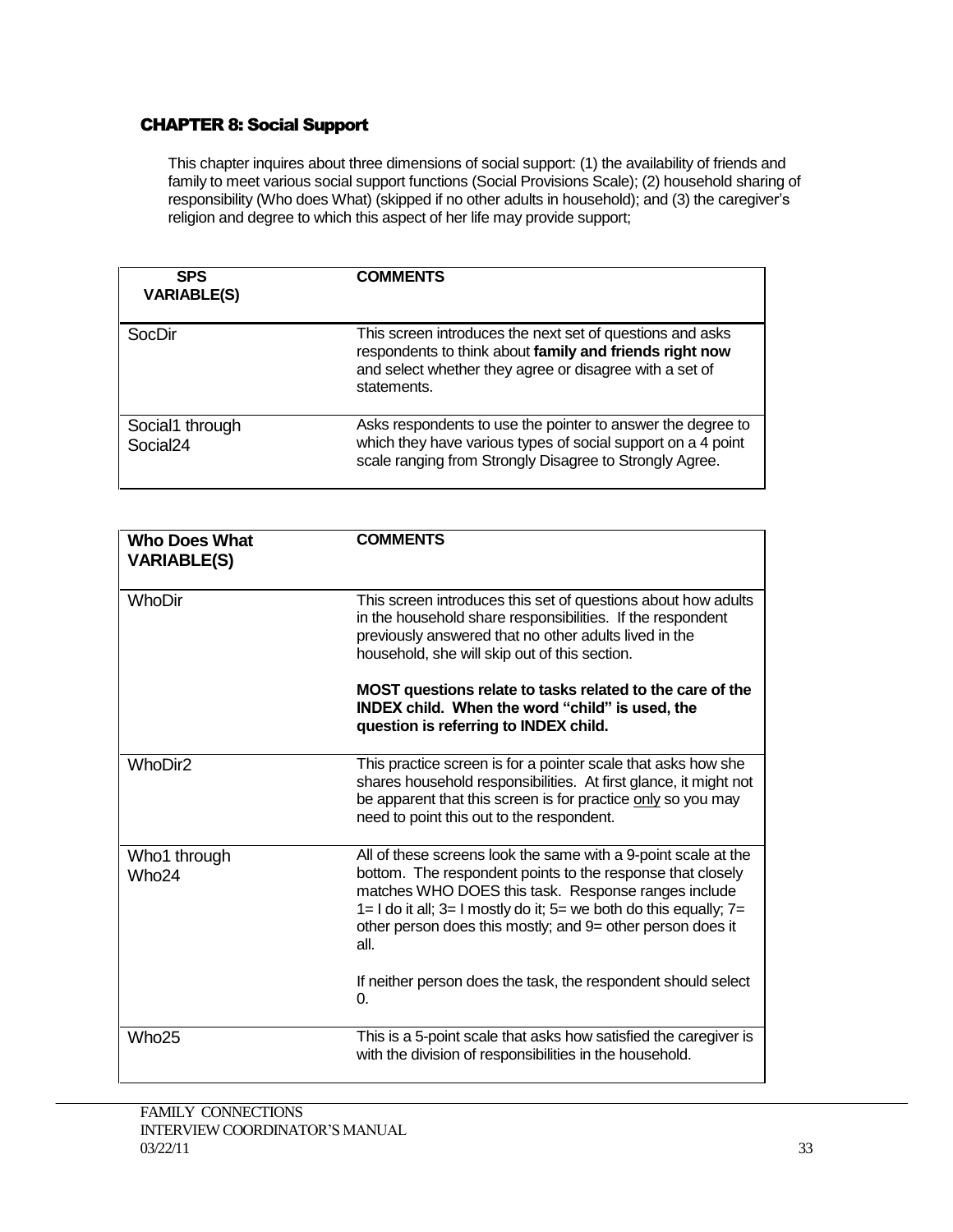| Who Does What<br><b>VARIABLE(S)</b> | <b>COMMENTS</b>                                                                                                                                                                                                                                                                                              |
|-------------------------------------|--------------------------------------------------------------------------------------------------------------------------------------------------------------------------------------------------------------------------------------------------------------------------------------------------------------|
| Who26 through<br>Who34              | This series of questions goes back to the 9-point scale and<br>inquires about division of responsibilities for different tasks.                                                                                                                                                                              |
| Who35 and<br>Who36                  | These questions conclude this section and are on a 3 point<br>(list) scale. Respondents are asked whether they would like<br>to do more, the same, or less tasks in variable Who 35 and in<br>variable Who36, they are asked whether they would like the<br>other adult to do more, the same, or less tasks. |

| <b>RELIGION</b><br><b>VARIABLE(S)</b> | <b>COMMENTS</b>                                                                                                                                                                                   |
|---------------------------------------|---------------------------------------------------------------------------------------------------------------------------------------------------------------------------------------------------|
| RELI1                                 | The question format in this section differs with each question.<br>This first question is a 5-point list ranging from 0 to 4 asking<br>about how close the caregiver feels to God.                |
|                                       | If she answers $4 =$ don't believe in God, the interview skips to<br>RELI10, the last question in this section.                                                                                   |
| RELI <sub>5</sub>                     | This is a 3-point list that asks about whether the caregiver<br>believes in "life after death".                                                                                                   |
| REL <sub>18</sub>                     | Respondent's identify their religious preference (if any) by<br>selecting among 18 responses.                                                                                                     |
| RELI9 and<br>RELI10                   | These questions are 6 point lists that ask how often the<br>caregiver attended religious services (RELI9) and how often<br>the caregiver visited a church for non-religious services<br>(RELI10). |

#### CHAPTER 9: Health, Mental Health, Use of Alcohol, and Social Desirability

This chapter provides a snapshot of the caregiver's (1) health (Rand), (2) mental health or level of depression (CES-D), (3) use of alcohol (CAGE); and (4) and how she gets along with others or the degree to which the respondent may respond to questions with socially desirable answers (Social Desirability Scale).

| <b>HEALTH</b><br>VARIABLE(S) | <b>COMMENTS</b>                                                                        |
|------------------------------|----------------------------------------------------------------------------------------|
| C9Intro                      | This screen informs the caregiver that the next few questions<br>are about her health. |
| Rand1                        | The interview asks the caregiver to rate her health on a 4-                            |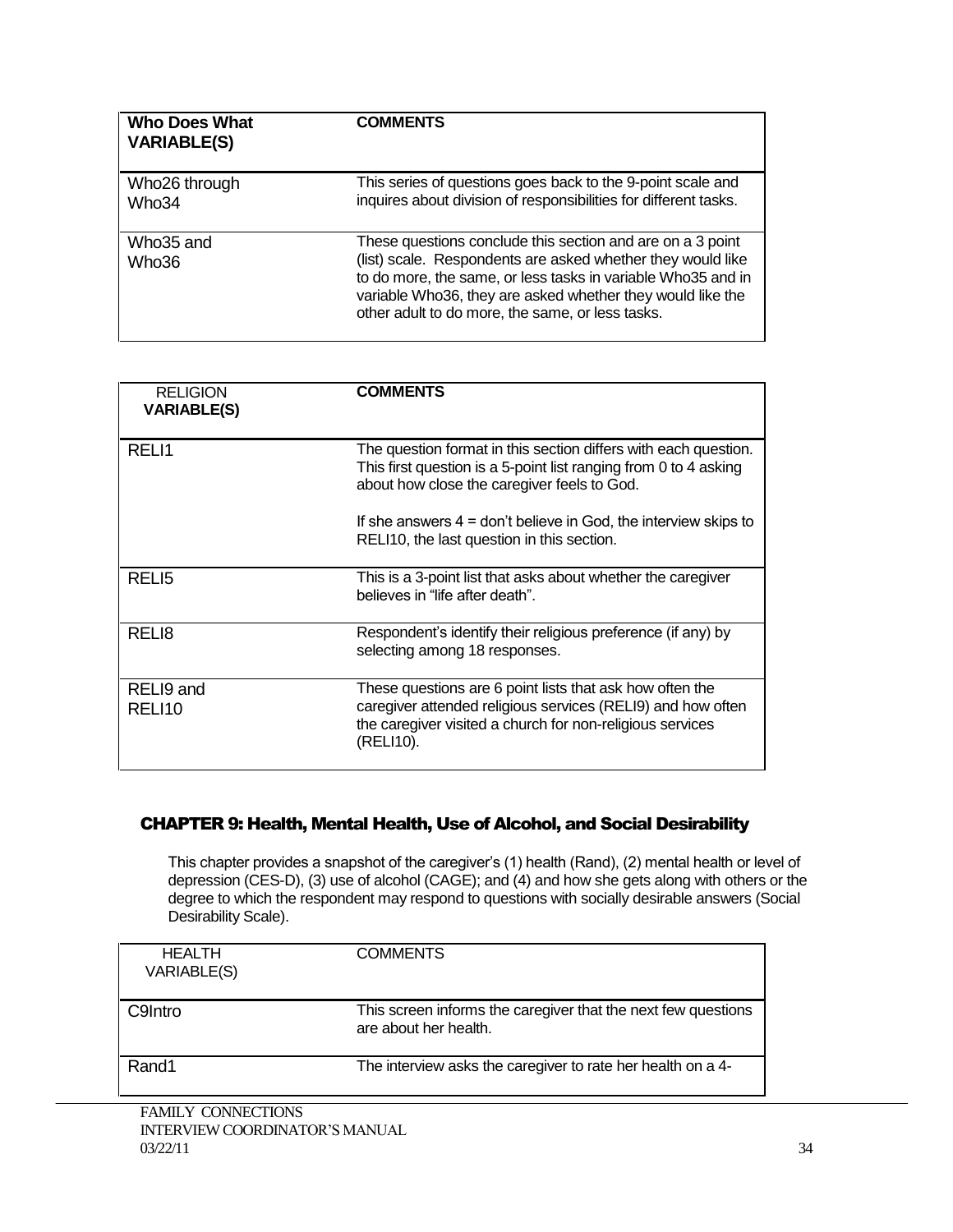| <b>HEALTH</b><br>VARIABLE(S) | <b>COMMENTS</b>                                                                                                                                                                                                                          |
|------------------------------|------------------------------------------------------------------------------------------------------------------------------------------------------------------------------------------------------------------------------------------|
|                              | point scale ranging from Excellent to Poor.                                                                                                                                                                                              |
| Rand <sub>2</sub>            | This question asks whether the caregiver suffered an illness<br>or injury in the last year that interfered with responsibilities. If<br>she says no, she stops this section. If she says yes, the<br>computer asks a follow up question. |
| Rand <sub>3</sub>            | If the caregiver answered Yes to Rand2, the interview asks<br>whether the illness or injury interfered with her ability to care<br>for her children.                                                                                     |

| <b>ALCOHOL</b><br><b>VARIABLE(S)</b> | <b>COMMENTS</b>                                                                                                                                                                                                    |
|--------------------------------------|--------------------------------------------------------------------------------------------------------------------------------------------------------------------------------------------------------------------|
| CAGE1                                | This screen introduces the alcohol section and asks whether<br>the caregiver ever drinks alcohol. If she says no, she skips<br>out of this section. If she says yes, she proceeds to the next<br>set of questions. |
| CAGE2 through<br>CAGE5               | These questions have a "Yes or No" response format.                                                                                                                                                                |

| <b>CESD</b><br><b>VARIABLE(S)</b>   | <b>COMMENTS</b>                                                                                                                                                                                                                                 |
|-------------------------------------|-------------------------------------------------------------------------------------------------------------------------------------------------------------------------------------------------------------------------------------------------|
| <b>CESDINTR</b>                     | This screen introduces the section by informing the<br>respondent that the questions ask about how she has been<br>feeling in the last week.                                                                                                    |
| CESD1 through<br>CESD <sub>20</sub> | All of these questions have the same format. The interview<br>asks the caregiver to select the appropriate number for the<br>way she felt or behaved in the last week. The list ranges<br>from $0 =$ rarely or never to $3 =$ most of the time. |

| <b>SOCIAL</b><br><b>DESIRABILITY</b><br><b>VARIABLE(S)</b> | COMMENTS                                                                                                                                |
|------------------------------------------------------------|-----------------------------------------------------------------------------------------------------------------------------------------|
| Gintro                                                     | This screen informs the respondent that the next set of<br>questions asks about how she gets along with others.                         |
| GOOD1 through                                              | All questions are in the same format $-$ a list ranging from $1 =$<br>definitely true to $5 =$ definitely false. Respondents select the |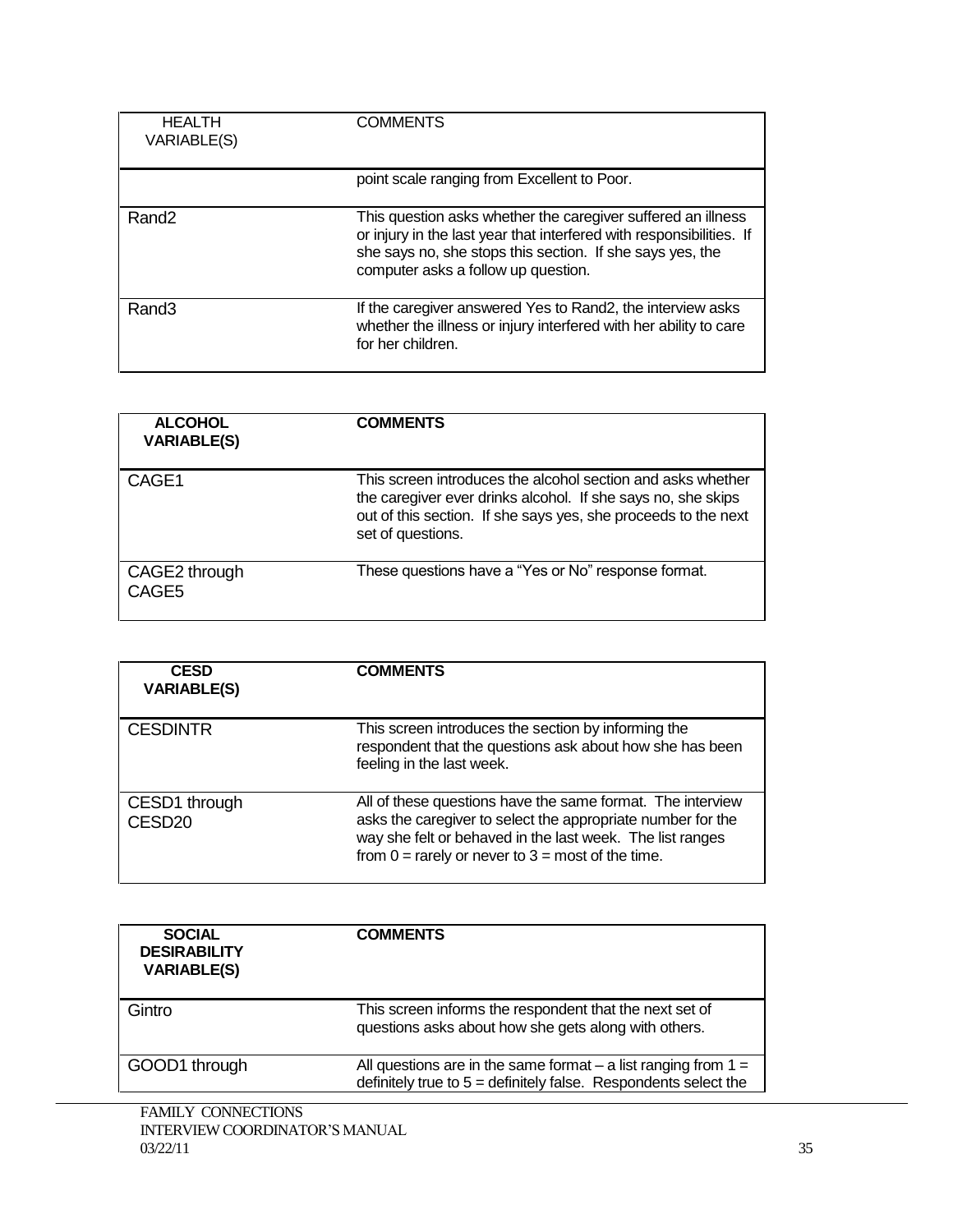## CHAPTER 10: Drug Abuse

This chapter inquires about drug use and abuse and tries to tap the degree to which drug abuse could interfere with parenting responsibilities. We selected questions from the DIS-III-R, drug module.

| <b>DRUG ABUSE</b><br><b>VARIABLE(S)</b> | <b>COMMENTS</b>                                                                                                                                                                                                                                                                                                                                                                                                                                                                                                                                                                                                                                                                                                                                                                                         |
|-----------------------------------------|---------------------------------------------------------------------------------------------------------------------------------------------------------------------------------------------------------------------------------------------------------------------------------------------------------------------------------------------------------------------------------------------------------------------------------------------------------------------------------------------------------------------------------------------------------------------------------------------------------------------------------------------------------------------------------------------------------------------------------------------------------------------------------------------------------|
| <b>WINTRO</b>                           | This screen informs the respondent that the next questions<br>are about use of drugs and substances.                                                                                                                                                                                                                                                                                                                                                                                                                                                                                                                                                                                                                                                                                                    |
| WI                                      | Respondents select Yes or No about whether they have ever<br>used any drugs on a list. If they say No, they skip out of the<br>rest of this section. (See Appendix M for the same list of<br>drugs).                                                                                                                                                                                                                                                                                                                                                                                                                                                                                                                                                                                                    |
|                                         | See the following explanation, if respondents ask what we<br>mean by the difference between cocaine and crack.                                                                                                                                                                                                                                                                                                                                                                                                                                                                                                                                                                                                                                                                                          |
|                                         | Cocaine is most commonly administered by being "snorted"<br>through the nasal passages. Cocaine can also be injected<br>directly into the bloodstream. A more recent mode of<br>cocaine use, "freebasing", consists of smoking cocaine in a<br>small pipe. Because pure cocaine -- a white crystalline<br>powder -- is diluted at each level of distribution by a variety of<br>other ingredients, freebasing entails using highly flammable<br>chemicals to extract the base of the cocaine.                                                                                                                                                                                                                                                                                                           |
|                                         | Crack is a cheap form of smokeable cocaine. Crack is<br>cocaine that has been processed from powder into "rock"<br>form. Crack looks like yellowish or dirty white pellets or<br>rocks. The use of crack in its ready-to-smoke state spares<br>users from the delay and bother of extracting the freebase<br>from the cocaine. Crack is smoked in pipes or water pipes<br>and it gets its name from the crackling noises it makes as it is<br>being smoked. The effects of crack are ten times more<br>potent than powdered cocaine. Crack seems to create an<br>unbreakable need for continuing its use because it gives the<br>user an intense and rapid feeling of euphoria. Following this<br>intense euphoria is a very unpleasant crash, which brings<br>about an intense craving for more crack. |
| W <sub>3</sub>                          | The interview asks caregivers to enter an age when they first<br>used any drug on the previous list. Refer to general<br>instructions earlier about entering ages if the respondent is                                                                                                                                                                                                                                                                                                                                                                                                                                                                                                                                                                                                                  |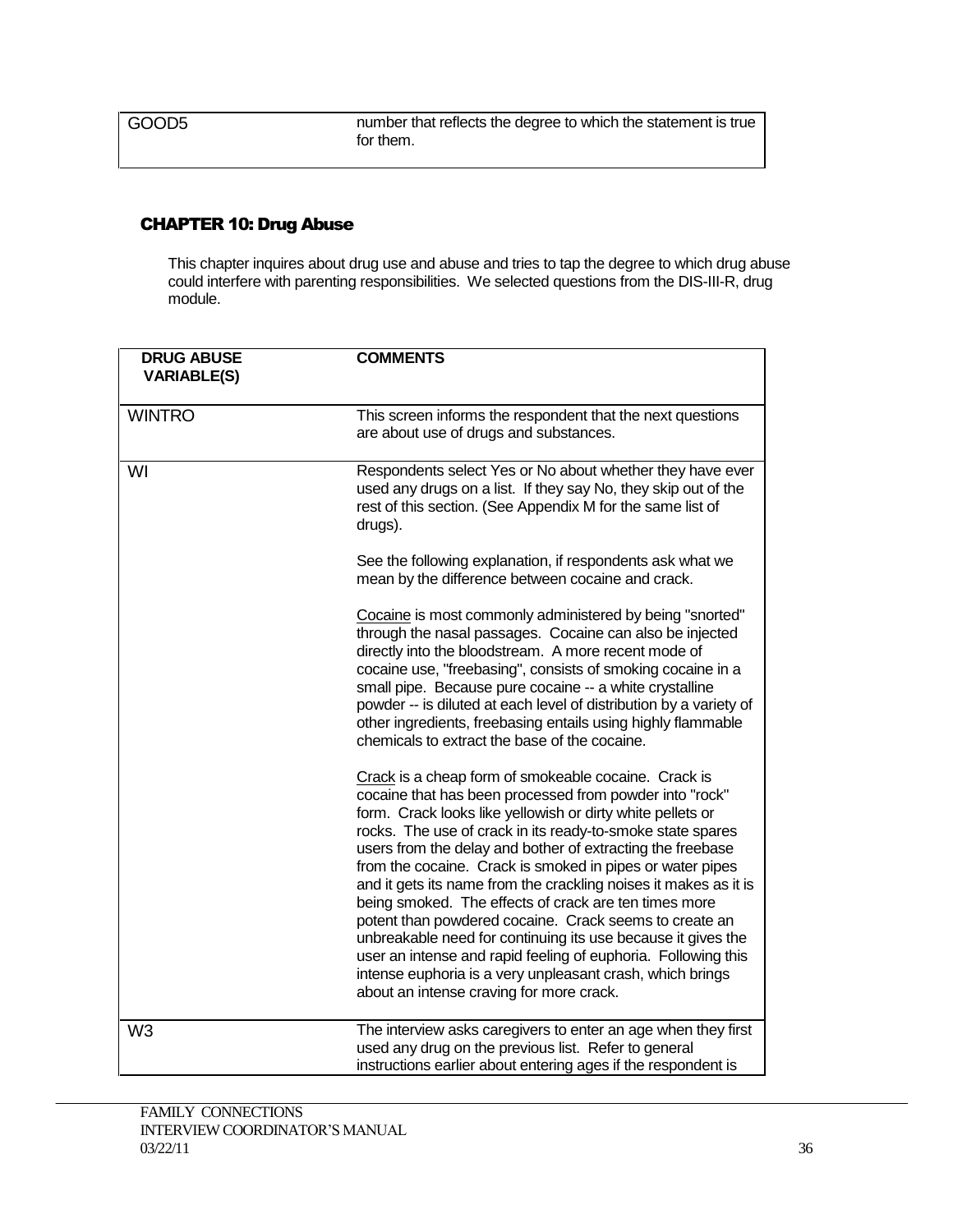| <b>DRUG ABUSE</b><br><b>VARIABLE(S)</b> | <b>COMMENTS</b>                                                                                                                                                                                                                                                                                                               |
|-----------------------------------------|-------------------------------------------------------------------------------------------------------------------------------------------------------------------------------------------------------------------------------------------------------------------------------------------------------------------------------|
|                                         | unclear about her age.                                                                                                                                                                                                                                                                                                        |
| W <sub>4</sub>                          | The interview asks the caregiver whether she has ever used<br>any drugs or combinations of drugs or substances 5 or more<br>times. If she says no to this variable, she skips to W8. If she<br>says yes, she goes to W5.                                                                                                      |
| W <sub>5</sub>                          | The interview asks the respondent to put a check mark next<br>to each drug she has tried more than 5 times. She may use<br>either the arrow keys and space bar or the mouse to make<br>her checks. If she makes a check in error, she just has to<br>press space bar again or click again to erase the check mark.            |
| W7                                      | The interview asks the respondent if she ever used drugs<br>every day for two weeks or more. If she says NO, she skips<br>to W8. If she says yes, she goes to W7A.                                                                                                                                                            |
| W7A                                     | The interview asks the respondent when was the last time<br>she used any drugs every day for two weeks by selecting<br>from a list of 6 time periods.                                                                                                                                                                         |
| W <sub>8</sub>                          | The interview asks the respondent whether she has ever<br>stayed high all day. If her answers to both W4 and W8 are<br>no, she skips out of the rest of the chapter. OR, if her<br>answers to both W7 and W8 are no, she also skips out of the<br>rest of the chapter. If her answer to W8 is yes, she answers<br><b>W8A.</b> |
| W8A                                     | The interview asks the respondent when was the last time<br>she stayed high all day by selecting from a list of 6 time<br>periods.                                                                                                                                                                                            |
| W9 through W21                          | These are all yes or no questions that inquire about the<br>degree to which drug use has affected the caregiver's life. In<br>a couple of instances, when she answers Yes, there are<br>follow-up questions.                                                                                                                  |

## CHAPTER 11: Housing and Neighborhood

This chapter is comprised of a series of questions previously asked either by Zuravin and DePanfilis (1996) or Dubowitz (ongoing LONGSCAN study) with other high risk Baltimore family populations.

**HOUSING AND NEIGHBORHOOD VARIABLE(S)**

**COMMENTS**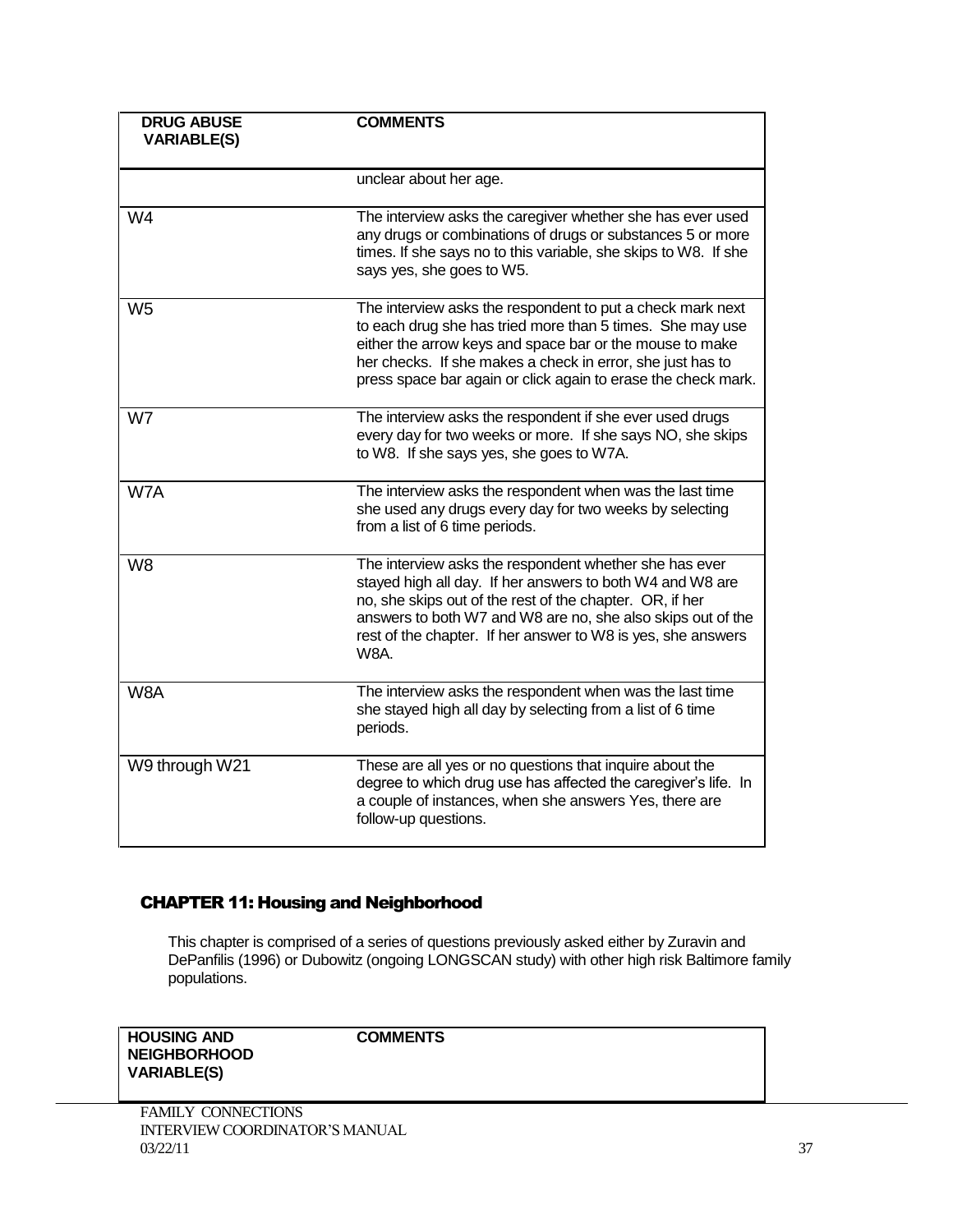| <b>HOUSING AND</b>                        | <b>COMMENTS</b>                                                                                                                                                                                                                                                                                                |
|-------------------------------------------|----------------------------------------------------------------------------------------------------------------------------------------------------------------------------------------------------------------------------------------------------------------------------------------------------------------|
| <b>NEIGHBORHOOD</b><br><b>VARIABLE(S)</b> |                                                                                                                                                                                                                                                                                                                |
| HomeDir                                   | This screen introduces this section and informs the<br>respondent that we will be asking about housing and<br>neighborhood and start with any housing problems she may<br>have.                                                                                                                                |
| HOME1 through<br>HOME11                   | These questions ask the respondent to select how frequently<br>she had problems with any of these household issues. The<br>list ranges from not at all to very frequently on a 4-point scale<br>from $0$ to $3$ .                                                                                              |
| <b>NHOODDIR</b>                           | This screen introduces the neighborhood questions and<br>informs the respondent that we ask about how well each<br>statement fits how she feels about her neighborhood.                                                                                                                                        |
| NHOOD1<br>through<br>NHOOD8               | All of these questions are 5 point lists that range either from<br>very likely to very unlikely or very often to very seldom.                                                                                                                                                                                  |
| NHOOD9<br>NHOOD10                         | This is a 3-point list that asks about how many adult relatives<br>(NHOOD9) and friends (NHOOD10) live in the<br>neighborhood.                                                                                                                                                                                 |
|                                           | Neighborhood is defined as 4 blocks in any direction.                                                                                                                                                                                                                                                          |
| NHOOD11<br>through<br>NHOOD31             | This is another set of 5 point list questions with 3 dimensions:<br>(1) strongly agree to strongly disagree; (2) very often to very<br>seldom: and (3) very likely to very unlikely.                                                                                                                           |
| NHOOD32                                   | This is a yes or no question about other children in the<br>neighborhood for the children to play with.                                                                                                                                                                                                        |
| NHOOD33<br>through<br>NHOOD39             | This is another series of 5 point questions ranging from<br>strongly agree to strongly disagree.                                                                                                                                                                                                               |
| NHOOD 40<br>through<br>NHOOD47            | This is a final set of 3 point questions ranging from not true to<br>very true.                                                                                                                                                                                                                                |
| <b>FINAL SCREEN</b>                       | The final screen thanks the respondent, pauses, saves and<br>closes the interview. If for some reason the respondent now<br>wants to change a previous question, you cannot go back<br>into their interview. Make note of the change, and we will<br>make the change by editing the questionnaire another way. |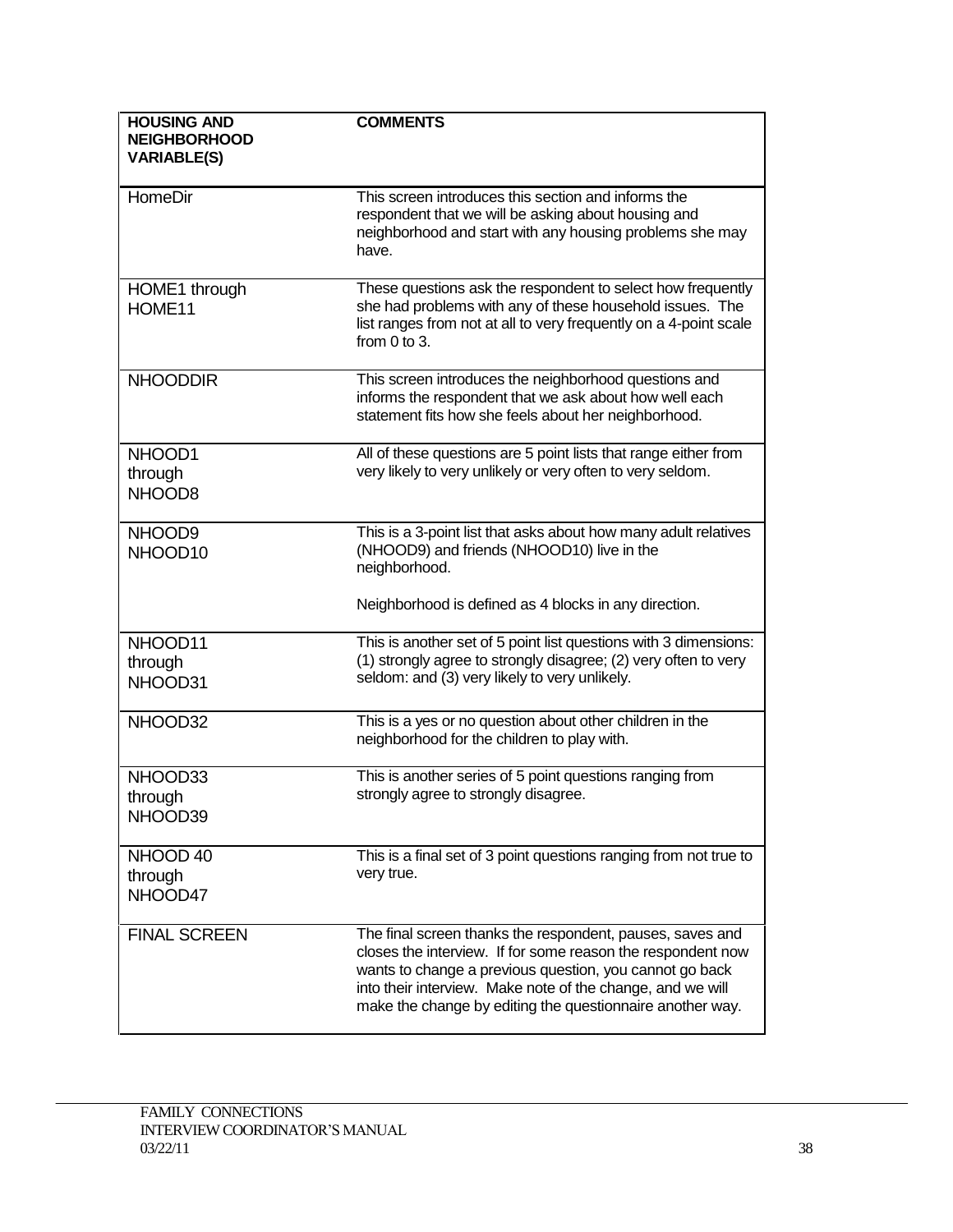# Chapter 3

## PROTOCOL II: CLOSING INTERVIEW

This chapter describes procedures and documentation for facilitating the closing protocol. Its purposes are:

- To provide logistical information on scheduling, preparing for, and documenting Protocol II, the computer-assisted closing interview;
- To operationally define selected questions for the interview;

Because the purpose of the Protocol II is to measure changes that occurred as a result of the family's involvement with Family Connections, the interview must be scheduled and completed as soon as possible after the close of services. This chapter describes the procedures that will facilitate this process.

## Scheduling the Interview

The interview may be scheduled by the student intern as part of the termination process. The research office staff will schedule the interview if the intern is unable to do so.

Scheduled by student intern. Before the close of services, the field instructor or intern will call the research coordinator and get a list of tentative dates and times for the Protocol II. The intern will then arrange for the client to come to the School of Social Work or for the interview coordinator to meet at the client's home or at the program site. Alternatively, the intern will arrange to bring the client to the School of Social Work or the Family Connections office on Barre Street.

Scheduled by research office. At times, the period of services ends and the client has not had a "formal" last meeting with the intern (due to missed appointment or difficulty of engaging client in services). In these situations, the field instructor will give the case file and interview information to the research coordinator. The research office will then attempt to schedule and complete the interview.

#### Scheduling Procedures – Research Office Staff

Call the client and explain that while their period of involvement with the Family Connections Project has ended, we need to get some information from her. Remind her that when she completed Protocol I, we discussed with her that her experiences with Family Connections would help us understand how home-based services and parenting groups work best for families when their circumstances are difficult.

Refer to Chapter 1 for information on how to use the schedule book. Leave a minimum of 2.5 hours for Protocol II; make sure that an interviewer and a computer are available. When you schedule the appointment, record it on the contact information sheet and in the interview schedule book. Because we use the same schedule book for all three types of interviews, **write down the type of interview** for which you have scheduled the client under the client's name. Try to schedule the appointment for as soon as possible after you make contact with the client. If you schedule the appointment for more than one week away, use the form reminder letter (Appendix G) to remind the client of her appointment. Write, "We are looking forward to seeing you" on the letter.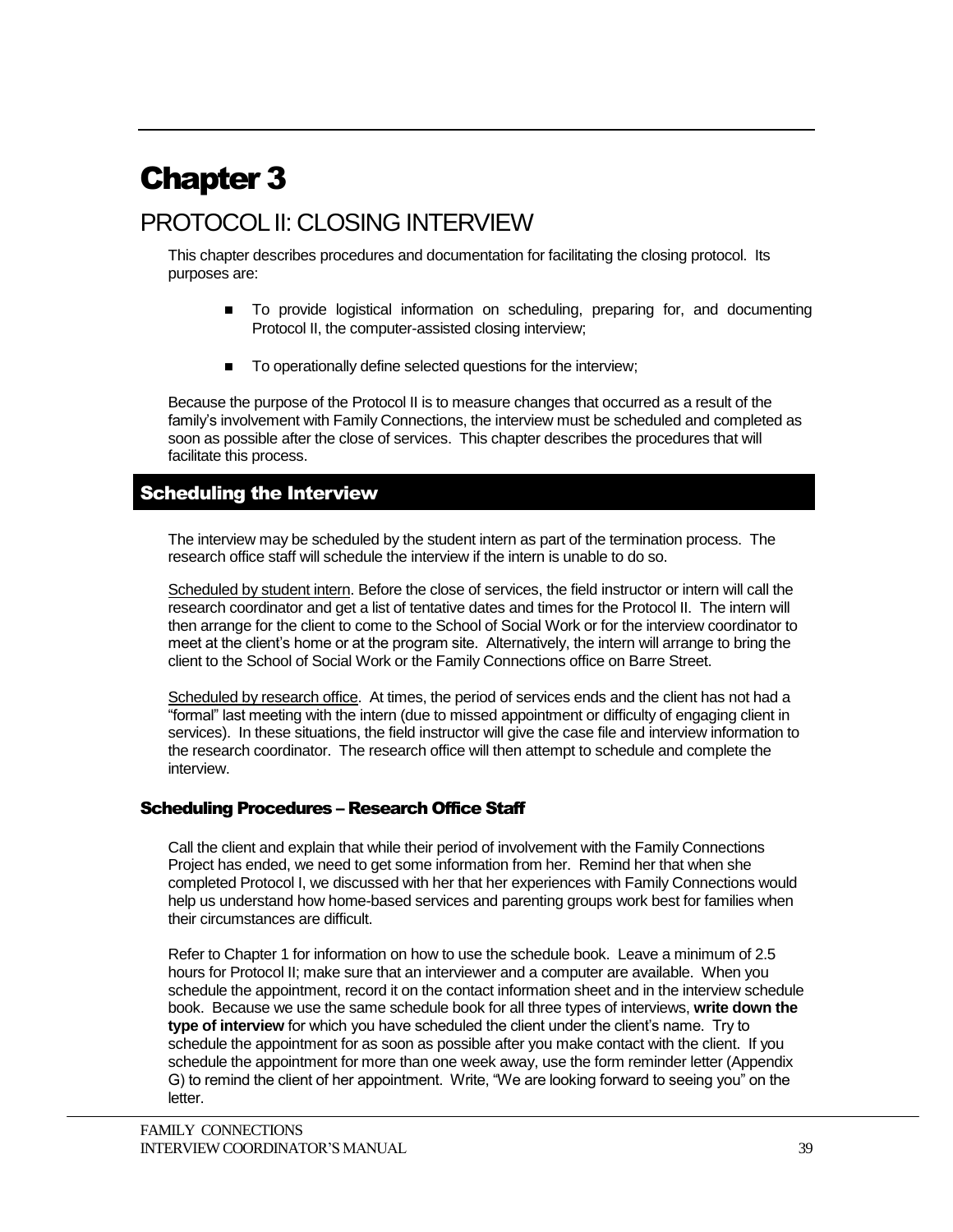Record all contacts with the student intern, the field instructor, and the client regarding Protocol II on the Family Connections Client Information/Attempts to Contact for Closing Interview form sheet (Appendix K).

#### Preparing for the Interview

This procedure is similar to that described for the Protocol I; see Chapter 2. Because the client is paid \$20.00 for the interview, make sure you have the cash and receipt ready. You must also have two copies of the consent form, the list of the caregiver's children with the index child from the first interview highlighted, and a receipt and \$20.00 cash to pay the caregiver when the interview is complete.

#### Facilitating the Interview

If the caregiver does not show up for the interview on the date and time scheduled, immediately attempt to contact her to reschedule the interview TODAY if time permits or ASAP. Try to help her problem solve whatever interfered with her attendance today. Remind her that we will pay her \$20.00 for her time.

#### Introductions to the Interview and the Informed Consent Form

As with Protocol I, the caregiver must sign the Informed Consent Form BEFORE you can proceed with the interview. Follow these introductory procedures:

- 1) Exchange names and verify that the person you are meeting is actually the person you are scheduled to interview.
- 2) Explain that, as with the first interview, we conduct the interview on a computer and it will take up to one and one half-hours. You will sit with her for the introductory information and after that, she can ask that you stay with her during the interview OR she can complete the questionnaire by herself.
- 3) Present the initial Informed Consent Form (See Appendix H). Family Connections uses the same consent form for Protocols I, II and III. Tell the caregiver that although she signed an identical form at the start of services, we need her consent again. Tell her that the section in the form about receiving services no longer applies.
- 4) Ask the caregiver if she wants to read it herself or have you read it to her. If she wants to read it herself, emphasize that everything that she tells you is confidential. Answer any questions that she has about the form or the interview process. Once she signs and dates both forms, you should sign and date both forms and give her one copy. **IT IS VERY IMPORTANT THAT SHE HAS CORRECTLY RECORDED HER ADDRESS INCLUDING ZIP CODE** as well as any telephone number on the consent form. This includes providing information about persons who will be able to reach her should she move. Because we will need to contact her in 6 months, these contact persons should be people who will likely always know where she resides.

When the caregiver has signed the consent form, begin the interview by double clicking the "CLOSING" icon on the screen of the laptop or on the Research Office computer.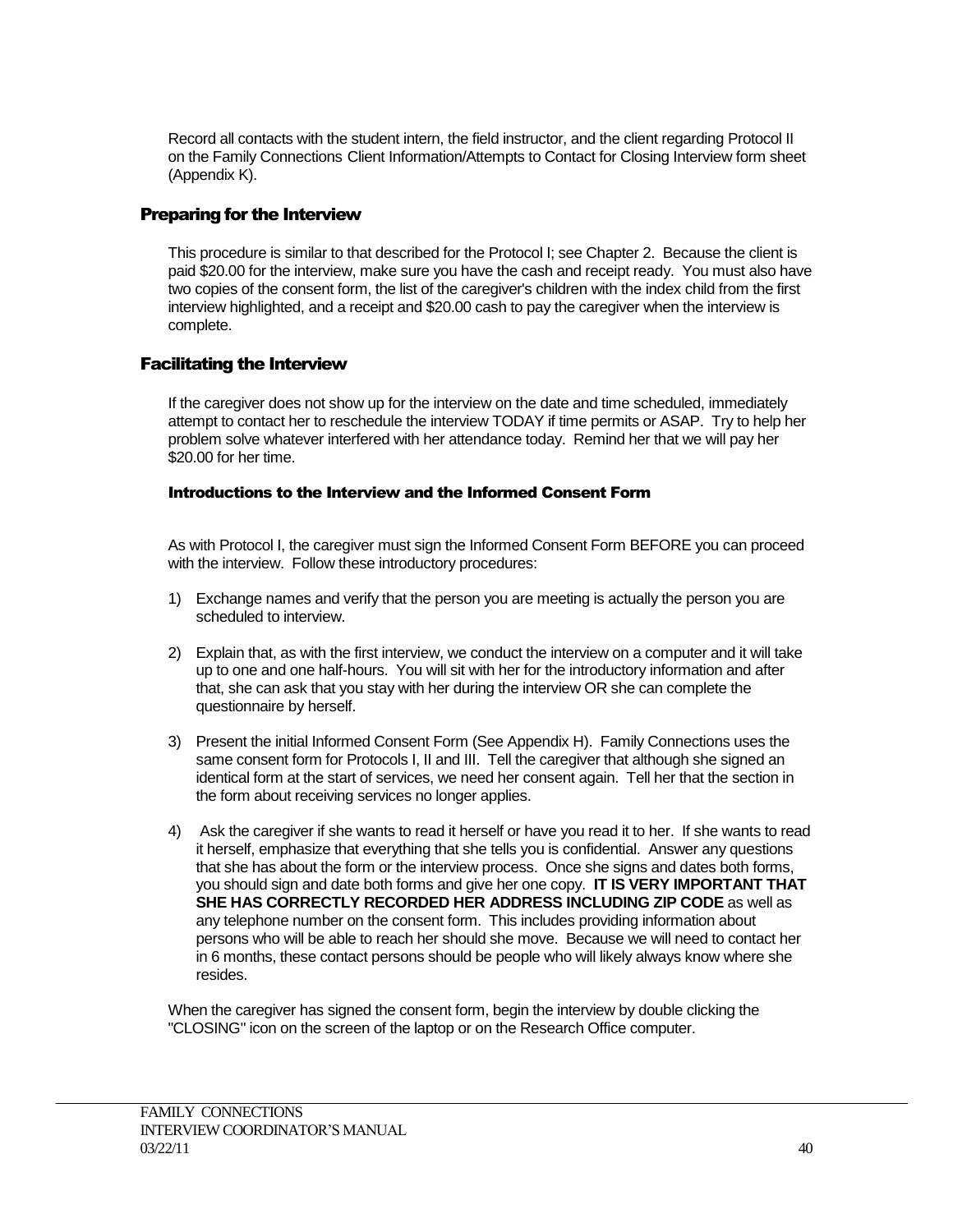#### Guidelines for Conducting Interview

Explain that there are eleven sections, or chapters all together in this interview. However, each person is only asked questions that pertain to her and her family so she will skip the questions that do not apply. Explain that even so, most interviews take about one to 1 and 1/2 hours. Thus, she should feel free to tell you if she needs a break. Offer to get her a cup of coffee or a soft drink and help her get comfortable with her surroundings.

Explain again that instead of the typical pencil-and-paper survey, we conduct this interview on the computer. Ask her whether she has ever used a computer and show her how the mouse works and point out important keys on the keyboard - ENTER, backspace, space bar, arrow keys.

If the caregiver prefers that you sit with her during the complete interview or interrupts the process by coming to you with a question, please follow the procedures specified in Chapter 2.

When the interview is finished, give the respondent payment. It is very important that you get a signed and dated receipt. Thank her for coming in. Tell her that we will contact her in three months to verify her address and telephone number and we will contact her again in six months for the third and final interview, which will take place in her home.

#### Recording Interview Information and Filing

Immediately following the interview, file the consent form in the client's research file. Back-up the interview according to the specified procedures. Enter information on date of interview, protocol ID, and computer used in Research Tracking database. File the receipt in the "Interview Receipts" file.

Fill out the Follow-Up Information/Attempts to Contact form for Final Interview (Appendix N). Place this form into the appropriate section of the "Clients to Contact" notebook. This notebook is divided into 12 sections, one for each month. Put the sheet in the section 3 months from the date of Protocol II. For example, if the closing interview was in January, place the sheet in the section for April. We will attempt to contact the client in three months to verify her address and to remind her of the final interview. Chapter 4 explains the procedures for contacting the client after Protocol II.

## Item Specifications

#### General Specifications

#### Questionnaire Sections

There are 11 sections or chapters in this questionnaire. Many of them are identical to or similar to questions asked during Protocol I. Identical questions have a "B" attached to the variable name. For example, HINC, Household Income, is HINCB in Protocol II.

When conducting this interview, it is very important to go over with the caregiver the list of children and enter correctly any children who are no longer in the household or who have come into the household. Because of programming complications, there are no built-in "checks" in the program to help ensure correct entry of data on children. **IT IS ESPECIALLY IMPORTANT TO HAVE THE CORRECT NAME OF THE INDEX CHILD FROM THE FIRST INTERVIEW.**

Most chapters begin with a statement that briefly introduces the subject of the chapter. You should be totally familiar with the flow of the questionnaire and how to enter and edit responses in each section.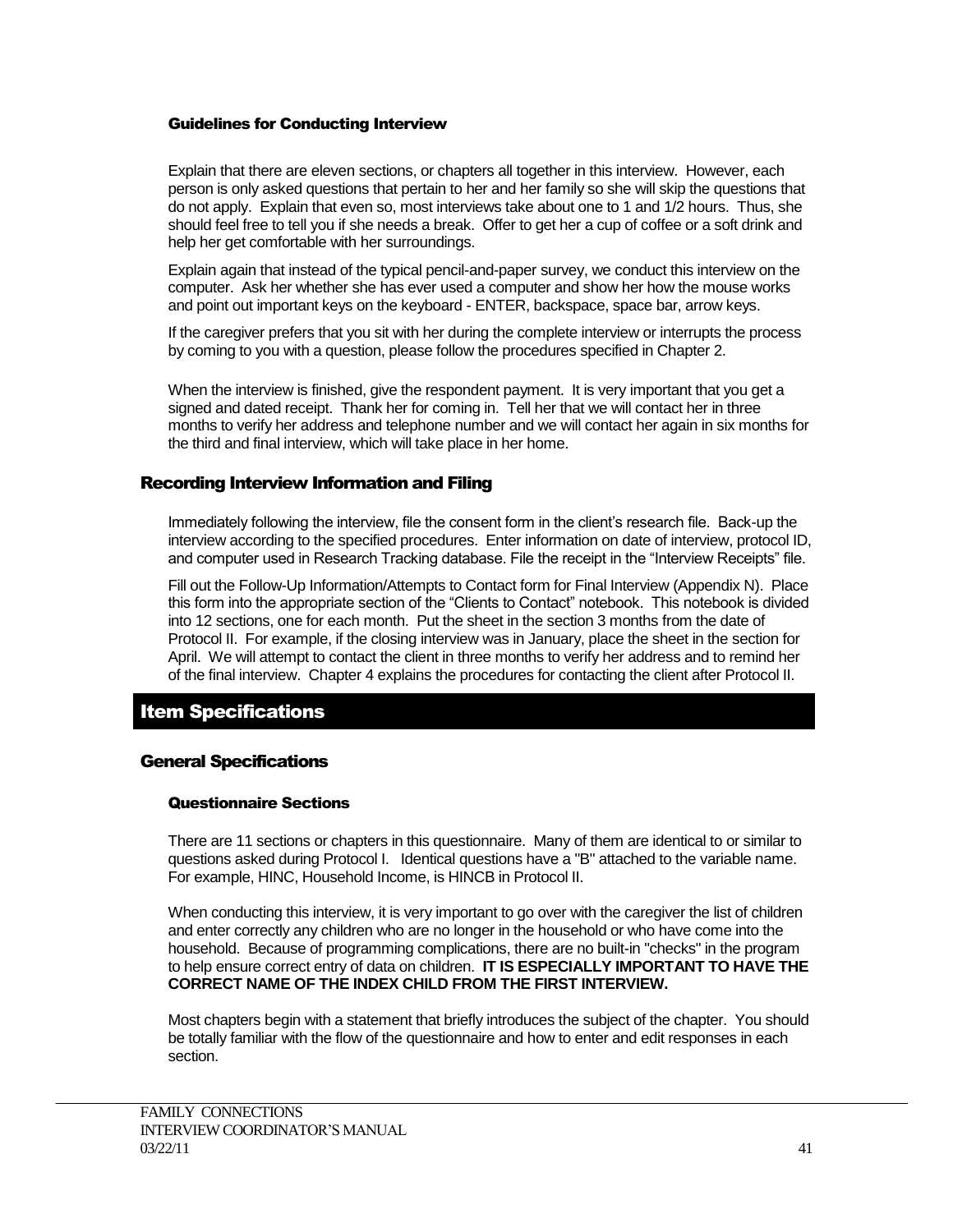- 1) Introduction
- 2) Demographic information
- 3) Child Functioning
- 4) Parent Functioning
- 5) Neglectful Behaviors or Conditions
- 6) Family Functioning
- 7) Social Support
- 8) Health, Mental Health, and Social Desirability
- 9) Drug Use
- 10) Housing and Neighborhood
- 11) Relationship with Social Worker

## Question by Question Specification

Refer back to Chapter 2 for detailed instructions on the parts of Protocol II that are identical to Protocol I.

## Chapter 1: Questionnaire Introduction

This chapter records information about the index child from the previous interview, introduces the questionnaire and assigns a computer number to the caregiver's data. The Interview Coordinator should ALWAYS complete this section.

| <b>VARIABLE(S)</b> | <b>COMMENTS</b>                                                                                                                                                                                                                                                                                                                                 |
|--------------------|-------------------------------------------------------------------------------------------------------------------------------------------------------------------------------------------------------------------------------------------------------------------------------------------------------------------------------------------------|
| Resume1            | This question asks if you want to resume an interview that<br>was interrupted before it was finished. Most of the time, you<br>answer NO if it is the first time a caregiver has started a<br>baseline interview.                                                                                                                               |
|                    | If the caregiver has come in to finish a previously started<br>interview, you must use the same computer that was<br>previously used AND know the number the computer<br>assigned to her set of answers. In this case, enter yes and<br>type the number and press ENTER. You should enter the<br>interview with the last question she answered. |
| <b>ENTERED</b>     | The computer asks you to enter the date the respondent<br>entered the Family Connections Program. In most cases,<br>this date is the same as the day that the client completed the                                                                                                                                                              |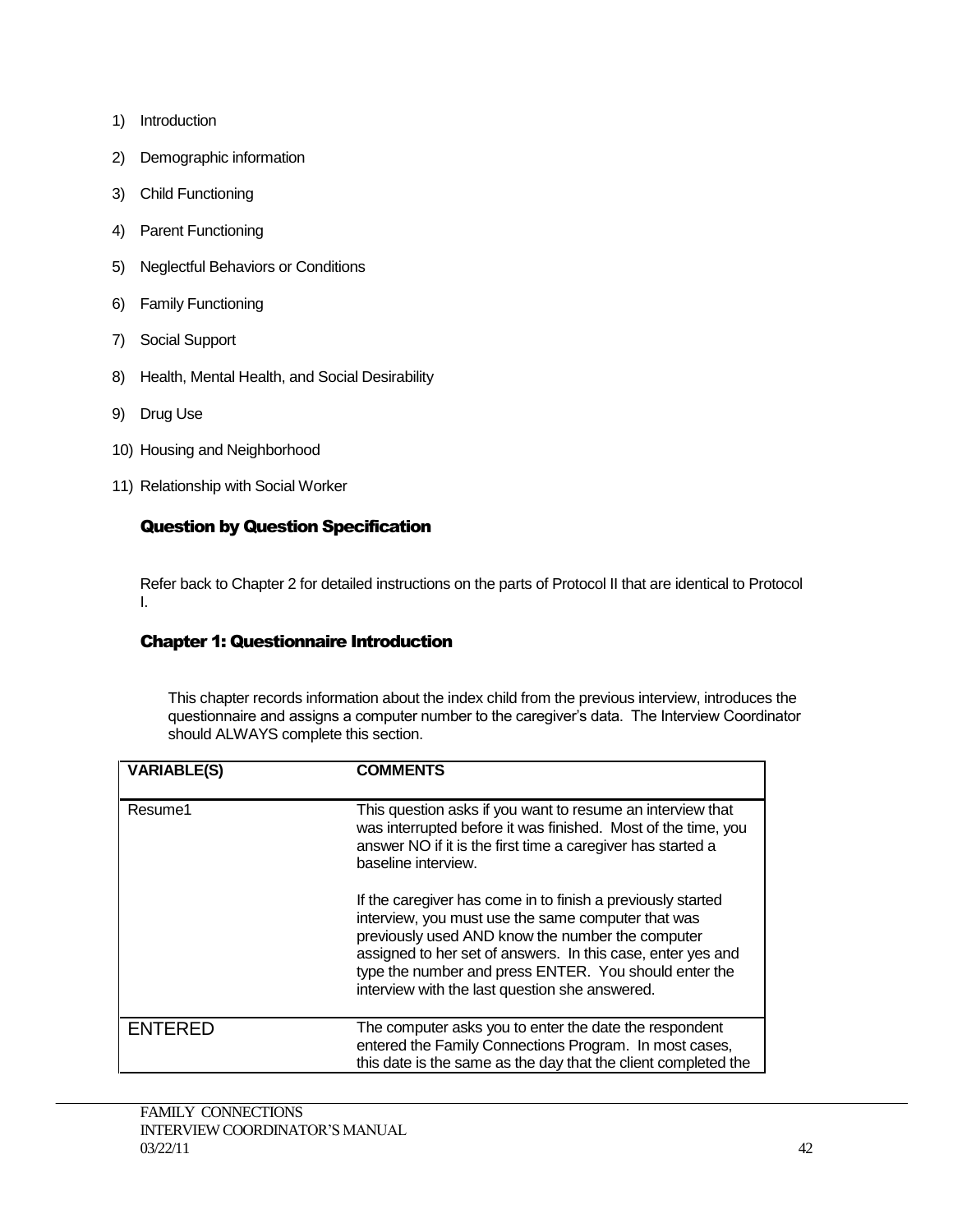| <b>VARIABLE(S)</b> | <b>COMMENTS</b>                                                                                                                                                                                                                                        |
|--------------------|--------------------------------------------------------------------------------------------------------------------------------------------------------------------------------------------------------------------------------------------------------|
|                    | baseline protocol.                                                                                                                                                                                                                                     |
| OLDIF              | Enter the first name of the index child from the previous<br>interview. This information is available on the list of<br>household members that is prepared before the interview.                                                                       |
| <b>OLDIL</b>       | Enter the last name of the index child from the previous<br>interview                                                                                                                                                                                  |
| <b>OLDIDOB</b>     | Enter the date of birth of the index child from the previous<br>interview                                                                                                                                                                              |
| <b>INTRO1</b>      | Read this screen aloud. Ask the caregiver if she has any<br>questions before you begin.                                                                                                                                                                |
| R <sub>1</sub>     | This screen emphasizes the CONFIDENTIAL nature of the<br>questionnaire. IN ADDITION, - YOU MUST RECORD THE<br>NUMBER THAT APPEARS AT THE UPPER RIGHT HAND<br><b>CORNER OF THE SCREEN ON THE UPPER RIGHT</b><br><b>HAND CORNER OF THE CONSENT FORM.</b> |

#### Chapter 2: Demographics

To complete this section, you must have the list of the caregiver's children generated from the first interview. It is very important that you enter the information for this section of this interview and make sure that all of the answers are answered correctly.

This chapter collects demographic information, contact persons, household composition, income contribution, and children in the home. It confirms that the previous index child still lives in the home or selects a new index child between the ages of 5 and 11. Refer to Chapter 2 of this manual for instructions on questions from RSSN through RINC2B. Instructions on variables that are new in Protocol II follow.

| <b>VARIABLE(S)</b> | <b>COMMENTS</b>                                                                                                                                                                                                                                                                                                                                                                        |
|--------------------|----------------------------------------------------------------------------------------------------------------------------------------------------------------------------------------------------------------------------------------------------------------------------------------------------------------------------------------------------------------------------------------|
| <b>CHCHECK</b>     | The computer asks whether any children "on the list" have<br>moved out of the household. In preparation for the interview,<br>you will have the list of the names and birth dates of the<br>caregiver's children generated from Protocol I. If the answer<br>is yes, the program will go to the variable CHOUT. If the<br>answer is no, the program will skip to the variable CHINASK. |
| <b>CHOUT</b>       | Check for each child up to the total number of children that<br>were under the primary care of the caregiver at the time of<br>Protocol I but who no longer live with the caregiver. For each<br>child checked, the computer will ask follow up questions<br>CNOTFN, CNOTLN, and CHNOTLV                                                                                               |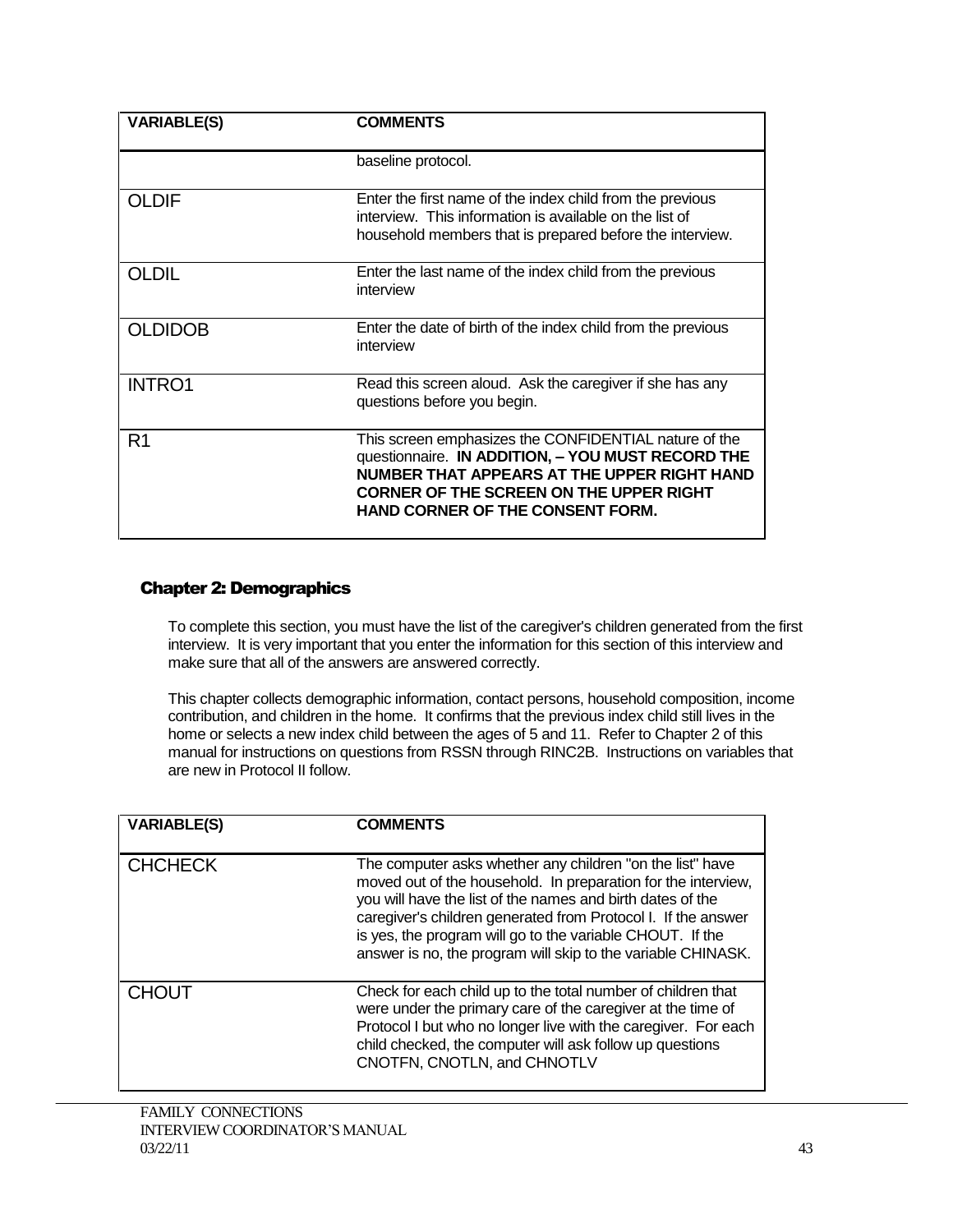| <b>VARIABLE(S)</b> | <b>COMMENTS</b>                                                                                                                                                                                                                                                                                                                                                                                                                                                                                                                                                                                                                                   |
|--------------------|---------------------------------------------------------------------------------------------------------------------------------------------------------------------------------------------------------------------------------------------------------------------------------------------------------------------------------------------------------------------------------------------------------------------------------------------------------------------------------------------------------------------------------------------------------------------------------------------------------------------------------------------------|
| <b>CHINASK</b>     | The computer asks whether any children FOR WHOM THE<br><b>CAREGIVER HAS PRIMARY RESPONSIBILITY have</b><br>moved into the caregiver's household. This question applies<br>to children for whom the caregiver is the PRIMARY caregiver<br><b>ONLY</b> . If, for example, the caregiver's sister and niece<br>moved into the caregiver's house, but the sister is the primary<br>caregiver of the niece, that child does NOT count as a child<br>who has moved into the home. However, if the caregiver<br>became the foster parent for a relative, the answer would be<br>yes. If the answer is yes, the computer will go to the question<br>CHIN. |
| <b>CHIN</b>        | Check for each child the total number of children for whom<br>the caregiver has assumed custodial responsibility since s/he<br>entered the Family Connections program. Examples of this<br>are: 1) the caregiver gave birth since entering the program or<br>2) the caregiver assumed responsibility for a niece or<br>grandchild since entering the program. For each child<br>checked, the computer will ask a series of questions about<br>the name, DOB, ethnicity, relationship, and educational<br>status of the child (CHINFN, CHINLN, etc.)                                                                                               |
| <b>INDCHKB</b>     | This name of the index child entered at the beginning of the<br>interview appears, and the caregiver is asked to confirm<br>whether this child still lives with her. If yes, the computer will<br>skip to INDEXB. If not, the computer will go to AGECHKB. If<br>she answers "no" to this question but has not indicated the<br>index child as having moved out when listing children who<br>have moved out, go back to CHCHECK and change the<br>answers.                                                                                                                                                                                        |
| <b>AGECHKB</b>     | If the index child is no longer in the home, the computer will<br>ask if any of the caregiver's children are between the ages of<br>5 and 11. If yes, the computer will go on to ask NEWIF,<br>NEWIL, and NEWDOB to get the first name, last name, and<br>date of birth of the child who will become the new index child.<br>If the answer is no, the computer will skip to                                                                                                                                                                                                                                                                       |
| <b>INDEXB</b>      | This variable confirms the name of the index child. If the<br>previous index child is still in the home, his/her name will<br>appear on this screen. If the previous index child moved out<br>and if you entered the name of a new index child, that child's<br>name will appear on the screen. If all the previous questions<br>have been answered correctly, you will answer "yes" to this<br>question. If the answer is "no," use the "previous" key to go<br>back to "AGECHKB" and change the answer that question<br>to a "no."                                                                                                              |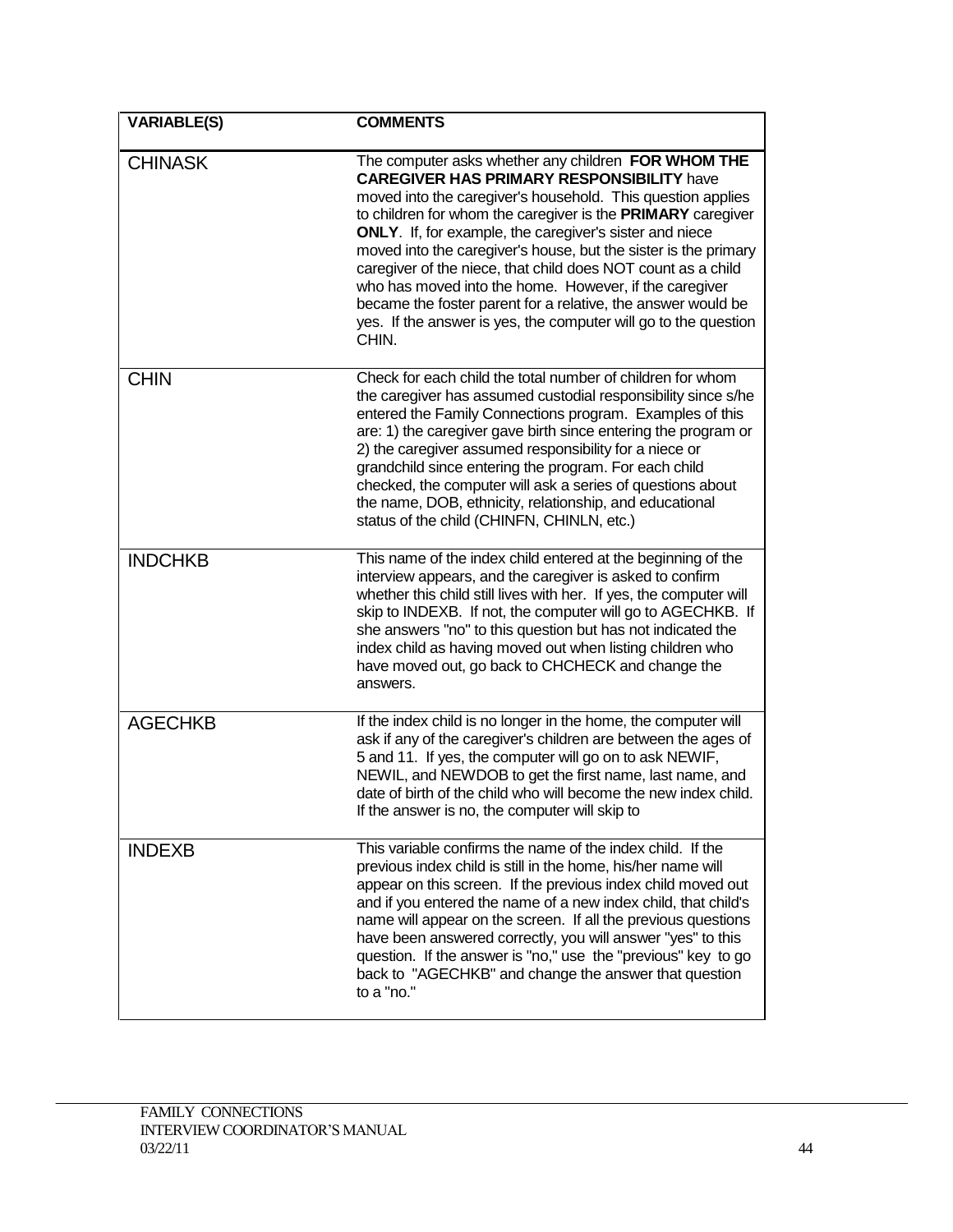#### Chapter 3: Child Functioning

This chapter consists entirely of the Child Behavior Checklist (CBCL). All questions pertain to the index child. See Chapter 2 of this manual for detailed instructions. If there is no index child (e.g., because the index child from the previous interview moved out of the home and there was no other child between 5 and 11 living in the home) the program will skip this chapter.

### Chapter 4: Parent Functioning

This chapter is identical to chapter 5 of Protocol I. This chapter includes four scales: (1) The Adult-Adolescent Parenting Inventory (AAPI) to assess parenting knowledge, attitudes, and skills; (2) the Parental Stress Index (PSI) and the Life Stress Index (LSI) to assess parenting stress and life stress; (3) Parenting Satisfaction Scale (PSS) to assess parenting attitudes and (4) Daily Hassles to identify events that cause stress on a daily basis.

See Chapter 2 of this manual for detailed instructions.

#### Chapter 5: Child Neglect

This chapter contains questions similar to Chapter 6 in Protocol I. Many of the questions are written to parallel questions from the Child Well-Being Scales.

| <b>VARIABLE(S)</b>                          | <b>COMMENTS</b>                                                                                                                                                                                                                                                                                                                                                                                                                                  |
|---------------------------------------------|--------------------------------------------------------------------------------------------------------------------------------------------------------------------------------------------------------------------------------------------------------------------------------------------------------------------------------------------------------------------------------------------------------------------------------------------------|
| NEG <sub>1</sub><br><b>THROUGH</b><br>NEG27 | The questionnaire format changes with this question. The<br>interview asks respondents to select a number to match the<br>question. The values range from 0 to 3 or 1 to 4. Some questions<br>relate to the INDEX child and other questions pertain to any or all<br>of the children. There are 23 questions in this series but some<br>numbers in the series are skipped. If there is no index child,<br>some of the questions will be skipped. |
|                                             | NOTE: The questions refer to the time since the caregiver<br>entered the Family Connections Program.                                                                                                                                                                                                                                                                                                                                             |
| Neg14                                       | This question asks about last winter. If it is winter now, the<br>respondent should answer about the current time.                                                                                                                                                                                                                                                                                                                               |

#### Chapter 6: Family Functioning

This chapter inquires about three areas of family functioning: (1) The Self Report Family Inventory (SFI) to measure family competence; (2) the CTS-2 assesses violence among the caregiver and a partner (not asked if the caregiver is not currently in a marital or dating relationship); and (3) questions about fathers of children and their level of support and involvement with their children (not asked if the respondent is a father figure or if there is no index child).

See Chapter 2 of this manual for instructions on specific items.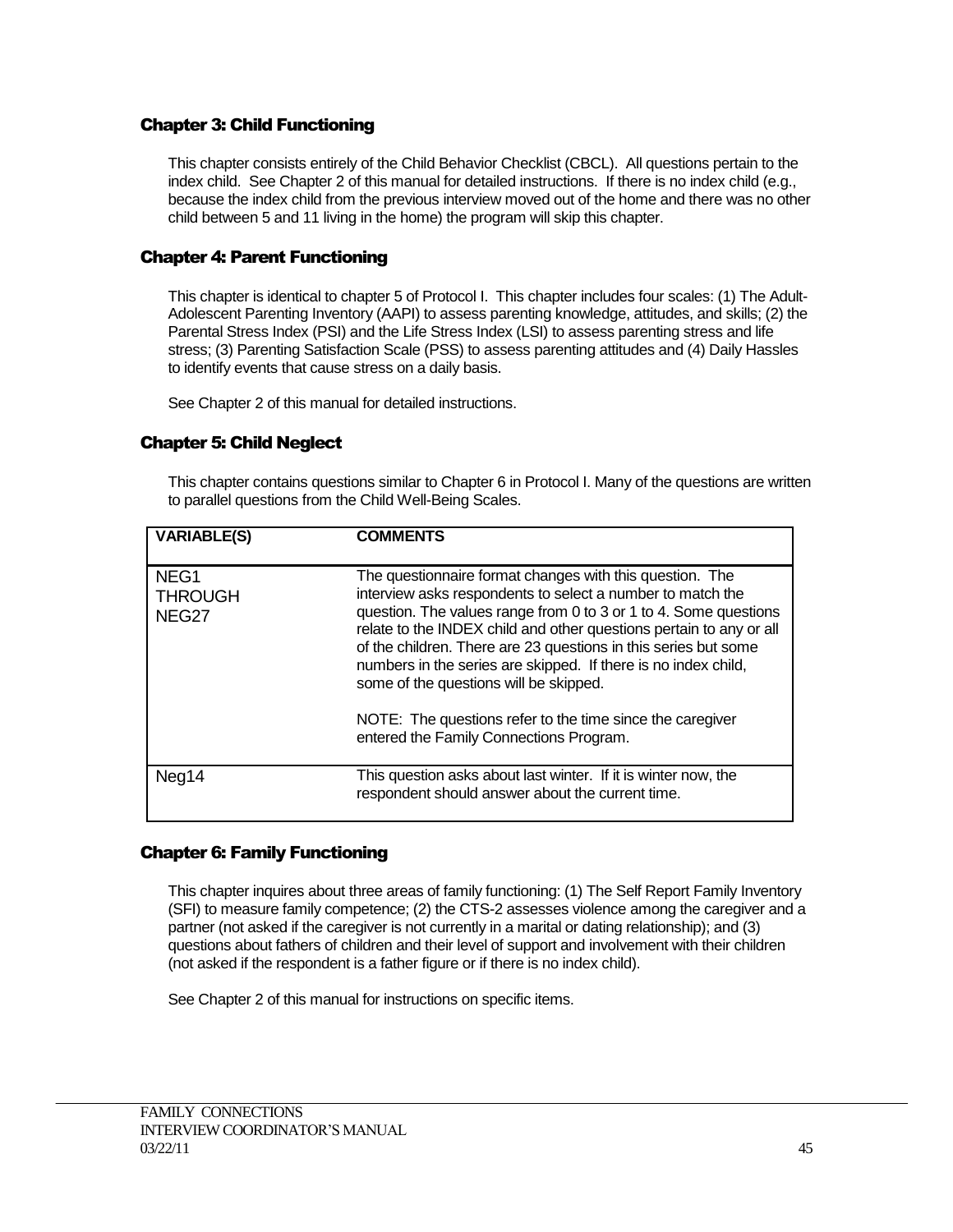## Chapter 7: Social Support

This chapter inquires about two dimensions of social support: (1) the availability of friends and family to meet various social support functions (Social Provisions Scale); and (2) household sharing of responsibility (Who does What) (skipped if no other adults in household).

See Chapter 2 of this manual for detailed instructions on specific items. We do not ask questions on religious involvement in Protocol II.

#### Chapter 8: Health, Use of Alcohol, Mental Health, and Social Desirability

This chapter provides a snapshot of the caregiver's (1) health (Rand), (2) use of alcohol (CAGE), (3) mental health or level of depression (CES-D), and (4) how she gets along with others or the degree to which the respondent may respond to questions with socially desirable answers (Social Desirability Scale).

| VARIABLE(S)       | <b>COMMENTS</b>                                                                                                                                                                                                                                                                 |
|-------------------|---------------------------------------------------------------------------------------------------------------------------------------------------------------------------------------------------------------------------------------------------------------------------------|
| C9Intro           | This screen informs the caregiver that the next few<br>questions are about her health.                                                                                                                                                                                          |
| Rand <sub>2</sub> | This question asks whether the caregiver suffered an<br>illness or injury since she entered the Family<br>Connections Program that interfered with<br>responsibilities. If she says no, she stops this section.<br>If she says yes, the interview asks a follow up<br>question. |
| Rand <sub>3</sub> | If the caregiver answered Yes to Rand2, the interview<br>asks whether the illness or injury interfered with being<br>able to care for her children.                                                                                                                             |

See Chapter 2: Protocol I for instructions on the CAGE, CES-D and the Social Desirability Scales.

#### Chapter 9: Drug Use

See Chapter 2: Protocol I for instructions on drug use and abuse questions.

#### Chapter 10: Housing and Neighborhood

This chapter is comprised of a series of questions previously asked either by Zuravin and DePanfilis (1996) or Dubowitz (ongoing LONGSCAN study) with other high risk Baltimore family populations.

VARIABLE(S) COMMENTS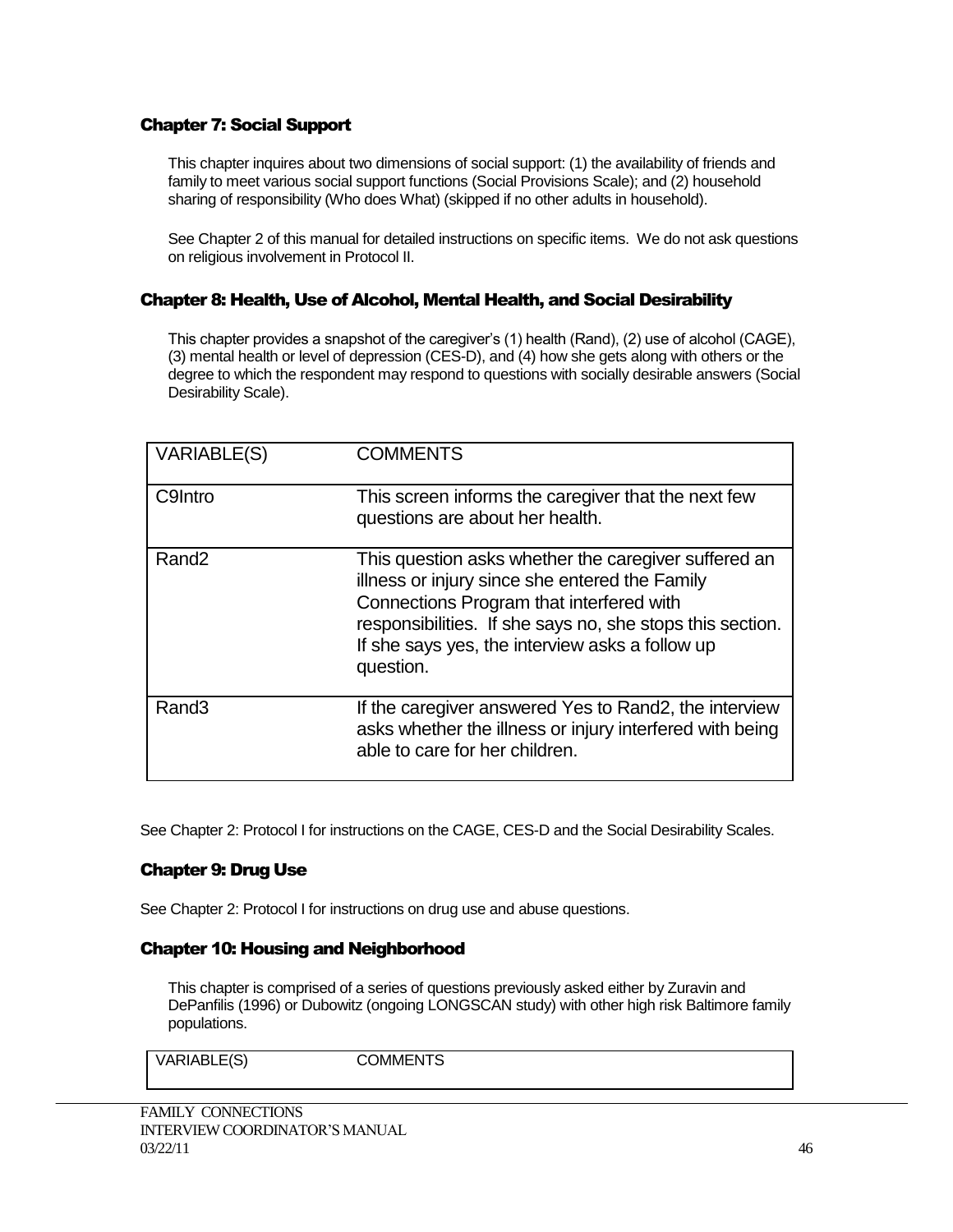| VARIABLE(S)                               | COMMENTS                                                                                                                                                                                                                                                                                                            |
|-------------------------------------------|---------------------------------------------------------------------------------------------------------------------------------------------------------------------------------------------------------------------------------------------------------------------------------------------------------------------|
| <b>HOMEDIR</b>                            | This screen introduces this section and informs the respondent<br>that we will be asking about housing and neighborhood and start<br>with any housing problems she may have had since she entered<br>Family Connections. The questions refer to any place she has<br>lived, not only where she is currently living. |
| HOME <sub>1</sub> B<br>through<br>HOME11B | These questions ask the respondent to select how frequently she<br>had problems with any of these household issues since she<br>entered the Family Connections Program. The list ranges from<br>not at all to very frequently on a 4-point scale from 0 to 3.                                                       |
| <b>NHOODDIR</b>                           | This screen introduces the neighborhood questions and informs<br>the respondent that we ask about how well each statement fits<br>how she feels about her neighborhood.                                                                                                                                             |
| NHOOD1B-<br>NHOOD47B                      | These questions are identical to those in Protocol I. See Chapter<br>2 of this manual for details.                                                                                                                                                                                                                  |

## Chapter 11: Relationship with Social Worker

This last section consists of questions about how the caregiver felt about her relationship with her student intern. It consists of three groups of questions – 2 questions on how often she saw the social worker and how well they got along, the Parent Outcome Interview, and the Helping Relationship Inventory – Client. If the caregiver had more than one intern, she should answer for the person with whom she worked the longest.

| <b>VARIABLE(S)</b> | <b>COMMENTS</b>                                                                                                                                                                                                                                                                                                                                                                           |
|--------------------|-------------------------------------------------------------------------------------------------------------------------------------------------------------------------------------------------------------------------------------------------------------------------------------------------------------------------------------------------------------------------------------------|
| SWRKREL AND        | These questions ask the caregiver how often she saw the social                                                                                                                                                                                                                                                                                                                            |
| SWRKREL2           | work intern and how well they got along.                                                                                                                                                                                                                                                                                                                                                  |
| POUT1 through      | These questions ask respondent to choose a response from a 4-                                                                                                                                                                                                                                                                                                                             |
| POUT <sub>17</sub> | point scale ranging from never to always.                                                                                                                                                                                                                                                                                                                                                 |
| POUT18 through     | These questions ask the respondent to choose 1 of 3 responses,                                                                                                                                                                                                                                                                                                                            |
| POUT <sub>19</sub> | yes, no, or not sure.                                                                                                                                                                                                                                                                                                                                                                     |
| <b>HRICINTR</b>    | These questions ask about what the client and her social work<br>Intern did in their sessions together. It is possible that some of<br>the questions will be about things that the caregiver and the intern<br>did not address. The computer instructs the caregiver to answer<br>each question to the best of her ability by choosing the response<br>that best describes her situation. |
| HRIC1 through      | For all questions in this series, the respondent will choose from                                                                                                                                                                                                                                                                                                                         |
| HRIC <sub>20</sub> | responses ranging from 1 (not at all) to 5 (a great deal).                                                                                                                                                                                                                                                                                                                                |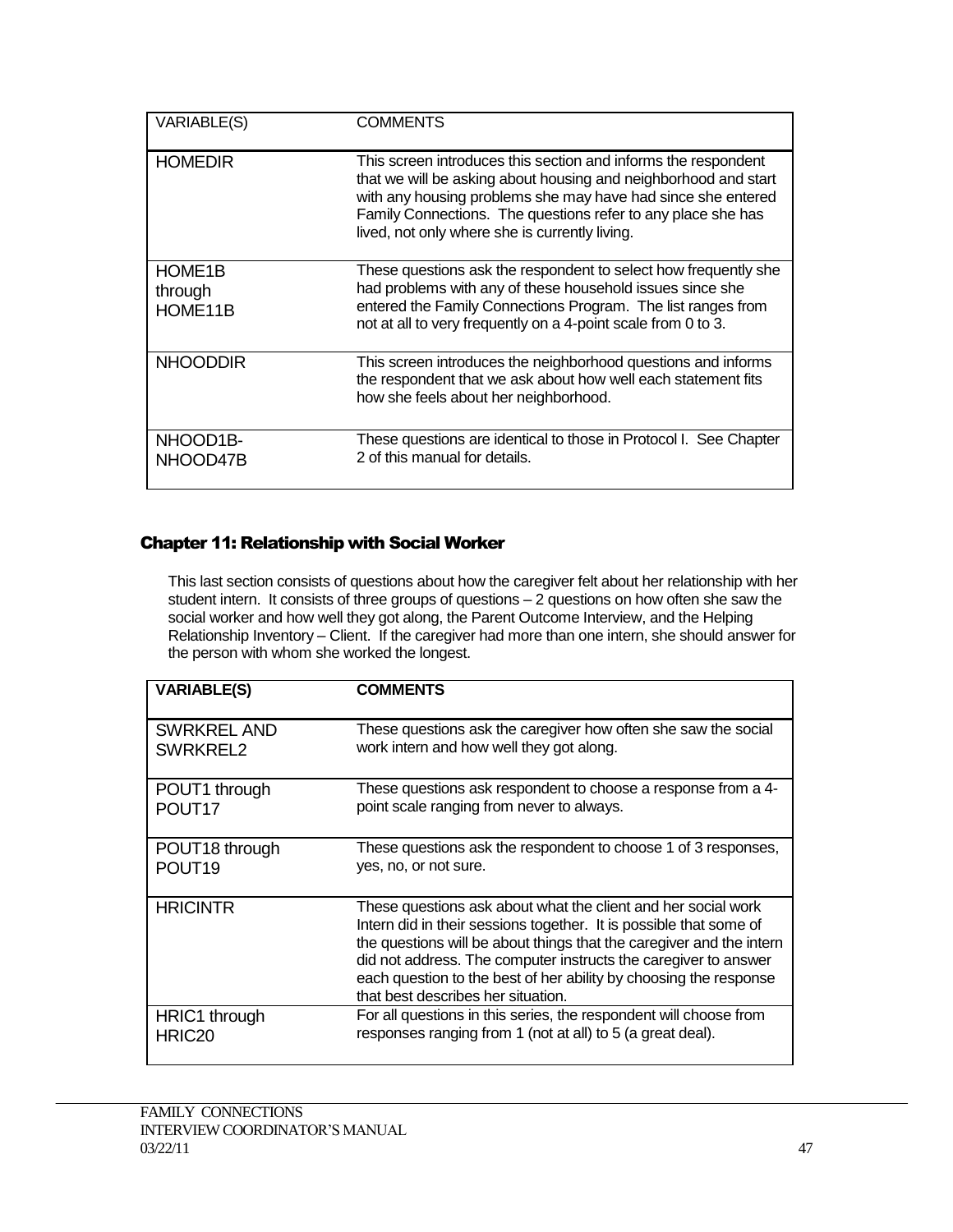Final screen: When the respondent has answered all the questions, a final screen will thank the respondent, pause, save, and close the interview. If for some reason the respondent now wants to change a previous question, it will not be possible to go back into their interview. Make note of the change, and we will make the change by editing the question another way.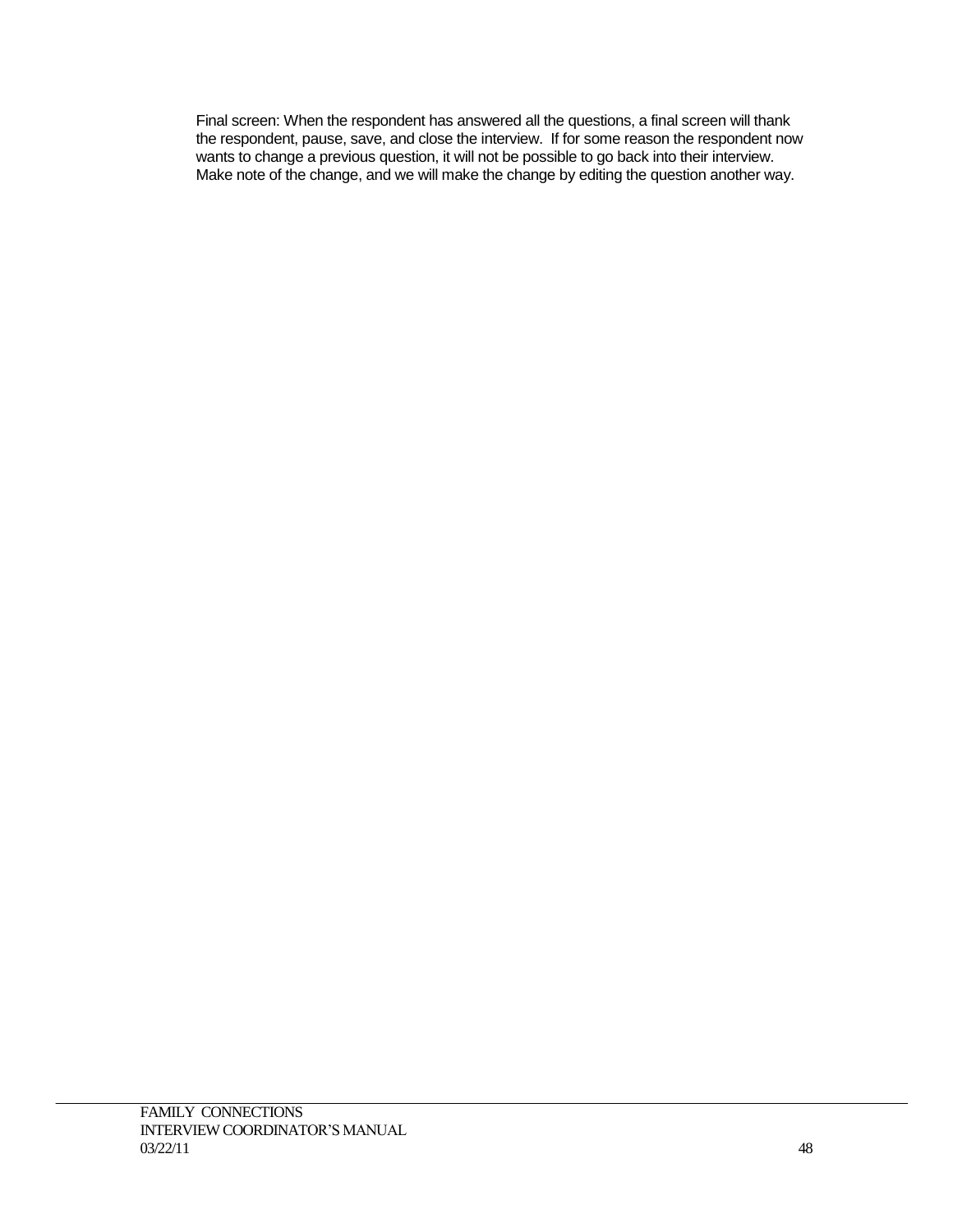## PROTOCOL III: 6 MONTH FOLLOW-UP INTERVIEW CHAPTER 4

Chapter 4 describes procedures and documentation for facilitating Protocol III, the 6-month follow-up interview. Its purpose is:

- To describe procedures for maintaining contact with respondents between Protocol II, the closing interview and Protocol III, the 6-month follow-up interview.
- To provide logistical information on scheduling, preparing for, and documenting the home-based 6-month follow-up interview.
- To provide instruction on conducting the home-based observation (the HOME Inventory).

## Maintaining Contact with Respondents

This research project wants to measure how clients are doing 6 months after their involvement with Family Connections ends. The role of the research office staff is vital in keeping in contact with our clients and encouraging them to participate in the final interview. The success of the research depends upon whether we can interview the caregivers for a third and final time.

One of your jobs as Interview Coordinator is to call respondents and to prepare reminder letters and postcards about upcoming interviews. We may also send holiday cards and birthday cards to encourage the clients to remain interested in completing the third and final interview. The Research Office has a Client Contact notebook (a "tickler file"), divided by month, that contains a sheet for each client that needs contacting. At the beginning of each month, the research office staff will contact everyone in the tickler file for that month.

Approximately three months after the caregiver completes Protocol II (the closing interview), someone from the research office will call and verify the client's address and telephone number. Staff should document each attempt to contact and note any changes in address, telephone number in the client's research file. Once we make a successful contact, we move the contact sheet to the section for the month three months ahead. For example, if the contact was made in January, the contact sheet is moved to April. If after several tries at different times of the day research staff is unable to make contact, staff should prepare a reminder letter to send to the client. A sample reminder letter is attached as Appendix O.

## Scheduling the Interview

Approximately 2 weeks before the client is due for her interview, call the client and attempt to schedule the interview. Remind her that this interview needs to take place in her home when her children are available. For the HOME, the child who was index child for the first two interviews must be present. Information on the index child is available in the research file and in the research tracking database.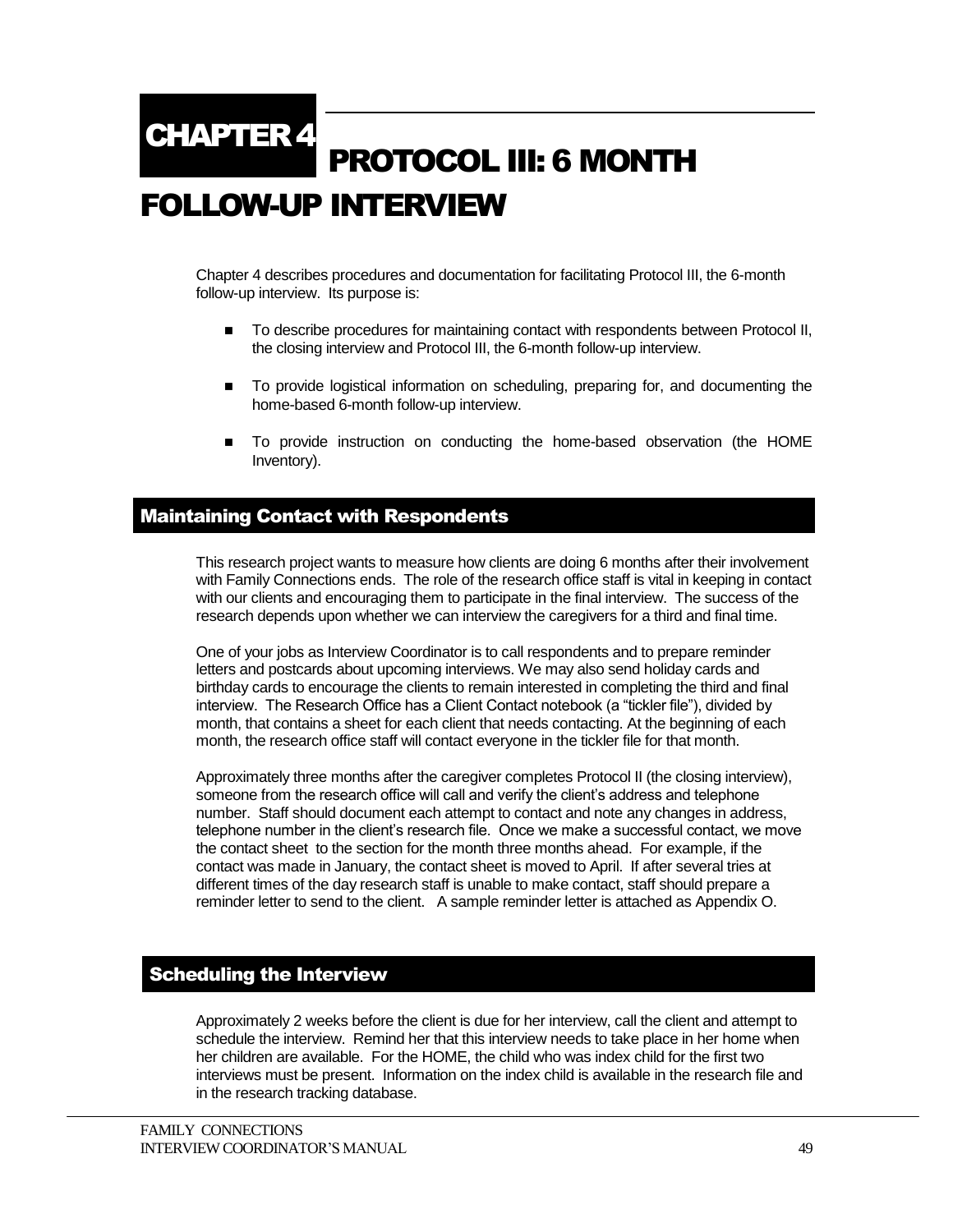When you reach the client, identify yourself as a member of the research staff of the Family Connections program. Tell her that we would like to interview her one more time. Explain that the interview consists of two parts. There will be an open-ended interview followed by a computer-assisted interview much like the two previous interviews. The whole process will last between two and 2 and 1/2 hours. Because the index child must be home for the HOME observation part of the interview, tell her that the interview must be scheduled when the child is home.

One alternative is that the interviewer arrive at the client's home to complete the computerassisted portion of the interview before the child arrives home from school, and then complete the HOME after the children come home. Another alternative is that the interview be completed on a Saturday or in the evening. Because of the difficulty of scheduling, it is preferable to complete the computer-based interview and the HOME on the same day. Ask the client to suggest some convenient times.

Remind her that we will pay her \$20.00 for completion of this interview. Her child will receive a children's book for participating.

Once you have scheduled the interview, enter the information in the interview schedule book. Call the interview coordinator and tell her that she has an interview scheduled. Prepare the research file with copies of consent forms. Ensure that the list of household members is in the file.

#### Scheduling Reluctant or Hard to Reach Clients

At times, it will be difficult to reach clients who were involved with the project. They may have moved, changed their telephone numbers, or ignore or miss telephone messages. If after several attempts, you are unable to reach a client, the following methods should be used to try to reach the client:

- 1. Call the contact person(s) for the client and ask if they know where the client is. If the contact is reluctant to give you the client's telephone number, ask the contact to have the client call us. Tell the contact that we want to interview the client one last time and that we will pay the client \$20.00 for participation.
- 2. Write the contact person a letter that asks the contact to tell the client that Family Connections would like to interview the client one more time.
- 3. Prepare a letter for the client and attempt a home visit to schedule the interview. If no one is home, leave the letter.
- 4. Talk to the field instructors and see if there is a staff member who had a personal relationship with the client. That person can try to reach the client and ask her to participate in the research project.

If the client seems reluctant to participate, gently try to persuade the client to participate. Tell her that it is very important that we interview her one more time in order for us to determine how helpful the services she received from Family Connections were. If she expresses dissatisfaction with the services that she received, listen to her complaints and comments. Tell her that we need to hear from people who were dissatisfied as well as satisfied in order to be able to see how well the program worked. Remind her that we will pay her \$20.00 and that the interview is confidential.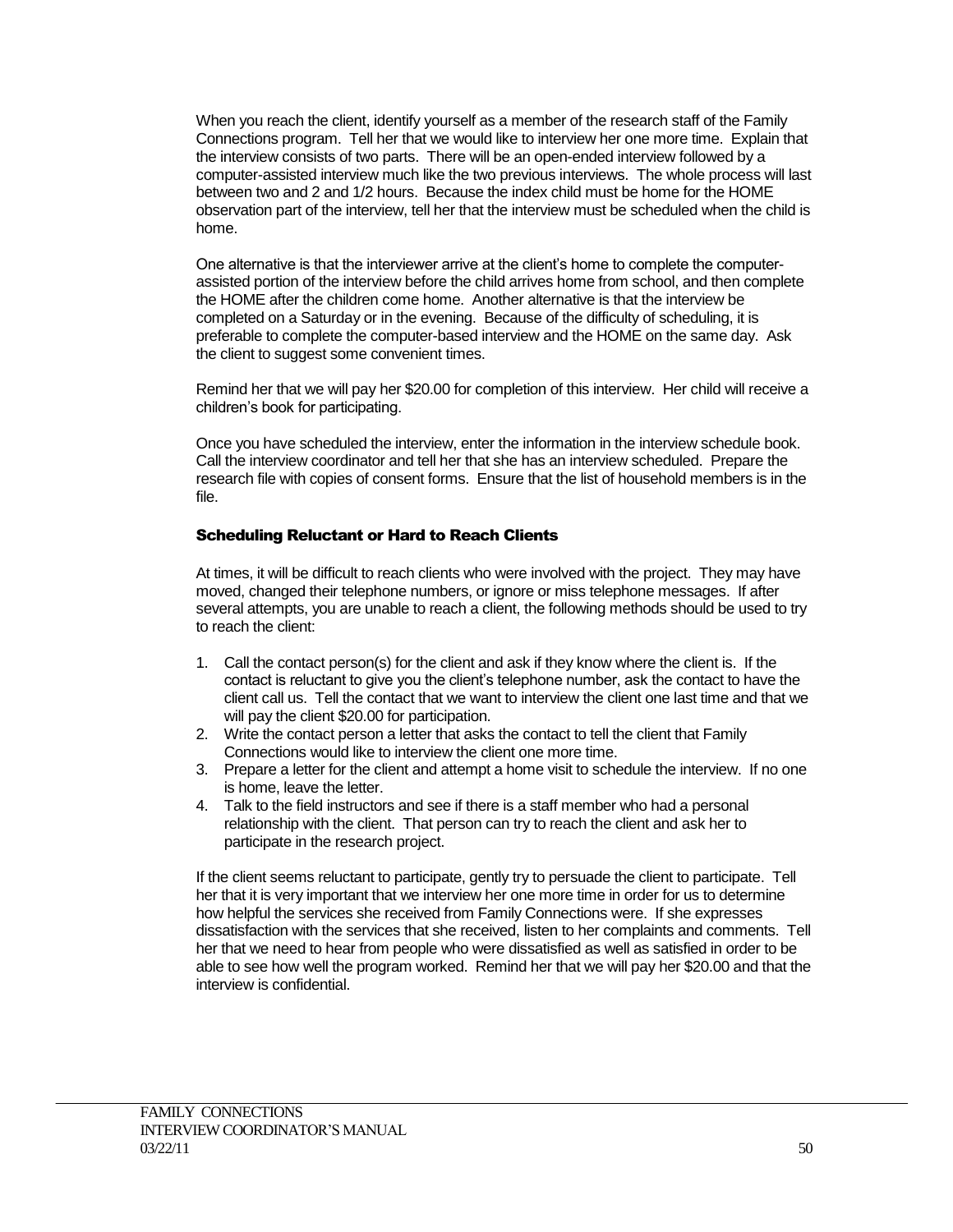## Preparing for the Interview

This procedure is similar to that described for the Protocol I and Protocol II; see Chapters 2 and 3. Because we pay the client \$20.00 for the interview, make sure you have the cash and receipt ready. The index child will receive a children's book as a gift for participation so that you should ensure that a book is available. You must also have two copies of the consent form, the list of the caregiver's children with the index child from the first interview (and second interview) highlighted. You also need the materials for the HOME observation (see Appendix P for a sample of the questionnaire). Instructions for completing the HOME are included in this chapter.

## Item Specifications

#### General Specifications

#### Questionnaire Sections

There are 11 sections or chapters in this questionnaire. Many of them are identical to or similar to questions asked during Protocols I and II. Questions that are identical to those in previous interviews have a "C" attached to the variable name. For example, HINC, Household Income, is HINCC in Protocol III.

When conducting this interview, it is very important to go over with the caregiver the list of children and enter correctly any children who are no longer in the household or who have come into the household. Because of programming complications, there are no built-in "checks" in the program to help ensure correct entry of data on children. It is also important to have the correct information on the index child(ren) from the previous interviews. In most cases, it will be the same child.

Most chapters begin with a statement that briefly introduces the subject of the chapter. You should be totally familiar with the flow of the questionnaire and how to enter and edit responses in each section.

- 1) Introduction
- 2) Demographic information
- 3) Child Functioning
- 4) Parent Functioning
- 5) Neglectful Behaviors or Conditions
- 6) Family Functioning
- 7) Social Support
- 8) Health, Mental Health, and Social Desirability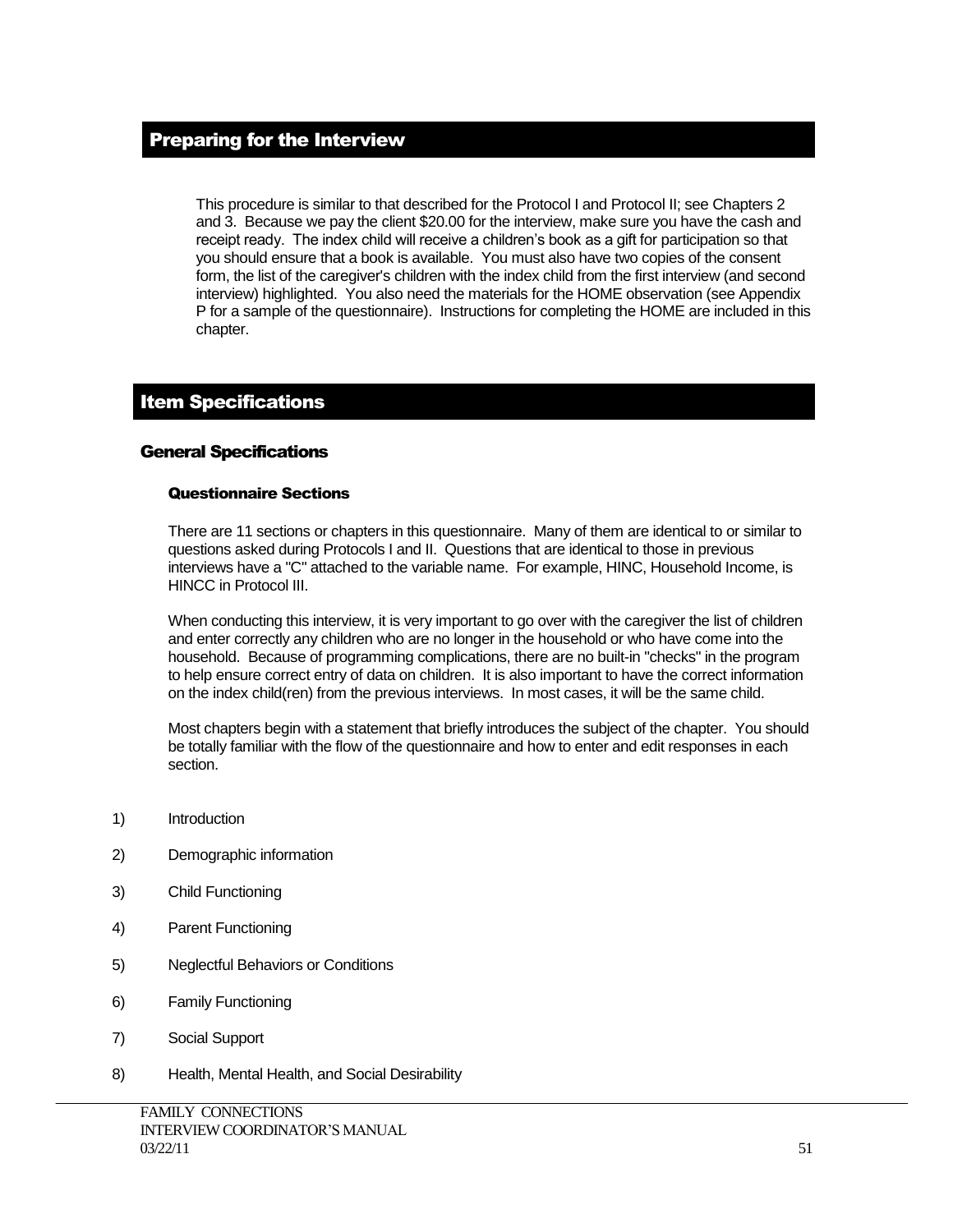- 9) Drug Use
- 10) Housing and Neighborhood
- 11) Services Received

#### Question by Question Specification

Refer back to Chapter 2 for detailed instructions on the parts of Protocol III that are identical to Protocols I and II.

#### Chapter 1: Questionnaire Introduction

This chapter records information about the index child from the previous interview, introduces the questionnaire and assigns a computer number to the caregiver's data. The Interview Coordinator should ALWAYS complete this section.

| <b>VARIABLE(S)</b> | <b>COMMENTS</b>                                                                                                                                                                                                                                                                                                                                 |
|--------------------|-------------------------------------------------------------------------------------------------------------------------------------------------------------------------------------------------------------------------------------------------------------------------------------------------------------------------------------------------|
| Resume1            | This question asks if you want to resume an interview that<br>was interrupted before it was finished. Most of the time, you<br>answer NO if it is the first time a caregiver has started a<br>baseline interview.                                                                                                                               |
|                    | If the caregiver has come in to finish a previously started<br>interview, you must use the same computer that was<br>previously used AND know the number the computer<br>assigned to her set of answers. In this case, enter yes and<br>type the number and press ENTER. You should enter the<br>interview with the last question she answered. |
| <b>ENTERED</b>     | The computer asks you to enter the date the respondent<br>entered the Family Connections Program. In most cases,<br>this date is the same as the day that the client completed the<br>baseline protocol.                                                                                                                                        |
| <b>LEFTPROG</b>    | The computer asks you to enter the date the respondent's<br>Family Connections case was closed. If you do not have this<br>information, enter 01/01/97 and make a note to edit the<br>interview later.                                                                                                                                          |
| <b>OLDIFC</b>      | Enter the first name of the index child from the FIRST<br>interview (Protocol I). This information is available on the list<br>of household members that is prepared before the interview.                                                                                                                                                      |
| <b>OLDILC</b>      | Enter the last name of the index child from the FIRST<br>interview                                                                                                                                                                                                                                                                              |
| <b>OLDIDOB</b>     | Enter the date of birth of the index child from the FIRST<br>interview                                                                                                                                                                                                                                                                          |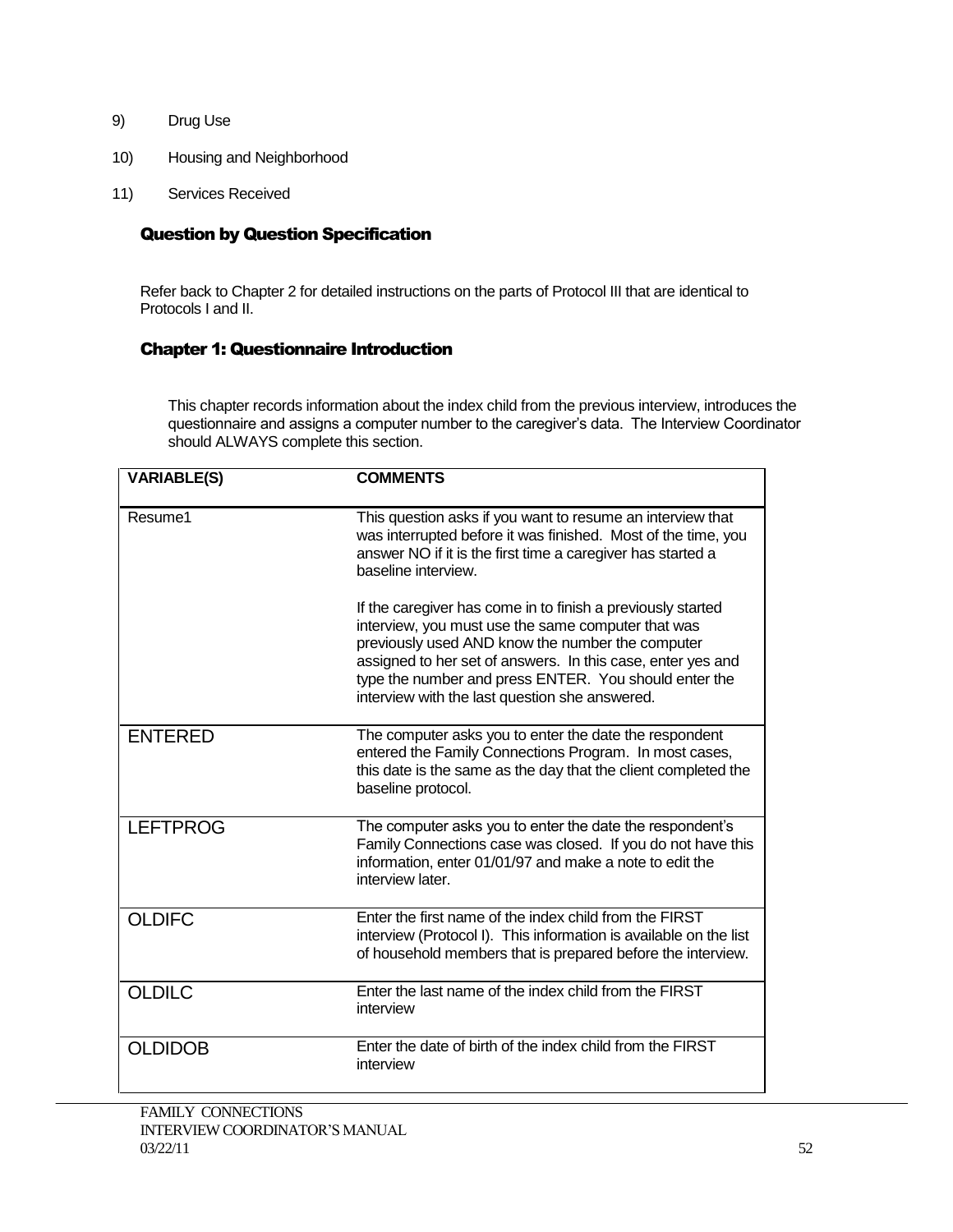| <b>VARIABLE(S)</b>                   | <b>COMMENTS</b>                                                                                                                                                                                                                         |
|--------------------------------------|-----------------------------------------------------------------------------------------------------------------------------------------------------------------------------------------------------------------------------------------|
| <b>OLDCHK</b>                        | The computer asks you if the index child for Protocol II was<br>the same as for Protocol I. In most cases, the answer to this<br>question will be Yes, and the next 3 questions (CLOSIF,<br>CLOSIL, and CLOSDOB) will be skipped.       |
| CLOSIF,<br>CLOSIL,<br><b>CLOSDOB</b> | If the answer to OLDCHK is no, the computer will ask who<br>the index child for Protocol II was.                                                                                                                                        |
| <b>INTRO1</b>                        | Read this screen aloud. Ask the caregiver if she has any<br>questions before you begin.                                                                                                                                                 |
| R1                                   | This screen emphasizes the CONFIDENTIAL nature of the<br>questionnaire. ALSO - YOU MUST RECORD THE<br>NUMBER THAT APPEARS AT THE UPPER RIGHT HAND<br>CORNER OF THE SCREEN ON THE UPPER RIGHT<br><b>HAND CORNER OF THE CONSENT FORM.</b> |

#### Chapter 2: Demographics

To complete this section, you must have the list of the caregiver's children generated from Protocol I and Protocol II. It is very important that you enter the information for this section of this interview and make sure that all of the answers are answered correctly.

This chapter collects demographic information, contact persons, household composition, income contribution, and children in the home. It confirms that the previous index child still lives in the home or selects a new index child between the ages of 5 and 11. Refer to Chapter 2 of this manual for instructions on questions from RSSN through RINC2C. The instructions regarding how to answer questions about children in the home are similar to those for the Closing Protocol (see Chapter 3 of this manual).

| <b>VARIABLE(S)</b> | <b>COMMENTS</b>                                                                                                                                                                                                                                                                                                                                                                                   |
|--------------------|---------------------------------------------------------------------------------------------------------------------------------------------------------------------------------------------------------------------------------------------------------------------------------------------------------------------------------------------------------------------------------------------------|
| <b>CHCHECKC</b>    | The computer asks whether any children "on the list" have<br>moved out of the household. In preparation for the interview,<br>you will have the list of the names and birth dates of the<br>caregiver's children generated from Protocols I and II. If the<br>answer is yes, the program will go to the variable CHOUT. If<br>the answer is no, the program will skip to the variable<br>CHINASK. |
| <b>CHOUTC</b>      | Check for each child up to the total number of children that<br>were under the primary care of the caregiver at the time of<br>Protocol II but who no longer live with the caregiver. For<br>each child checked, the computer will ask follow up questions<br>CNOTFNC, CNOTLNC, and CHNOTLVC.                                                                                                     |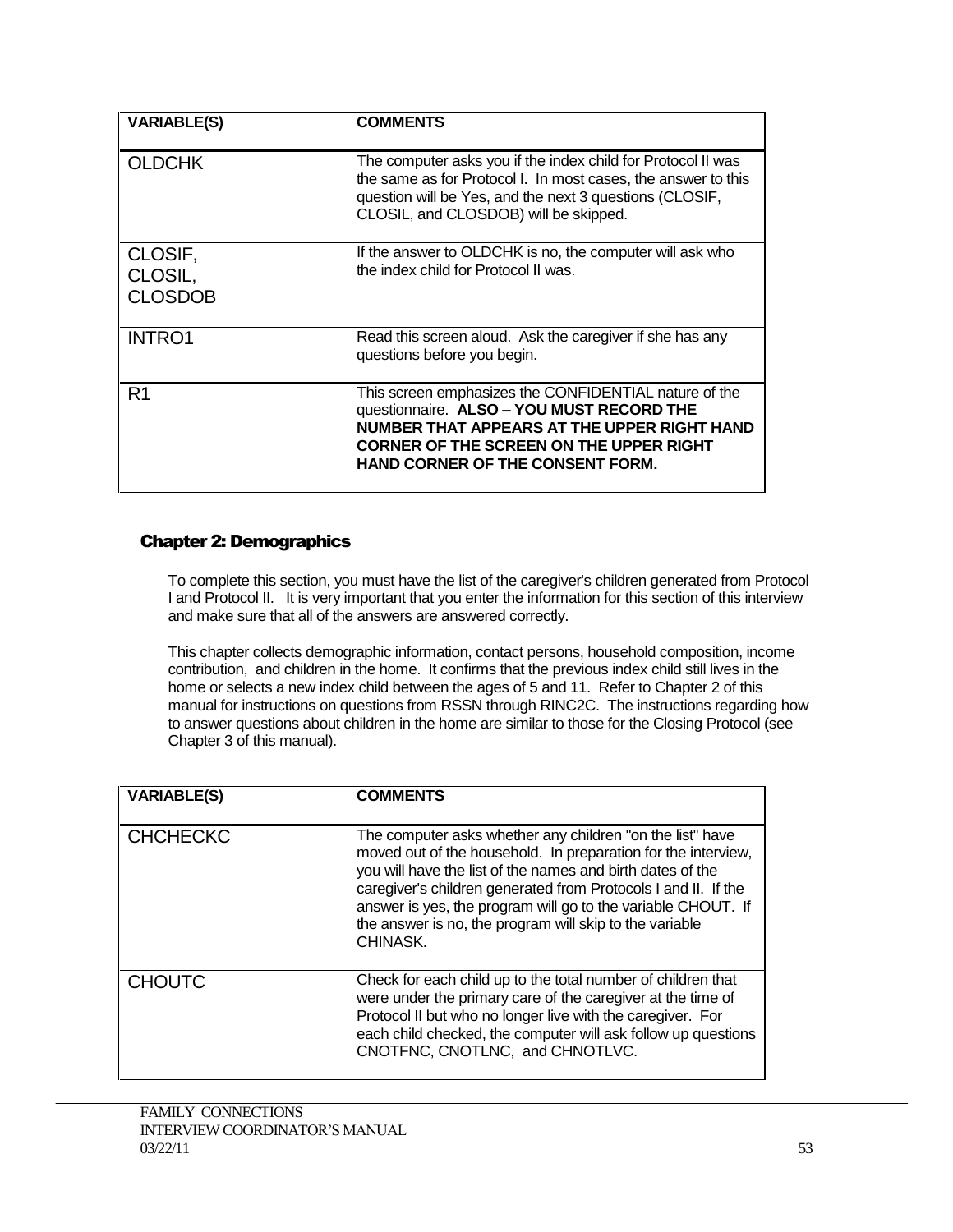| <b>VARIABLE(S)</b> | <b>COMMENTS</b>                                                                                                                                                                                                                                                                                                                                                                                                                                                                                                                                                     |
|--------------------|---------------------------------------------------------------------------------------------------------------------------------------------------------------------------------------------------------------------------------------------------------------------------------------------------------------------------------------------------------------------------------------------------------------------------------------------------------------------------------------------------------------------------------------------------------------------|
| <b>CHINASKC</b>    | The computer asks whether any children FOR WHOM THE<br><b>CAREGIVER HAS PRIMARY RESPONSIBILITY have</b><br>moved into the caregiver's household during the past 6<br>months. This question applies to children for whom the<br>caregiver is the PRIMARY caregiver ONLY. If, for example,<br>the caregiver's sister and niece moved into the caregiver's<br>house, but the sister is the primary caregiver of the niece,<br>that child does NOT count as a child who has moved into the<br>home. If the answer is yes, the computer will go to the<br>question CHIN. |
| <b>CHINC</b>       | Check for each child the total number of children for whom<br>the caregiver has assumed custodial responsibility since s/he<br>entered the Family Connections program. Examples of this<br>are: 1) the caregiver gave birth since entering the program or<br>2) the caregiver assumed primary responsibility for a niece or<br>grandchild since entering the program. For each child<br>checked, the computer will ask a series of questions about<br>the name, DOB, ethnicity, relationship, and educational<br>status of the child (CHINFNC, CHINLNC, etc.)       |
| <b>INDCHKC</b>     | This name of the index child from Protocol I, entered at the<br>beginning of the interview appears, and the caregiver is<br>asked to confirm whether this child still lives with her. If yes,<br>the computer will skip to INDEXC. If not, the computer will go<br>to AGECHKC. If she answers "no" to this question but has<br>not indicated the index child as having moved out when<br>listing children who have moved out, go back to CHCHECK<br>and change the answers.                                                                                         |
| <b>IND2CHKC</b>    | The name of the index child from Protocol II, if it was a<br>different child from Protocol I, appears, and the caregiver is<br>asked to confirm whether this child still lives with her. If yes,<br>the computer will skip to INDEXC.                                                                                                                                                                                                                                                                                                                               |
| <b>AGECHKC</b>     | If the index child is no longer in the home, the computer will<br>ask if any of the caregiver's children are between the ages of<br>5 and 11. If yes, the computer will go on to ask NEWIF,<br>NEWIL, and NEWDOB to get the first name, last name, and<br>date of birth of the child who will become the new index child.<br>If the answer is no, the computer will skip to INDEXC.                                                                                                                                                                                 |
| <b>INDEXC</b>      | This variable confirms the name of the index child. If the<br>previous index child is still in the home, his/her name will<br>appear on this screen. If the previous index child moved out<br>and if you entered the name of a new index child, that child's<br>name will appear on the screen. If all the previous questions<br>have been answered correctly, you will answer "yes" to this<br>question. If the answer is "no," use the "previous" key to go<br>back to "AGECHKC" and change the answer that question<br>to a "no."                                |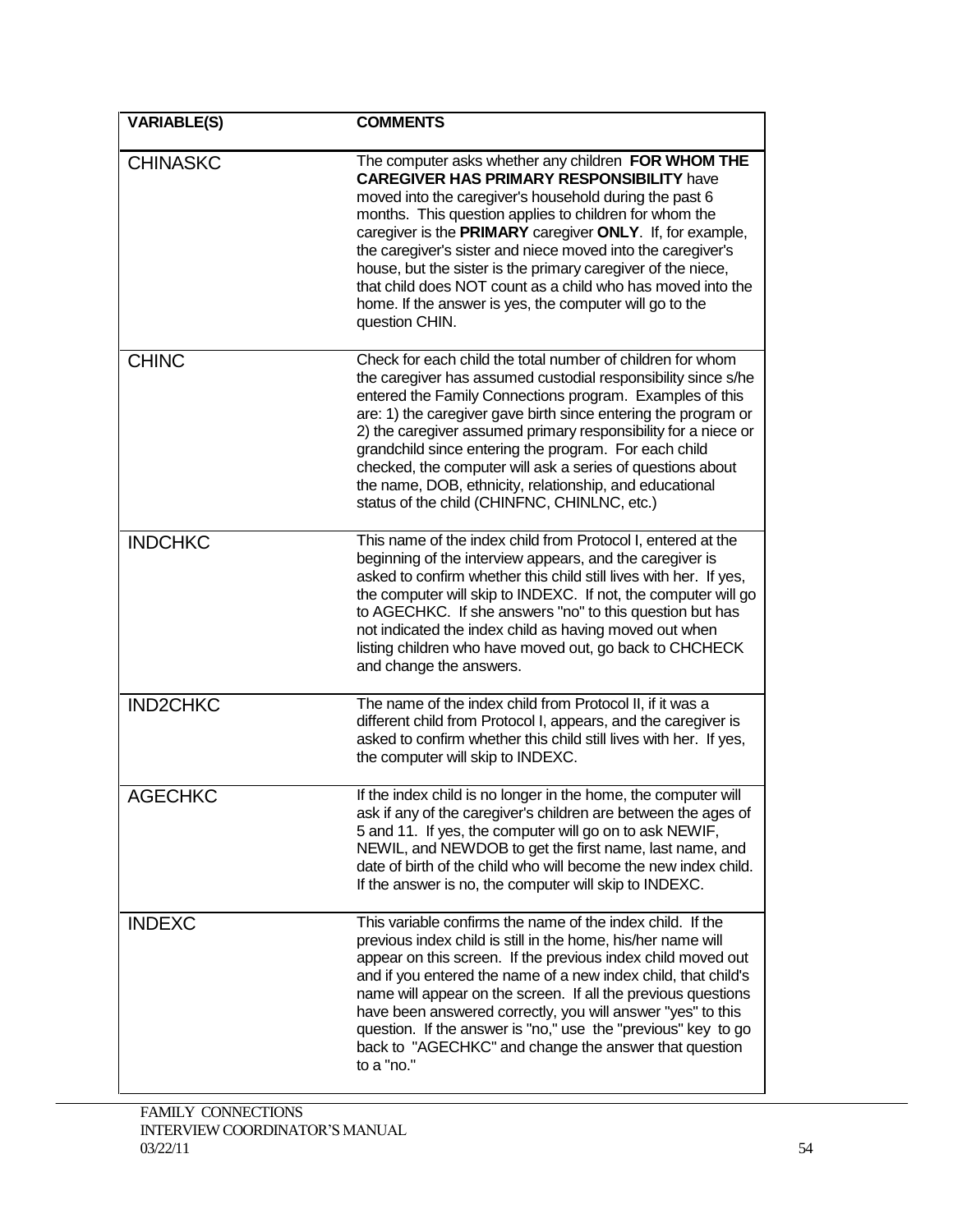#### Chapters 3 through 10

Instructions for these sections are the same as for Protocol II, the Closing interview. Refer back to Chapter 3.

#### Chapter 11: Services Received

This section asks the caregiver about the services that she received after her family's involvement with Family Connections ended.

| <b>VARIABLE(S)</b> | <b>COMMENTS</b>                                                                                                                                                                                                                                       |
|--------------------|-------------------------------------------------------------------------------------------------------------------------------------------------------------------------------------------------------------------------------------------------------|
| <b>SERV</b>        | For each question ending with A, if the client answers "yes,"<br>the computer will go to follow up questions that ask for details<br>about the services received. If the client answers "no," the<br>computer will skip to the next service question. |
| <b>SERV</b>        | These two questions allow the client to give information<br>about services received that do not fall into the categories<br>covered by the other questions. Please fill out as accurate a<br>description of the services received as possible.        |

## Home Observation (HOME) Scale

As part of the 6-month follow-up interview, we collect home observation information. The instrument we use is the Home Observation for Measuring the Environment (HOME) - Elementary Version (Bradley & Caldwell, 1984?). The HOME is a semi-structured interview that allows the interviewer to obtain information needed in a relaxed and open-ended setting.

The order in which you complete the HOME and the computer-based protocol will depend upon when the child is available. If the child is available when you arrive, you should complete the HOME before completing the computerized assessment.

Appendix P is a sample of the Elementary HOME and the Home General Instructions (Caldwell & Bradley, 1984). Below are the instructions taken verbatim from the Elementary HOME Administration Manual. Because this is a standardized instrument, It is important to score your observations based upon the specifications in the instructions.

#### Elementary HOME Administration Manual

The elementary version of the Home Observation for the Measurement of the Environment consists of 59 items. Nineteen of the items are to be scored on the basis of observation. These items have been placed at the end of each subscale and marked with an asterisk for convenience in scoring.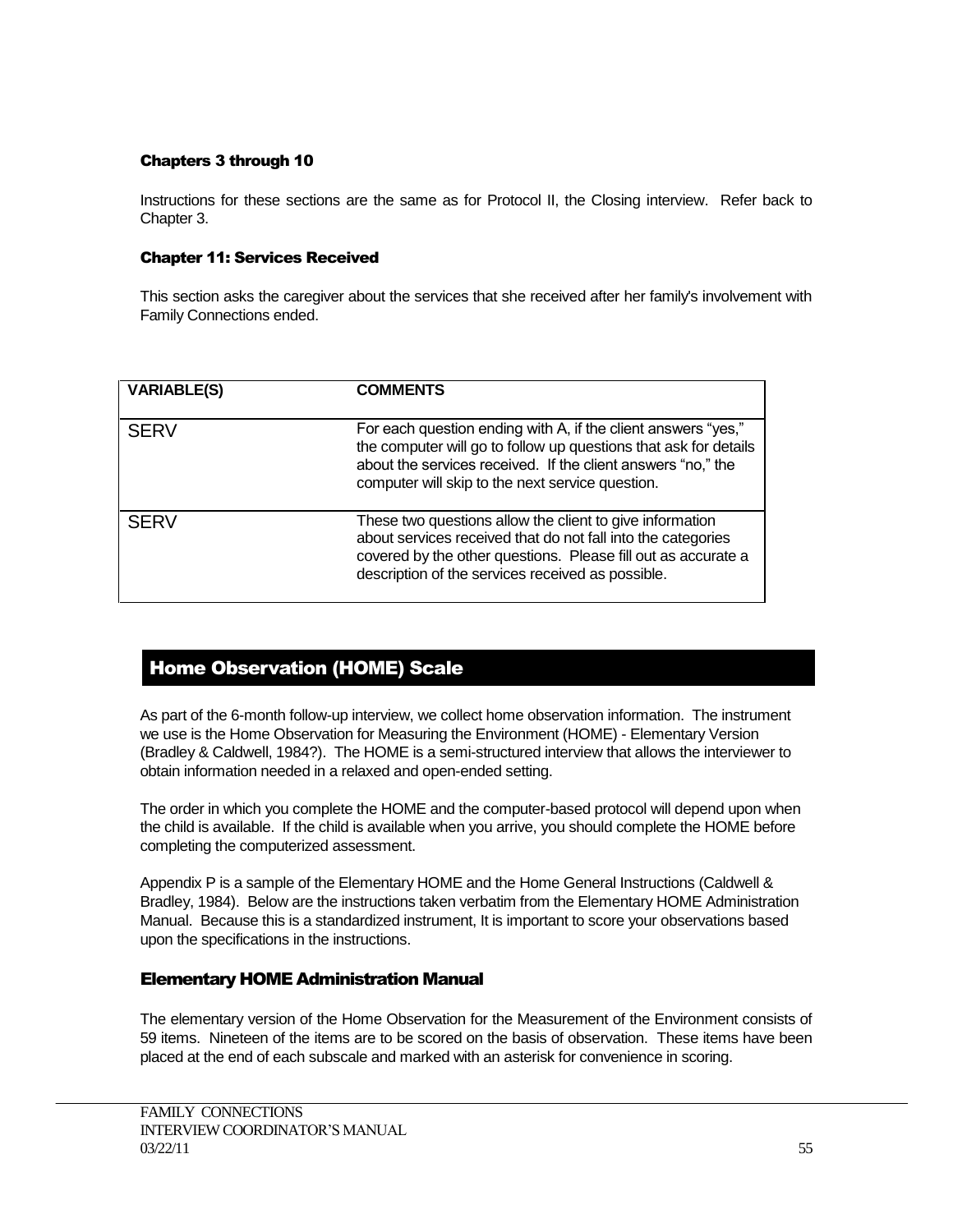The remaining 40 items will probably require some interview before scoring. Where possible, items have been grouped according to the subject within each subscale.

To begin the interview, it is often useful to ask the parent to describe a typical day. This will allow an easy flow of conversation to devleop that will hopefully be followed throughout the rest of the interview. A direct question and answer technique is to be avoided. Familiarity with the items will allow the interviewer to artfully guide the conversation to cover the topics included in the instrument.

While discussing a "typical day," the interviewer can determine whether there are, in fact, any typical days or if most days follow an erratic schedule (item 1). Mealtime habits and whether or not the fmaily eats together (item 50) can also be determined.

Items 11-13 deal with the child's assumption of duties around the home. This may be a good point at which to inquire how the child is encouraged to assume new duties, i.e. thru praise (item 3). Items 14 and 15 are concerned with the clarity of fmaily rules and the consistency with which they are enfourced. From here it is convenient to move into a discussion of punishment (item 19), and how anger or upset feelings are dealt with in the home (itesm 18, 20, and 21).

The child's access to growth fostering materials is the concern in items 26-31. The presence of record player or radio (item 26)

#### Criteria for Scoring Items on the Elementary HOME

#### FACTOR I - EMOTIONAL & VERBAL RESPONSIBILITY

1. Family has a fairly regular and predictable daily schedule for child (meals, day care, bedtime, how much TV, homework, etc.)

The emphasis of this item is on "fairly regular and predictable." it is not necessary that the family has the same schedule every day of this week, but that the home is fairly predictable in the child's eyes.

2. Parent sometimes yields to child's fears or rituals - e.g., allows night light, accompanies child to new experiences, etc.

The interviewer might approach this item by asking if there is anything the child is uncomfortable with or fears. Does the parent feel it is better to give in to the child's fears in some instances or to ignore them? Has the child ever used a "night" light?

3. Child has been praised at least twice during past week for doing something.

This item may be approached by asking, "Has \_\_\_\_\_\_\_\_\_\_\_\_\_\_ done anything you were especially happy with or proud of this past week? What did you say to him/her?" The interviewer may also ask the parent how they encourage their child to take on new responsibilities.

4, Child is encouraged to read on his own.

Unless the parent volunteers that he/she feels it is important for the child to read and encourages the reading in some way, the interviewer may need to question the parent. To approach this item, the interviewer might ask, "How do you feel about \_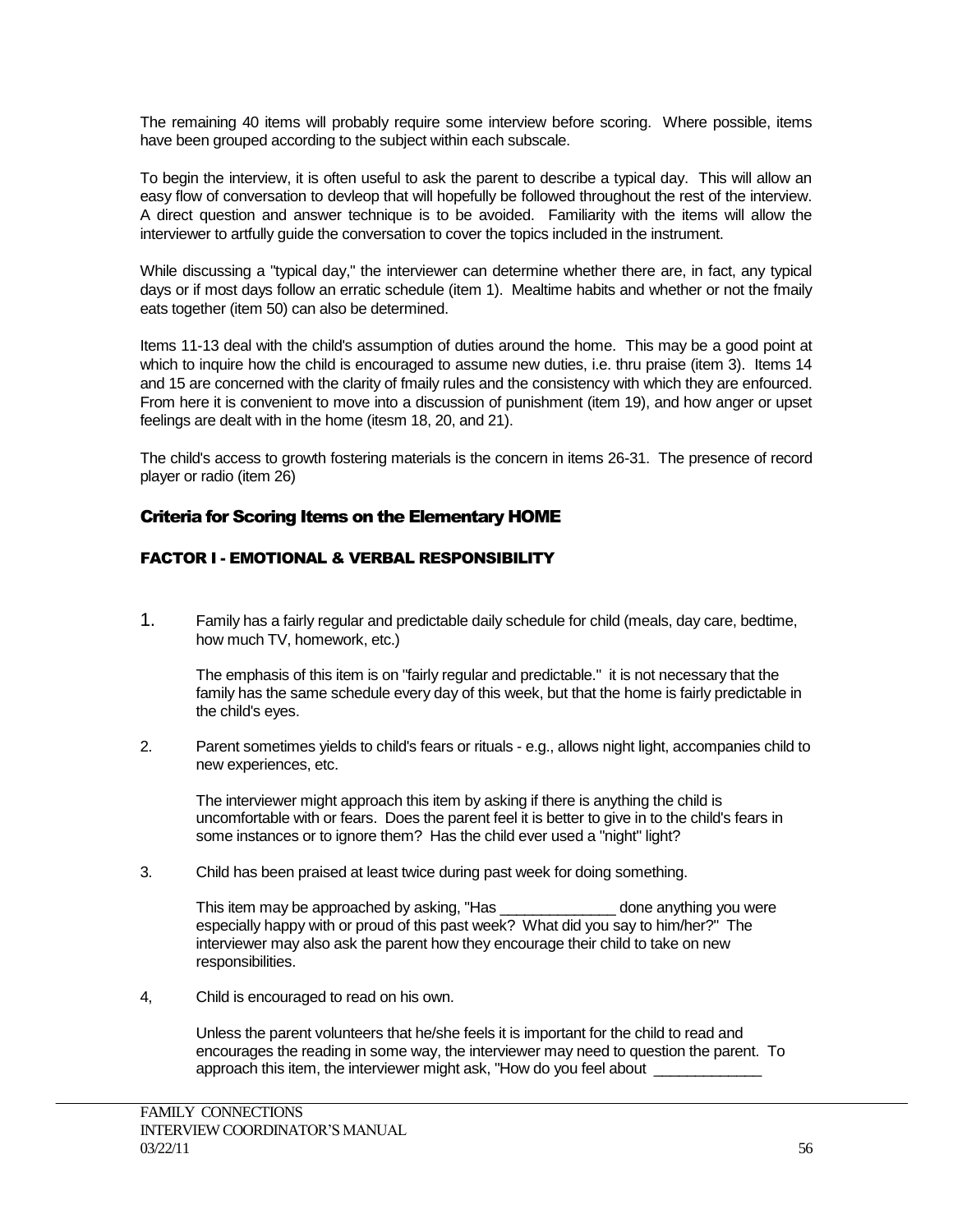reading on his own? Do you like for him to read at home or do you thin he reads enough at school?"

5. \*Parent encourages child to contribute to the conversation during visit.

This item should be scored "yes" if the parent actively encourages the child to say something or id the parent allows the child input into the conversation with no discouragement.

6. \*Parent shows some positive emotional responses to praise of child by visitor.

In order for the parent to earn credit on this item, the interviewer must remember to offer some praise of the child. Make certain that you praise is genuine - e.e., do not try to force praise that you do not feel as you look at the child. Usually you will have no trouble deciding how to score this, as a mother might agree with you, add more facts to encourage you further, beam, etc. However, sometimes you will get little more than a "thank you" said without feeling or embarrassed smile. If so, find more than one occasion to praise the child. If you consistently get a response that shows not feeling or pleasure, then score "no." Be alert to observe the mother's facial expression when you offer a remark.

7. \*Parent responds to child's questions during interview.

In order to receive credit for this item the parent must make an effort to answer the question for the child. If the parent is unable to answer the question at the moment she may tell the child she doesn't know but that they will look up the answer later. Responses such as, "I'm busy, go away," or "don't bother me now," do not receive credit. If the child fails to ask a question during the interview, score "no" for this item.

8. \*Parent uses complete sentence structure and some long words in conversing.

The interviewer should be especially alert in scoring this item. What the interviewer is looking for here is the richness of the language in the home environment. This would include the use of adverbs, adjectives, and descriptive phrases in the parent's speech. Dialectical differences are not the concern in this item. However, if the parent uses extremely short sentences such as, "Go to the store," "Bring me than," "No" and "Yes," score a "no" for this item.

9. \*When speaking of or to child, parent's voice conveys positive feelings.

The intent of this item s to capture the feeling tone conveyed by the parent toward the child. Does the parent feel good about her child? Does she enjoy her talk about her in a pleasant, joyful manner rather than talk in a flat tone, which communicates, "She's here, so I'll put up with her."?

10. \*Parent initiates verbal interchanges with visitor, asks questions, makes spontaneous comments.

The key word in this is initiates. In order to score a "yes" the parent should carry on a two-way conversation rather than only participating in a question and answer situation.

## FACTOR II - Encouragement of Maturity

11. Family requires child to carry out certain self care routines, e.g., makes bed, cleans up room, cleans up after spills, bathes self. (A "Yes" requires 3 out of 4 items.)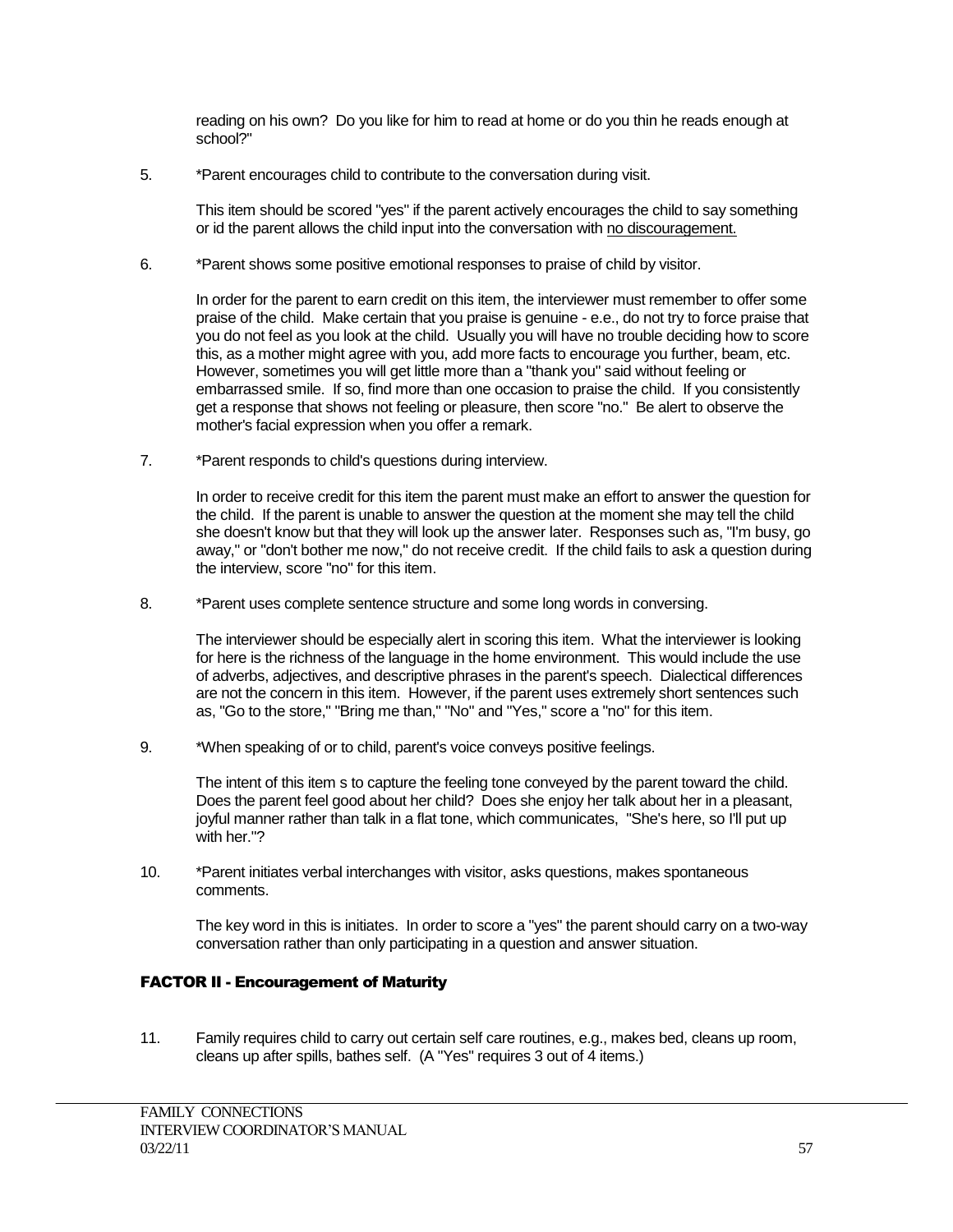Items 11,12 and 13 may be scored during a discussion of the child's duties at home. Does the child have any specific responsibilities or chores? Are these duties almost always carried out by the child, or does the parent end up doing them for the child?

12. Family requires child to keep living and play area reasonably clean and straight.

In scoring this item, determine if the child is responsible for picking up after himself, i.e., play materials, hobby supplies, cooking utensils, etc. The areas involved include the living room, den, play room or child's own bedroom.

13. Child puts his outdoor clothing, dirty clothes, and nightclothes in a special place.

The intent of this item s to determine whether the child is taking responsibility for his clothing. To score the item one must determine if the child routinely does such things as hang up his coat, place dirty clothing in the laundry, put pajamas in drawer or on top of the bed, etc.

14. Parents set limits for child and generally enforce them - e.g., curfew, homework before TV, or other regulations that fit family pattern.

Items 14 and 15 may be scored during a discussion of family rules. The interviewer may say, "Most families have certain rules that govern family conduct (concerning bedtime, mealtime behavior, picking up clothes, doing homework, watching TV, etc.) Does your family have rules? What are they?" To score "yes," clear limits must be established and enforced.

15. Parent is consistent in establishing or applying family rules.

The interviewer may continue the discussion by asking, "Is your family strict or lenient in applying your rules?" What happens when the child fails to carry out his aforementioned responsibilities? What happens if an important family rule is broken? This item refers to the consistency with which family rules are applied to all members of the family. No family rules scores an automatic "no".

16. \*Parent introduces interviewer to child.

To receive credit for this item, parent should introduce the child to the interviewer by name and n some way identify the visitor for the child.

17. \*Parent does not violate rules of common courtesy.

The intent of this item is to determine whether or not the parent models courageous social behavior. Does the parent offer the interviewer a seat? In cases where there are many people or children living in the same dwelling, does the parent arrange for some relative peace during the interview?

#### FACTOR III - Emotional Climate

18. Parent has not lost temper with child more than once during previous week.

To approach this item, the interviewer might say, "I'm sure \_\_\_\_\_\_\_\_ does things that annoy you. Do you ever get angry with her? Has that happened in the past week?

19. Mother reports that no more than one instance of physical punishment occurred during that past month.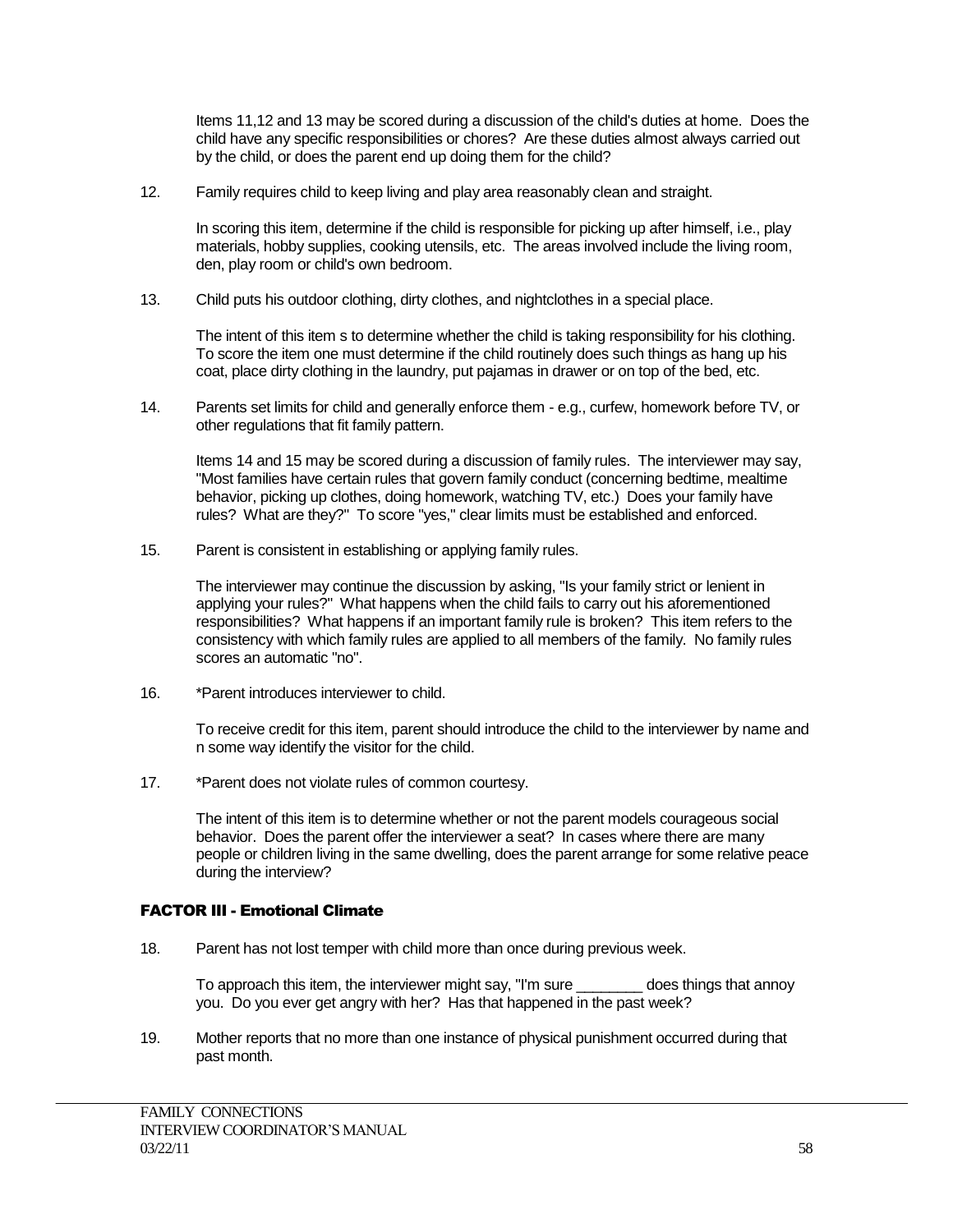In this case, the interviewer must take the word of the parent. Even if the parent states that this month was most unusual and the child received more than one spanking, the item should receive a "no". Definitions of "physical punishment" seem to vary considerably. Many mothers consider it to be a spanking of any sort whereas others would consider restraint and shaking a child as physical punishment.

20. Child can express negative feeling toward parents without harsh reprisals.

This item is designed to determine if the parent can handle the child's negative feelings and comments in a mature manner. "Harsh" is the key word here. It does not necessarily mean physical punishment but also includes punishment such as deprivation of privilege. Examples of negative feelings would include, "I hate you!" I hate squash and I won't eat it!" or a temper tantrum.

21. Parent has not cried or been visibly upset in child's presence more than once during the past week.

To get at this item, the interviewer might say, "Everyone has times when they are not sad or unhappy or hurt. Do you feel you should hide these feelings from your child or let her see you upset? In the past week about how many times would you say she saw you upset?"

22. Child has a special place in which to keep his possessions.

A "special place" may be a box, a shelf, drawer, or closet - any place that is reserved for the child's toys, games, and personal treasures. The interviewer may ask the child if he has a special place to keep things he doesn't want anyone else to bother.

23. \*Parent talks to child during visit (beyond correction and introduction).

This item refers to conversation, not just vocalization. The parent must make an effort to converse with the child and ask questions, to talk about things, or to engage in verbal interchange other than scolding or degrading comments.

24. \*Parent uses some term of endearment or some diminutive for child's name when talking about child at lest twice during visit.

This item refers to the use of a common term of endearment or nickname such as "honey" or "sweetheart," or even a rather negative work id it is said with a positive feeling. If the parent uses such a term of endearment twice when speaking of or to the child, score "yes".

25. \*Parent does not express overt annoyance with or hostility toward child (complains, describes child as "bad," says he won't mind, etc.).

This item deals with an overly negative attitude toward the child on the part of the parent. Remarks may be made to or about the child. Does the parent feel that the child is in the way or a nuisance? Is the parent angry with the child simply for being alive?

#### FACTOR IV - Growth Fostering Materials & Experiences

26. Child has free access to record player or radio.

In order to score a "yes", the child must be allowed to use the record player or radio without supervision.

27. Child has free access to musical instrument (piano, drum, ukulele, or guitar, etc.).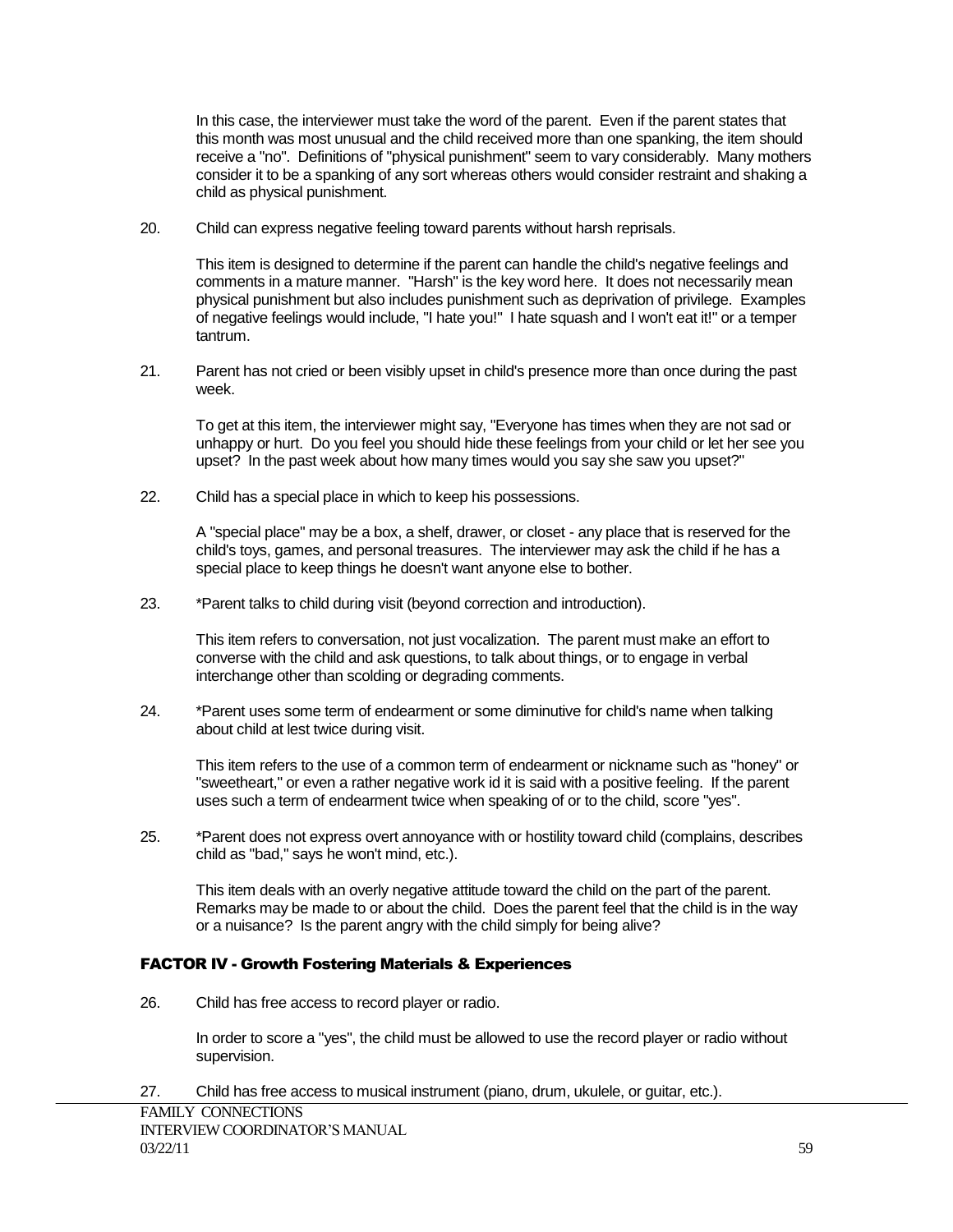Any "real" musical instrument will suffice. Toy instruments do not count.

28. Child has free access to at least ten appropriate books.

Appropriate books may be defined as books geared toward the child's age level and interests. The books may be purchased for the child or borrowed from a public library.

29. Parent buys and reads a newspaper daily.

When discussing books it is usually easy to ask if ate parent ever finds time to read the paper. The question should not be scored "yes" unless the paper is read daily. It does not have to be read in its entirety, but the news should be sampled fairly completely (more than comics and TV section). It is acceptable only if one parent reads the paper.

30. Child has free access to desk or other suitable place for reading or studying.

This item may be scored by direct observation. If interview is needed, the interviewer might say, "Most children have homework or extra reading the they like to do. Does have a special place that he likes to work on his homework?" Use of the dining room or kitchen table does not count.

31. Family has a dictionary and encourages child to use it.

This item refers specifically to the availability and use of a dictionary-a set of encyclopedias will not count. If the family has a dictionary but feels the child is too young to use it, mark the item "no."

32. Child has visited a friend by herself in the past week.

To score this item the interviewer may ask the child if she has a friend that lives close enough for her to visit by herself. When was the last time she visited her friend?

33. House has at least two pictures or other types of artwork on the walls.

Artwork should be interpreted rather liberally. It may include posters, wallhangings, etc.

#### FACTOR V-Provision for Active Stimulation

34. Family has a television, and it is used judiciously, not left on continuously. (No TV requires an automatic "No." -any scheduling scores "Yes.")

If the TV is turned on in the morning and left on all during the day, regardless of what is on, a score of "no" is given. To get at this item the interviewer might say something like, "I'm sure you find the TV a lot of company. Do you usually leave it on all day or just turn it on for special programs?"

35. Family encourages child to develop or sustain hobbies.

Hobbies may be defined as collecting things (stamps, coins, butterflies), building models, designing train sets, etc. This consists of non-sport activities.

36. Child is regularly included in family's recreational hobby.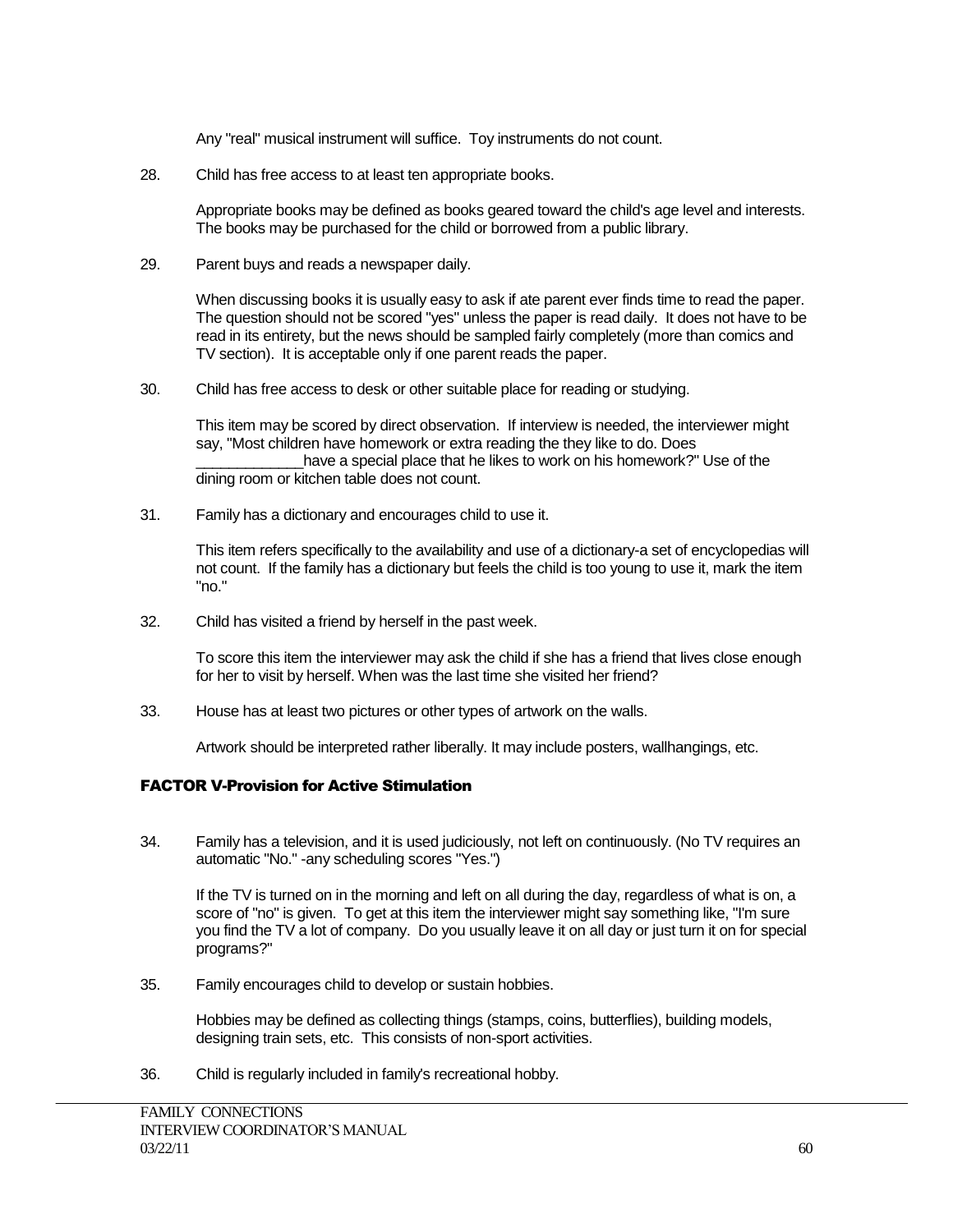"Recreational hobby" may be defined as gardening, sailing, putting together puzzles, checkers, etc. This activity must be one in which at least one parent participates with the child. This item does not refer to going on picnics.

- 37. Family provides lessons or organizational membership to support child's talents (especially Y membership, gymnastic lessons, Art Center, etc.).
- 38. Child has ready access to at least two pieces of playground equipment in the immediate vicinity.

In order to score "yes' on this item, the child must be allowed to go by herself to the playground equipment. The equipment may be either in her backyard, a neighbor's backyard or a local playground.

39. Child has access to a library card, and family arranges for child to go to library once a month.

The library the child visits should be a public library-school libraries do not count. The library card may belong to the child or parent.

40. Family member has taken child, or arranged for child to go to a scientific, historical or art museum within the past year.

Any type of museum or art display will apply for this item. However, school field trips do not count.

41. Family member has taken child, or arranged for child to take a trip on a place, train, or bus within the past year.

This trip may include family vacations, summer camp or visits to grandparents. However, school-sponsored trips do not count.

#### FACTOR VI-Family Participation in Developmentally Stimulating Experiences

42. Family visits or receives visits from relatives or fiends at least twice a month.

Visits from relatives/friends should average twice a month. These visits should be more than talking over the fence to a neighbor. In order to score a "yes" on this item, the family should visit in the home of friends or receive them in their own home.

43. Child has accompanied parent on a family business venture 3-4 times within the past year; e.g., to garage, clothing shop, appliance repair shop, etc.

This item deals with the child's exposure to the business world. Routine trips to the grocery store, discount store, or to get a haircut do not count.

44. Family member has taken child, or arranged for child to attend some type of live musical or theatre performance.

This performance may be a children's play or symphony, a special choral or musical program at church, or even a concert in the park.

45. Family members has taken child, or arranged for child to go on a trip of more than 50 miles from his home (fifty miles radial distance, not total distance).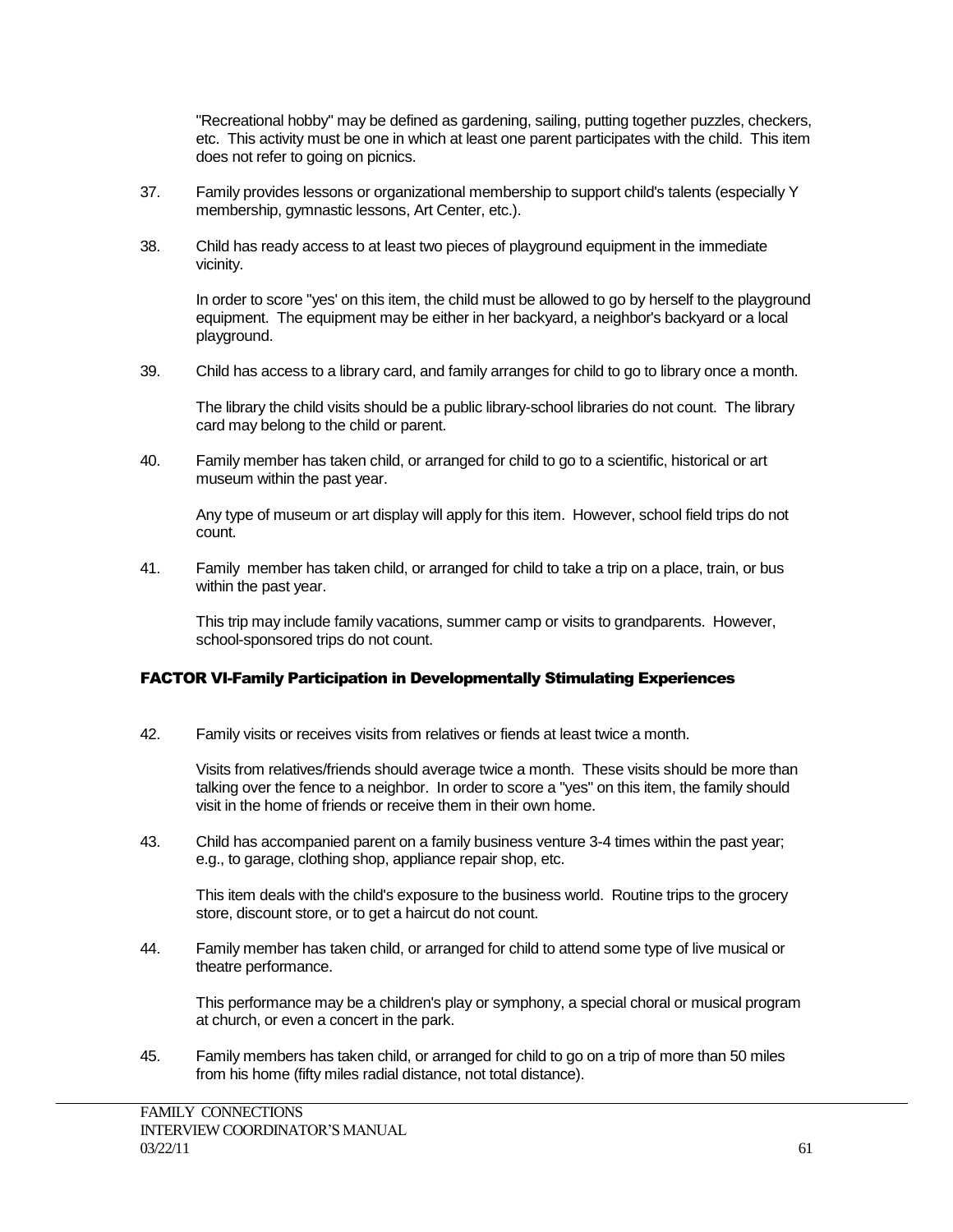Trip may be made with family, friends, relatives, church or scout group, but does not include trip arranged by the child's school.

46. Parents discuss television programs with child.

The interviewer might approach this item by asking, "Does your family enjoy watching TV together? What kinds of programs do you like? Do you ever talk about the programs you see?" To get credit for the item, the family must discuss more than simply the plot or characters f the program.

47. Parent helps child to achieve advanced motor skills-ride a two-wheel bicycle, roller skate, ice skate, play ball, etc.

This item concerns development of the child's motor skills. The parent may personally teach these skills, or arrange for them to be taught through private lessons or the local Y.

#### FACTOR VII-Paternal Involvement

In any one of the following items, the father figure or father substitute must be the same male (not a grandfather one day and an uncle the next).

48. Father (or father substitute) regularly engages in outdoor recreation with the child.

Outdoor recreation in this item may be defined as anything from hiking and fishing to playing catch in the backyard. Score "yes" if the activity averages once a week. Allowances may be made for bad weather.

49. Child sees and spends some time with father or father figure 4 days a week.

If there is no father or father figure in the home, score "no" for this item. However, the "father" does not have to be the husband of the mother or even the biological father of the child. He must be someone who plays a fathering role-e.g., mother's boyfriend, mother's father, etc. For credit to be given, father does not have to live in the home 24 hours a day but must have some contact with the child at least 4 times a week.

50. Child eats at least one meal per day, on most days, with mother and father (or mother and father figures). (One-parent families rate an automatic "no.")

This can be any meal during the day. The child must eat with the family at the table. In the case of large families where part of the family sits in the dining room and part in the kitchen, credit is given if they all eat and sit down together. This usually comes up easily during a discussion of food and mealtime. If mother or father's work schedule keeps them away 2 or more days a week, score "no."

51. Child has remained with this primary family group for ALL his life aside from 2-3 week vacations, illnesses of mother, visits of grandmother, etc. (A "yes" requires no changes in mother's, father's, grandmother's or grandfather's presence since birth.)

Score "no" if the child has been in foster care, the child has been sent away to a special school, parents have divorced, parent or grandparent has died, or parent has had a prolonged absence due to job (1 month or more).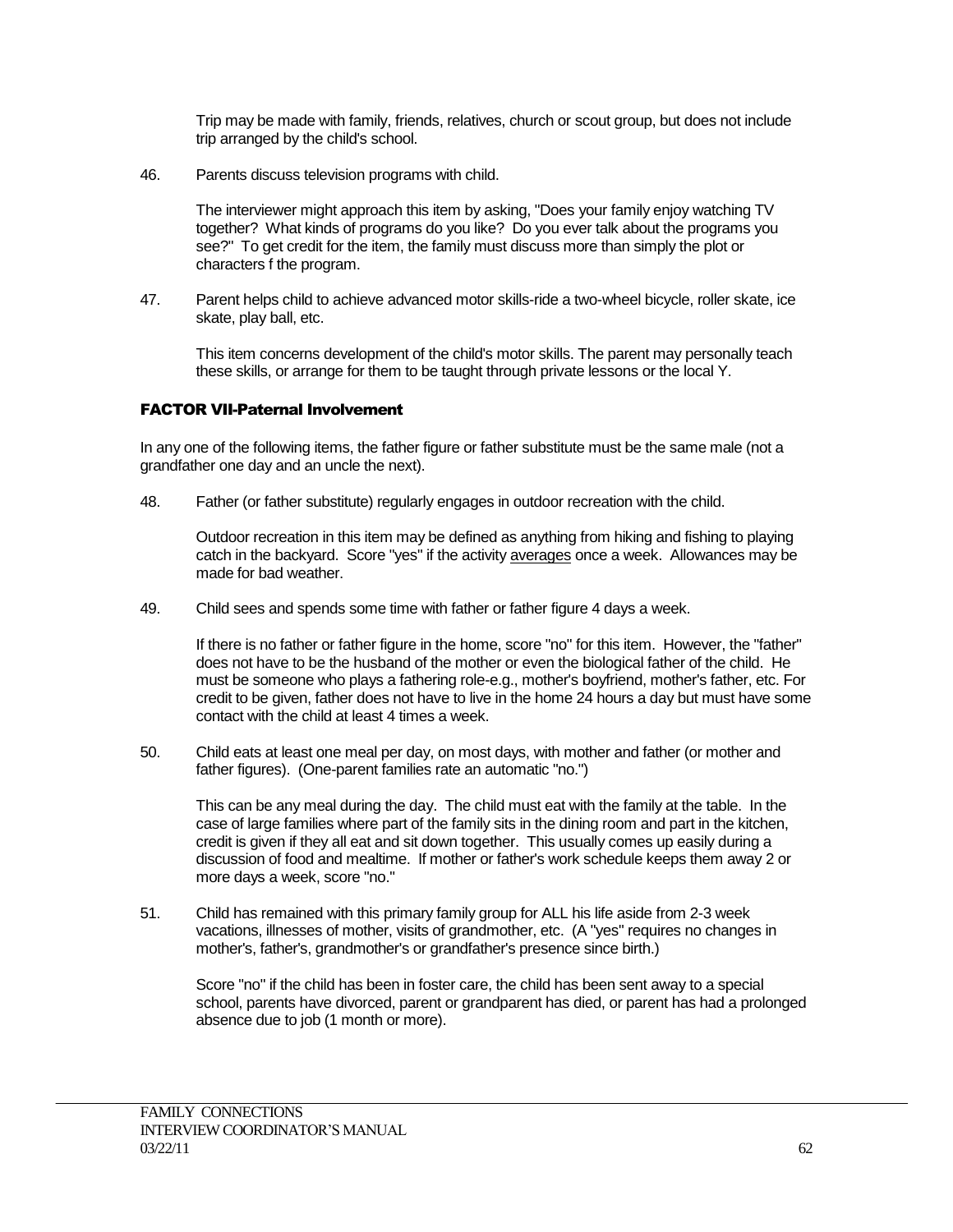#### FACTOR VIII-Aspects of the Physical Environment

52. Child's room has a picture or wall decoration appealing to children.

If this item cannot be scored through observation, ask for a description of the child's room. This may be a good point to include the child: "Tell me what your room looks like."

53. \*The interior of the apartment is not dark or perceptually monotonous.

On this item the interviewer can take into account the lack of lighting, drawn drapes, lack of pictures or plants, or a seeming lack of effort to dress the home up and make it attractive.

54. \*In terms of available floor space, the rooms are not overcrowded with furniture.

Is the furniture arranged in a manner so that all of the exits are free and easily accessible? Does the living area allow for freedom of movement and room for the children to play, unless another specified area is designated as a play area?

55. All visible rooms of the house are reasonable clean and minimally cluttered.

Allowances should be made for differing styles of housekeeping. However, very dirty walls or an abundance of cobwebs should score a "no." The interviewer should be able to sit on a chair or sofa without first having to clear a space to sit, and the floor should be relatively free of clutter or trash.

56. There is at least 100 square feet of living space per person in the house.

In making a rough calculation for this item, we use as a general rule of thumb a 9X12 room as being about the right amount of space for one person. A little simple math is then all that is required for scoring.

57.\* House is not overly noisy-television, shouts of children, radio, etc.

A certain amount of background noise is to be expected. However, loud, distracting noises will receive a "no."

58. Building has no potentially dangerous structural or health defects (e.g., plaster coming down from ceiling, stairway with boards missing, rodents, etc.).

Some of the most common concerns for this item are: open gas fires in the small home, and the presence of bleach, cleaning fluids, and other poisons within easy reach of a small child. Overcrowding or clutter in the home would not count as a hazard unless it is to such an extent that it could injure the child.

59. \*Child's outside play environment appears safe and free of hazards. (No outside play area requires an automatic "no."

Examples of typical hazards are: broken glass lying around, junk cars abandoned in the year or along the side of the street, open ditches of a house so close to a street that a child could not safely play in the yard, and boards with nails sticking out of them.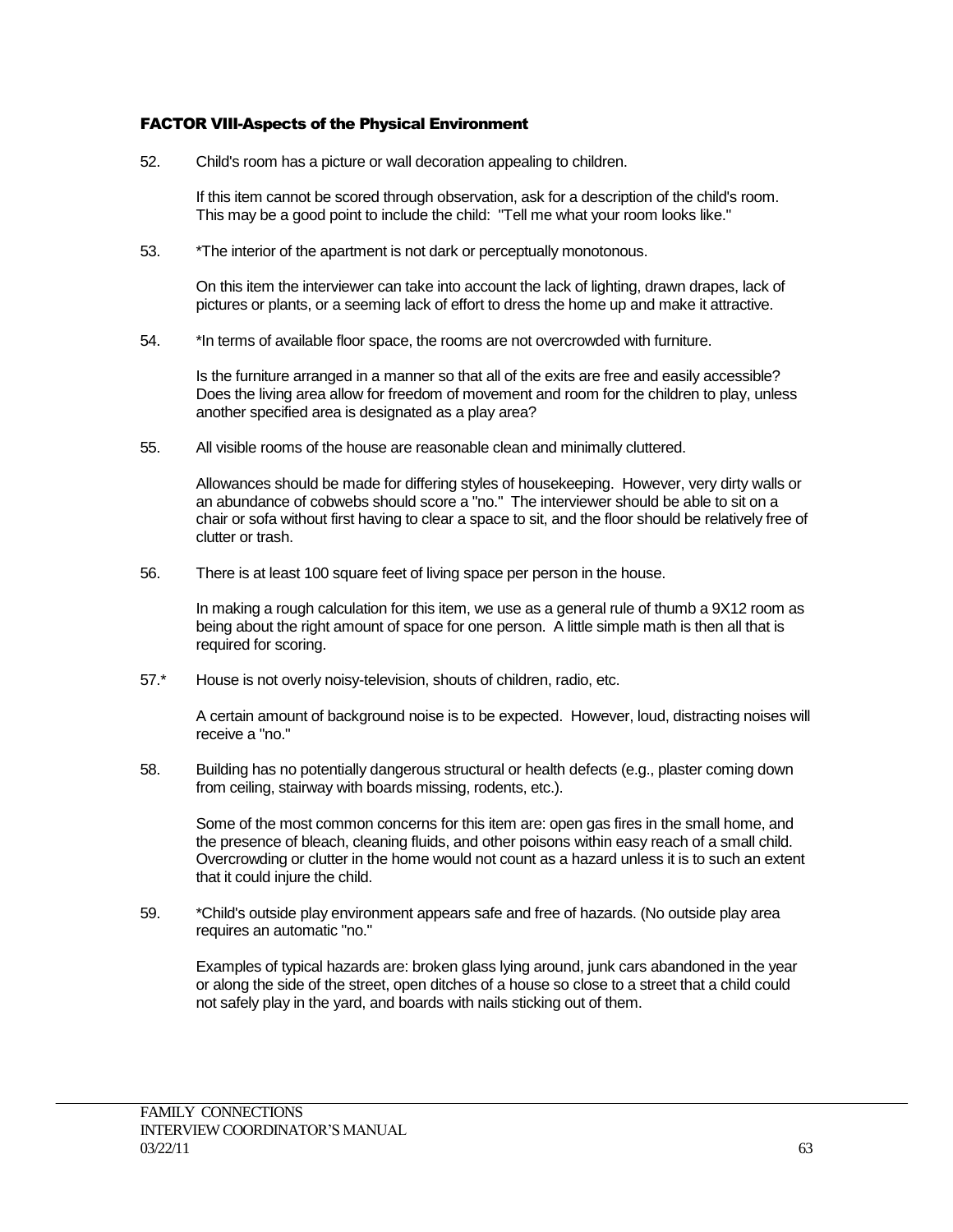## Appendix A

## Assurance of Confidentiality

(copy statement from 1997 manual)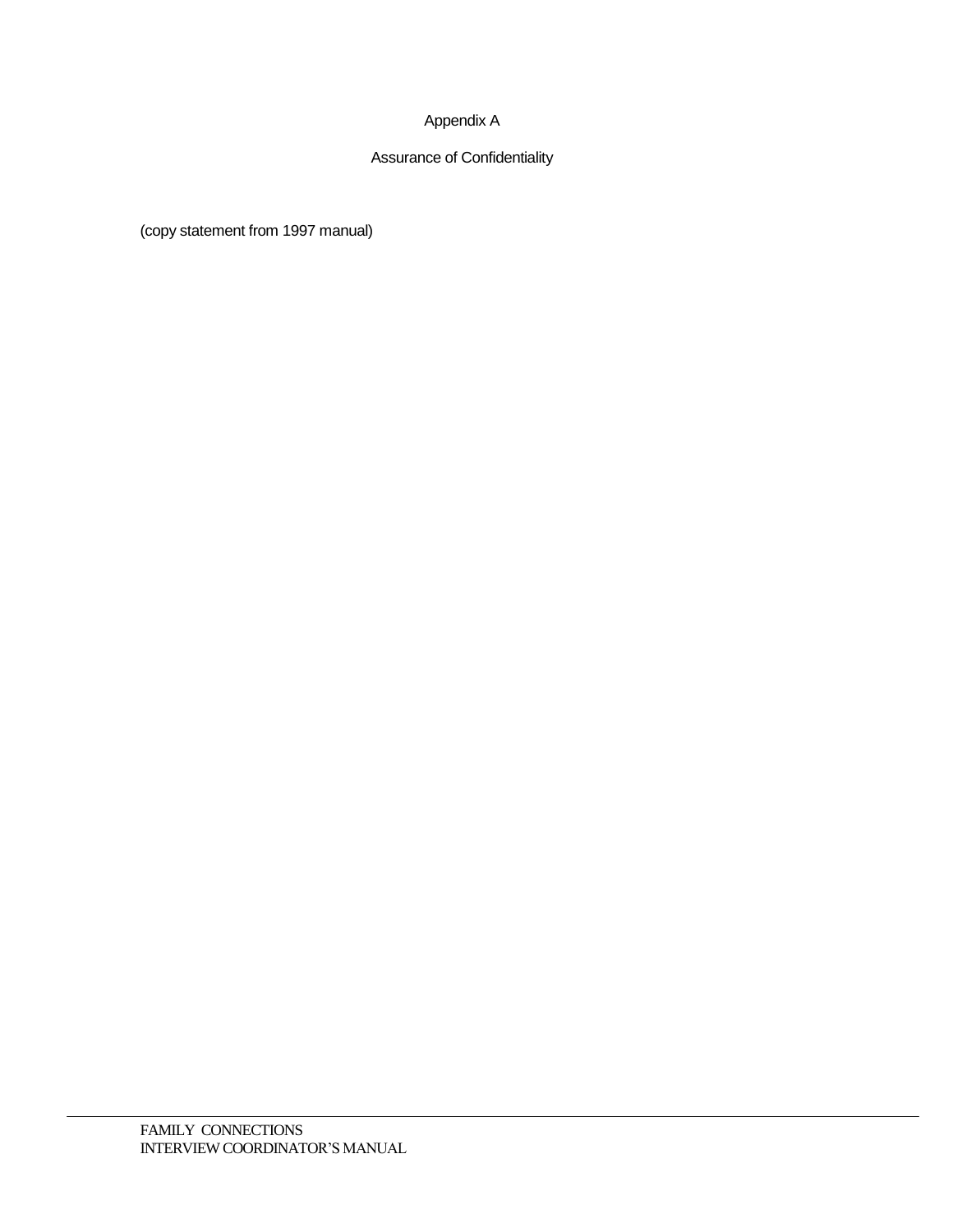## Appendix B

Referral Guide

(need most up to date copy)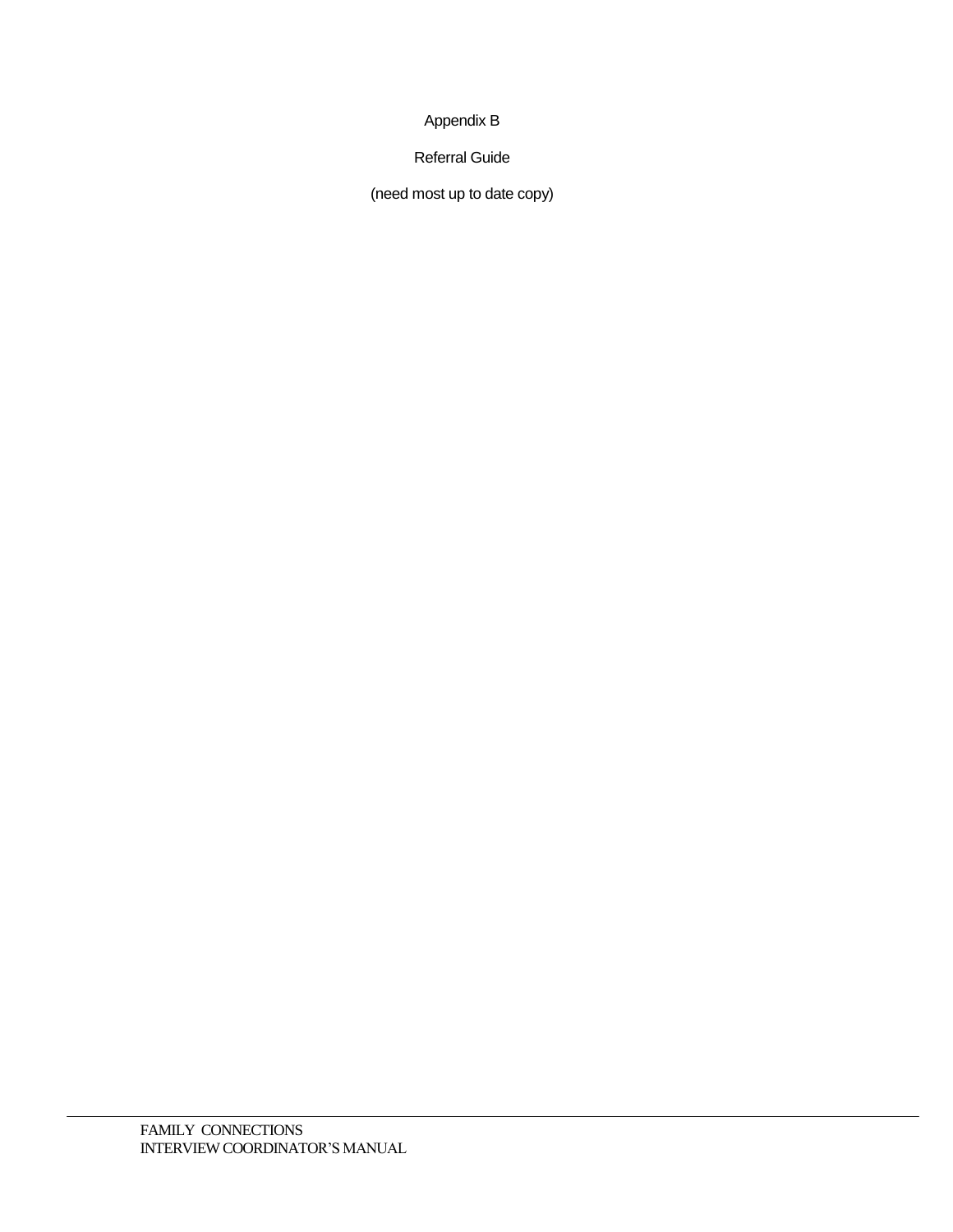## Appendix C

**Referral Information/Attempts to Contact form**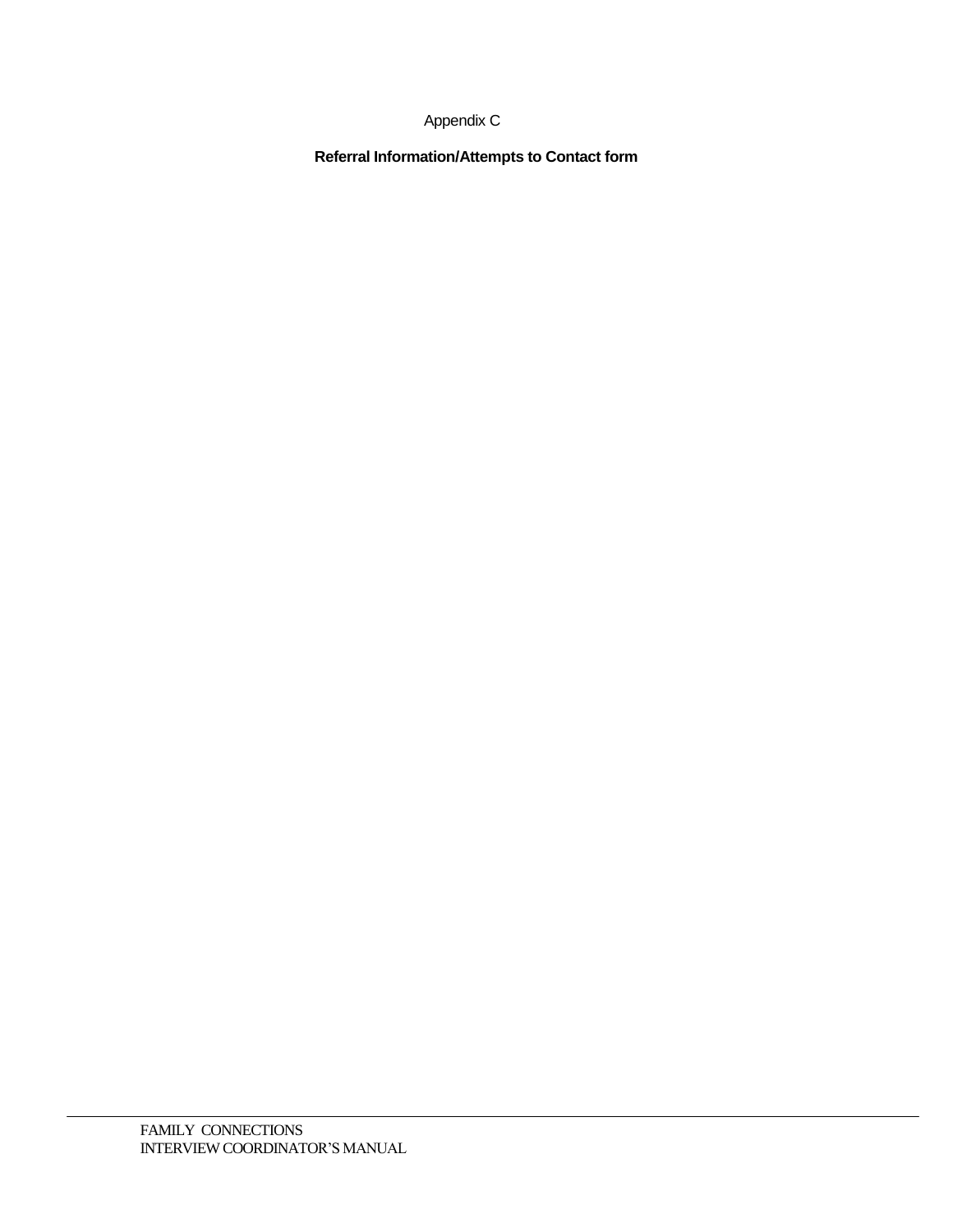Appendix D:

Map of Empowerment Zone

(need clear copy of map)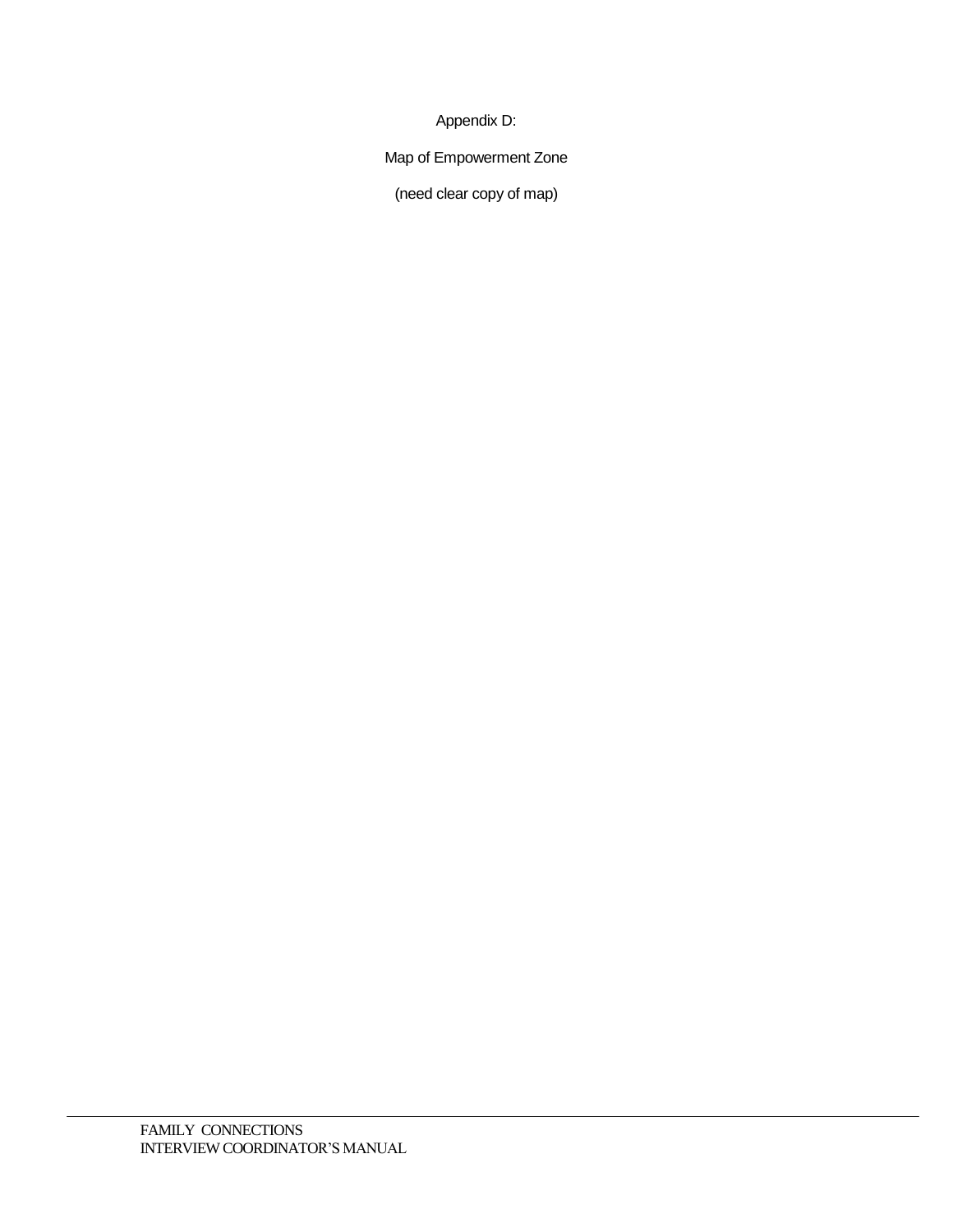## Appendix E:

Operational Definitions of Neglect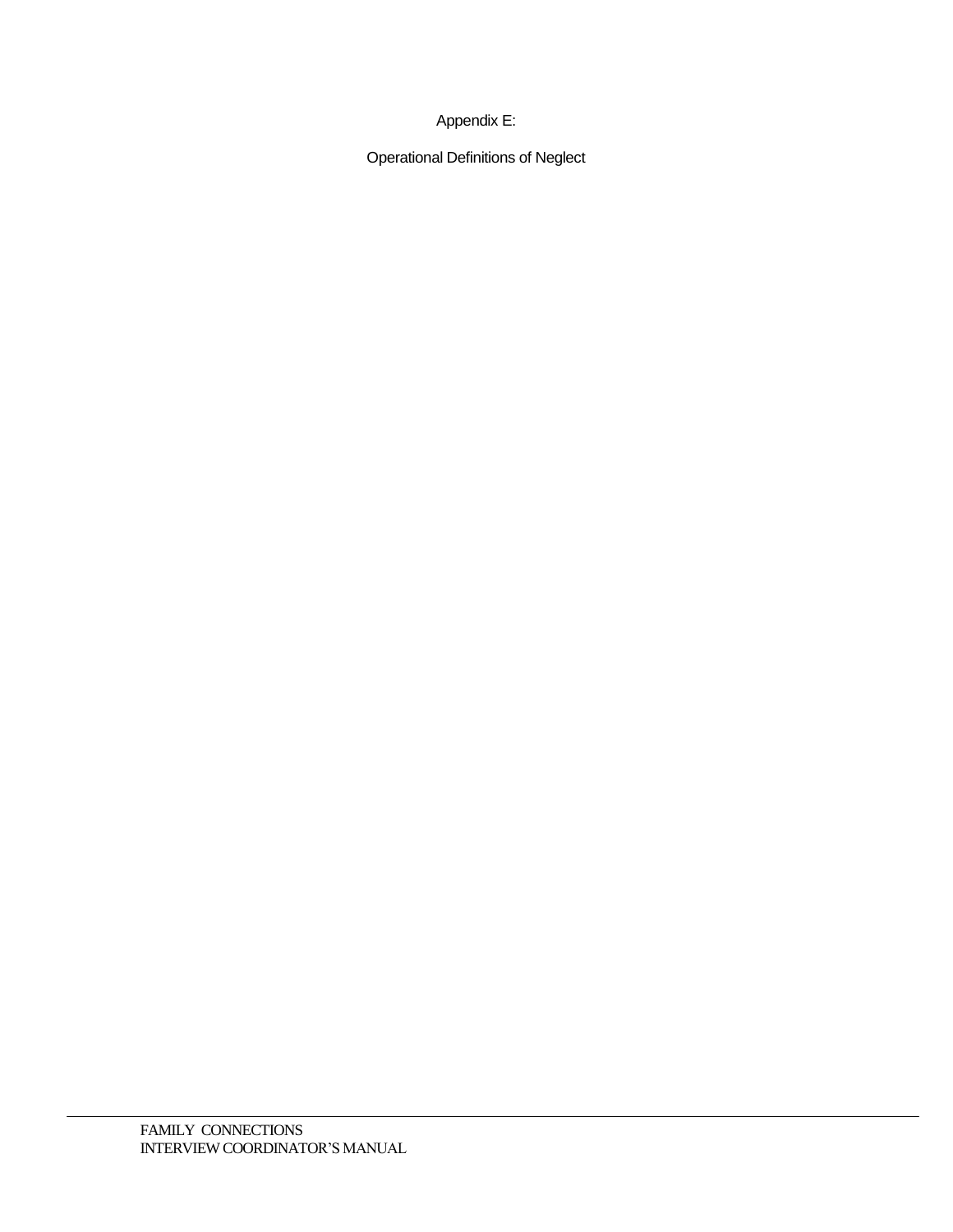### Appendix F:

### Sample Thank You Letters to Referral Sources

#### Client Declined Services

[Family Connections Letterhead]

Dear (insert provider's name)

Thank you very much for referring (insert client's name) to Family Connections. As you know, we will be working with the family to help them identify and resolve a variety of issues that may be making it difficult for them to continue to meet a variety of their own needs.

We have talked with (insert client's name) and s/he is declining services at this time. If at any time in the future (Mr/s.) (client's name) indicates to you that (s/he) would like to work with us, please feel free to refer him/her again.

Thank you, again, for your referral. We look forward to hearing from you again with other referrals.

Sincerely,

### Thanks - Client Could Not Be Contacted

[Family Connections letterhead]

Dear (insert provider's name)

Thank you very much for referring (insert client's name) to Family Connections. As you know, we will be working with the family to help them identify and resolve a variety of issues that may be making it difficult for them to continue to meet a variety of their own needs.

Despite numerous attempts to contact (Mr/s) (insert client's name), we have been unable to do so. If you continue to have contact with (him/her) and can help (Mr/s.) (insert client's name) connect with us, that would be great. If we do not hear from you or the client by (insert date 10 days from the date of the letter), we will have to end our efforts at outreach.

Thank you, again, for referring the (insert client's name) family. We look forward to hearing from you again with other referrals.

Sincerely,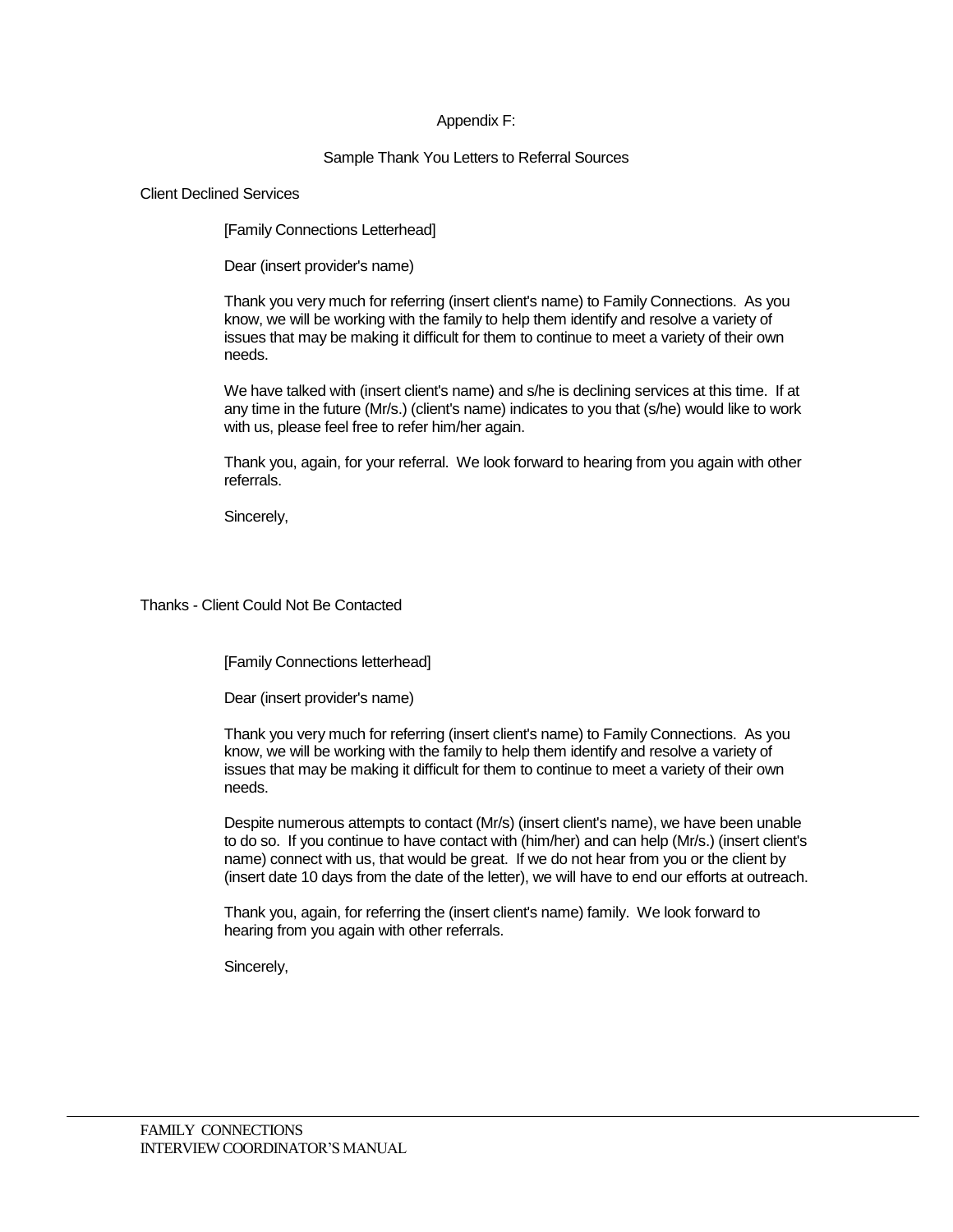Thanks –Client Accepted Services and Is Enrolled in Program

[Family Connections letterhead]

Dear (insert provider's name)

Thank you very much for referring (insert client's name) to Family Connections. As you know, we will be working with the family to help them identify and resolve a variety of issues that may be making it difficult for them to continue to meet a variety of their own needs. They will also be helping us to learn more about the kinds of intervention that are most effective for families with children.

The (insert client's last name) family will be working with (insert intern's name). S/he may be reached at 410-706-(insert extension). Esta Glazer-Semmel (410-706-8716) is the supervisor. Please feel free to contact either one of them if you have any questions.

Thank you, again, for referring the (insert client's name) family. We look forward to hearing from you again with other referrals.

Sincerely,

Joy S. Ernst Research Analyst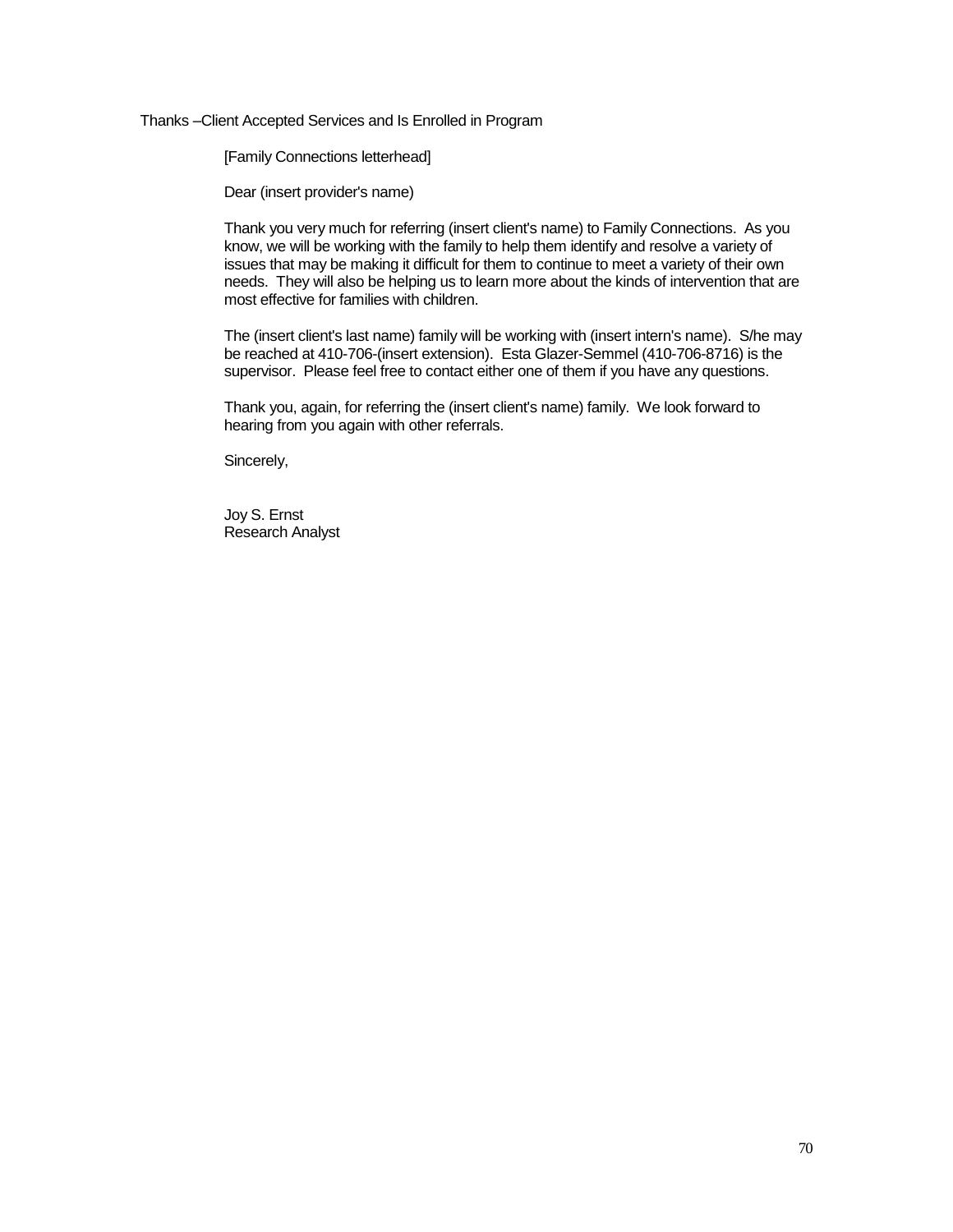### Appendix G:

Sample Appointment Reminder Letter for Clients

[insert here copies of letter that can be used to remind clients of appointments for all three interviews]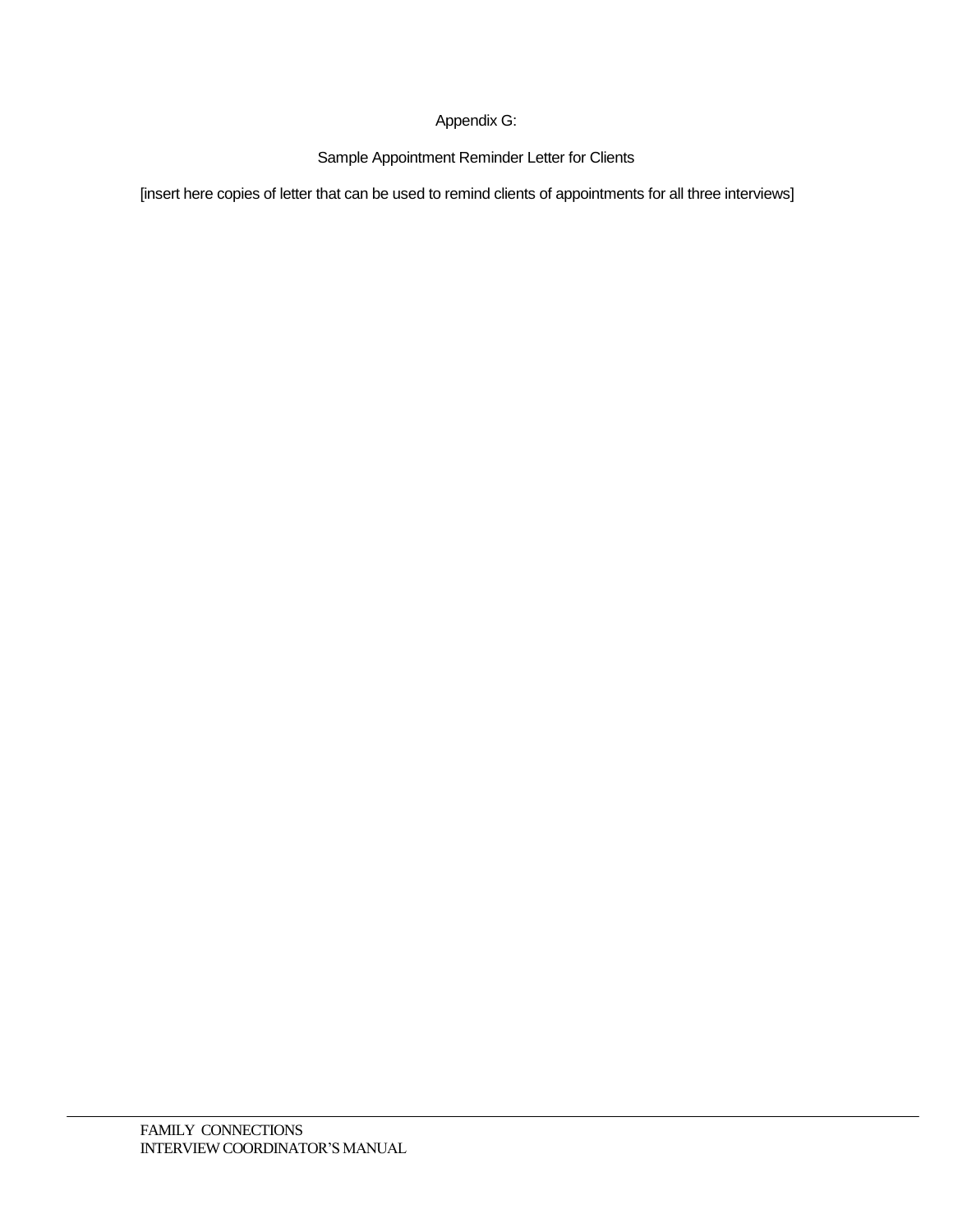### Appendix H:

Informed Consent Form

[insert copy of informed consent here]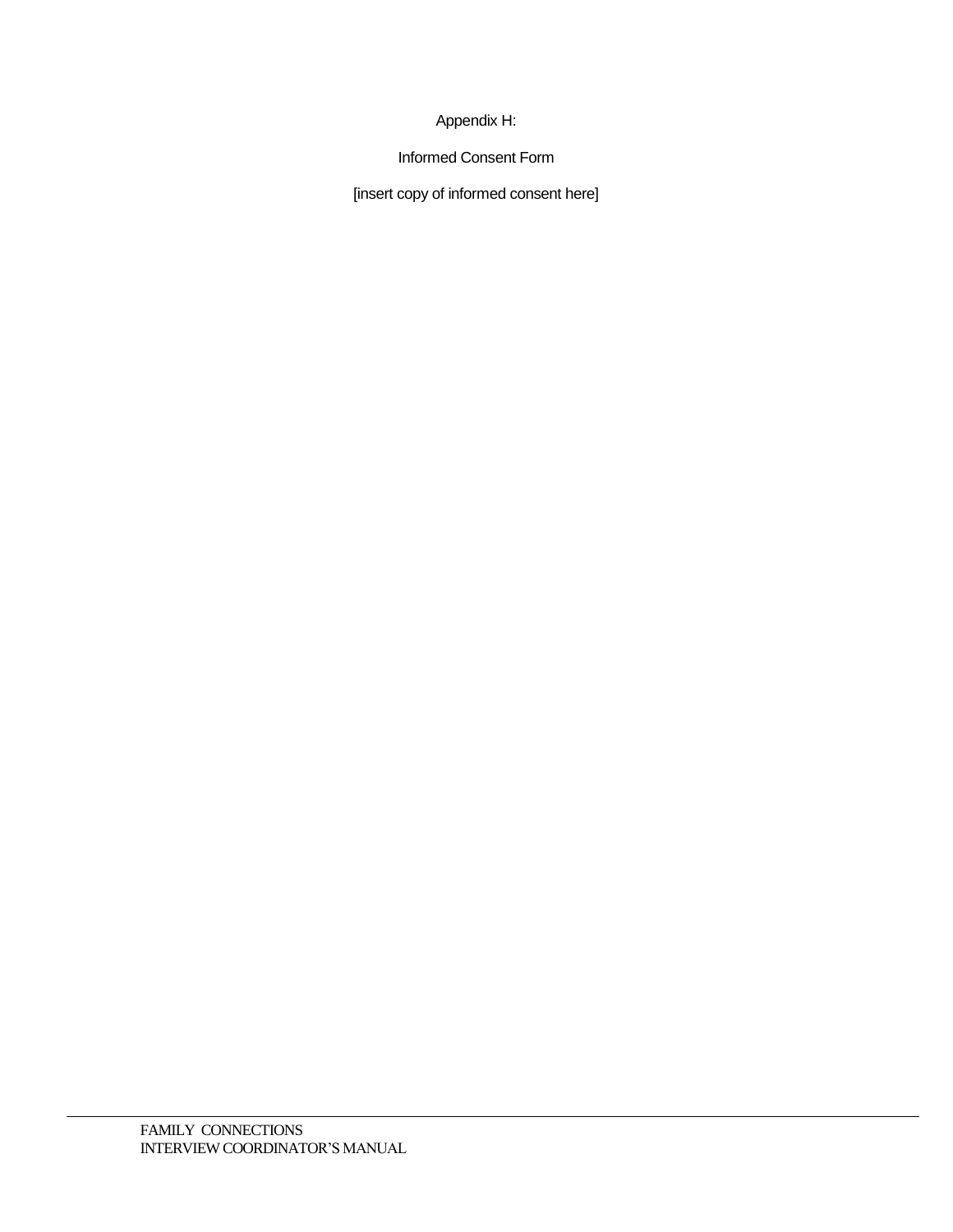Appendix I: Research Tracking Form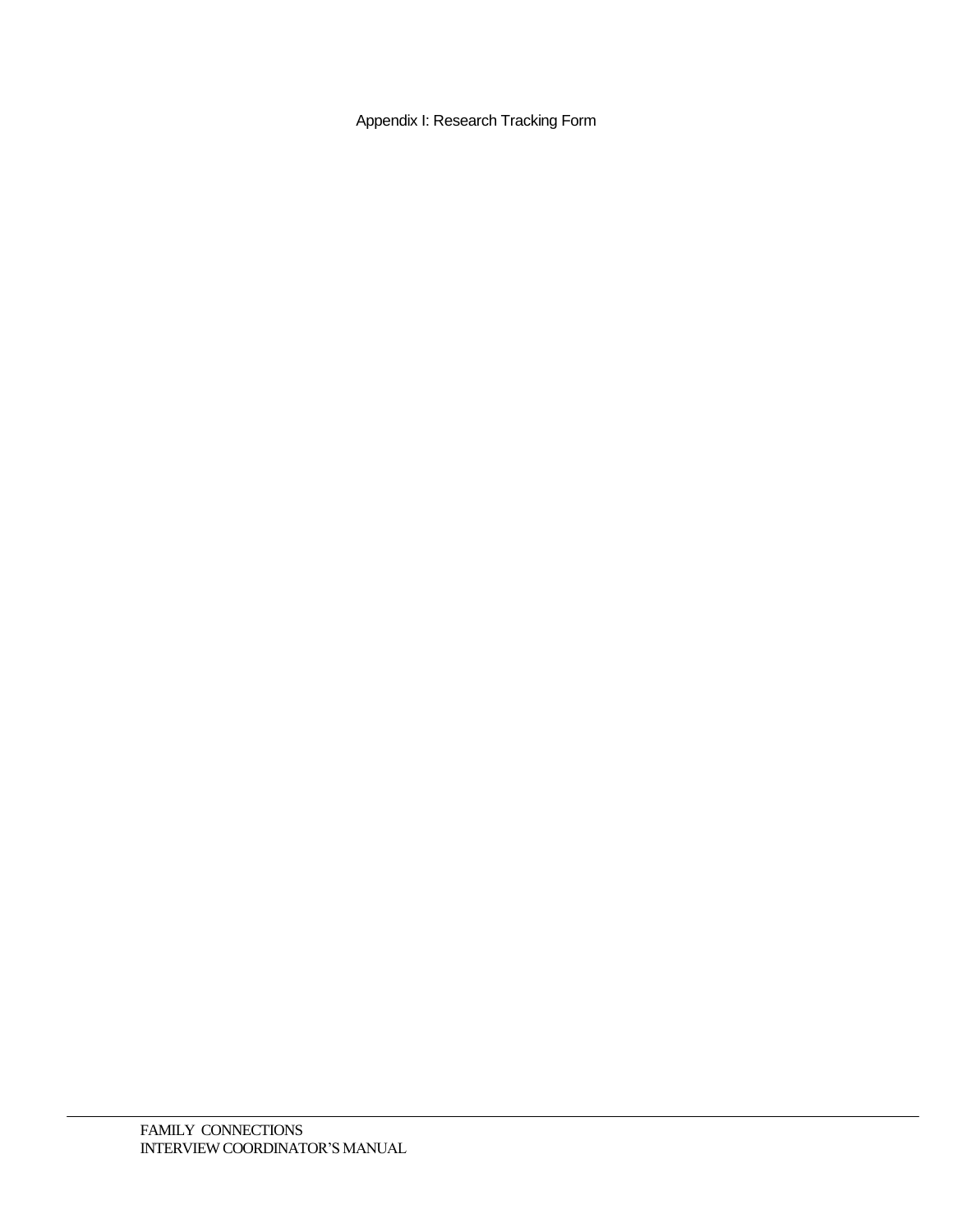## Appendix J.

Instructions for Research Tracking Database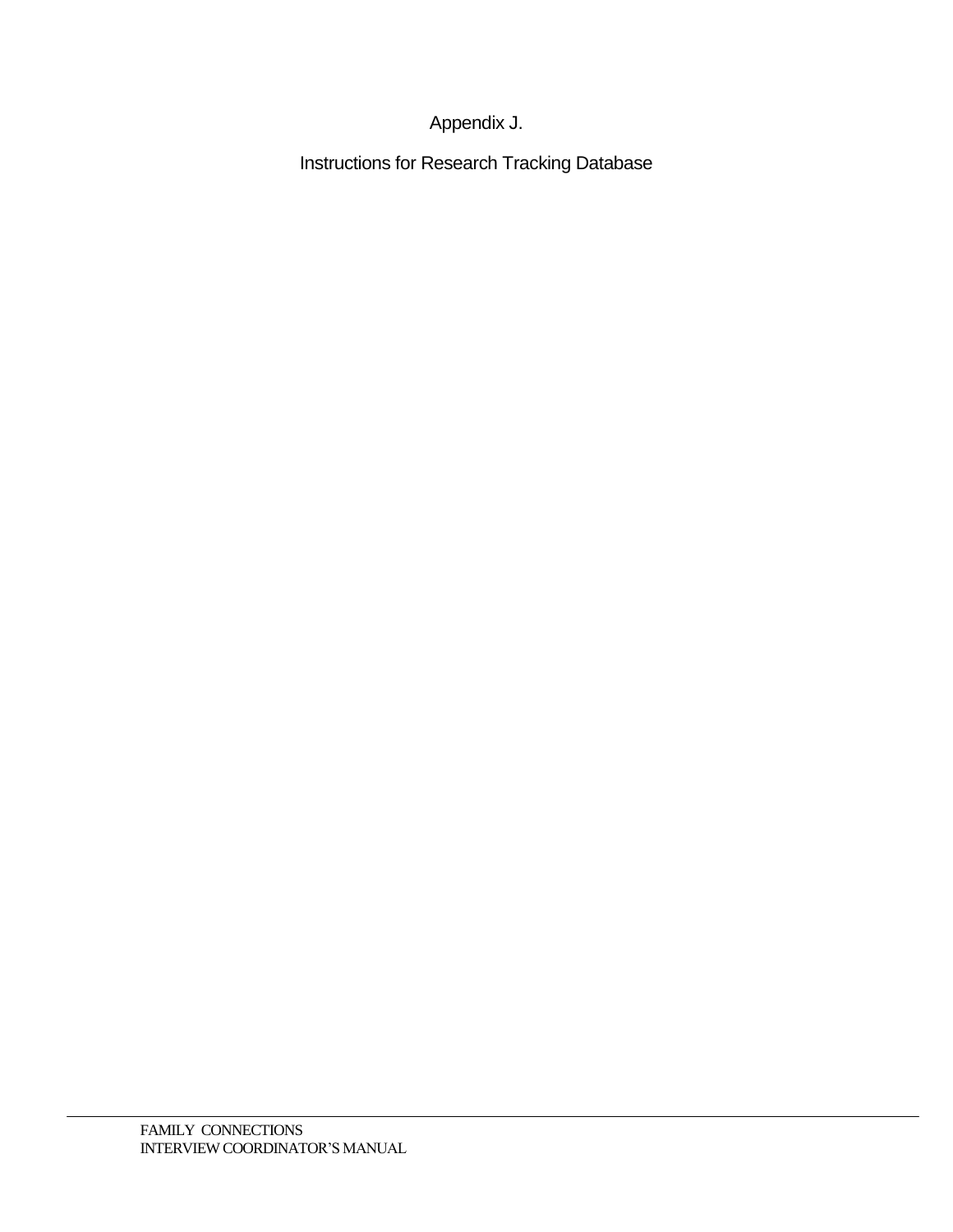## Appendix K.

Client Information/Attempts to Contact for Closing Interview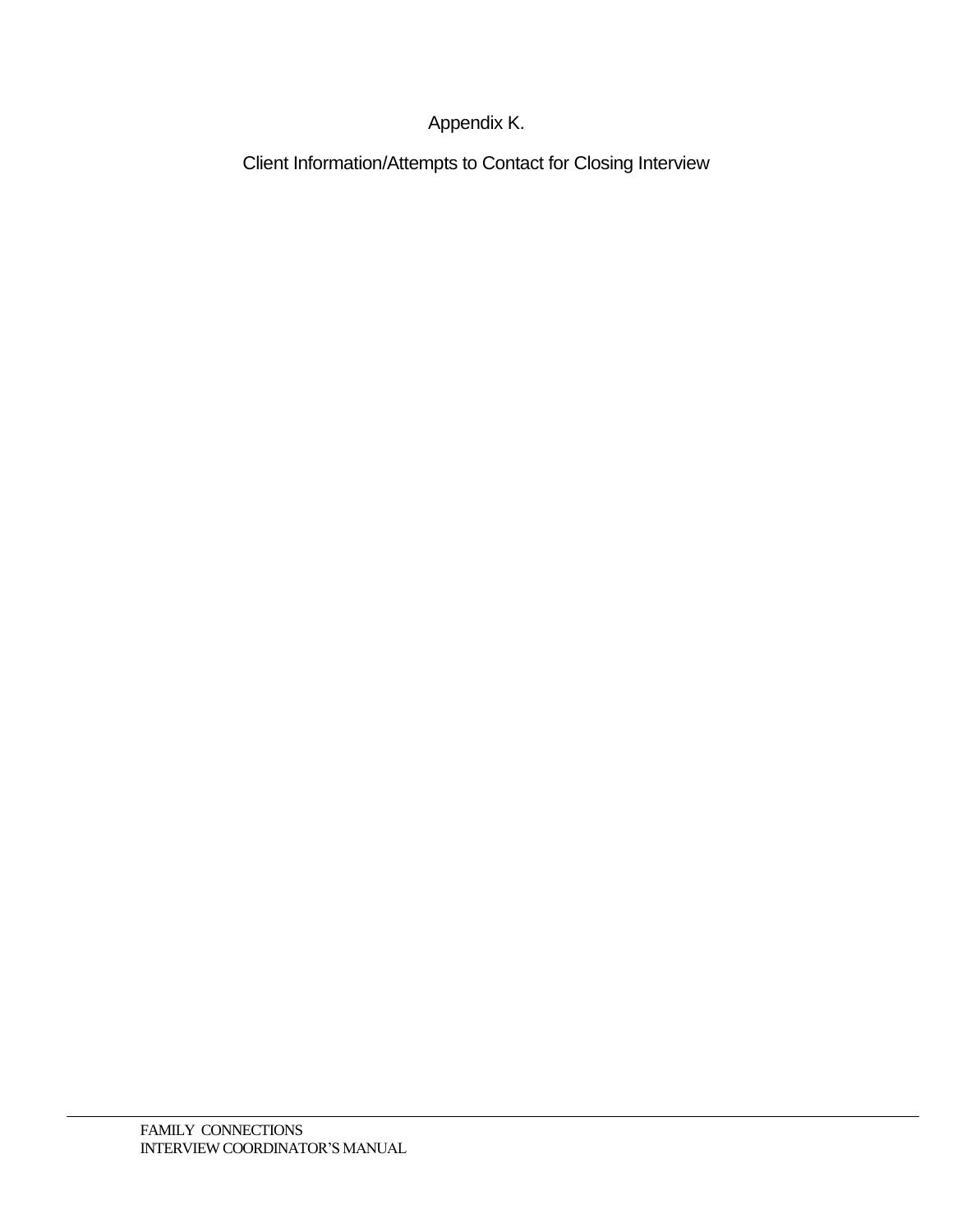Appendix L:

TANF (Temporary Assistance to Needy Families) –

Chart of Amounts Paid by Family Size

[insert chart when available]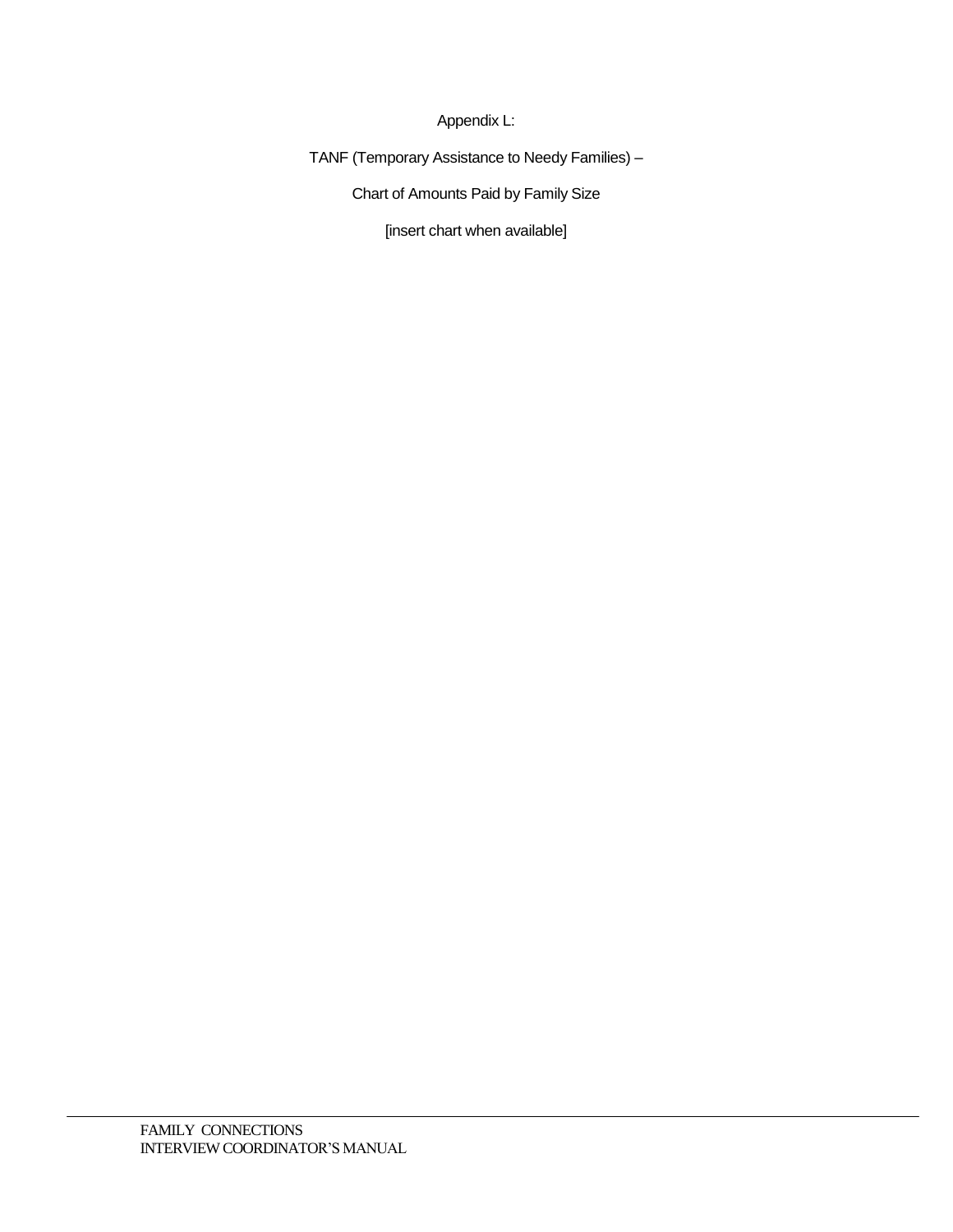# Appendix M.

## List of Drugs

| <b>DRUG CARD LABELS</b>                                                                                      | <b>DRUG STREET NAMES</b>                                                                                                                                           |
|--------------------------------------------------------------------------------------------------------------|--------------------------------------------------------------------------------------------------------------------------------------------------------------------|
| Marijuana: hashish, bhang, ganja<br>1.                                                                       | pot, grass, weed, refer, dope, Mary Jane,<br>sinsemilla, Acapulco Gold, thai sticks, hash                                                                          |
| 2.<br>Stimulants: amphetamines, khat, betel nut                                                              | speed, uppers, upps, black beauties, pep<br>pills, co-pilots, bumblebees, hearts,<br>benzedrine, dexedrine, footballs, crank,<br>crystal meth, crystal, methedrine |
| 3.<br>Sedatives: barbiturates, sleeping pills, seconal,<br>valium, librium, tranquilizers, quaaludes, xanax. | downers, barbs, blue devils, yellow jacket,<br>yellows, nembutal, seconal, amytal, tuinals,<br>ludes, sopors                                                       |
| Cocaine: coca leaves<br>4.                                                                                   | coke, snow, flake, white, nose candy, Big<br>C, snowbirds, lady                                                                                                    |
| Crack<br>4a.                                                                                                 | freebase rocks, rock                                                                                                                                               |
| Heroin<br>5.                                                                                                 | smack, horse, brown sugar, junk, mud, Big<br>H., black tar                                                                                                         |
| Opiates: codeine, demerol, morphine, percodan,<br>6.<br>darvon, opium, dilaudid                              |                                                                                                                                                                    |
| 6b. methadone                                                                                                |                                                                                                                                                                    |
| 7.<br>Psychedelics: LSD, mescaline, peyote, psilocybin,<br><b>DMT</b>                                        | acid, green or red dragon, white lightening,<br>blue heaven, sugar cubes, microdot, mesc,<br>buttons, cactus, magic mushrooms,<br>mushrooms                        |
| Inhalants: glue, toluene, gasoline<br>8.                                                                     |                                                                                                                                                                    |
| Other: nitrous oxide, amyl nitrite<br>9.                                                                     | laughing gas, whippets, poppers, snappers                                                                                                                          |
| 10. Other: write in                                                                                          |                                                                                                                                                                    |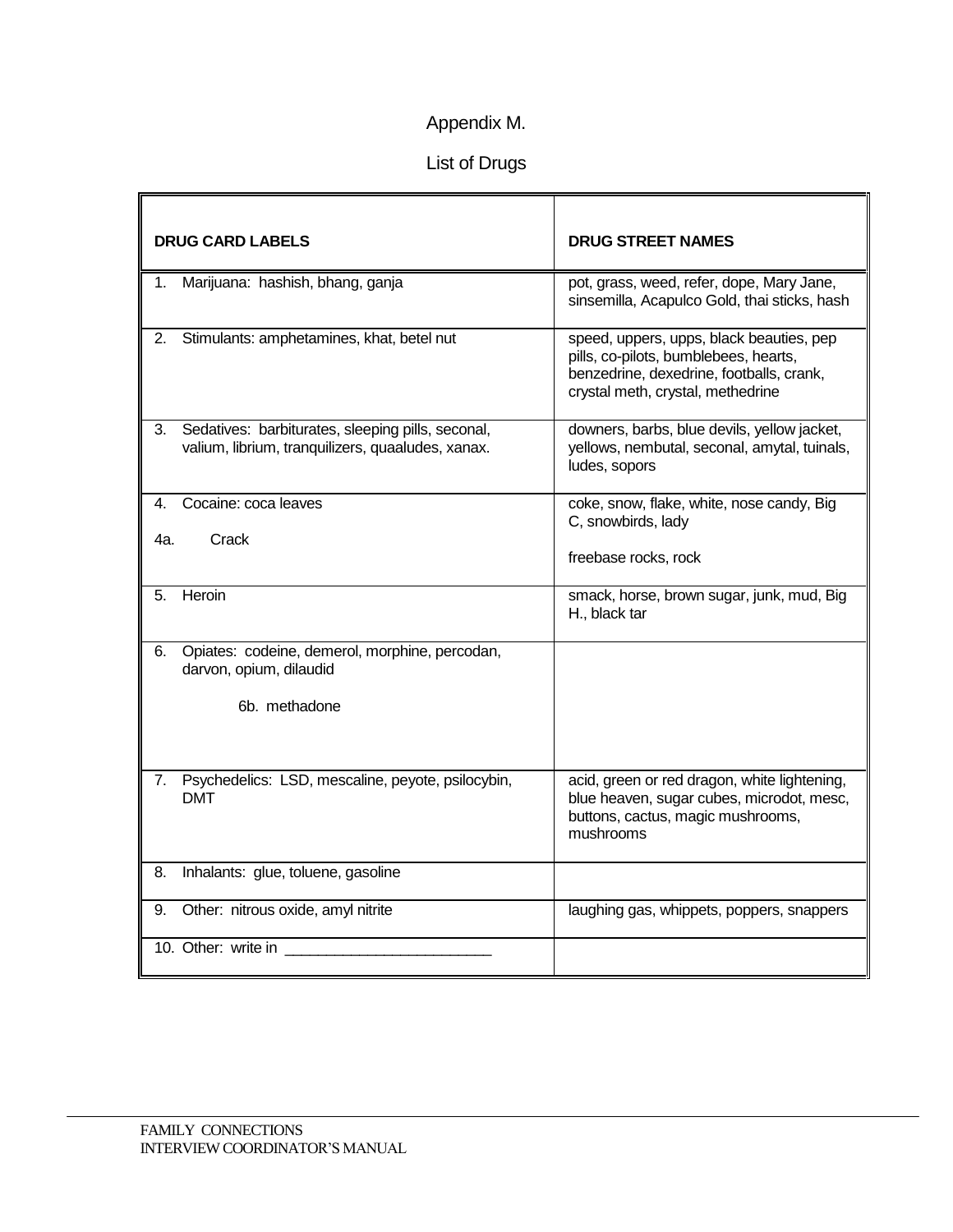### Appendix N:

Follow-Up Information Form/Attempts to Contact for Closing Interview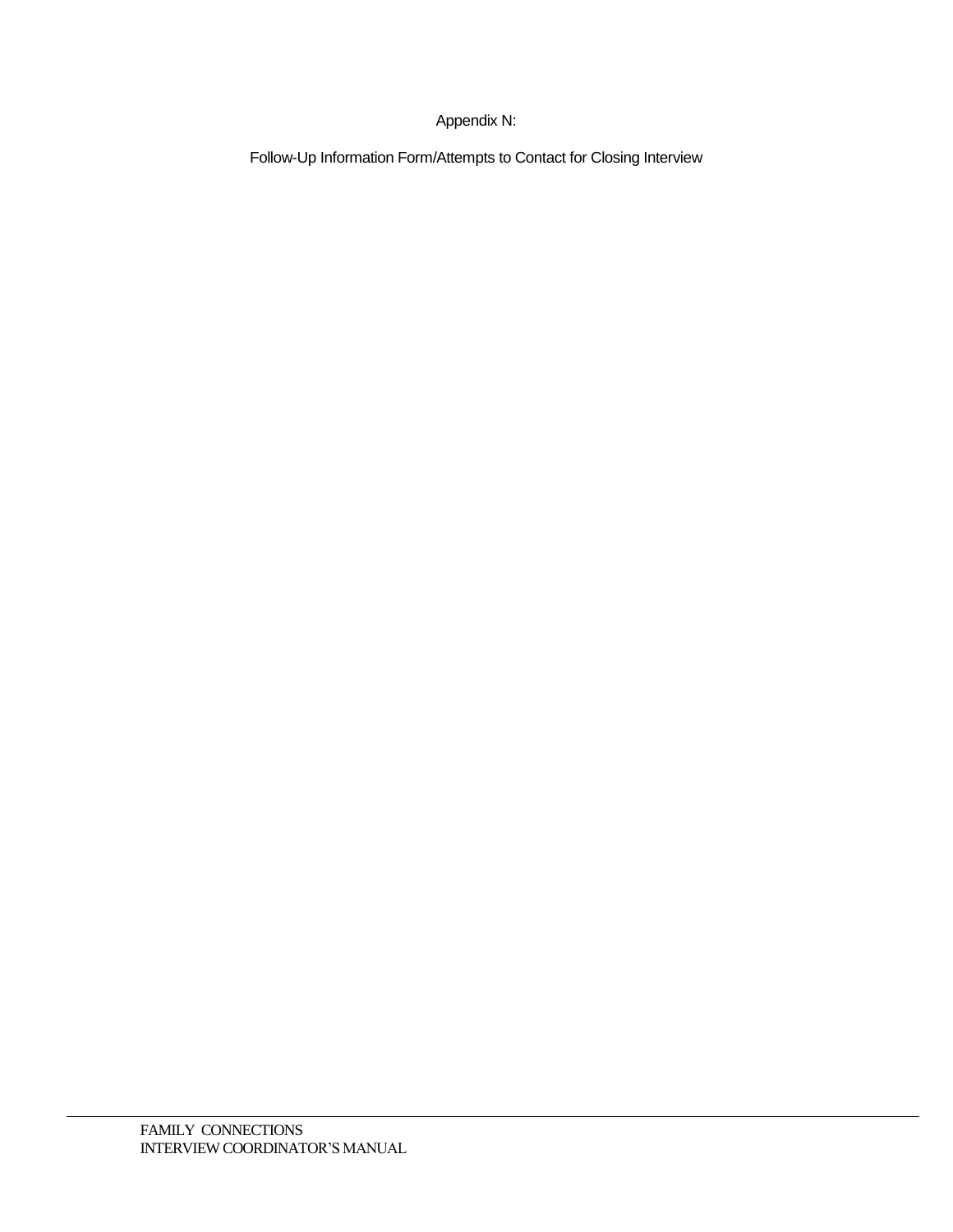Appendix O:

Sample Reminder Letter